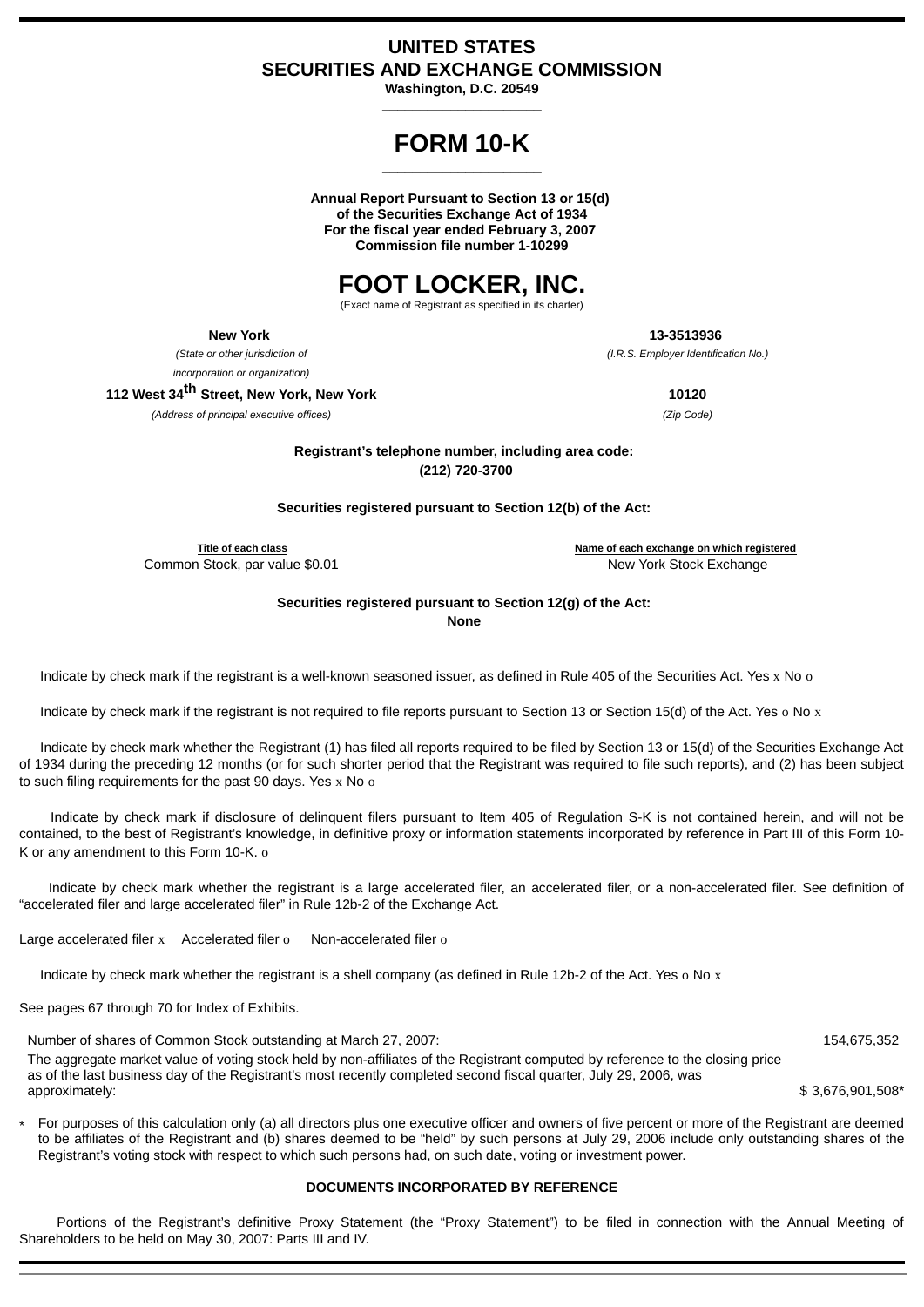#### **TABLE OF CONTENTS**

| Item 1            | <b>Business</b>                                     |   |
|-------------------|-----------------------------------------------------|---|
| Item 1A           | <b>Risk Factors</b>                                 |   |
| Item 1B           | <b>Unresolved Staff Comments</b>                    |   |
| Item 2            | <b>Properties</b>                                   | 4 |
| Item <sub>3</sub> | <b>Legal Proceedings</b>                            |   |
| Item 4            | Submission of Matters to a Vote of Security Holders |   |

## **PART II**

**PART I**

| ltem 5  | Market for the Company's Common Equity and Related Stockholder Matters and Issuer     |    |
|---------|---------------------------------------------------------------------------------------|----|
|         | <b>Purchases of Equity Securities</b>                                                 |    |
| Item 6  | <b>Selected Financial Data</b>                                                        |    |
| Item 7  | Management's Discussion and Analysis of Financial Condition and Results of Operations |    |
| Item 7A | Quantitative and Qualitative Disclosures About Market Risk                            | 21 |
| ltem 8  | <b>Consolidated Financial Statements and Supplementary Data</b>                       | 22 |
| Item 9  | Changes In and Disagreements with Accountants on Accounting and Financial Disclosure  | 63 |
| Item 9A | <b>Controls and Procedures</b>                                                        | 63 |
| Item 9B | <b>Other Information</b>                                                              | 63 |

#### **PART III**

| ltem 10 | Directors, Executive Officers and Corporate Goverance                                  | 64 |
|---------|----------------------------------------------------------------------------------------|----|
| Item 11 | <b>Executive Compensation</b>                                                          | 64 |
| Item 12 | Security Ownership of Certain Beneficial Owners and Management and Related Stockholder | 64 |
|         | <b>Matters</b>                                                                         |    |
| Item 13 | Certain Relationships and Related Transactions, and Director Independence              | 64 |
| Item 14 | <b>Principal Accountant Fees and Services</b>                                          | 64 |
|         |                                                                                        |    |

#### **PART IV**

**Item 15 Exhibits and Financial Statement Schedules 65**

#### **PART I**

#### *Item 1. Business*

#### **General**

Foot Locker, Inc., incorporated under the laws of the State of New York in 1989, is a leading global retailer of athletic footwear and apparel, operating 3,942 primarily mall-based stores in the United States, Canada, Europe, Australia, and New Zealand as of February 3, 2007, Foot Locker, Inc. and its subsidiaries hereafter are referred to as the "Registrant," "Company" or "we." Information regarding the business is contained under the "Business Overview" section in "Item 7. Management's Discussion and Analysis of Financial Condition and Results of Operations."

The Company maintains a website on the Internet at *www.footlocker-inc.com*. The Company's filings with the Securities and Exchange Commission, including its annual reports on Form 10-K, quarterly reports on Form 10-Q, current reports on Form 8-K, and all amendments to those reports are available free of charge through this website as soon as reasonably practicable after they are filed with or furnished to the SEC by clicking on the "SEC Filings" link. The Corporate Governance section of the Company's corporate website contains the Company's Corporate Governance Guidelines, Committee Charters, and the Company's Code of Business Conduct for directors, officers and employees, including the Chief Executive Officer, Chief Financial Officer and Chief Accounting Officer. Copies of these documents may also be obtained free of charge upon written request to the Company's Corporate Secretary at 112 West 34<sup>th</sup> Street. New York, NY 10120. The Company intends to disclose promptly amendments to the Code of Business Conduct and waivers of the Code for directors and executive officers on the corporate governance section of the Company's corporate website.

The Certification of the Chief Executive Officer required by Section 303A.12(a) of The New York Stock Exchange Listing Standards relating to the Company's compliance with The New York Stock Exchange Corporate Governance Listing Standards was submitted to The New York Stock Exchange on June 2, 2006.

#### **Information Regarding Business Segments and Geographic Areas**

The financial information concerning business segments, divisions and geographic areas is contained under the "Business Overview" and "Segment Information" sections in "Item 7. Management's Discussion and Analysis of Financial Condition and Results of Operations." Information regarding sales, operating results and identifiable assets of the Company by business segment and by geographic area is contained under the "Segment Information" footnote in "Item 8. Consolidated Financial Statements and Supplementary Data."

The service marks and trademarks appearing on this page and elsewhere in this report (except for ESPN, NBA, Nike, Amazon.com, Weekend Edition, The San Francisco Music Box Company, and USOC) are owned by Foot Locker, Inc. or its subsidiaries.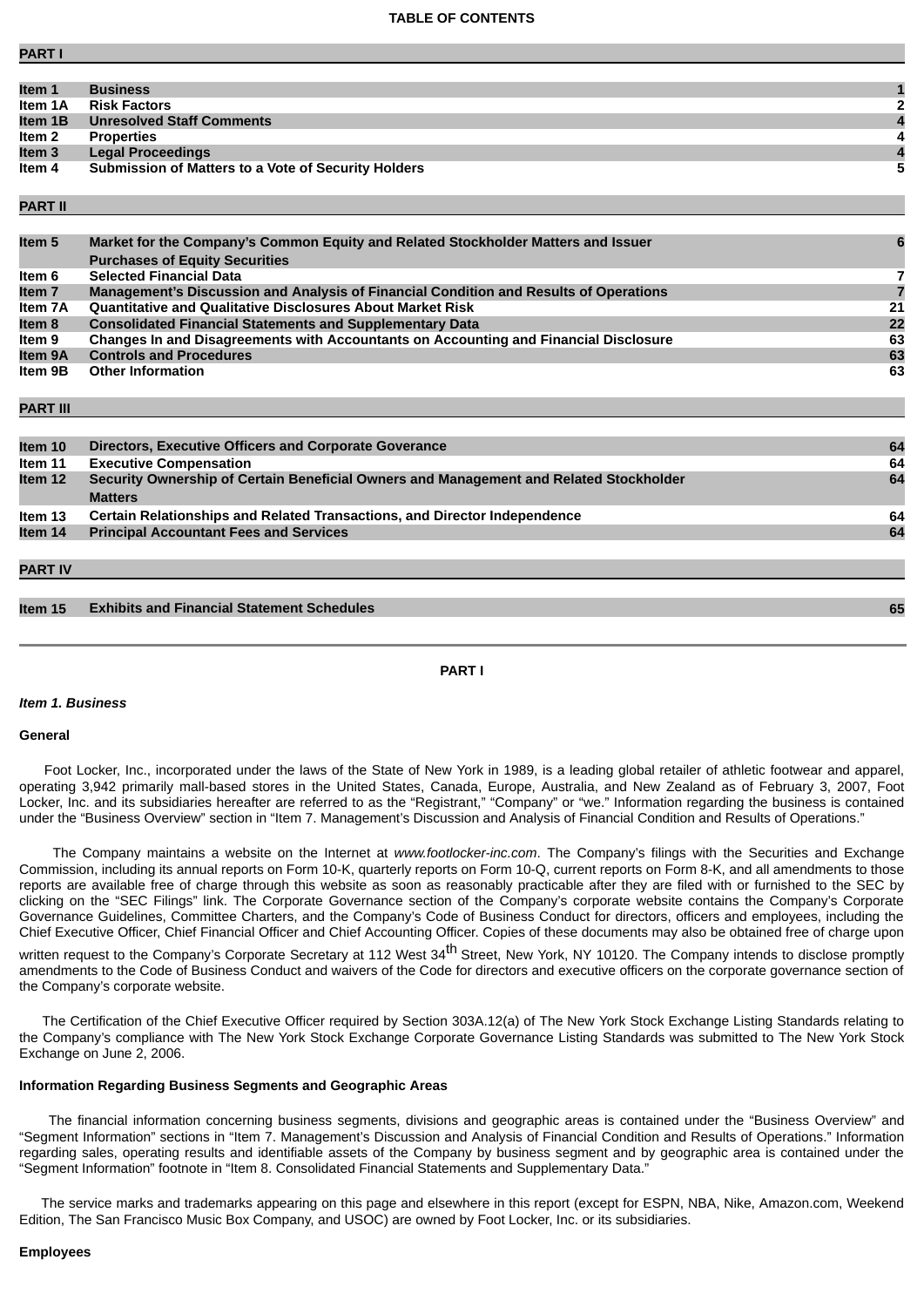The Company and its consolidated subsidiaries had 16,806 full-time and 28,600 part-time employees at February 3, 2007. The Company considers employee relations to be satisfactory.

#### **Competition**

Financial information concerning competition is contained under the "Business Risk" section in the "Financial Instruments and Risk Management" footnote in "Item 8. Consolidated Financial Statements and Supplementary Data."

#### **Merchandise Purchases**

Financial information concerning merchandise purchases is contained under the "Liquidity" section in "Item 7. Management's Discussion and Analysis of Financial Condition and Results of Operations" and under the "Business Risk" section in the "Financial Instruments and Risk Management" footnote in "Item 8. Consolidated Financial Statements and Supplementary Data."

1

#### *Item 1A. Risk Factors*

The statements contained in this Annual Report on Form 10-K and incorporated by reference ("Annual Report") that are not historical facts, including, but not limited to, statements regarding our expected financial position, business and financing plans found in "Item 1. Business" and "Item 7. Management's Discussion and Analysis of Financial Condition and Results of Operations," constitute "forward-looking statements" within the meaning of the Private Securities Litigation Reform Act of 1995. The words "may," "believes," "expects," "plans," "intends," "anticipates" and similar expressions identify forward-looking statements. The actual results of the future events described in these forward-looking statements could differ materially from those stated in the forward-looking statements.

Our actual results may differ materially due to the risks and uncertainties discussed in this Annual Report, including those discussed below. Additional risks and uncertainties that we do not presently know about or that we currently consider to be insignificant may also affect our business operations and financial performance. Accordingly, readers of the Annual Report should consider these risks and uncertainties in evaluating the information and are cautioned not to place undue reliance on the forward-looking statements contained herein. We undertake no obligation to update or revise publicly any forward-looking statements, whether as a result of new information, future events or otherwise.

#### **The industry in which we operate is dependent upon fashion trends, customer preferences and other fashion-related factors.**

The athletic footwear and apparel industry is subject to changing fashion trends and customer preferences. We cannot guarantee that our merchandise selection will accurately reflect customer preferences when it is offered for sale or that we will be able to identify and respond quickly to fashion changes, particularly given the long lead times for ordering much of our merchandise from vendors. For example, we order athletic footwear four to six months prior to delivery to our stores. If we fail to anticipate accurately either the market for the merchandise in our stores or our customers' purchasing habits, we may be forced to rely on markdowns or promotional sales to dispose of excess, slow moving inventory, which could have a material adverse effect on our business, financial condition, and results of operations.

A substantial portion of our highest margin sales are to young males (ages 12–25), many of whom we believe purchase athletic footwear and licensed apparel as a fashion statement and are frequent purchasers of athletic footwear. Any shift in fashion trends that would make athletic footwear or licensed apparel less attractive to these customers could have a material adverse effect on our business, financial condition, and results of operations.

#### **The businesses in which we operate are highly competitive.**

The retail athletic footwear and apparel business is highly competitive with relatively low barriers to entry. Our athletic footwear and apparel operations compete primarily with athletic footwear specialty stores, sporting goods stores and superstores, department stores, discount stores, traditional shoe stores, and mass merchandisers, many of which are units of national or regional chains that have significant financial and marketing resources. The principal competitive factors in our markets are price, quality, selection of merchandise, reputation, store location, advertising, and customer service. We cannot assure you that we will continue to be able to compete successfully against existing or future competitors. Our expansion into markets served by our competitors and entry of new competitors or expansion of existing competitors into our markets could have a material adverse effect on our business, financial condition, and results of operations.

Although we sell merchandise via the Internet, a significant shift in customer buying patterns to purchasing athletic footwear, athletic apparel, and sporting goods via the Internet could have a material adverse effect on our business results. In addition, some of our vendors distribute products directly through the Internet and others may follow. Some vendors operate retail stores and some have indicated that further retail stores will open. Should this continue to occur, and if our customers decide to purchase directly from our vendors, it could have a material adverse effect on our business, financial condition, and results of operations.

2

## **We depend on mall traffic and our ability to identify suitable store locations.**

Our sales, particularly in the United States and Canada, are dependent in part on a high volume of mall traffic. Our stores are located primarily in enclosed regional and neighborhood malls. Mall traffic may be adversely affected by, among other things, economic downturns, the closing of anchor department stores or changes in customer preferences or acts of terrorism. A decline in the popularity of mall shopping among our target customers could have a material adverse effect on us.

To take advantage of customer traffic and the shopping preferences of our customers, we need to maintain or acquire stores in desirable locations such as in regional and neighborhood malls anchored by major department stores. We cannot be certain that desirable mall locations will continue to be available.

## **The effects of natural disasters, terrorism, acts of war and retail industry conditions may adversely affect our business.**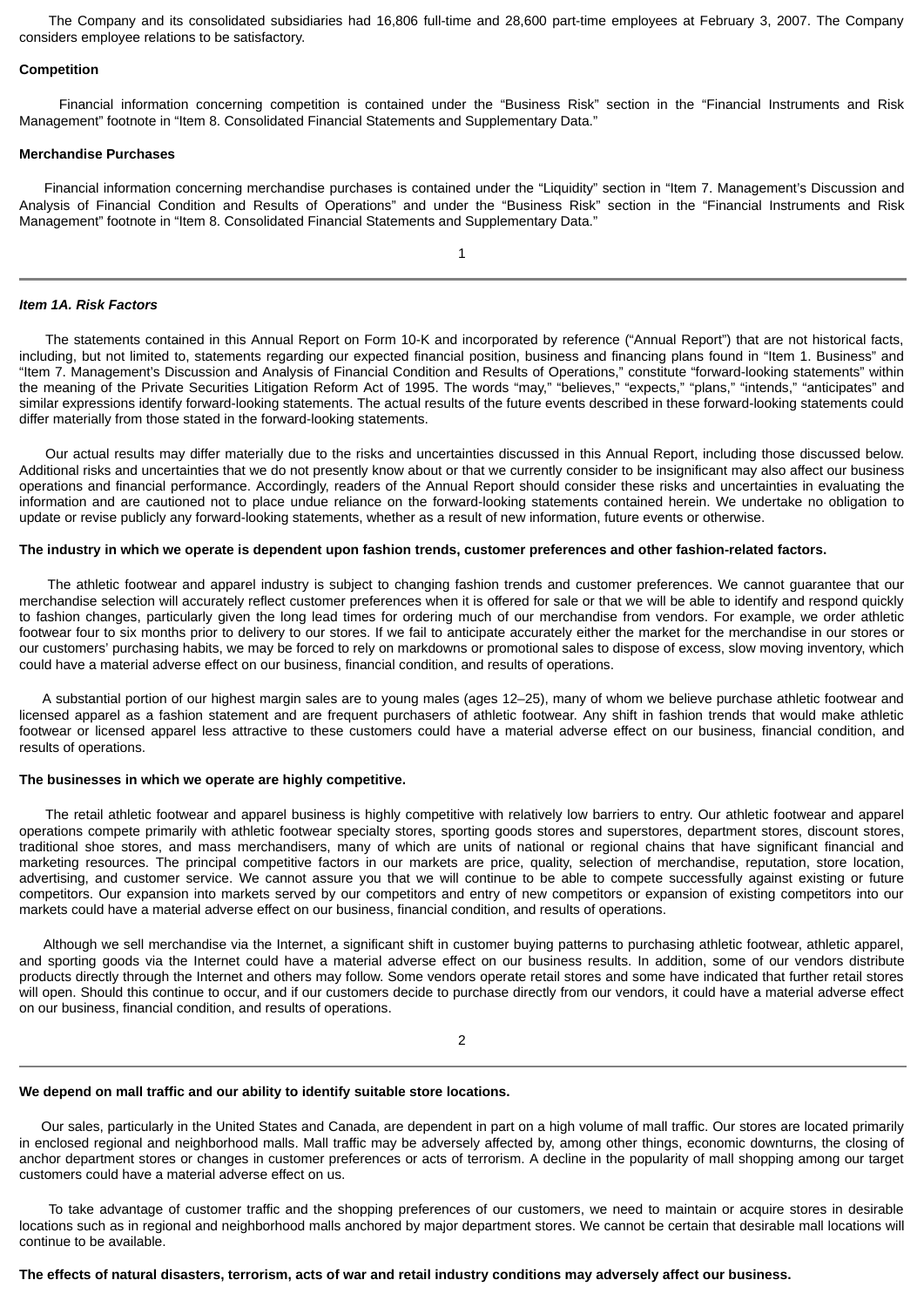Natural disasters, including hurricanes, floods, and tornados may affect store and distribution center operations. In addition, acts of terrorism, acts of war, and military action both in the United States and abroad can have a significant effect on economic conditions and may negatively affect our ability to purchase merchandise from vendors for sale to our customers. Any significant declines in general economic conditions, public safety concerns or uncertainties regarding future economic prospects that affect customer spending habits could have a material adverse effect on customer purchases of our products.

#### **A change in the relationship with any of our key vendors or the unavailability of our key products at competitive prices could affect our financial health.**

Our business is dependent to a significant degree upon our ability to purchase brand-name merchandise at competitive prices, including the receipt of volume discounts, cooperative advertising, and markdown allowances from our vendors. The Company purchased approximately 78 percent of its merchandise in 2006 from its top five vendors and expects to continue to obtain a significant percentage of its athletic product from these vendors in future periods. Approximately 50 percent was purchased from one vendor — Nike, Inc. ("Nike"). Each of our operating divisions is highly dependent on Nike, they individually purchase 40 to 65 percent of their merchandise from Nike. We have no long-term supply contracts with any of our vendors. Our inability to obtain merchandise in a timely manner from major suppliers (particularly Nike) as a result of business decisions by our suppliers or any disruption in the supply chain could have a material adverse effect on our business, financial condition, and results of operations. Because of our strong dependence on Nike, any adverse development in Nike's financial condition and results of operations or the inability of Nike to develop and manufacture products that appeal to our target customers could also have an adverse effect on our business, financial condition, and results of operations. We cannot be certain that we will be able to acquire merchandise at competitive prices or on competitive terms in the future.

Merchandise that is high profile and in high demand is allocated by our vendors based upon their internal criteria. Although we have generally been able to purchase sufficient quantities of this merchandise in the past, we cannot be certain that our vendors will continue to allocate sufficient amounts of such merchandise to us in the future. In addition, our vendors provide support to us through cooperative advertising allowances and promotional events. We cannot be certain that such assistance from our vendors will continue in the future. These risks could have a material adverse effect on our business, financial condition, and results of operations.

#### **We may experience fluctuations in and cyclicality of our comparable store sales results.**

Our comparable-store sales have fluctuated significantly in the past, on both an annual and a quarterly basis, and we expect them to continue to fluctuate in the future. A variety of factors affect our comparable-store sales results, including, among others, fashion trends, the highly competitive retail store sales environment, economic conditions, timing of promotional events, changes in our merchandise mix, calendar shifts of holiday periods, and weather conditions.

Many of our products, particularly high-end athletic footwear and licensed apparel, represent discretionary purchases. Accordingly, customer demand for these products could decline in a recession or if our customers develop other priorities for their discretionary spending. These risks could have a material adverse effect on our business, financial condition, and results of operations.

3

## **Our operations may be adversely affected by economic or political conditions in other countries.**

Approximately 24 percent of our sales and a significant portion of our operating profits for 2006 were attributable to our sales in Europe, Canada, New Zealand, and Australia. As a result, our business is subject to the risks associated with doing business outside of the United States, such as foreign governmental regulations, foreign customer preferences, political unrest, disruptions or delays in shipments, and changes in economic conditions in countries in which we operate. Although we enter into forward foreign exchange contracts and option contracts to reduce the effect of foreign currency exchange rate fluctuations, our operations may be adversely affected by significant changes in the value of the U.S. dollar as it relates to certain foreign currencies.

In addition, because we and our suppliers have a substantial amount of our products manufactured in foreign countries, our ability to obtain sufficient quantities of merchandise on favorable terms may be affected by governmental regulations, trade restrictions, and economic, labor, and other conditions in the countries from which our suppliers obtain their product.

Our business is subject to economic cycles and retail industry conditions. Purchases of discretionary athletic footwear, apparel, and related products, tend to decline during recessionary periods when disposable income is low and customers are hesitant to use available credit.

## **Complications in our distribution centers and other factors affecting the distribution of merchandise may affect our business.**

 We operate three distribution centers worldwide to support our athletic business. If complications arise with any facility or any facility is severely damaged or destroyed, the other distribution centers may not be able to support the resulting additional distribution demands. This may adversely affect our ability to deliver inventory on a timely basis. We depend upon UPS for shipment of a significant amount of merchandise. An interruption in service by UPS for any reason could cause temporary disruptions in our business, a loss of sales and profits, and other material adverse effects.

Our freight cost is affected by changes in fuel prices through surcharges. Increases in fuel prices and surcharges and other factors may increase freight costs and thereby increase our cost of sales.

## **A major failure of our information systems could harm our business.**

We depend on information systems to process transactions, manage inventory, operate our website, purchase, sell and ship goods on a timely basis and maintain cost-efficient operations. Any material disruption or slowdown of our systems could cause information to be lost or delayed which could have a negative effect on our business. We may experience operational problems with our information systems as a result of system failures, viruses, computer "hackers" or other causes. We cannot be assured that our systems will be adequate to support future growth.

## *Item 1B. Unresolved Staff Comments*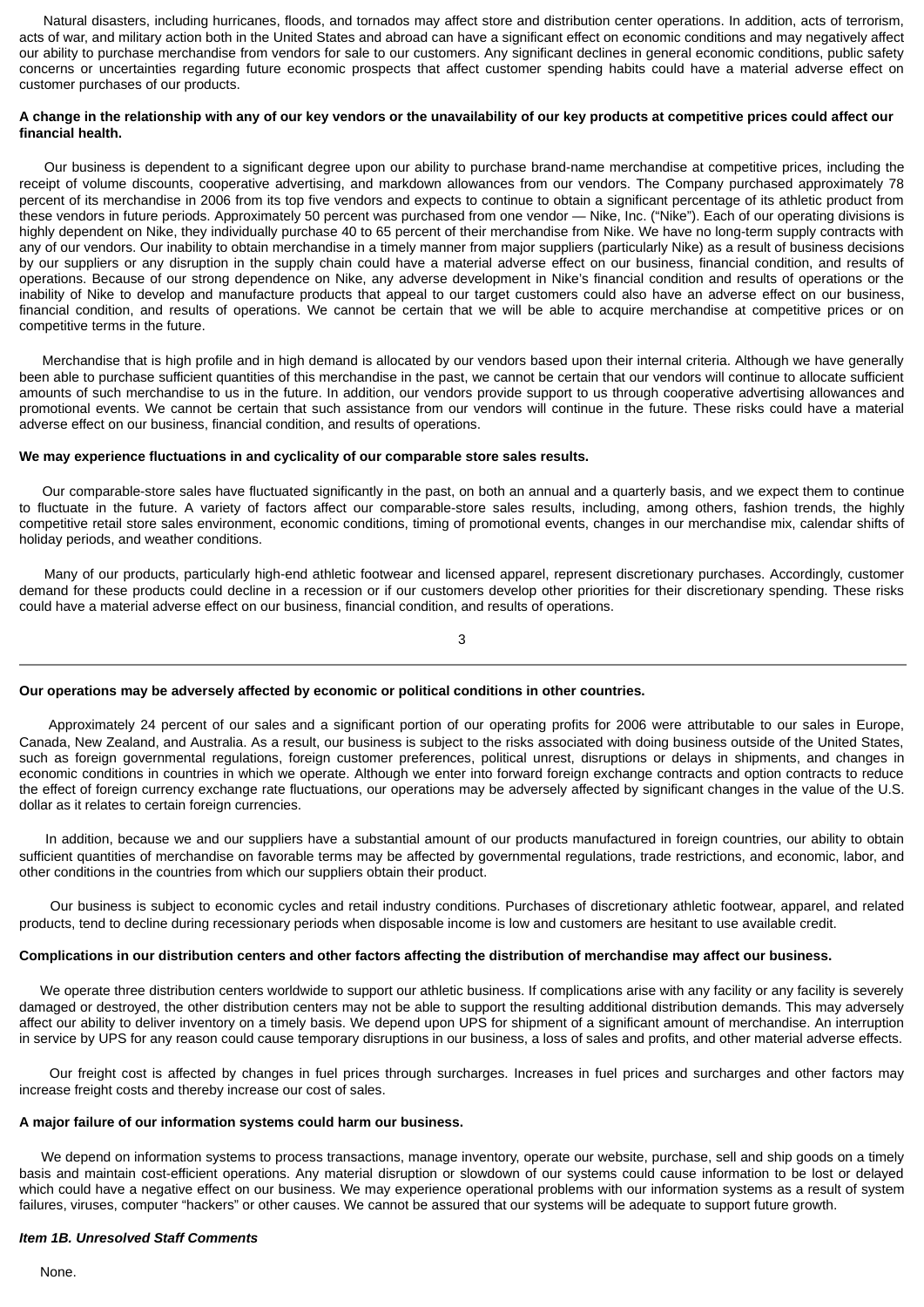#### *Item 2. Properties*

The properties of the Company and its consolidated subsidiaries consist of land, leased and owned stores, and administrative and distribution facilities. Gross operating square footage and total selling area for the Athletic Stores segment at the end of 2006 was approximately 14.55 and 8.74 million square feet, respectively. These properties are located in the United States, Canada, various European countries, Australia, and New Zealand.

The Company currently operates three distribution centers, of which one is owned and two are leased, occupying an aggregate of 2.12 million square feet. Two of the three distribution centers are located in the United States and one is in Europe.

#### *Item 3. Legal Proceedings*

Information regarding the Company's legal proceedings are contained in the "Legal Proceedings" footnote under "Item 8. Consolidated Financial Statements and Supplementary Data."

4

#### *Item 4. Submission of Matters to a Vote of Security Holders*

There were no matters submitted to a vote of security holders during the fourth quarter of the year ended February 3, 2007.

#### **Executive Officers of the Company**

Information with respect to Executive Officers of the Company, as of April 2, 2007, is set forth below:

| Chairman of the Board, President and Chief Executive Officer              | Matthew D. Serra   |
|---------------------------------------------------------------------------|--------------------|
| President and Chief Executive Officer - Foot Locker, Inc. — International | Ronald J. Halls    |
| President and Chief Executive Officer - Foot Locker, Inc. - U.S.A.        | Richard T. Mina    |
| Senior Vice President, General Counsel and Secretary                      | Gary M. Bahler     |
| Senior Vice President - Real Estate                                       | Jeffrey L. Berk    |
| Senior Vice President, Chief Information Officer and Investor Relations   | Peter D. Brown     |
| Senior Vice President and Chief Financial Officer                         | Robert W. McHugh   |
| Senior Vice President - Strategic Planning                                | Lauren B. Peters   |
| Senior Vice President - Human Resources                                   | Laurie J. Petrucci |
| Vice President and Chief Accounting Officer                               | Giovanna Cipriano  |
| Vice President and Treasurer                                              | John A. Maurer     |

*Matthew D. Serra*, age 62, has served as Chairman of the Board since February 2004, President since April 2000 and Chief Executive Officer since March 2001. Mr. Serra served as Chief Operating Officer from February 2000 to March 2001 and as President and Chief Executive Officer of Foot Locker Worldwide from September 1998 to February 2000.

*Ronald J. Halls*, age 53, has served as President and Chief Executive Officer of Foot Locker, Inc.- International since October 9, 2006. He served as President and Chief Executive Officer of Champs Sports, from February 2003 to October 8, 2006 and as Chief Operating Officer of Champs Sports from February 2000 to February 2003.

*Richard T. Mina*, age 50, has served as President and Chief Executive Officer of Foot Locker, Inc.- U.S.A. since February 2003. He served as President and Chief Executive Officer of Champs Sports, an operating division of the Company, from April 1999 to February 2003.

*Gary M. Bahler*, age 55, has served as Senior Vice President since August 1998, General Counsel since February 1993 and Secretary since February 1990.

*Jeffrey L. Berk*, age 51, has served as Senior Vice President — Real Estate since February 2000.

*Peter D. Brown*, age 52, has served as Senior Vice President, Chief Information Officer and Investor Relations since September 2006. Mr. Brown served as Vice President — Investor Relations and Treasurer from October 2001 to September 2006, served as Vice President — Investor Relations and Corporate Development from April 2001 to October 2001 and as Assistant Treasurer — Investor Relations and Corporate Development from August 2000 to April 2001.

*Robert W. McHugh*, age 48, has served as Senior Vice President and Chief Financial Officer since November 2005. He served as Vice President and Chief Accounting Officer from January 2000 to November 2005.

*Lauren B. Peters*, age 45, has served as Senior Vice President — Strategic Planning since April 2002. Ms. Peters served as Vice President — Planning from January 2000 to April 2002.

*Laurie J. Petrucci*, age 48, has served as Senior Vice President — Human Resources since May 2001. Ms. Petrucci served as Senior Vice President — Human Resources of the Foot Locker Worldwide division from March 2000 to May 2001.

*Giovanna Cipriano*, age 37, has served as Vice President and Chief Accounting Officer since November 2005. She served as Divisional Vice President, Financial Controller from June 2002 to November 2005 and as Financial Controller from April 1999 to June 2002.

*John Maurer*, age 47, has served as Vice President and Treasurer since September 12, 2006. Mr. Maurer served as Assistant Treasurer from April 2002 to September 11, 2006.

There are no family relationships among the executive officers or directors of the Company.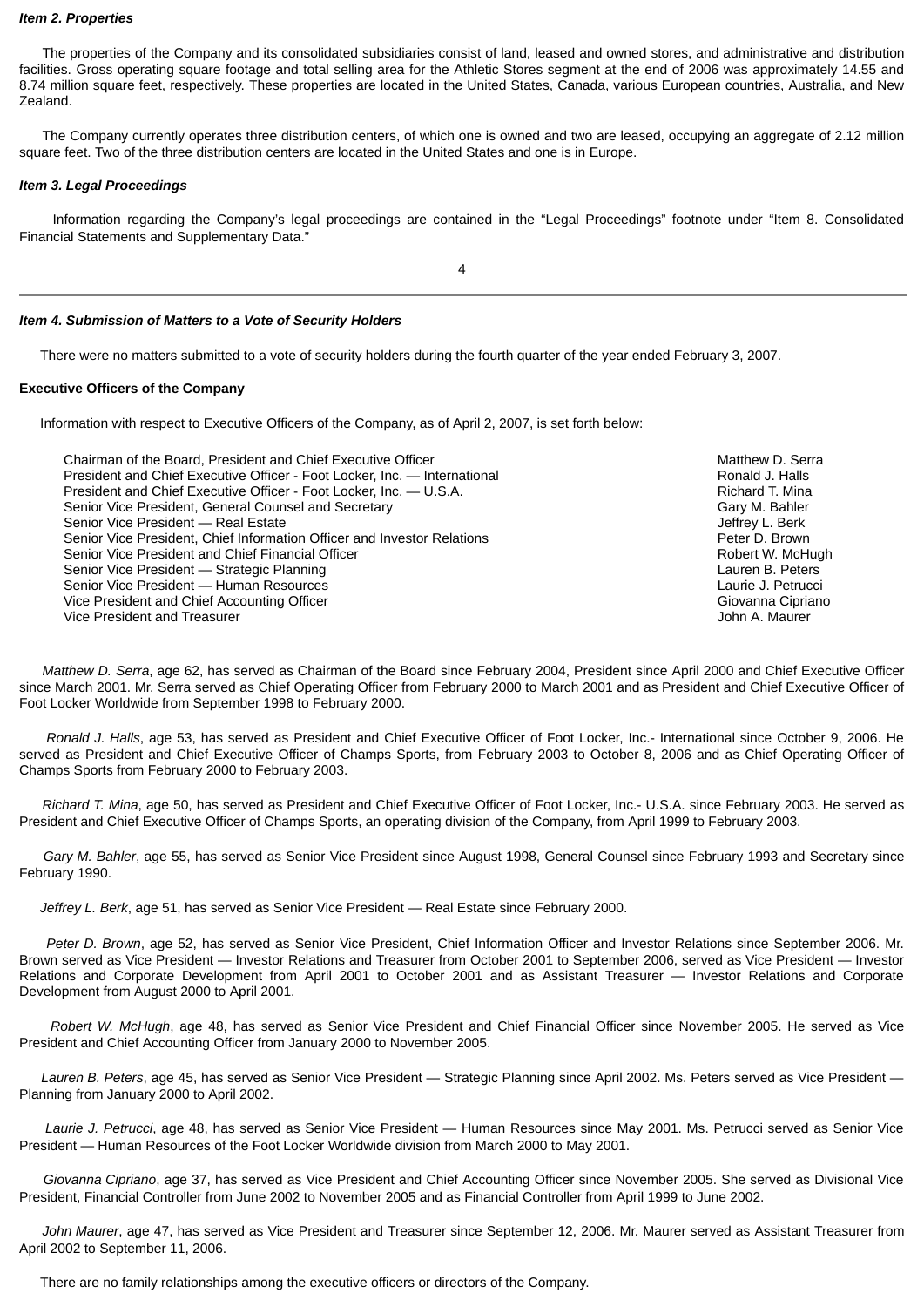#### **PART II**

## *Item 5. Market for the Company's Common Equity, Related Stockholder Matters and Issuer Purchases of Equity Securities*

 Information regarding the Company's market for stock exchange listings, common equity, quarterly high and low prices, and dividend policy are contained in the "Shareholder Information and Market Prices" footnote under "Item 8. Consolidated Financial Statements and Supplementary Data."

 There were no purchases of common stock during the fourth quarter of 2006. On February 15, 2006, the Company announced that its Board of Directors authorized a \$150 million, three-year share repurchase plan program. During 2006, the Company repurchased 334,200 of common stock at a cost of approximately \$8 million. On March 7, 2007, the Company announced that its Board of Directors authorized a new \$300 million, threeyear share repurchase program replacing the earlier \$150 million program.

## **Performance Graph**

The following graph compares the cumulative 5-year total return to shareholders on Foot Locker, Inc.'s common stock relative to the total returns of the Russell 2000 Index and a selected peer group, which represents its peers as retailers in the athletic footwear and apparel industry. The peer group comprises:

- Dick's Sporting Goods, Inc.
- The Finish Line, Inc.
- Hibbett Sporting Goods, Inc., and
- Genesco, Inc., whose business includes operations outside of the athletic footwear and apparel retailing.

 In 2005, the peer group also included The Sports Authority, Inc. On January 23, 2006, The Sports Authority, Inc. announced it had agreed to go private through an acquisition by Leonard Green & Partners LP and certain members of its senior management and, therefore, it was not included in this year's performance graph.



## **Indexed Share Price Performance**

## *Item 6. Selected Financial Data*

Selected financial data is included as the "Five Year Summary of Selected Financial Data" footnote in "Item 8. Consolidated Financial Statements and Supplementary Data."

## *Item 7. Management's Discussion and Analysis of Financial Condition and Results of Operations*

## **Business Overview**

Foot Locker, Inc., through its subsidiaries, operates in two reportable segments — Athletic Stores and Direct-to-Customers. The Athletic Stores segment is one of the largest athletic footwear and apparel retailers in the world, whose formats include Foot Locker, Lady Foot Locker, Kids Foot Locker, Champs Sports, and Footaction (beginning May 2004). The Direct-to-Customers segment reflects Footlocker.com, Inc., which sells, through its affiliates, including Eastbay, Inc., to customers through catalogs and Internet websites.

The Foot Locker brand is one of the most widely recognized names in the market segments in which the Company operates, epitomizing high quality for the active lifestyle customer. This brand equity has aided the Company's ability to successfully develop and increase its portfolio of complementary retail store formats, specifically Lady Foot Locker and Kids Foot Locker, as well as Footlocker.com, Inc., its direct-to-customers business. Through various marketing channels, including television campaigns and sponsorships of various sporting events, Foot Locker, Inc. reinforces its image with a consistent message; namely, that it is the destination store for athletic footwear and apparel with a wide selection of merchandise in a full-service environment.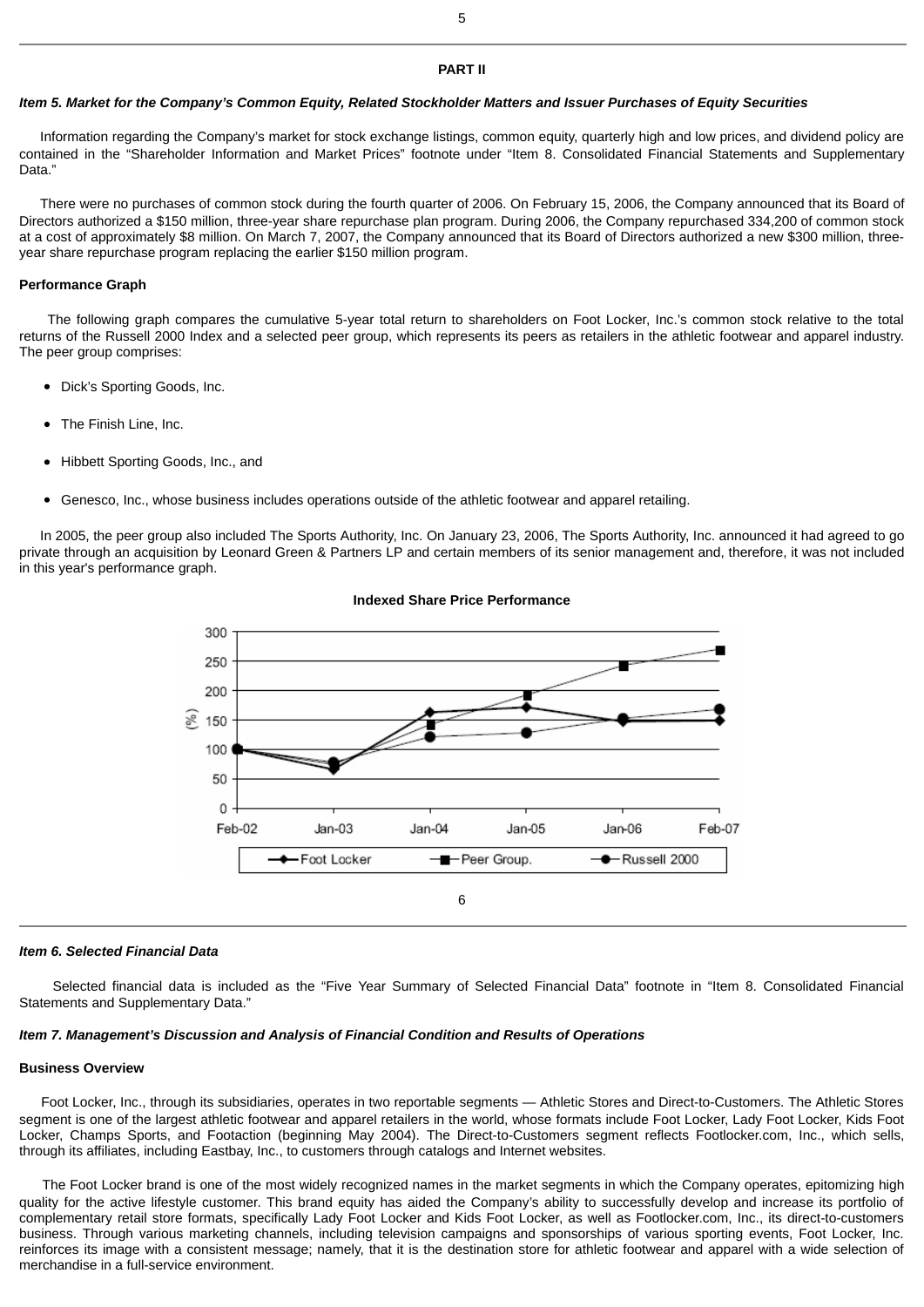#### *Athletic Stores*

The Company operates 3,942 stores in the Athletic Stores segment. The following is a brief description of the Athletic Stores segment's operating businesses:

*Foot Locker* — Foot Locker is a leading athletic footwear and apparel retailer. Its stores offer the latest in athletic-inspired performance products, manufactured primarily by the leading athletic brands. Foot Locker offers products for a wide variety of activities including running, basketball, hiking, tennis, aerobics, fitness, baseball, football, and soccer. Its 2,101 stores are located in 20 countries including 1,368 in the United States, Puerto Rico, the U. S. Virgin Islands, and Guam, 132 in Canada, 509 in Europe and a combined 92 in Australia and New Zealand. The domestic stores have an average of 2,100 selling square feet and the international stores have an average of 1,500 selling square feet.

*Champs Sports* — Champs Sports is one of the largest mall-based specialty athletic footwear and apparel retailers in the United States. Its product categories include athletic footwear, apparel and accessories, and a focused assortment of equipment. This combination allows Champs Sports to differentiate itself from other mall-based stores by presenting complete product assortments in a select number of sporting activities. Its 576 stores are located throughout the United States, Canada, and the U.S. Virgin Islands. The Champs Sports stores have an average of 3,700 selling square feet.

*Footaction* — Footaction is a national athletic footwear and apparel retailer. The primary customers are young urban males that seek streetinspired fashion styles. Its 373 stores are located throughout the United States and Puerto Rico and focus on marquee allocated footwear and branded apparel. The Footaction stores have an average of 2,900 selling square feet.

*Lady Foot Locker* — Lady Foot Locker is a leading U.S. retailer of athletic footwear, apparel and accessories for women. Its stores carry major athletic footwear and apparel brands, as well as casual wear and an assortment of proprietary merchandise designed for a variety of activities, including running, basketball, walking, and fitness. Its 557 stores are located in the United States, Puerto Rico, the U. S. Virgin Islands, and Guam and have an average of 1,300 selling square feet.

*Kids Foot Locker* — Kids Foot Locker is a national children's athletic retailer that offers the largest selection of brand-name athletic footwear, apparel and accessories for children. Its stores feature an environment geared to appeal to both parents and children. Its 335 stores are located in the United States, Puerto Rico, and the U.S. Virgin Islands and have an average of 1,400 selling square feet.

#### 7

#### *Store Profile*

|                              | At                      |        |        | At               |
|------------------------------|-------------------------|--------|--------|------------------|
|                              | <b>January 28, 2006</b> | Opened | Closed | February 3, 2007 |
| Foot Locker                  | 2,121                   | 57     | 77     | 2,101            |
| <b>Champs Sports</b>         | 556                     | 27     |        | 576              |
| Footaction                   | 363                     | 17     |        | 373              |
| Lady Foot Locker             | 554                     | 22     | 19     | 557              |
| Kids Foot Locker             | 327                     | 23     | 15     | 335              |
|                              |                         |        |        |                  |
| <b>Total Athletic Stores</b> | 3,921                   | 146    | 125    | 3,942            |

#### *Direct-to-Customers*

*Footlocker.com* — Footlocker.com, Inc., sells, through its affiliates, directly to customers through catalogs and its Internet websites. Eastbay, Inc., one of its affiliates, is one of the largest direct marketers of athletic footwear, apparel, equipment, team licensed and private-label merchandise in the United States and provides the Company's eight full-service e-commerce sites access to an integrated fulfillment and distribution system. The Company has a strategic alliance to offer footwear and apparel on the Amazon.com website and the Foot Locker brands are featured in the Amazon.com specialty stores for apparel and accessories and sporting goods. In addition, the Company has a marketing agreement with the U.S. Olympic Committee (USOC) providing the Company with the exclusive rights to sell USOC licensed products through catalogs and via an e-commerce site. The Company has an agreement with ESPN for ESPN Shop — an ESPN-branded direct mail catalog and ecommerce site linked to *www.ESPNshop.com*, where consumers can purchase athletic footwear, apparel and equipment which will be managed by Footlocker.com. Both the catalog and the e-commerce site feature a variety of ESPN-branded and non-ESPN-branded athletically inspired merchandise.

#### *Franchise Operations*

In March of 2006, the Company entered into a ten-year area development agreement with the Alshaya Trading Co. W.L.L., in which the Company agreed to enter into separate license agreements for the operation of a minimum of 75 Foot Locker stores, subject to certain restrictions, located within the Middle East. Three of these franchised stores were operational at February 3, 2007. Revenue from the three franchised stores was not significant for the year-ended February 3, 2007. These stores are not included in the Company's operating store count above.

#### **Overview of Consolidated Results**

2006 was a challenging year for the Company due to the continued highly competitive retail environment both in the United States and abroad. The 2006 results represent the 53 weeks ended February 3, 2007 as compared with the 52 weeks in the 2005 and 2004 reporting years. Income from continuing operations in 2006, after-tax, was \$247 million, or \$1.58 per diluted share, as compared with \$263 million or \$1.67 per diluted share in 2005. The following were the financial highlights of 2006:

Contributed \$68 million to its U.S. and Canadian qualified pension plans. The U.S. payment was made in advance of ERISA requirements.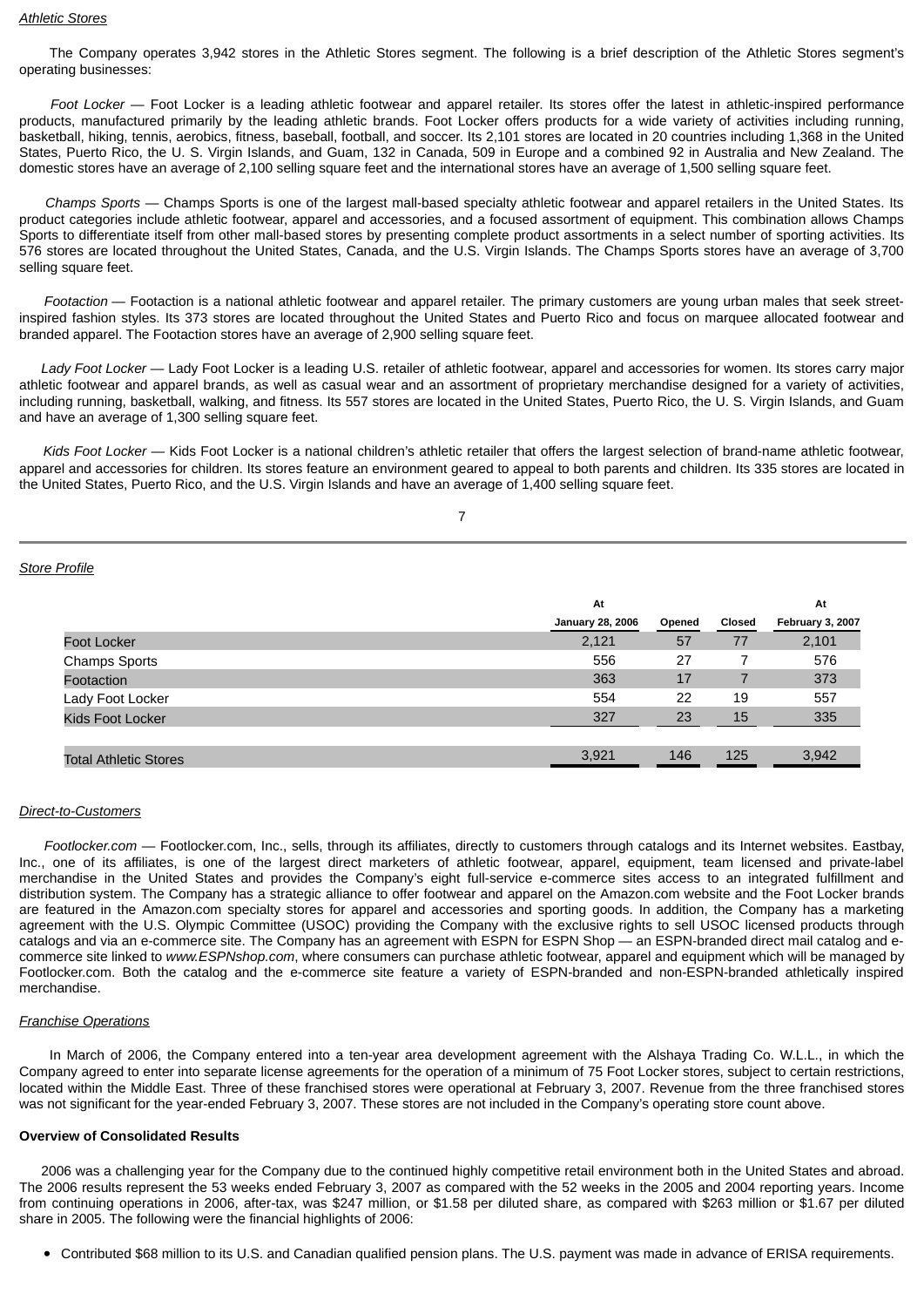- Repaid \$50 million of its 5-year term loan, in advance of the regularly scheduled payment dates of May 2007 and May 2008.
- Purchased and retired \$38 million of the \$200 million 8.50 percent debentures payable in 2022 at a \$2 million discount from face value, bringing the outstanding amount to \$134 million as of February 3, 2007.
- Declared and paid dividends totaling \$61 million. In the fourth quarter the Company increased its quarterly dividend per share by 39  $\bullet$ percent.
- Repurchased \$8 million of common stock.

Additionally, the following were the key factors affecting the Company's performance during 2006:

- The 53<sup>rd</sup> week increased sales by \$95 million and increased net income by \$18 million or \$0.11 per diluted share.
- Included in 2006 is a non-cash impairment charge of \$17 million (\$12 million after-tax), or \$0.08 per diluted share, recorded to write-down the value of long-lived assets of underperforming stores in the Company's European operations. This was necessitated by the continued declines in sales and division profit, principally as the result of a fashion shift from higher priced marquee footwear to lower priced lowprofile footwear and a continued highly competitive environment, particularly for the sale of low-profile footwear styles.
- During the first quarter of 2006, the Company adopted SFAS No. 123(R), "Share-Based Payment." The Company has recorded an incremental \$6 million of share-based compensation in 2006. Additionally, the Company recorded a cumulative effect of a change in accounting of \$1 million to reflect estimated forfeitures for prior periods related to the Company's nonvested restricted stock awards.

The following table represents a summary of sales and operating profit, reconciled to income from continuing operations.

|                                                       | 2006      | 2005                 | 2004      |
|-------------------------------------------------------|-----------|----------------------|-----------|
|                                                       |           | (in millions)        |           |
| <b>Sales</b>                                          |           |                      |           |
| <b>Athletic Stores</b>                                | \$5,370   | \$5,272              | \$4,989   |
| Direct-to-Customers                                   | 380       | 381                  | 366       |
|                                                       | \$5,750   | \$5,653              | \$5,355   |
| <b>Operating Result</b>                               |           |                      |           |
| <b>Athletic Stores</b>                                | \$<br>405 | \$<br>419            | \$<br>420 |
| Direct-to-Customers                                   | 45        | 48                   | 45        |
| Division profit                                       | 450       | 467                  | 465       |
| Restructuring charges (1)                             | (1)       |                      | (2)       |
| Total division profit                                 | 449       | 467                  | 463       |
| Corporate expense                                     | (68)      | (58)                 | (74)      |
| Total operating profit                                | 381       | 409                  | 389       |
| Other income                                          | 14        | 6                    |           |
| Interest expense, net                                 | 3         | 10                   | 15        |
| Income from continuing operations before income taxes | \$<br>392 | $\frac{2}{3}$<br>405 | \$<br>374 |

<sup>(1)</sup> The restructuring charge in 2006 represents a revision to the original estimate of the lease liability associated with the guarantee of The San Francisco Music Box distribution center. During 2004, the Company recorded a restructuring charge of \$2 million related to the dispositions of non-core businesses. These charges were classified within selling, general and administrative expenses in the Consolidated Statements of Operations.

#### *Sales*

\_\_\_\_\_\_\_\_\_\_\_\_\_\_\_\_\_\_\_\_

All references to comparable-store sales for a given period relate to sales from stores that are open at the period-end, that have been open for more than one year, and exclude the effect of foreign currency fluctuations. Accordingly, stores opened and closed during the period are not included. Sales from the Direct-to-Customer segment are included in the calculation of comparable-store sales for all periods presented. Sales from acquired businesses that include the purchase of inventory are included in the computation of comparable-store sales after 15 months of operations. Accordingly, Footaction sales have been included in the computation of comparable-store sales since August 2005.

Sales increased to \$5,750 million, or by 1.7 percent as compared with 2005. Excluding the effect of foreign currency fluctuations and the 53<sup>rd</sup> week, sales declined 0.7 percent as compared with 2005. Comparable-store sales decreased by 1.2 percent, which is primarily a result of the decline in our European operations.

Sales of \$5,653 million in 2005 increased by 5.6 percent from sales of \$5,355 million in 2004. The effect of foreign currency fluctuations on sales was not significant. This increase was primarily related to increased sales in the Company's Footaction and Champs Sports formats. Comparable-store sales increased by 2.7 percent.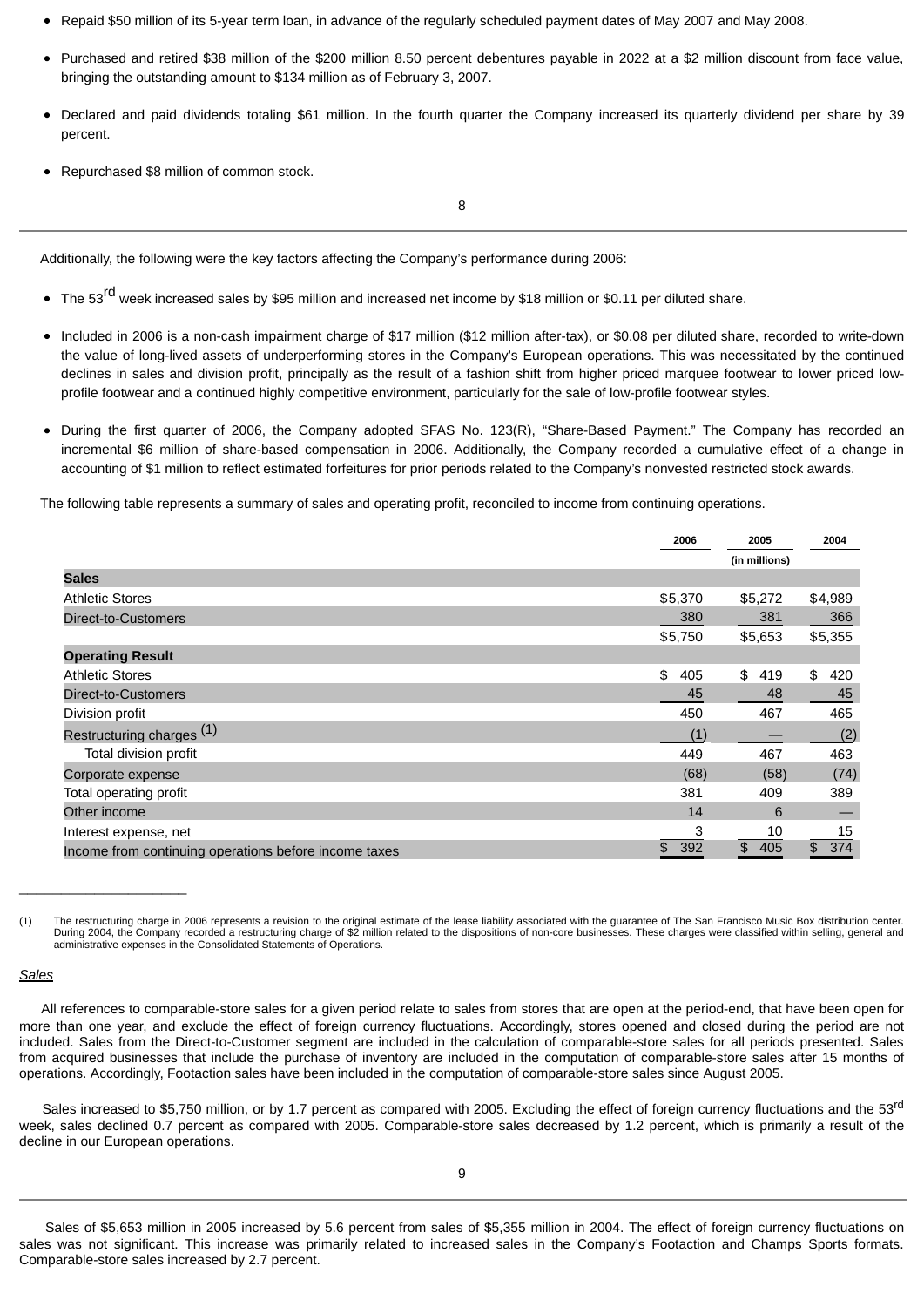#### *Gross Margin*

Gross margin as a percentage of sales was 30.2 percent in 2006; excluding the effect of the 53<sup>rd</sup> week, gross margin declined 20 basis points as compared with 2005. This reflects increased promotional activity, offset, in part, by the effect of increased vendor allowances. The effect of these vendor allowances was an improvement in gross margin in 2006, as a percentage of sales, of 20 basis points as compared with 2005. Additionally, gross margin was negatively affected by lower sales, which resulted in increased occupancy costs, as a percentage of sales.

Gross margin as a percentage of sales was 30.2 percent in 2005, decreasing by 30 basis points from 30.5 percent in 2004. This decline was primarily the result of increased markdowns recorded by the European operation. The effect of vendor allowances on gross margin, as a percentage of sales, as compared with the corresponding prior year period was not significant.

#### *Corporate Expense*

Corporate expense consists of unallocated general and administrative expenses, as well as depreciation and amortization related to the Company's corporate headquarters, centrally managed departments, unallocated insurance and benefit programs, certain foreign exchange transaction gains and losses and other items.

The increase in corporate expense in 2006 as compared with 2005 of \$10 million reflects the adoption of SFAS No. 123(R) that resulted in incremental compensation expense of \$6 million and a charge of \$4 million for anticipated settlements of certain legal matters. The effect of the 53<sup>rd</sup> week on corporate expense was not significant. Depreciation and amortization included in corporate expense amounted to \$22 million in

The decrease in corporate expense in 2005 as compared with 2004 primarily included decreased incentive bonuses of \$14 million; a \$3 million decrease in costs associated with the Company's loyalty program, as 2004 represented the initial costs to launch the program; and decreased restricted stock expense of \$2 million. In addition, 2004 included \$5 million for the integration of the Footaction stores. Included in 2005 was also a settlement of \$3 million pursuant to a class action settlement with Visa and MasterCard related to past overcharges for certain debit card transactions. These decreases were offset, in part, by a charge of \$4 million due to the potential insolvency of one of the Company's insurance carriers and legal and settlement costs of \$5 million.

#### *Other Income*

During 2006, the Company terminated two of its leases for approximately \$5 million, which resulted in a net gain of \$4 million. In addition, the Company finalized its insurance claims related to Hurricane Katrina, which resulted in a gain of \$8 million, which represents amounts in excess of losses. Also during 2006, the Company purchased and retired \$38 million of long-term debt at a discount from face value of \$2 million. The 2005 amounts represent \$3 million related to the insurance recoveries associated with Hurricane Katrina, as well as \$3 million of a net gain on foreign currency option contracts that were entered into by the Company to mitigate the effect of fluctuating foreign exchange rates on the reporting of euro-denominated earnings.

#### *Selling, General and Administrative Expenses*

2006, \$24 million in 2005, and \$23 million in 2004.

Selling, general and administrative ("SG&A") expenses increased by \$34 million to \$1,163 million in 2006, or by 3.0 percent, as compared with 2005. SG&A as a percentage of sales increased to 20.2 percent as compared with 20.0 percent in 2005. Excluding the effect of foreign currency fluctuations and the 53<sup>rd</sup> week, SG&A would have increased by 1.4 percent. This increase is primarily the result of incremental share-based compensation included in corporate expense, associated with the adoption of SFAS No. 123(R) of \$6 million. Additionally, the net benefit cost for the Company's pension and postretirement plans reflected a reduction of \$5 million, primarily as a result of additional contributions and improved pension fund asset performance.

10

 SG&A increased by \$41 million to \$1,129 million in 2005, or by 3.8 percent, as compared with 2004. SG&A as a percentage of sales decreased to 20.0 percent as compared with 20.3 percent in 2004. The increase in SG&A is primarily related to an increase in payroll and related costs. The effect of including Footaction for the full fiscal year is an incremental \$21 million, excluding the integration costs. During 2005, the Company donated 82,500 pairs of athletic footwear with a cost of \$2 million to Save the Children Foundation. This donation benefited the tsunami victims in Banda Aceh, Indonesia, and Save the Children programs in the United States.

## *Depreciation and Amortization*

Depreciation and amortization of \$175 million increased by 2.3 percent in 2006 from \$171 million in 2005. This increase primarily reflects additional depreciation and amortization for the Athletic Stores segment due to capital spending and the effect of foreign currency fluctuations of approximately \$1 million.

Depreciation and amortization of \$171 million increased by 11.0 percent in 2005 from \$154 million in 2004. This increase primarily reflects additional depreciation and amortization for the Athletic Stores segment due to capital spending and adjustments to depreciable lives of certain fixed assets. Additionally, depreciation and amortization for the Footaction format increased by \$6 million as compared with 2004, primarily due to increased capital expenditures related to store improvements and point-of-sale equipment.

## *Interest Expense, Net*

|                                                           | 2006     | 2005                | 2004  |
|-----------------------------------------------------------|----------|---------------------|-------|
|                                                           |          | (in millions)       |       |
| Interest expense                                          | \$23     | \$23                | \$22  |
| Interest income                                           | (20)     | (13)                |       |
| Interest expense, net                                     | \$<br>-3 | \$<br><sup>10</sup> | \$15  |
| Weighted-average interest rate (excluding facility fees): |          |                     |       |
| Short-term debt                                           | $-$ %    |                     | $-$ % |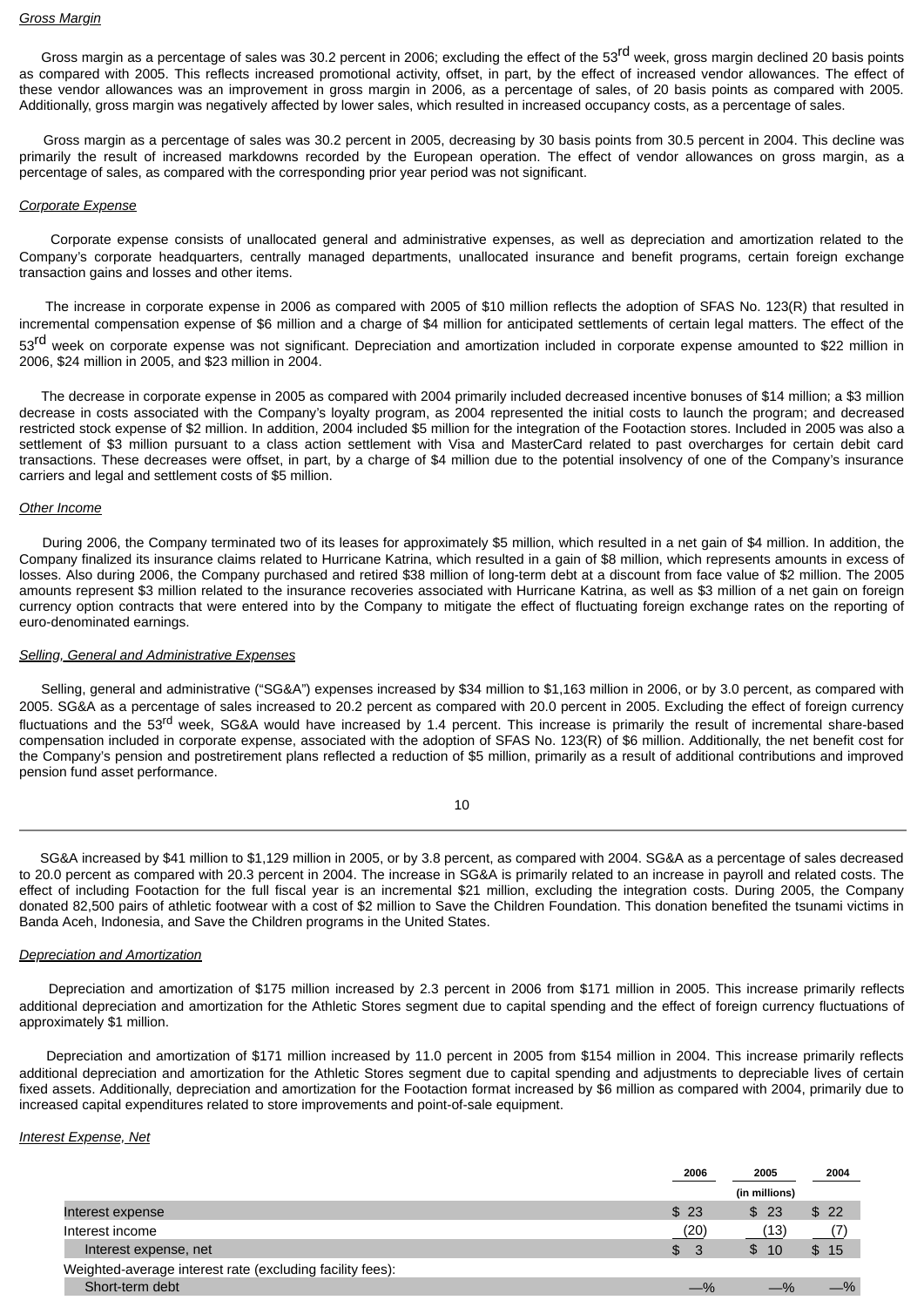| Long-term debt                               | 7.8% | $6.2\%$ | 5.2% |
|----------------------------------------------|------|---------|------|
| Total debt                                   | 7.8% | $6.2\%$ | 5.2% |
| Short-term debt outstanding during the year: |      |         |      |
| <b>High</b>                                  |      |         |      |
| Weighted-average                             |      | $s =$   |      |

Interest expense of \$23 million remained unchanged from 2005. Interest rate swap agreements did not significantly affect interest expense in 2006.

Interest income is generated through the investment of cash equivalents, short-term investments, the accretion of the Northern Group note to its face value and accrual of interest on the outstanding principal, as well as interest on income tax refunds. The increase in interest income of \$7 million in 2006 was primarily related to increased interest income earned on cash, cash equivalents, and short-term investments. Interest income related to cash, cash equivalents and short-term investments was \$14 million in 2006 and \$11 million in 2005. Interest income on the Northern Group note amounted to \$2 million in both 2006 and 2005. Also included in interest income is the effect of the Company's cross currency swaps, which totaled \$3 million in 2006 and was not significant in 2005.

Interest expense of \$23 million increased by 4.5 percent in 2005 from \$22 million in 2004 primarily attributable to higher interest rates. Interest rate swap agreements reduced interest expense by approximately \$1 million and \$3 million in 2005 and 2004, respectively.

The increase in interest income of \$6 million in 2005 as compared with 2004 was primarily related to increased interest income earned on short-term investments due to higher interest rates and increased short-term investment balances. Interest income related to cash equivalents and short-term investments was \$11 million in 2005 and \$5 million in 2004. Additionally, interest income on the Northern Group note amounted to \$2 million in both 2005 and 2004.

11

## *Income Taxes*

 The effective tax rate for 2006 was 36.9 percent as compared with 35.0 percent in the prior year. The increase in the rate is primarily due to the change in the mix of U.S. and international profits and the \$17 million impairment charge relating to the Company's European operations, as well as a \$6 million valuation allowance adjustment recorded in 2005.

 The effective tax rate for 2005 was 35.0 percent as compared with 31.7 percent in 2004. The increase was attributable to less benefit from nonrecurring items than in 2004 and a higher percentage of the Company's income earned in the United States, rather than from lower-taxed international operations. During 2005, the Company restructured its Canadian continuing business, which resulted in a \$6 million reduction to its income tax valuation allowance related to Canadian tax loss carry-forwards and unclaimed tax depreciation. Additionally, the Company recorded an income tax benefit of \$3 million in discontinued operations related to its former Canadian operations. During 2004, the Company settled foreign and domestic income tax examinations and reviews that resulted in reductions of its income tax provision for continuing operations by \$14 million and discontinued operations by \$37 million.

#### **Segment Information**

The Company evaluates performance based on several factors, the primary financial measure of which is division profit. Division profit reflects income from continuing operations before income taxes, corporate expense, non-operating income, and net interest expense.

#### *Athletic Stores*

|                                             | 2006      | 2005          | 2004      |
|---------------------------------------------|-----------|---------------|-----------|
|                                             |           | (in millions) |           |
| Sales                                       | \$5,370   | \$5,272       | \$4,989   |
| Division profit                             | 405<br>\$ | \$419         | 420<br>\$ |
| Sales as a percentage of consolidated total | 93%       | 93%           | 93%       |
| Division profit margin                      | 7.5%      | 7.9%          | 8.4%      |
| Number of stores at year end                | 3.942     | 3.921         | 3,967     |
| Selling square footage (in millions)        | 8.74      | 8.71          | 8.89      |
| Gross square footage (in millions)          | 14.55     | 14.48         | 14.78     |

#### *2006 compared with 2005*

Athletic Stores sales of \$5,370 million increased 1.9 percent in 2006, as compared with \$5,272 million in 2005. Excluding the effect of foreign currency fluctuations, primarily related to the euro, and the effect of the 53<sup>rd</sup> week, sales from athletic store formats decreased by 0.6 percent in 2006. Footaction and Champs Sports significantly increased sales, primarily from the sales of marquee basketball and running footwear. This was offset primarily by decreased sales in Foot Locker Europe. Foot Locker Europe's sales declined due to the continued difficult athletic retail environment, particularly in France, the U.K and Italy. Comparable-store sales decreased by 1.1 percent in 2006.

 Division profit from Athletic Stores decreased by 3.3 percent to \$405 million in 2006 from \$419 million in 2005. Division profit as a percentage of sales decreased to 7.5 percent. The decrease in division profit is primarily attributable to the Foot Locker Europe division due to the fashion shift from higher priced marquee footwear to lower priced low-profile footwear styles and a highly competitive retail environment, particularly for the sale of low-profile footwear styles. Included in the Athletic Stores division profit for 2006 is an impairment charge of \$17 million related to the Company's European operations, consistent with the Company's recoverability of long-lived assets policy. The charge was comprised primarily of stores located in the U.K. and France. As previously disclosed in 2005, the Company was monitoring the progress of the European operations and the possible analysis of recoverability of store long-lived assets pursuant to SFAS No. 144. Excluding the impairment charge, Athletic Stores division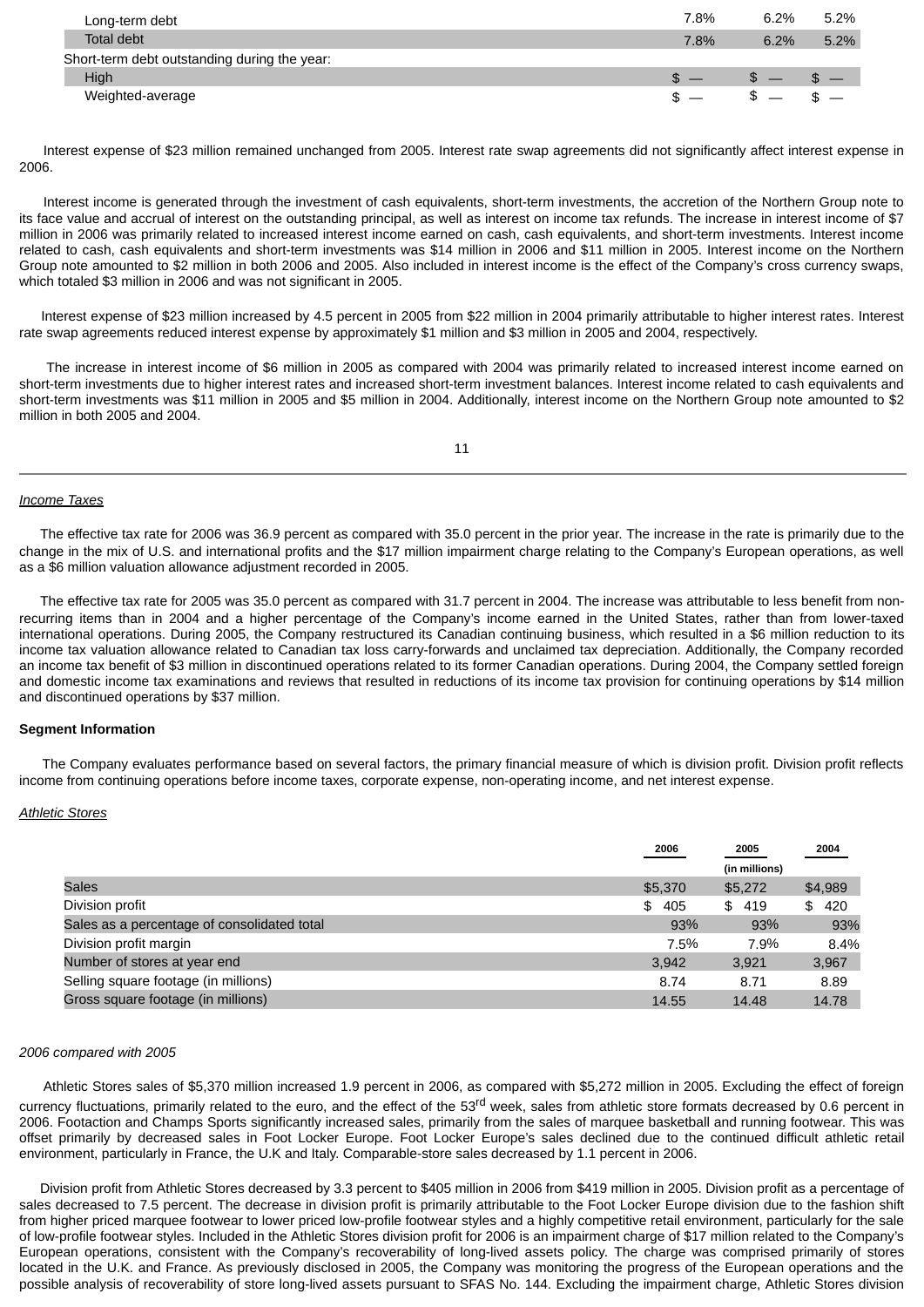profit increased by 0.7 percent as compared with the corresponding prior-year period. The decline in Foot Locker Europe were offset by increases in all other divisions.

#### *2005 compared with 2004*

Athletic Stores sales of \$5,272 million increased 5.7 percent in 2005, as compared with \$4,989 million in 2004. Excluding the effect of foreign currency fluctuations, primarily related to the euro, sales from athletic store formats increased 5.5 percent in 2005. Comparable-store sales increased by 2.6 percent in 2005. These increases were primarily driven by sales related to the Footaction division, which was acquired in May 2004. Approximately \$126 million of the increase in Footaction represented the inclusion of their operations for the full year in 2005. Champs Sports experienced a strong increase in sales during 2005, as this format benefited from higher quantities of marquee athletic footwear and private-label apparel. Foot Locker Canada also experienced increased sales. Excluding the effect of foreign currency fluctuations, Foot Locker Europe's sales were essentially flat as compared with the corresponding prior-year period.

 Division profit from Athletic Stores decreased by 0.2 percent to \$419 million in 2005 from \$420 million in 2004. Division profit as a percentage of sales decreased to 7.9 percent in 2005 from 8.4 percent in 2004. This decline is primarily a result of the decreased profit from the European operations as compared with the prior year. The continued weak economy, the increased competitive environment and a fashion shift from higher priced marquee footwear to lower priced low-profile footwear negatively affected Europe's operating results. In addition during 2005, Foot Locker Europe recorded significantly higher markdowns as a result of the continued promotional environment, particularly in the U.K. and France, and to clear excess inventory. Despite these factors, in 2005 Foot Locker Europe achieved a double-digit division profit margin. The decline in Europe was partially offset by the improved results at the Footaction, Champs Sports and Canadian divisions. The increase in Footaction is primarily a result of the inclusion of its results for the full year as compared with a partial year during 2004.

#### *Direct-to-Customers*

|                                             | 2006     | 2005          | 2004      |
|---------------------------------------------|----------|---------------|-----------|
|                                             |          | (in millions) |           |
| <b>Sales</b>                                | \$380    | \$381         | \$366     |
| Division profit                             | \$<br>45 | -48<br>\$     | -45<br>\$ |
| Sales as a percentage of consolidated total | 7%       | 7%            | 7%        |
| Division profit margin                      | 11.8%    | 12.6%         | 12.3%     |

#### *2006 compared with 2005*

Direct-to-Customers sales decreased to \$380 million in 2006, as compared with \$381 million in 2005. Internet sales increased to \$270 million, increasing by 11.1 percent as compared with 2005. Catalog sales decreased by 20.3 percent to \$110 million in 2006 from \$138 million in 2005. Management believes that the decrease in catalog sales, which was substantially offset by the increase in Internet sales, is a result of customers browsing and selecting products through its catalogs and then making their purchases via the Internet. Sales for the Direct-to-Customer business were negatively affected by the termination of a third party arrangement in the early part of 2006.

The Direct-to-Customers business generated division profit of \$45 million in 2006, as compared with \$48 million in 2005. Division profit, as a percentage of sales, decreased to 11.8 percent in 2006 from 12.6 percent in 2005. Several initiatives were implemented to mitigate the loss of revenue from the cancelled third party contract, such as expanding the ESPN offerings. However, these iniatitives did not fully offset the loss in profit which resulted in a decline in division profit. The effect of the 53<sup>rd</sup> week on this segment was not significant.

#### *2005 compared with 2004*

Direct-to-Customers sales increased 4.1 percent to \$381 million in 2005, as compared with \$366 million 2004. The growth of the Internet business continued to drive sales in 2005. Internet sales increased by 14.6 percent to \$243 million from \$212 million in 2004. Catalog sales decreased by 10.4 percent to \$138 million in 2005 from \$154 million in 2004. Management believes that the decrease in catalog sales, which was substantially offset by the increase in Internet sales, is a result of customers browsing and selecting products through its catalogs and then making their purchases via the Internet.

The Direct-to-Customers business generated division profit of \$48 million in 2005, as compared with \$45 million in 2004. Division profit, as a percentage of sales, increased to 12.6 percent in 2005 from 12.3 percent in 2004. This reflects the Company's alliances with third parties, such as the USOC and ESPN.

13

#### **Liquidity and Capital Resources**

#### *Liquidity*

Generally, the Company's primary source of cash has been from operations. The Company usually finances real estate with operating leases. The principal uses of cash have been to fund inventory requirements, capital expenditures related to store openings, store remodelings, and management information systems and other support facilities, and other general working capital requirements.

Management believes operating cash flows and current credit facilities will be adequate to fund its working capital requirements, scheduled pension contributions for the Company's retirement plans, scheduled debt repayments, anticipated quarterly dividend payments, potential share repurchases, and to support the development of its short-term and long-term operating strategies.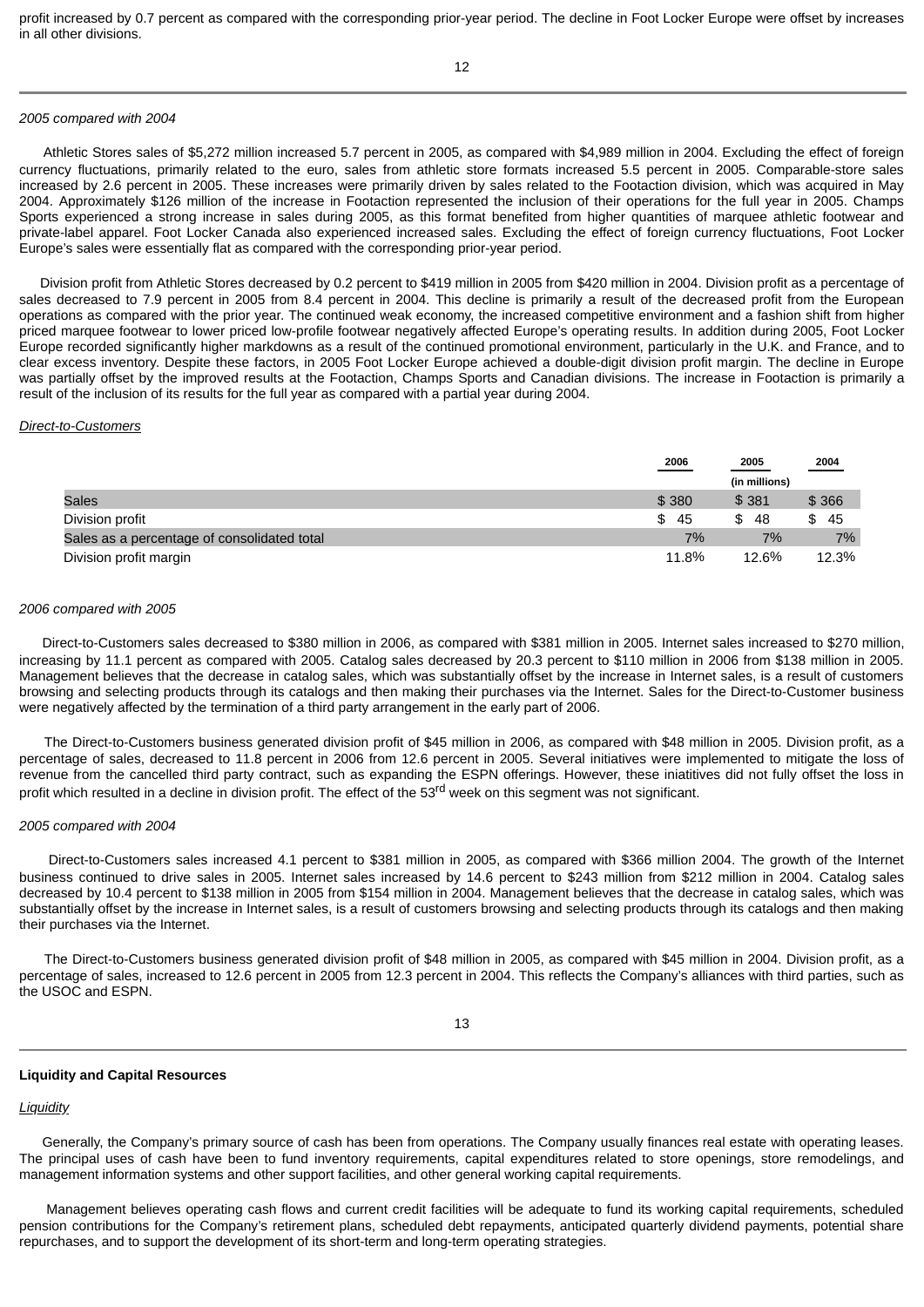Planned capital expenditures for 2007 are approximately \$170 million, of which \$144 million relates to new store openings and modernizations of existing stores, and \$26 million reflects the development of information systems and other support facilities. The Company has the ability to revise and reschedule the anticipated capital expenditure program, should the Company's financial position require it.

Maintaining access to merchandise that the Company considers appropriate for its business may be subject to the policies and practices of its key vendors. Therefore, the Company believes that it is critical to continue to maintain satisfactory relationships with its key vendors. The Company purchased approximately 78 percent in 2006 and 75 percent in 2005 of its merchandise from its top five vendors, in each respective year, and expects to continue to obtain a significant percentage of its athletic product from these vendors in future periods. Approximately 50 percent in 2006 and 49 percent in 2005 was purchased from one vendor — Nike, Inc. During 2006, two of our key vendors merged, the Company's purchases from this vendor totaled 14 percent.

Any materially adverse change in customer demand, fashion trends, competitive market forces or customer acceptance of the Company's merchandise mix and retail locations, uncertainties related to the effect of competitive products and pricing, the Company's reliance on a few key vendors for a significant portion of its merchandise purchases, risks associated with foreign global sourcing or economic conditions worldwide could affect the ability of the Company to continue to fund its needs from business operations.

#### *Cash Flow*

Operating activities from continuing operations provided cash of \$189 million in 2006 as compared with \$349 million in 2005. These amounts reflect income from continuing operations adjusted for non-cash items and working capital changes. During 2006, the Company recorded a noncash impairment charge of \$17 million related to the operations in Europe. The decline in operating cash flows of \$160 million is primarily due to a reduction of accounts payable at year-end reflecting an acceleration of inventory receipts earlier in the fourth quarter of 2006. In addition, due to the calendar shift related to the 53<sup>rd</sup> week, approximately \$47 million of the decline represents the timing of lease payments. Additionally, the Company contributed \$68 million to its U.S. and Canadian qualified pension plans in 2006, as compared with contributions of \$26 million in 2005.

Operating activities from continuing operations provided cash of \$349 million in 2005 as compared with \$272 million in 2004. The net increase in operating cash flows of \$77 million is primarily due to improved operating performance and changes in working capital primarily related to changes in merchandise inventories, offset by the related payables and lower pension contributions of \$26 million in 2005 as compared with \$106 million in 2004.

Net cash used in investing activities of the Company's continuing operations was \$108 million in 2006 as compared with \$182 million in 2005. The Company's purchase of short-term investments, net of sales, decreased by \$49 million in 2006 as compared with an increase of \$31 million in 2005. Capital expenditures of \$165 million in 2006 and \$155 million in 2005 primarily related to store remodeling and new stores. During 2006, the Company received net proceeds of \$4 million as a result of a lease termination. The Company also received \$4 million of insurance proceeds from its insurance carriers related to the final settlement of the property and equipment claims for the 2005 hurricane.

Net cash used in investing activities of the Company's continuing operations was \$182 million in 2005 as compared with \$407 million in 2004. During 2004, the Company paid \$226 million for the purchase of 349 Footaction stores from Footstar, Inc. and paid €13 million (approximately \$16 million) for the purchase of 11 stores in the Republic of Ireland.

14

During 2005, the Company received \$1 million from an escrow account upon the resolution of a Footaction lease matter relating to the 2004 acquisition. The Company's purchase of short-term investments, net of sales, increased by \$31 million in 2005 as compared with an increase of \$9 million in 2004. Capital expenditures of \$155 million in 2005 and \$156 million in 2004 primarily related to store remodeling and new stores. The Company also received \$3 million of insurance proceeds related to the hurricanes in 2005, representing the portion of insurance recoveries in excess of losses recorded.

 Net cash used in financing activities of continuing operations was \$142 million in 2006 as compared with \$105 million in 2005. During 2006, the Company repaid \$50 million of its term loan and purchased and retired \$38 million of its 8.50 percent debentures payable in 2022 at a \$2 million discount from face value. As required by SFAS No. 123(R), the Company recorded an excess tax benefit related to stock-based compensation of \$2 million as a financing activity. The Company declared and paid dividends totaling \$61 million in 2006 and \$49 million in 2005. During 2006 and 2005, the Company received proceeds from the issuance of common stock and treasury stock in connection with the employee stock programs of \$12 million and \$14 million, respectively. On February 15, 2006, the Company announced that its Board of Directors authorized a \$150 million, three-year share repurchase program. This program was subsequently terminated on March 7, 2007, upon the Board of Directors authorization of a new \$300 million, three-year share repurchase program. Under the share repurchase program, subject to legal and contractual restrictions, the Company may make purchases of its common stock, from time to time, depending on market conditions, availability of other investment opportunities and other factors. During 2006, the Company purchased 334,200 shares of its common stock for approximately \$8 million.

Net cash used in financing activities of continuing operations was \$105 million in 2005 as compared with net cash provided of \$167 million in 2004. The Company repaid \$35 million of its 5-year, \$175 million term loan during 2005 and declared and paid dividends totaling \$49 million in 2005 and \$39 million in 2004. During 2005 and 2004, the Company received proceeds from the issuance of common and treasury stock in connection with employee stock programs of \$14 million and \$33 million, respectively. As part of the \$50 million stock repurchase program in effect in 2005, the Company purchased 1.6 million shares of its common stock during 2005 for approximately \$35 million.

#### **Capital Structure**

During 2004, the Company obtained a 5-year, \$175 million term loan to finance a portion of the purchase price of the Footaction stores. Concurrent with the financing of a portion of the Footaction acquisition, the Company amended its revolving credit agreement, thereby extending the maturity date to May 2009 from July 2006. The agreement includes various restrictive financial covenants with which the Company was in compliance on February 3, 2007. During 2005, the Company prepaid the first and second principal payments totaling \$35 million, which would have been due in May 2005 and May 2006. During 2006, the Company repaid an additional \$50 million of the term loan, thereby reducing the loan to \$90 million.

During 2006, the Company purchased and retired \$38 million of the \$200 million 8.50 percent debentures payable in 2022 at a \$2 million discount from face value bringing the outstanding amount to \$134 million as of February 3, 2007.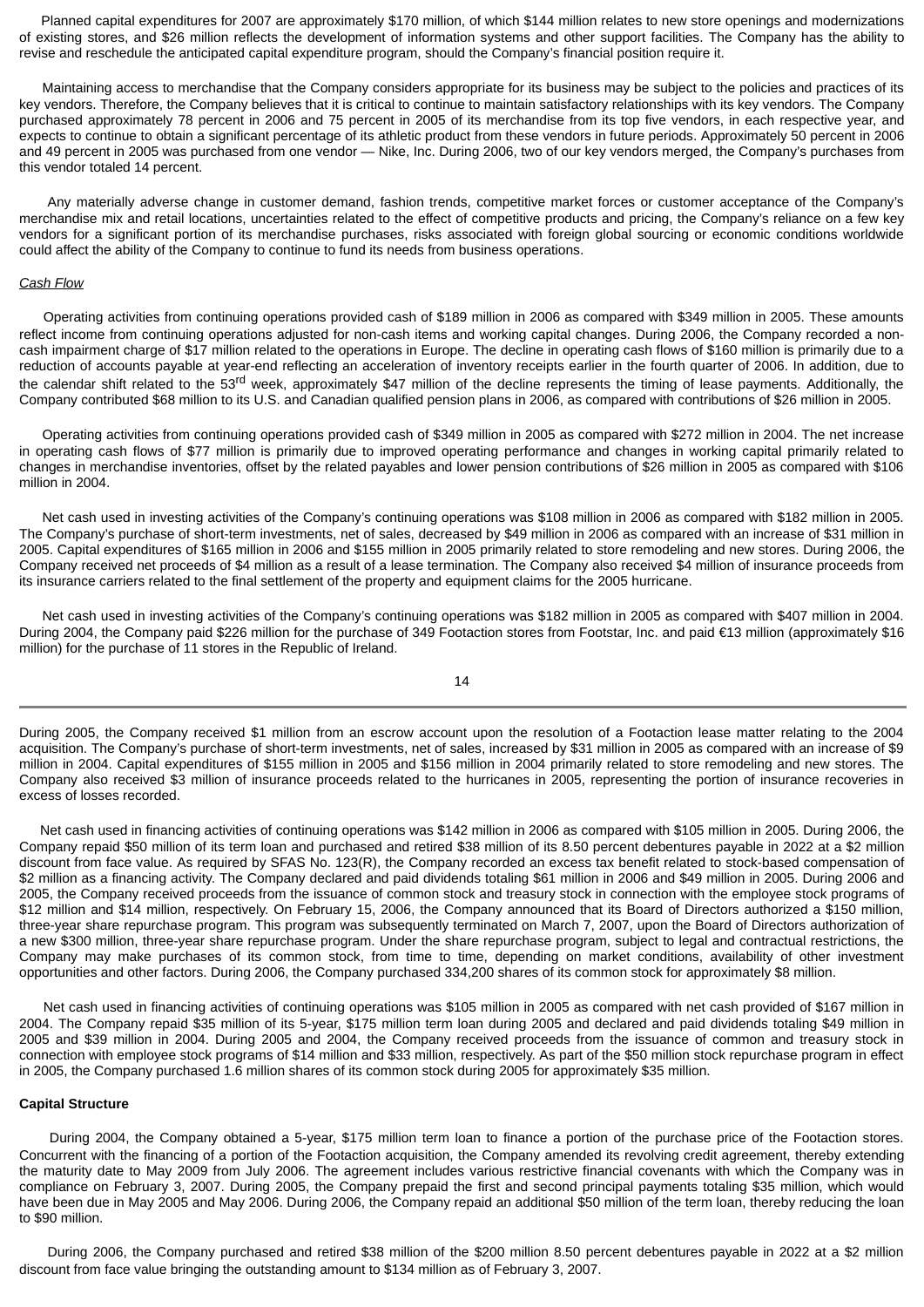In 2004, the Company redeemed its entire \$150 million 5.50 percent convertible subordinated notes. All of the convertible subordinated notes were cancelled and approximately 9.5 million new shares of the Company's common stock were issued. The Company reclassified the remaining \$3 million of unamortized deferred costs related to the original issuance of the convertible debt to equity as a result of the conversion.

#### *Credit Rating*

The Company's corporate credit ratings from Standard & Poor's and Moody's Investors Service are BB+ and Ba1, respectively.

## *Debt Capitalization and Equity*

For purposes of calculating debt to total capitalization, the Company includes the present value of operating lease commitments. These commitments are the primary financing vehicle for the Company. The following table sets forth the components of the Company's capitalization, both with and without the present value of operating leases:

| ×. |         |
|----|---------|
|    | ۰.<br>I |
|    | I<br>۰. |

|                                                                    | 2006    | 2005                |
|--------------------------------------------------------------------|---------|---------------------|
|                                                                    |         | (in millions)       |
| Cash, cash equivalents and short-term investments, net of debt and |         |                     |
| capital lease obligations                                          | \$236   | \$261               |
| Present value of operating leases                                  | 2,069   | 1,934               |
| Total net debt                                                     | 1,833   | 1,673               |
| Shareholders' equity                                               | 2,295   | 2,027               |
| Total capitalization                                               | \$4,128 | $\overline{$3,700}$ |
| Net debt capitalization percent                                    | 44.4%   | 45.2%               |
| Net debt capitalization percent without operating leases           | $-$ %   | $-$ %               |

Excluding the present value of operating leases, the Company's cash, cash equivalents, and short-term investments, net of debt and capital lease obligations, decreased to \$236 million at February 3, 2007 from \$261 million at January 28, 2006. The Company reduced debt and capital lease obligations by \$92 million, and decreased cash, cash equivalents, and short-term investments by \$117 million. Additionally, the present value of the operating leases increased by \$135 million representing the net change of lease renewals and the effect of foreign currency fluctuations primarily related to the euro. Including the present value of operating leases, the Company's net debt capitalization percent decreased 80 basis points in 2006. The increase in shareholders' equity relates to net income of \$251 million in 2006, \$17 million related to stock plans, an increase of \$27 million in the foreign exchange currency translation adjustment, primarily related to the value of the euro in relation to the U.S. dollar and a decrease of \$6 million resulting from the adoption of SAB 108. The Company recorded a reduction to shareholders' equity as permitted by SAB 108 to correct for previous misstatements. The Company declared and paid dividends totaling \$61 million during 2006. The Company repurchased 334,200 million shares for approximately \$8 million during the year. During 2006, the Company adopted SFAS No. 158 which resulted in the elimination of the additional minimum liability adjustment of \$181 million. SFAS No.158 requires that unamortized prior service cost and unamortized gains or losses for both the pension and postretirement plans, which totaled \$133 million, be recognized as a component of other comprehensive income. The Company contributed \$51 million and \$17 million to the Company's U.S. and Canadian qualified pension plans, respectively, in 2006.

Excluding the present value of operating leases, the Company's cash, cash equivalents and short-term investments, net of debt and capital lease obligations, increased to \$261 million at January 28, 2006 from \$127 million at January 29, 2005. The Company reduced debt and capital lease obligations by \$39 million, while increasing cash, cash equivalents and short-term investments by \$95 million. Additionally, the present value of the operating leases decreased by \$55 million representing the net change of lease renewals, the effect of foreign currency fluctuations primarily related to the euro and the result of the closure of 25 stores due to the hurricanes. Including the present value of operating leases, the Company's net debt capitalization percent decreased 520 basis points in 2005. The increase in shareholders' equity relates to net income of \$264 million in 2005, \$26 million related to stock plans, and a decrease of \$25 million in the foreign exchange currency translation adjustment, primarily related to the value of the euro in relation to the U.S. dollar. The Company declared and paid dividends totaling \$49 million during 2005.The Company repurchased approximately 1.6 million shares for \$35 million during the year. During 2005, the Company reduced its minimum liability for the Company's pension plans by \$15 million, primarily as a result of the plans' asset performance. The Company contributed \$19 million and \$7 million to the Company's U.S. and Canadian qualified pension plans, respectively, in 2005.

## *Contractual Obligations and Commitments*

The following tables represent the scheduled maturities of the Company's contractual cash obligations and other commercial commitments as of February 3, 2007:

|                                     |                         |           | <b>Payments Due by Period</b> |         |         |
|-------------------------------------|-------------------------|-----------|-------------------------------|---------|---------|
|                                     |                         | Less than | $2 - 3$                       | $3 - 5$ | After 5 |
| <b>Contractual Cash Obligations</b> | Total                   | 1 Year    | Years                         | Years   | Years   |
|                                     |                         |           | (in millions)                 |         |         |
| Long-term debt $(1)$                | 220<br>$\mathfrak{S}^-$ | \$        | \$90                          |         | \$130   |
| Operating leases                    | 2.739                   | 486       | 803                           | 621     | 829     |
| Capital lease obligations           | 14                      | 14        |                               |         |         |
| Other long-term liabilities (2)     |                         |           |                               |         |         |
| Total contractual cash obligations  | \$2,973                 | \$500     | \$893                         | \$621   | \$959   |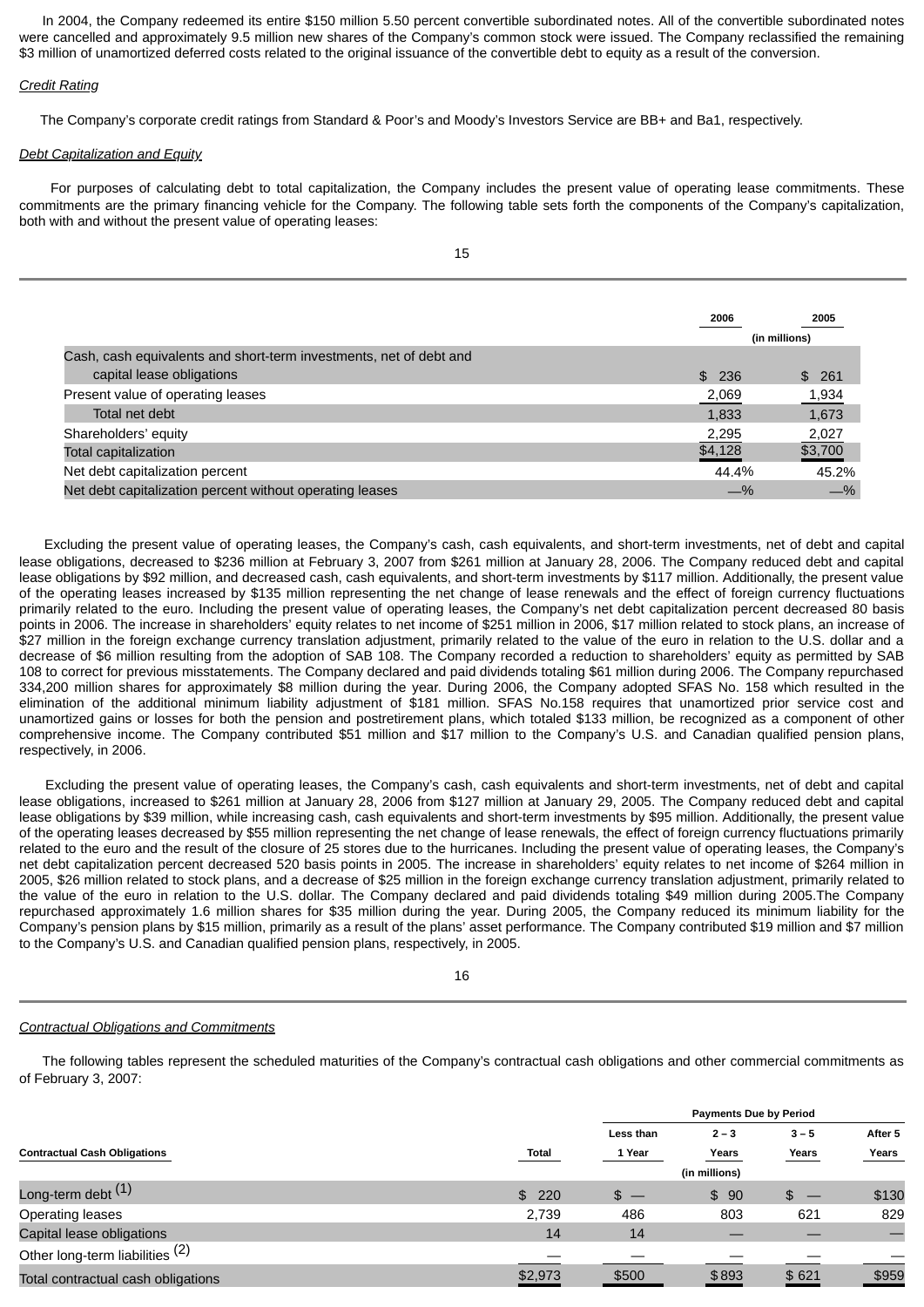- (1) The amounts presented above represent the contractual maturities of the Company's long-term debt, excluding interest. Additional information is included in the "Long-Term Debt and Obligations under Capital Leases" footnote under "Item 8. Consolidated Financial Statements and Supplementary Data."
- (2) The Company's other liabilities in the Consolidated Balance Sheet as of February 3, 2007 primarily comprise pension and postretirement benefits, deferred rent liability, income taxes, workers' compensation and general liability reserves and various other accruals. These liabilities have been excluded from the above table as the timing and/or amount of any cash payment is uncertain. The timing of the remaining amounts that are known have not been included as they are minimal and not useful to the presentation. Additional information is included in the "Other Liabilities" footnote under "Item 8. Consolidated Financial Statements and Supplementary Data."

|                                     | <b>Total</b>          | Amount of Commitment Expiration by Period |               |         |         |
|-------------------------------------|-----------------------|-------------------------------------------|---------------|---------|---------|
|                                     | <b>Amounts</b>        | Less than                                 | $2 - 3$       | $3 - 5$ | After 5 |
| <b>Other Commercial Commitments</b> | <b>Committed</b>      | 1 Year                                    | Years         | Years   | Years   |
|                                     |                       |                                           | (in millions) |         |         |
| Line of credit                      | $\mathfrak{L}$<br>186 |                                           | \$186         |         | $$ -$   |
| Stand-by letters of credit          | 14                    |                                           | 14            |         |         |
| Purchase commitments <sup>(3)</sup> | 1,676                 | 1,670                                     | 5             |         |         |
| Other $(4)$                         | 53                    | 25                                        | 21            |         |         |
| Total commercial commitments        | \$1,929               | \$1,695                                   | \$226         |         |         |
|                                     |                       |                                           |               |         |         |

(3) Represents open purchase orders, as well as minimum required purchases under merchandise contractual agreements, at February 3, 2007. The Company is obligated under the terms of purchase orders; however, the Company is generally able to renegotiate the timing and quantity of these orders with certain vendors in response to shifts in consumer preferences.

(4) Represents payments required by non-merchandise purchase agreements and minimum royalty requirements.

The Company does not have any off-balance sheet financing, other than operating leases entered into in the normal course of business as disclosed above, or unconsolidated special purpose entities. The Company does not participate in transactions that generate relationships with unconsolidated entities or financial partnerships, including variable interest entities. The Company's policy prohibits the use of derivatives for which there is no underlying exposure.

 In connection with the sale of various businesses and assets, the Company may be obligated for certain lease commitments transferred to third parties and pursuant to certain normal representations, warranties, or indemnifications entered into with the purchasers of such businesses or assets. Although the maximum potential amounts for such obligations cannot be readily determined, management believes that the resolution of such contingencies will not significantly affect the Company's consolidated financial position, liquidity, or results of operations. The Company is also operating certain stores for which lease agreements are in the process of being negotiated with landlords. Although there is no contractual commitment to make these payments, it is likely that leases will be executed.

#### **Critical Accounting Policies**

\_\_\_\_\_\_\_\_\_\_\_\_\_\_\_\_\_\_\_\_

Management's responsibility for integrity and objectivity in the preparation and presentation of the Company's financial statements requires diligent application of appropriate accounting policies. Generally, the Company's accounting policies and methods are those specifically required by U.S. generally accepted accounting principles ("GAAP"). Included in the "Summary of Significant Accounting Policies" footnote in "Item 8. Consolidated Financial

17

Statements and Supplementary Data" is a summary of the Company's most significant accounting policies. In some cases, management is required to calculate amounts based on estimates for matters that are inherently uncertain. The Company believes the following to be the most critical of those accounting policies that necessitate subjective judgments.

#### *Merchandise Inventories*

Merchandise inventories for the Company's Athletic Stores are valued at the lower of cost or market using the retail inventory method. The retail inventory method ("RIM") is commonly used by retail companies to value inventories at cost and calculate gross margins due to its practicality. Under the retail method, cost is determined by applying a cost-to-retail percentage across groupings of similar items, known as departments. The cost-to-retail percentage is applied to ending inventory at its current owned retail valuation to determine the cost of ending inventory on a department basis. The RIM is a system of averages that requires management's estimates and assumptions regarding markups, markdowns and shrink, among others, and as such, could result in distortions of inventory amounts. Significant judgment is required for these estimates and assumptions, as well as to differentiate between promotional and other markdowns that may be required to correctly reflect merchandise inventories at the lower of cost or market. The Company provides reserves based on current selling prices when the inventory has not been marked down to market. The failure to take permanent markdowns on a timely basis may result in an overstatement of cost under the retail inventory method. The decision to take permanent markdowns includes many factors, including the current environment, inventory levels and the age of the item. Management believes this method and its related assumptions, which have been consistently applied, to be reasonable.

#### *Vendor Reimbursements*

In the normal course of business, the Company receives allowances from its vendors for markdowns taken. Vendor allowances are recognized as a reduction in cost of sales in the period in which the markdowns are taken. The effect of vendor allowances was an improvement in gross margin in 2006, as a percentage of sales, of 20 basis points as compared with 2005. The Company also has volume-related agreements with certain vendors, under which it receives rebates based on fixed percentages of cost purchases. These volume-related rebates are recorded in cost of sales when the product is sold and they contributed 10 basis points to the 2006 gross margin rate.

The Company receives support from some of its vendors in the form of reimbursements for cooperative advertising and catalog costs for the launch and promotion of certain products. The reimbursements are agreed upon with vendors for specific advertising campaigns and catalogs. Cooperative income, to the extent that it reimburses specific, incremental and identifiable costs incurred to date, is recorded in SG&A in the same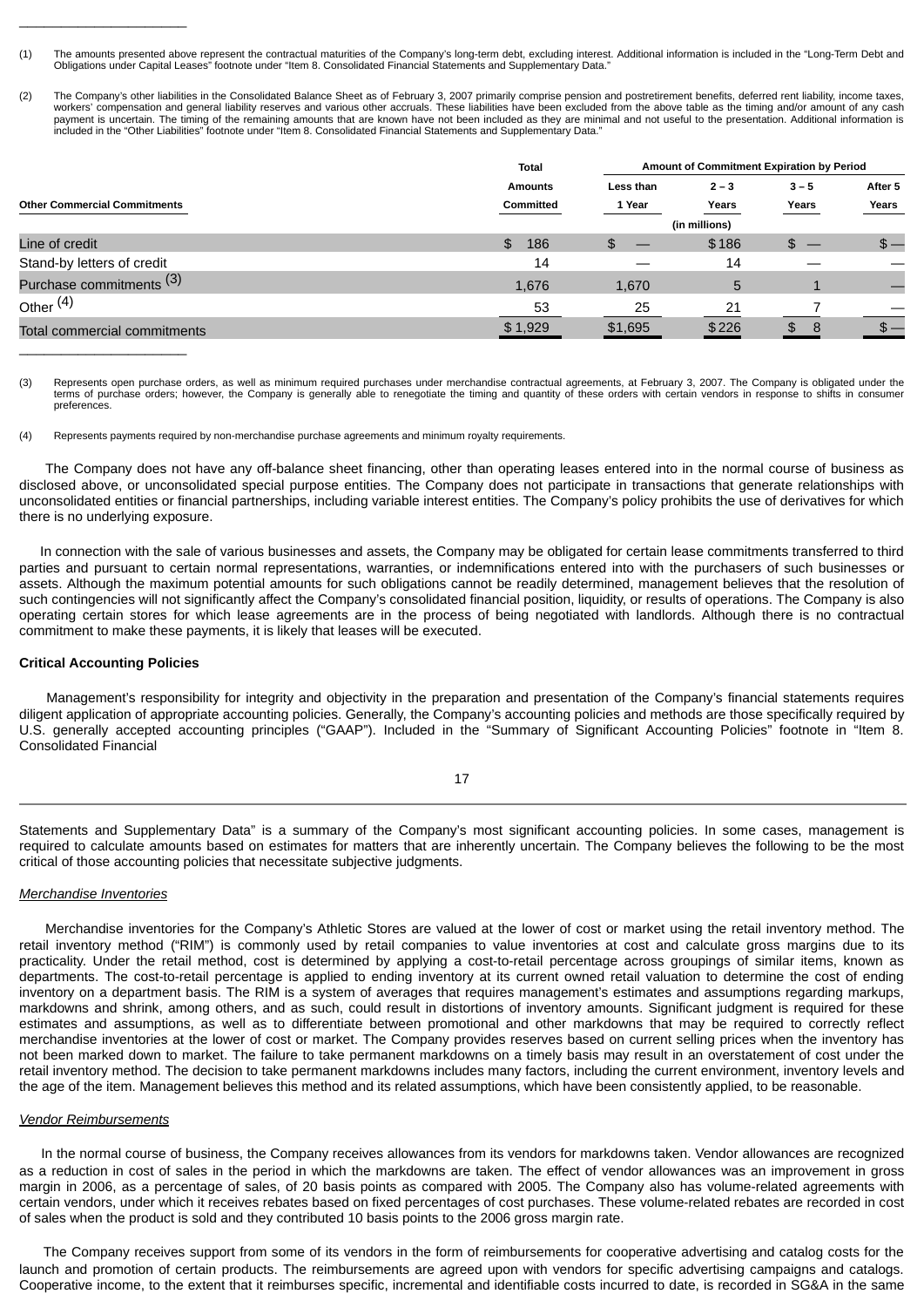period as the associated expenses are incurred. Reimbursements received that are in excess of specific, incremental and identifiable costs incurred to date are recognized as a reduction to the cost of merchandise and are reflected in cost of sales as the merchandise is sold. Cooperative reimbursements amounted to approximately 27 percent of total advertising costs in 2006 and approximately 9 percent of catalog costs in 2006.

#### *Impairment of Long-Lived Assets*

In accordance with SFAS No. 144, the Company recognizes an impairment loss when circumstances indicate that the carrying value of longlived tangible and intangible assets with finite lives may not be recoverable. Management's policy in determining whether an impairment indicator exists, a triggering event, comprises measurable operating performance criteria as well as qualitative measures. If an analysis is necessitated by the occurrence of a triggering event, the Company uses assumptions, which are predominately identified from the Company's three-year strategic plans, in determining the impairment amount. The calculation of fair value of long-lived assets is based on estimated expected discounted future cash flows by store, which is generally measured by discounting the expected future cash flows at the Company's weighted-average cost of capital. Management believes its policy is reasonable and is consistently applied. Future expected cash flows are based upon estimates that, if not achieved, may result in significantly different results.

The Company is required to perform an impairment review of its goodwill at least annually. The Company has chosen to perform this review at the beginning of each fiscal year, and it is done in a two-step approach. The initial step requires that the carrying value of each reporting unit be compared with its estimated fair value. The second step  $-$  to evaluate goodwill of a reporting unit for impairment  $-$  is only required if the carrying value of that reporting unit

18

exceeds its estimated fair value. The fair value of each of the Company's reporting units exceeded its carrying value as of the beginning of the year. The Company used a combination of a discounted cash flow approach and market-based approach to determine the fair value of a reporting unit. The latter requires judgment and uses one or more methods to compare the reporting unit with similar businesses, business ownership interests or securities that have been sold.

During 2006, the Company recorded an impairment charge of \$17 million (\$12 million after-tax) to write-down long-lived assets such as store fixtures and leasehold improvements in 69 stores in the European operations to their estimated fair value.

#### *Share-Based Compensation*

The Company estimates the fair value of options granted using the Black-Scholes option pricing model. The Company estimates the expected term of options granted using its historical exercise and post-vesting employment termination patterns, which the Company believes are representative of future behavior. Changing the expected term by one year changes the fair value by 10 to 15 percent depending if the change was an increase or decrease to the expected term. The Company estimates the expected volatility of its common stock at the grant date using a weighted-average of the Company's historical volatility and implied volatility from traded options on the Company's common stock. A 50 basis point change in volatility would have a 1 percent change to the fair value. The risk-free interest rate assumption is determined using the Federal Reserve nominal rates for U.S. Treasury zero-coupon bonds with maturities similar to those of the expected term of the award being valued. The expected dividend yield is derived from the Company's historical experience. A 50 basis point change to the dividend yield would change the fair value by approximately 5 percent. The Company records stock-based compensation expense only for those awards expected to vest using an estimated forfeiture rate based on its historical pre-vesting forfeiture data, which it believes are representative of future behavior, and periodically will revise those estimates in subsequent periods if actual forfeitures differ from those estimates.

The Black-Scholes option valuation model requires the use of subjective assumptions. Changes in these assumptions can materially affect the fair value of the options. The Company may elect to use different assumptions under the Black-Scholes option pricing model in the future if there is a difference between the assumptions used in determining stock-based compensation cost and the actual factors that become known over time.

The guidance in SFAS No. 123(R) is relatively new and best practices are not well established. The application of these principles may be subject to further interpretation and refinement over time. There are significant differences among valuation models and there is a possibility that the Company will adopt different valuation models and assumptions in the future. This may result in both a lack of comparability with other companies that use different models, methods, and assumptions, and in a lack of consistency in future periods.

#### *Pension and Postretirement Liabilities*

The Company determines its obligations for pension and postretirement liabilities based upon assumptions related to discount rates, expected long-term rates of return on invested plan assets, salary increases, age, and mortality among others. Management reviews all assumptions annually with its independent actuaries, taking into consideration existing and future economic conditions and the Company's intentions with regard to the plans. Management believes that its estimates for 2006, as disclosed in "Item 8. Consolidated Financial Statements and Supplementary Data," to be reasonable.

 Long-Term Rate of Return Assumption - The expected long-term rate of return on invested plan assets is a component of pension expense and the rate is based on the plans' weighted-average target asset allocation of 64 percent equity securities and 36 percent fixed income investments, as well as historical and future expected performance of those assets. The target asset allocation is selected to obtain an investment return that is sufficient to cover the expected benefit payments based on the timing of settlements and to reduce future contributions by the Company. The Company's common stock represented approximately 1 percent of the total pension plans' assets at February 3, 2007. A decrease of 50 basis points in the weighted-average expected long-term rate of return would have increased 2006 pension expense by approximately \$3 million. The actual return on plan assets in a given year may differ from the expected long-term rate of return and the resulting gain or loss is deferred and amortized into the plans' performance over time.

Discount Rate - An assumed discount rate is used to measure the present value of future cash flow obligations of the plans and the interest cost component of pension expense and postretirement income. The discount rate selected to measure the present value of the Company's benefit obligations as of February 3, 2007 was derived using a cash flow matching method whereby the Company compares the plans' projected payment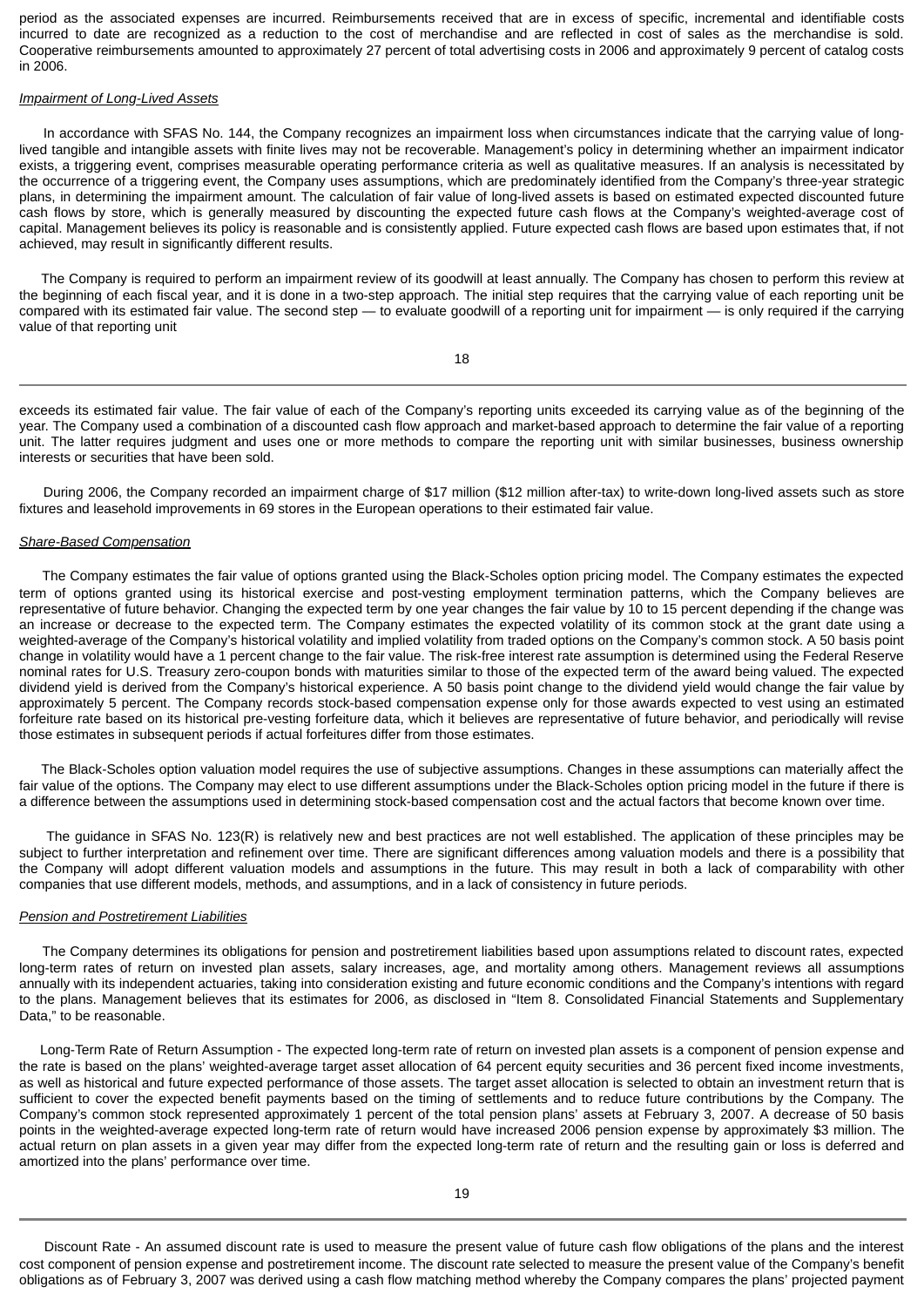obligations by year with the corresponding yield on the Citibank Pension Discount Curve. The cash flows are then discounted to their present value and an overall discount rate is determined. A decrease of 50 basis points in the weighted-average discount rate would have increased the accumulated benefit obligation as of February 3, 2007 of the pension plan by approximately \$28 million and the effect on the postretirement plan would not be significant. Such a decrease would not have significantly changed 2006 pension expense or postretirement income.

There is limited risk to the Company for increases in healthcare costs related to the postretirement plan as, beginning in 2001, new retirees have assumed the full expected costs and then existing retirees and future retirees have assumed all increases in such costs.

The Company expects to record postretirement income of approximately \$8 million and pension expense of approximately \$6 million in 2007.

#### *Income Taxes*

In accordance with GAAP, deferred tax assets are recognized for tax credit and net operating loss carryforwards, reduced by a valuation allowance, which is established when it is more likely than not that some portion or all of the deferred tax assets will not be realized. Management is required to estimate taxable income for future years by taxing jurisdiction and to use its judgment to determine whether or not to record a valuation allowance for part or all of a deferred tax asset. A one percent change in the Company's overall statutory tax rate for 2006 would have resulted in a \$3 million change in the carrying value of the net deferred tax asset and a corresponding charge or credit to income tax expense depending on whether such tax rate change was a decrease or increase.

The Company has operations in multiple taxing jurisdictions and is subject to audit in these jurisdictions. Tax audits by their nature are often complex and can require several years to resolve. Accruals of tax contingencies require management to make estimates and judgments with respect to the ultimate outcome of tax audits. Actual results could vary from these estimates.

 The Company expects its 2007 effective tax rate to be approximately 37.5 percent. The actual rate will primarily depend upon the percentage of the Company's income earned in the United States as compared with international operations.

#### *Discontinued, Repositioning and Restructuring Reserves*

The Company exited four business segments as part of its discontinuation and restructuring programs. The final discontinued segment and disposition of the restructured businesses were completed in 2001. In order to identify and calculate the associated costs to exit these businesses, management made assumptions regarding estimates of future liabilities for operating leases and other contractual agreements, the net realizable value of assets held for sale or disposal and the fair value of non-cash consideration received. The Company has settled the majority of these liabilities and the remaining activity relates to the disposition of the residual lease liabilities.

As a result of achieving divestiture accounting in the fourth quarter of 2002, the Northern Group note was recorded at its fair value. The Company is required to review the collectibility of the note based upon various criteria such as the credit-worthiness of the issuer or a delay in payment of the principal or interest. Future adjustments, if any, to the carrying value of the note will be recorded pursuant to SEC Staff Accounting Bulletin Topic 5:Z:5, "Accounting and Disclosure Regarding Discontinued Operations," which requires changes in the carrying value of assets received as consideration from the disposal of a discontinued operation to be classified within continuing operations. The Company has evaluated the projected performance of the business and will continue to monitor its results during the coming year. At February 3, 2007, CAD\$15.5 million remains outstanding on the note, the fair value of which is US\$11 million.

The remaining discontinued reserve balances at February 3, 2007 totaled \$15 million of which \$3 million is expected to be utilized within the next twelve months. The remaining repositioning and restructuring reserves totaled \$4 million at February 3, 2007, whereby \$1 million is expected to be utilized within the next twelve months.

20

#### **Disclosure Regarding Forward-Looking Statements**

This report contains forward-looking statements within the meaning of the federal securities laws. All statements, other than statements of historical facts, which address activities, events or developments that the Company expects or anticipates will or may occur in the future, including, but not limited to, such things as future capital expenditures, expansion, strategic plans, dividend payments, stock repurchases, growth of the Company's business and operations, including future cash flows, revenues and earnings, and other such matters are forward-looking statements. These forward-looking statements are based on many assumptions and factors detailed in the Company's filings with the Securities and Exchange Commission, including the effects of currency fluctuations, customer demand, fashion trends, competitive market forces, uncertainties related to the effect of competitive products and pricing, customer acceptance of the Company's merchandise mix and retail locations, the Company's reliance on a few key vendors for a majority of its merchandise purchases (including a significant portion from one key vendor), unseasonable weather, economic conditions worldwide, any changes in business, political and economic conditions due to the threat of future terrorist activities in the United States or in other parts of the world and related U.S. military action overseas, the ability of the Company to execute its business plans effectively with regard to each of its business units, risks associated with foreign global sourcing, including political instability, changes in import regulations, and disruptions to transportation services and distribution. Any changes in such assumptions or factors could produce significantly different results. The Company undertakes no obligation to update forward-looking statements, whether as a result of new information, future events, or otherwise.

#### *Item 7A. Quantitative and Qualitative Disclosures About Market Risk*

Information regarding interest rate risk management and foreign exchange risk management is included in the "Financial Instruments and Risk Management" footnote under "Item 8. Consolidated Financial Statements and Supplementary Data."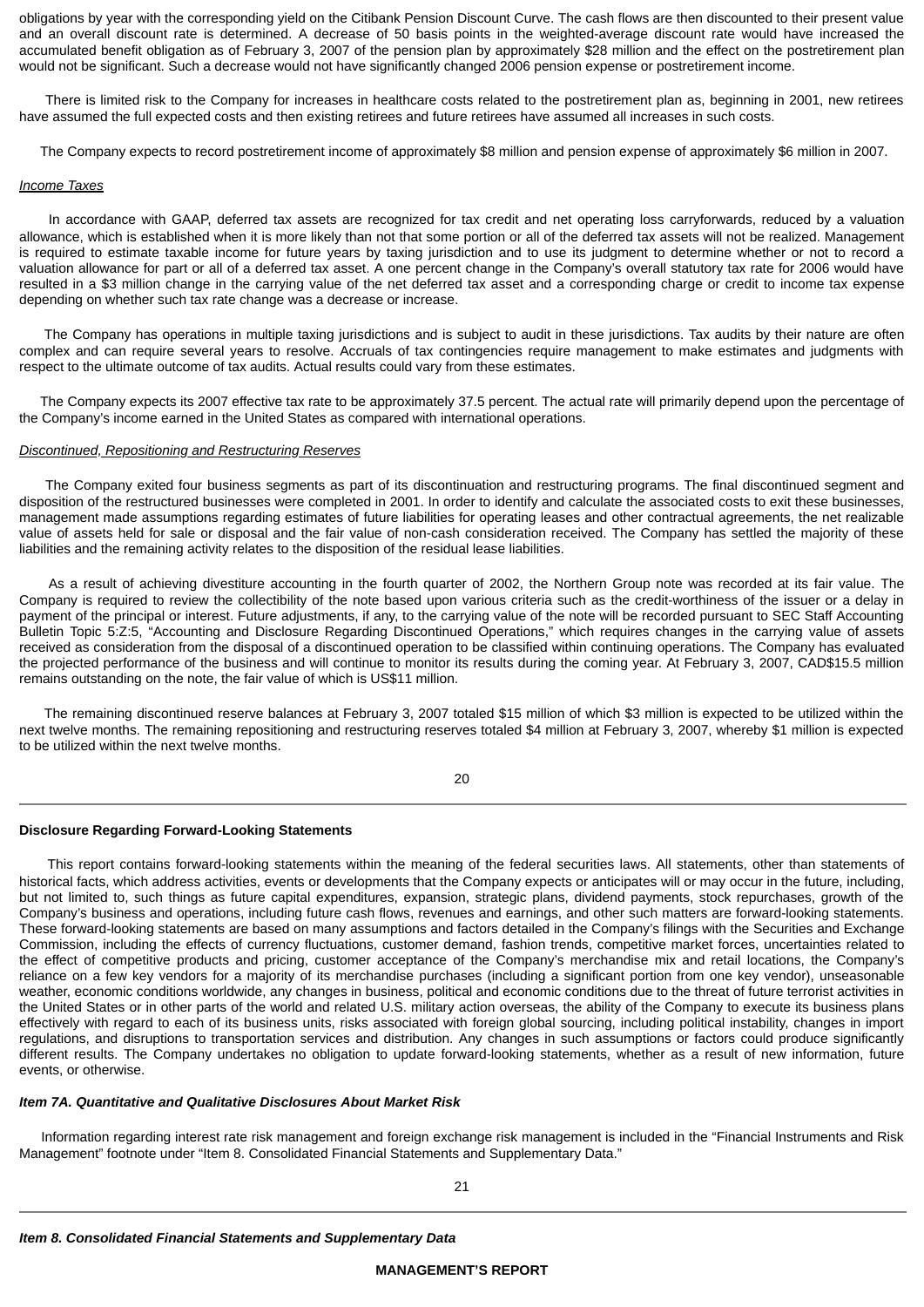The integrity and objectivity of the financial statements and other financial information presented in this annual report are the responsibility of the management of the Company. The financial statements have been prepared in conformity with U.S. generally accepted accounting principles and include, when necessary, amounts based on the best estimates and judgments of management.

The Company maintains a system of internal controls designed to provide reasonable assurance, at appropriate cost, that assets are safeguarded, transactions are executed in accordance with management's authorization and the accounting records provide a reliable basis for the preparation of the financial statements. The system of internal accounting controls is continually reviewed by management and improved and modified as necessary in response to changing business conditions. The Company also maintains an internal audit function to assist management in evaluating and formally reporting on the adequacy and effectiveness of internal accounting controls, policies and procedures.

The Company's financial statements have been audited by KPMG LLP, the Company's independent registered public accounting firm, whose report expresses their opinion with respect to the fairness of the presentation of these financial statements.

The Audit Committee of the Board of Directors, which comprises solely independent non-management directors who are not officers or employees of the Company, meets regularly with the Company's management, internal auditors, legal counsel and KPMG LLP to review the activities of each group and to satisfy itself that each is properly discharging its responsibility. In addition, the Audit Committee meets on a periodic basis with KPMG LLP, without management's presence, to discuss the audit of the financial statements as well as other auditing and financial reporting matters. The Company's internal auditors and independent registered public accounting firm have direct access to the Audit Committee.

matter D. feno

MATTHEW D. SERRA, THE ROBERT W. MCHUGH, Chairman of the Board, Senior Vice President and Senior Vice President and President and Chief Executive Officer Chief Financial Officer Chief Financial Officer

let w. page

April 2, 2007

22

#### **MANAGEMENT'S REPORT ON INTERNAL CONTROL OVER FINANCIAL REPORTING**

The management of the Company is responsible for establishing and maintaining adequate internal control over financial reporting as defined in Rules 13a-15(f) and 15d-15(f) under the Securities Exchange Act of 1934. The Company's internal control over financial reporting is designed to provide reasonable assurance regarding the reliability of financial reporting and the preparation of financial statements for external purposes in accordance with U.S. generally accepted accounting principles. The Company's internal control over financial reporting includes those policies and procedures that: (i) pertain to the maintenance of records that, in reasonable detail, accurately and fairly reflect the transactions and dispositions of the assets of the Company; (ii) provide reasonable assurance that transactions are recorded as necessary to permit preparation of financial statements in accordance with U.S. generally accepted accounting principles, and that receipts and expenditures of the Company are being made only in accordance with authorizations of management and directors of the Company; and (iii) provide reasonable assurance regarding prevention or timely detection of unauthorized acquisition, use or disposition of the Company's assets that could have a material effect on the financial statements.

Because of its inherent limitations, internal control over financial reporting may not prevent or detect misstatements. Also, projections of any evaluation of effectiveness to future periods are subject to the risk that controls may become inadequate because of changes in conditions, or that the degree of compliance with the policies or procedures may deteriorate. Management assessed the effectiveness of the Company's internal control over financial reporting as of February 3, 2007. In making this assessment, management used the criteria set forth by the Committee of Sponsoring Organizations of the Treadway Commission (COSO) in Internal Control-Integrated Framework. Based on our assessment and those criteria, management believes that the Company maintained effective internal control over financial reporting as of February 3, 2007.

The Company's independent registered public accounting firm has issued their attestation report on management's assessment of the Company's internal control over financial reporting. That report appears in this Annual Report on Form 10-K under the heading, *Report of Independent Registered Public Accounting Firm on Internal Control Over Financial Reporting*.

motten .

MATTHEW D. SERRA, THE ROBERT W. MCHUGH, Chairman of the Board, Senior Vice President and President and Chief Executive Officer Chief Financial Officer Chief Financial Officer

April 2, 2007

It w. MY

23

#### **REPORT OF INDEPENDENT REGISTERED PUBLIC ACCOUNTING FIRM**

The Board of Directors and Shareholders of Foot Locker, Inc.

We have audited the accompanying consolidated balance sheets of Foot Locker, Inc. and subsidiaries as of February 3, 2007 and January 28, 2006, and the related consolidated statements of operations, comprehensive income, shareholders' equity, and cash flows for each of the years in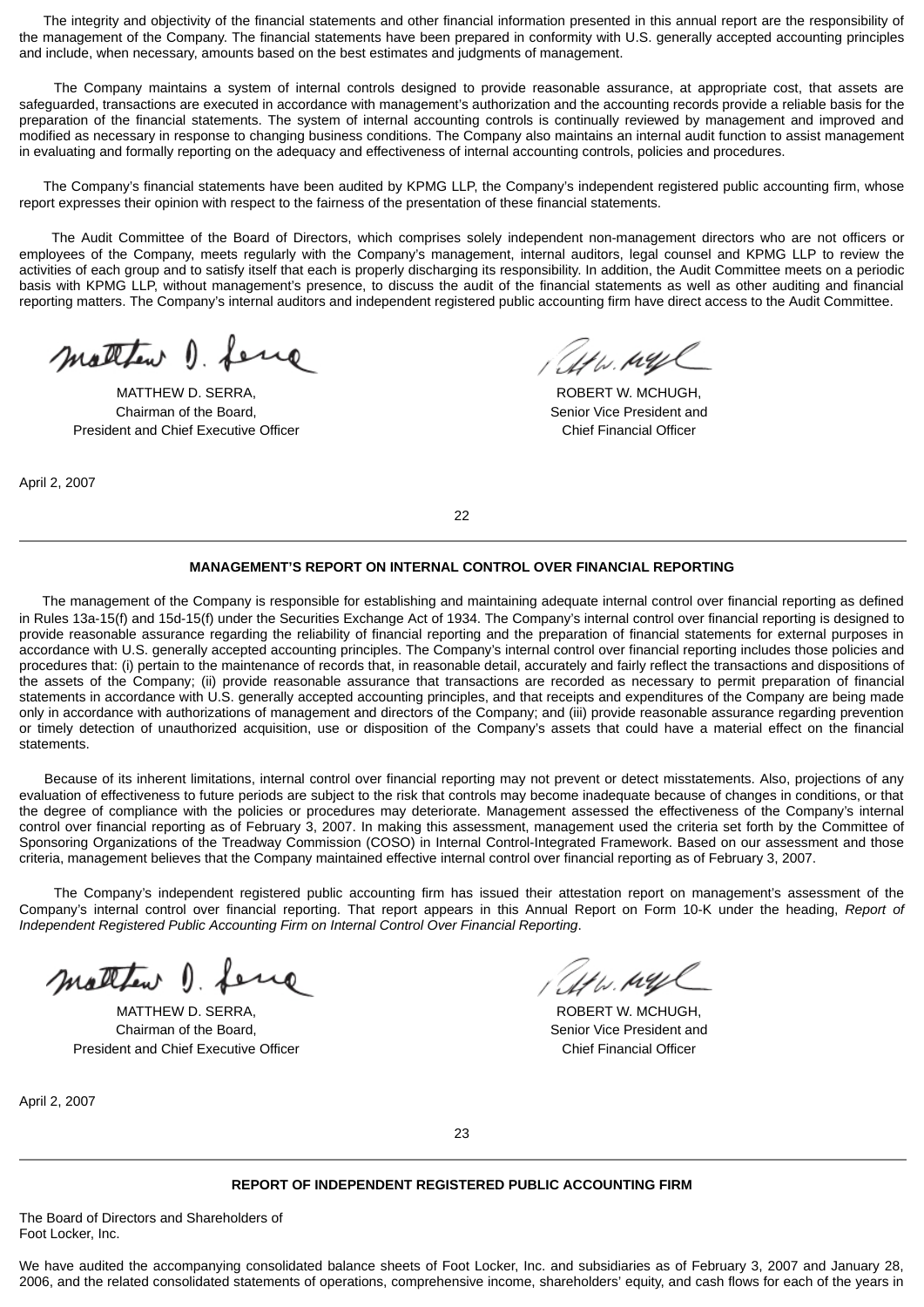the three-year period ended February 3, 2007. These consolidated financial statements are the responsibility of the Company's management. Our responsibility is to express an opinion on these consolidated financial statements based on our audits.

We conducted our audits in accordance with the standards of the Public Company Accounting Oversight Board (United States). Those standards require that we plan and perform the audit to obtain reasonable assurance about whether the financial statements are free of material misstatement. An audit includes examining, on a test basis, evidence supporting the amounts and disclosures in the financial statements. An audit also includes assessing the accounting principles used and significant estimates made by management, as well as evaluating the overall financial statement presentation. We believe that our audits provide a reasonable basis for our opinion.

In our opinion, the consolidated financial statements referred to above present fairly, in all material respects, the financial position of Foot Locker, Inc. and subsidiaries as of February 3, 2007 and January 28, 2006, and the results of their operations and their cash flows for each of the years in the three-year period ended February 3, 2007, in conformity with U.S. generally accepted accounting principles.

As discussed in the notes to the consolidated financial statements, effective January 29, 2006, the Company adopted Statement of Financial Accounting Standards ("SFAS") No. 123(R), "Share-Based Payment," and SFAS No. 151, "Inventory Costs - An Amendment of ARB No. 43, Chapter 4," as well as changed their method for quantifying errors based on SEC Staff Accounting Bulletin No. 108, "Considering the Effects of Prior Year Misstatements when Quantifying Misstatements in Current Year Financial Statements." Also as discussed in the notes to the consolidated financial statements, effective February 3, 2007, the Company adopted SFAS No. 158, "Employers' Accounting for Defined Benefit Pension and Other Post Retirement Plans – An Amendment of FASB Statements No. 87, 88, 106, and 132(R).

We also have audited, in accordance with the standards of the Public Company Accounting Oversight Board (United States), the effectiveness of Foot Locker. Inc.'s internal control over financial reporting as of February 3, 2007, based on criteria established in Internal Control—Integrated Framework issued by the Committee of Sponsoring Organizations of the Treadway Commission (COSO), and our report dated April 2, 2007 expressed an unqualified opinion on management's assessment of, and the effective operation of, internal control over financial reporting.

/s/ KPMG LLP New York, New York April 2, 2007

24

## **REPORT OF INDEPENDENT REGISTERED PUBLIC ACCOUNTING FIRM ON INTERNAL CONTROL OVER FINANCIAL REPORTING**

The Board of Directors and Shareholders of Foot Locker, Inc.

We have audited management's assessment, included in the accompanying Management's Report on Internal Control Over Financial Reporting, that Foot Locker, Inc. maintained effective internal control over financial reporting as of February 3, 2007, based on criteria established in Internal Control—Integrated Framework issued by the Committee of Sponsoring Organizations of the Treadway Commission (COSO). Foot Locker, Inc.'s management is responsible for maintaining effective internal control over financial reporting and for its assessment of the effectiveness of internal control over financial reporting. Our responsibility is to express an opinion on management's assessment and an opinion on the effectiveness of the Company's internal control over financial reporting based on our audit.

We conducted our audit in accordance with the standards of the Public Company Accounting Oversight Board (United States). Those standards require that we plan and perform the audit to obtain reasonable assurance about whether effective internal control over financial reporting was maintained in all material respects. Our audit included obtaining an understanding of internal control over financial reporting, evaluating management's assessment, testing and evaluating the design and operating effectiveness of internal control, and performing such other procedures as we considered necessary in the circumstances. We believe that our audit provides a reasonable basis for our opinion.

A company's internal control over financial reporting is a process designed to provide reasonable assurance regarding the reliability of financial reporting and the preparation of financial statements for external purposes in accordance with generally accepted accounting principles. A company's internal control over financial reporting includes those policies and procedures that (1) pertain to the maintenance of records that, in reasonable detail, accurately and fairly reflect the transactions and dispositions of the assets of the company; (2) provide reasonable assurance that transactions are recorded as necessary to permit preparation of financial statements in accordance with generally accepted accounting principles, and that receipts and expenditures of the company are being made only in accordance with authorizations of management and directors of the company; and (3) provide reasonable assurance regarding prevention or timely detection of unauthorized acquisition, use, or disposition of the company's assets that could have a material effect on the financial statements.

Because of its inherent limitations, internal control over financial reporting may not prevent or detect misstatements. Also, projections of any evaluation of effectiveness to future periods are subject to the risk that controls may become inadequate because of changes in conditions, or that the degree of compliance with the policies or procedures may deteriorate.

In our opinion, management's assessment that Foot Locker, Inc. maintained effective internal control over financial reporting as of February 3, 2007, is fairly stated, in all material respects, based on criteria established in Internal Control—Integrated Framework issued by the Committee of Sponsoring Organizations of the Treadway Commission (COSO). Also, in our opinion, Foot Locker, Inc. maintained, in all material respects, effective internal control over financial reporting as of February 3, 2007, based on criteria established in Internal Control—Integrated Framework issued by the Committee of Sponsoring Organizations of the Treadway Commission (COSO).

We also have audited, in accordance with the standards of the Public Company Accounting Oversight Board (United States), the consolidated balance sheets of Foot Locker, Inc. and subsidiaries as of February 3, 2007 and January 28, 2006, and the related consolidated statements of operations, comprehensive income, shareholders' equity, and cash flows for each of the years in the three-year period ended February 3, 2007, and our report dated April 2, 2007 expressed an unqualified opinion on those consolidated financial statements.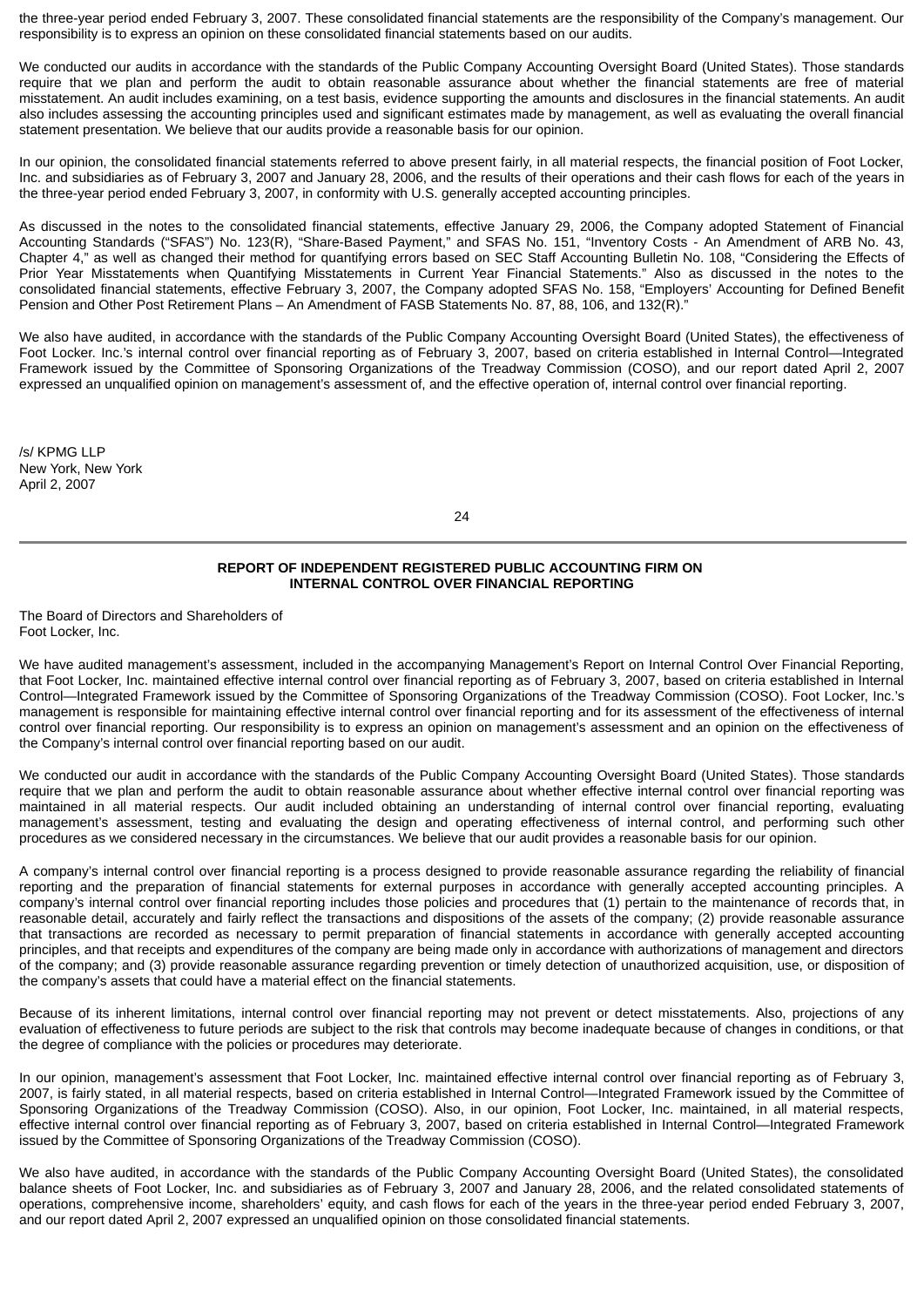## **CONSOLIDATED STATEMENTS OF OPERATIONS**

|                                                               | 2006         | 2005                                    | 2004                   |
|---------------------------------------------------------------|--------------|-----------------------------------------|------------------------|
|                                                               |              | (in millions, except per share amounts) |                        |
| <b>Sales</b>                                                  | \$5.750      | \$5,653                                 | \$5,355                |
| Costs and expenses                                            |              |                                         |                        |
| Cost of sales                                                 | 4,014        | 3,944                                   | 3,722                  |
| Selling, general and administrative expenses                  | 1,163        | 1,129                                   | 1,090                  |
| Depreciation and amortization                                 | 175          | 171                                     | 154                    |
| Impairment charge                                             | 17           |                                         |                        |
| Interest expense, net                                         | 3            | 10                                      | 15                     |
|                                                               | 5,372        | 5,254                                   | 4,981                  |
| Other income                                                  | (14)         | (6)                                     |                        |
|                                                               | 5,358        | 5,248                                   | 4,981                  |
| Income from continuing operations before income taxes         | 392          | 405                                     | 374                    |
| Income tax expense                                            | 145          | 142                                     | 119                    |
| Income from continuing operations                             | 247          | 263                                     | 255                    |
| Income on disposal of discontinued operations,                |              |                                         |                        |
| net of income tax benefit of \$1, \$3, and \$37, respectively | 3            | 1                                       | 38                     |
| Cumulative effect of accounting change,                       |              |                                         |                        |
| net of income tax benefit of \$-                              | $\mathbf{1}$ |                                         |                        |
| Net income                                                    | 251<br>\$    | 264<br>\$                               | $\overline{293}$<br>\$ |
| Basic earnings per share:                                     |              |                                         |                        |
| Income from continuing operations                             | \$<br>1.59   | 1.70<br>\$                              | 1.69<br>\$             |
| Income from discontinued operations                           | 0.02         | 0.01                                    | 0.25                   |
| Cumulative effect of accounting change                        | 0.01         |                                         |                        |
| Net income                                                    | \$1.62       | \$1.71                                  | \$<br>1.94             |
| Diluted earnings per share:                                   |              |                                         |                        |
| Income from continuing operations                             | \$<br>1.58   | $\mathfrak{L}$<br>1.67                  | \$<br>1.64             |
| Income from discontinued operations                           | 0.02         | 0.01                                    | 0.24                   |
| Cumulative effect of accounting change                        |              |                                         |                        |
| Net income                                                    | \$<br>1.60   | \$<br>1.68                              | 1.88<br>\$             |

See Accompanying Notes to Consolidated Financial Statements.

26

## **CONSOLIDATED STATEMENTS OF COMPREHENSIVE INCOME**

|                                                                   | 2006  | 2005<br>(in millions) | 2004  |
|-------------------------------------------------------------------|-------|-----------------------|-------|
| <b>Net income</b>                                                 | \$251 | \$264                 | \$293 |
| Other comprehensive income, net of tax                            |       |                       |       |
| Foreign currency translation adjustment:                          |       |                       |       |
| Translation adjustment arising during the period, net of tax      | 27    | (25)                  | 19    |
| Cash flow hedges:                                                 |       |                       |       |
| Change in fair value of derivatives, net of income tax            |       | 2                     | (1)   |
| Reclassification adjustments, net of income tax                   |       |                       |       |
| Net change in cash flow hedges                                    |       |                       |       |
| Minimum pension liability adjustment:                             |       |                       |       |
| Minimum pension liability adjustment, net of deferred tax expense |       |                       |       |
| (benefit) of \$120, \$10 and \$(9) million, respectively          | 181   | 15                    | (14)  |
| <b>Comprehensive income</b>                                       | \$459 | \$255                 | \$298 |

See Accompanying Notes to Consolidated Financial Statements.

27

## **CONSOLIDATED BALANCE SHEETS**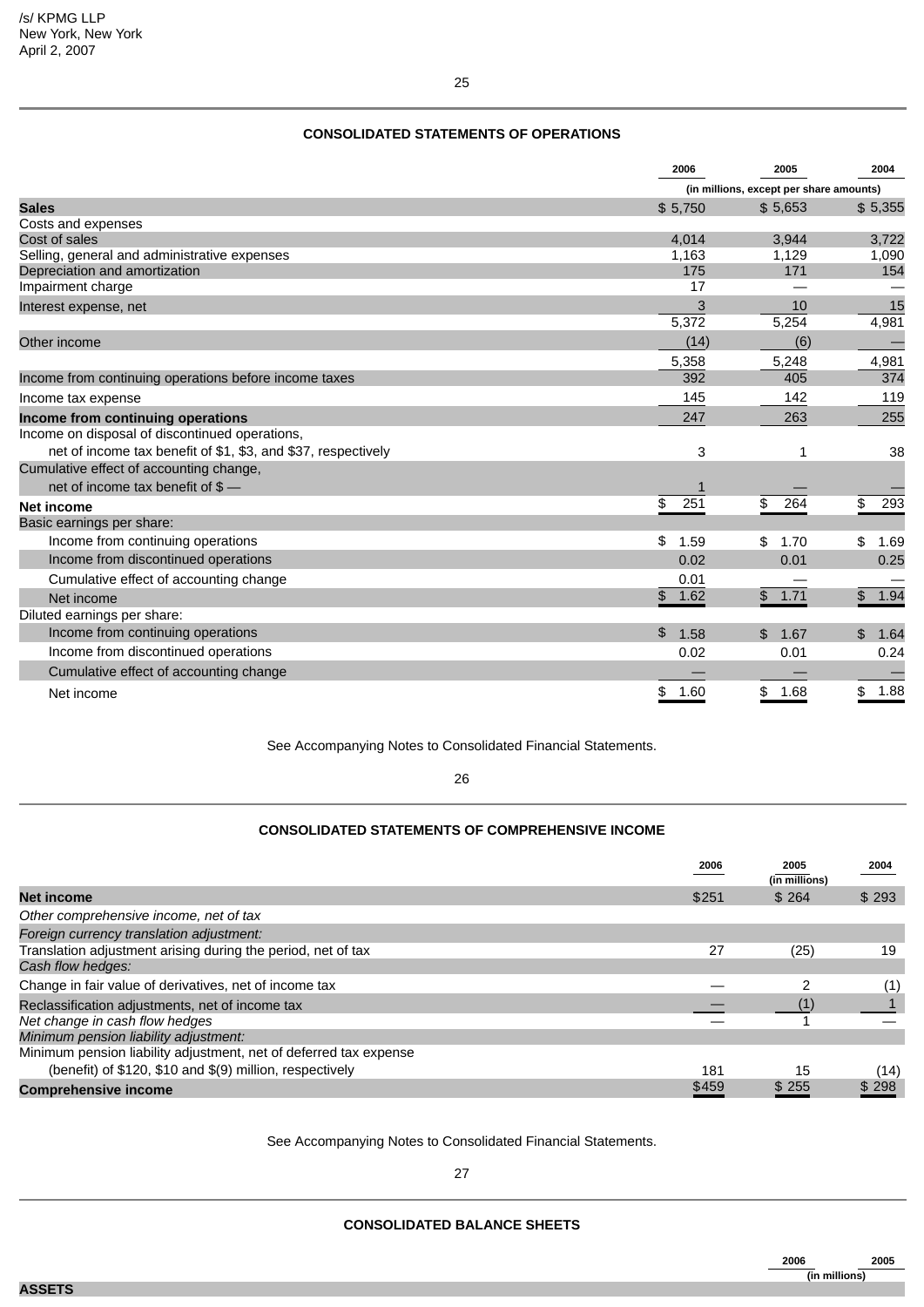| Gurrent assets                                          |           |           |
|---------------------------------------------------------|-----------|-----------|
| Cash and cash equivalents                               | \$<br>221 | \$<br>289 |
| Short-term investments                                  | 249       | 298       |
| Total cash, cash equivalents and short-term investments | 470       | 587       |
| Merchandise inventories                                 | 1,303     | 1,254     |
| Other current assets                                    | 261       | 173       |
|                                                         | 2,034     | 2,014     |
| Property and equipment, net                             | 654       | 675       |
| <b>Deferred taxes</b>                                   | 109       | 147       |
| <b>Goodwill</b>                                         | 264       | 263       |
| Intangible assets, net                                  | 105       | 117       |
| Other assets                                            | 83        | 96        |
|                                                         | \$3.249   | \$3,312   |
|                                                         |           |           |

## **LIABILITIES AND SHAREHOLDERS' EQUITY**

# **Current liabilities**

**Current assets**

| Accounts payable                                                       | \$. | 256     | \$. | 361     |
|------------------------------------------------------------------------|-----|---------|-----|---------|
| Accrued and other liabilities                                          |     | 246     |     | 305     |
| Current portion of long-term debt and obligations under capital leases |     | 14      |     | 51      |
|                                                                        |     | 516     |     | 717     |
| Long-term debt and obligations under capital leases                    |     | 220     |     | 275     |
| <b>Other liabilities</b>                                               |     | 218     |     | 293     |
| <b>Total liabilities</b>                                               |     | 954     |     | 1,285   |
| Shareholders' equity                                                   |     | 2,295   |     | 2,027   |
|                                                                        |     | \$3,249 |     | \$3,312 |

See Accompanying Notes to Consolidated Financial Statements.

28

## **CONSOLIDATED STATEMENTS OF SHAREHOLDERS' EQUITY**

|                                                                                                      |                | 2006              | 2005                                       |                            | 2004                              |                                 |
|------------------------------------------------------------------------------------------------------|----------------|-------------------|--------------------------------------------|----------------------------|-----------------------------------|---------------------------------|
|                                                                                                      | <b>Shares</b>  | Amount            | <b>Shares</b>                              | Amount                     | <b>Shares</b>                     | Amount                          |
|                                                                                                      |                |                   | (shares in thousands, amounts in millions) |                            |                                   |                                 |
| <b>Common Stock and Paid-In Capital</b><br>Par value \$0.01 per share, 500 million shares authorized |                |                   |                                            |                            |                                   |                                 |
| Issued at beginning of year                                                                          | 157,280        | \$<br>635         | 156,155                                    | $\mathfrak{S}$<br>608      | 144,009                           | \$<br>411                       |
| Restricted stock issued under stock option and award plans                                           | ÷.             | (3)               | 225                                        |                            | 400                               |                                 |
| Forfeitures of restricted stock<br>Share-based compensation expense                                  | $\sim$         | 10                | $\overline{\phantom{a}}$                   | $\overline{2}$<br>6        | $\overline{\phantom{a}}$          | $2^{\circ}$<br>8                |
| Conversion of convertible debt                                                                       |                | $\qquad \qquad -$ |                                            | $\overline{\phantom{0}}$   | 9,490                             | 150                             |
| Reclassification of convertible debt issuance costs                                                  |                | $\equiv$          | $\overline{\phantom{0}}$                   | $\overline{\phantom{0}}$   |                                   | (3)                             |
| Issued under director and employee stock plans, net of tax                                           | 530            | 11                | 900                                        | 19                         | 2,256                             | 40                              |
| Issued at end of year                                                                                | 157,810        | 653               | 157,280                                    | 635                        | 156,155                           | 608                             |
| Common stock in treasury at beginning of year                                                        | (1,776)        | (38)              | (64)                                       | $\overline{(2)}$           | (57)                              | $\overline{1}$                  |
| Reissued under employee stock plans                                                                  | 122<br>157     | 3<br>3            | 90                                         | $\overline{2}$<br>$\equiv$ | 260                               | 5<br>$-$                        |
| Restricted stock issued under stock option and award plans                                           |                |                   |                                            |                            |                                   |                                 |
| Forfeitures/cancellations of restricted stock<br>Shares of common stock used to satisfy tax          | (30)           | (1)               | (135)                                      | (2)                        | (100)                             | (2)                             |
| withholding obligations                                                                              |                |                   |                                            |                            |                                   |                                 |
| Stock repurchases                                                                                    | (241)<br>(334) | (6)<br>(8)        | (49)<br>(1,590)                            | (1)<br>(35)                | (137)<br>$\overline{\phantom{a}}$ | (3)<br>$\overline{\phantom{m}}$ |
| <b>Exchange of options</b>                                                                           | (5)            | $\qquad \qquad -$ | (28)                                       |                            | (30)                              | (1)                             |
| Common stock in treasury at end of year                                                              | (2, 107)       | (47)              | (1,776)                                    | (38)                       | (64)                              | (2)                             |
|                                                                                                      | 155,703        | 606               | 155,504                                    | 597                        | 156,091                           | 606                             |
| <b>Retained Earnings</b>                                                                             |                |                   |                                            |                            |                                   |                                 |
| Balance at beginning of year<br>Cumulative effect of adjustments resulting from                      |                | 1,601             |                                            | 1,386                      |                                   | 1,132                           |
| the adoption of SAB 108, net of tax (see note 2)                                                     |                | (6)               |                                            |                            |                                   |                                 |
| Adjusted balance at beginning of year                                                                |                | 1.595             |                                            | 1.386                      |                                   | 1.132                           |
| Net income                                                                                           |                | 251               |                                            | 264                        |                                   | 293                             |
| Cash dividends declared on common stock                                                              |                |                   |                                            |                            |                                   |                                 |
| \$0.40, \$0.32 and \$0.26 per share, respectively                                                    |                | (61)              |                                            | (49)                       |                                   | (39)                            |
| Balance at end of year                                                                               |                | 1,785             |                                            | 1,601                      |                                   | 1,386                           |
| <b>Accumulated Other Comprehensive Loss</b>                                                          |                |                   |                                            |                            |                                   |                                 |
| <b>Foreign Currency Translation Adjustment</b>                                                       |                |                   |                                            |                            |                                   |                                 |
| Balance at beginning of year                                                                         |                | 10                |                                            | 35                         |                                   | 16                              |
| Translation adjustment arising during the period, net of tax                                         |                | 27                |                                            | (25)                       |                                   | 19                              |
| Balance at end of year                                                                               |                | 37                |                                            | 10                         |                                   | 35                              |
| <b>Cash Flow Hedges</b>                                                                              |                |                   |                                            |                            |                                   |                                 |
| Balance at beginning of year                                                                         |                |                   |                                            | (1)                        |                                   | (1)                             |
| Change during year, net of tax                                                                       |                |                   |                                            | 1                          |                                   |                                 |
| Balance at end of year                                                                               |                |                   |                                            |                            |                                   | (1)                             |
| Minimum Pension Liability Adjustment                                                                 |                | (181)             |                                            | (196)                      |                                   | (182)                           |
| Balance at beginning of year<br>Change during year, net of tax                                       |                | 181               |                                            | 15                         |                                   | (14)                            |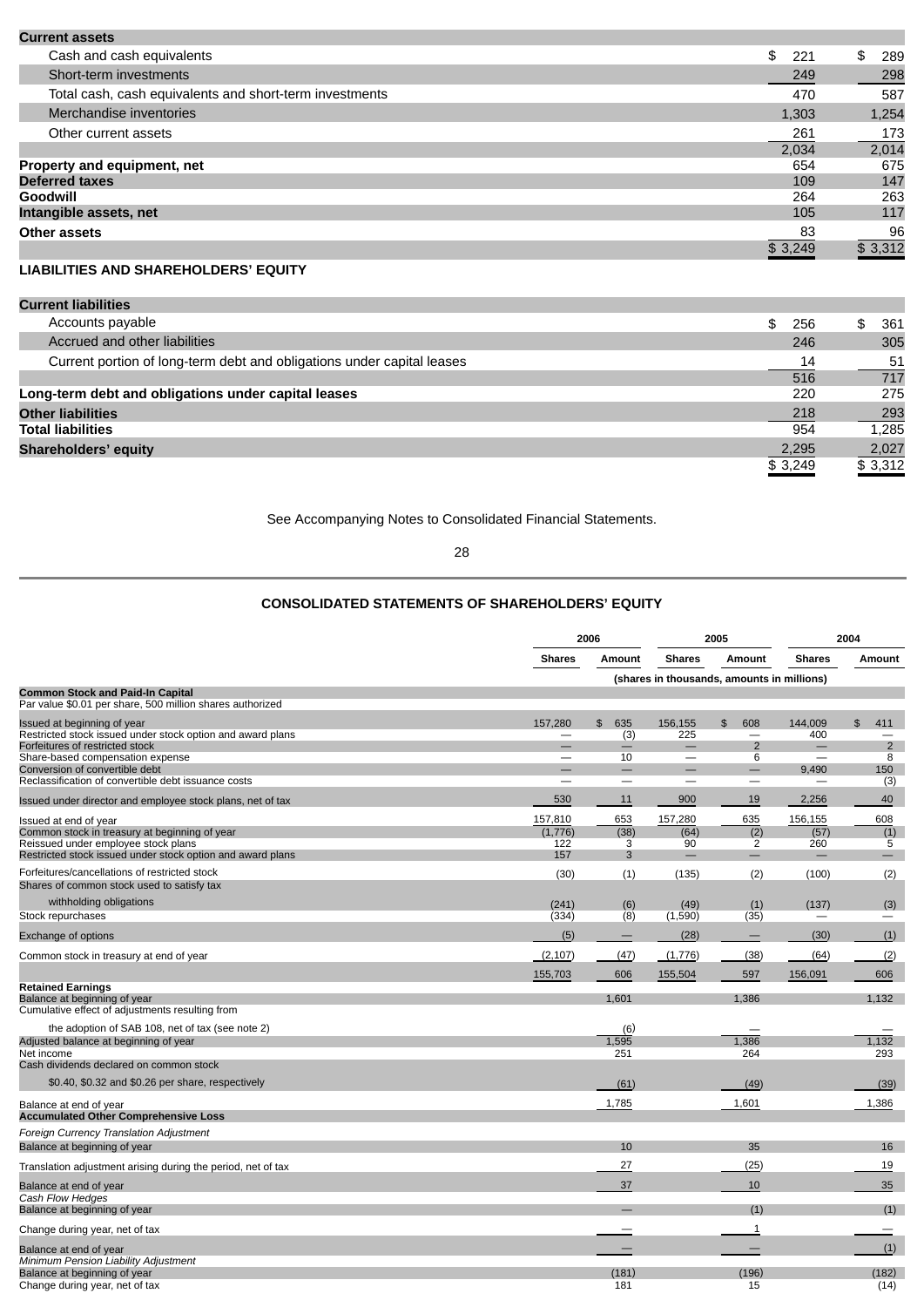| Balance at end of year<br>Adjustment related to initial application of |         | (181)   | (196)   |
|------------------------------------------------------------------------|---------|---------|---------|
| SFAS No. 158, net of tax (see note 21)                                 | (133)   |         |         |
| <b>Total Accumulated Other Comprehensive Loss</b>                      | (96)    | (171)   | (162)   |
| <b>Total Shareholders' Equity</b>                                      | \$2,295 | \$2,027 | \$1,830 |

See Accompanying Notes to Consolidated Financial Statements.

29

## **CONSOLIDATED STATEMENTS OF CASH FLOWS**

|                                                                                |                | 2006         |                           | 2005           |                          | 2004           |
|--------------------------------------------------------------------------------|----------------|--------------|---------------------------|----------------|--------------------------|----------------|
|                                                                                |                |              |                           | (in millions)  |                          |                |
| <b>From Operating Activities</b>                                               |                |              |                           |                |                          |                |
| Net income                                                                     | \$             | 251          | \$                        | 264            | \$                       | 293            |
| Adjustments to reconcile net income to net cash provided by operating          |                |              |                           |                |                          |                |
| activities of continuing operations:                                           |                |              |                           |                |                          |                |
| Income on disposal of discontinued operations, net of tax                      |                | (3)          |                           | (1)            |                          | (38)           |
| Impairment charge                                                              |                | 17           |                           |                |                          |                |
| Cumulative effect of accounting change, net of tax                             |                | (1)          |                           |                |                          |                |
| Depreciation and amortization                                                  |                | 175          |                           | 171            |                          | 154            |
| Share-based compensation expense                                               |                | 10           |                           | 6              |                          | 8              |
| Deferred income taxes                                                          |                | 21           |                           | 24             |                          | 50             |
| Change in assets and liabilities:                                              |                |              |                           |                |                          |                |
| Merchandise inventories                                                        |                | (38)         |                           | (111)          |                          | (183)          |
| Accounts payable and other accruals                                            |                | (103)        |                           | 14             |                          | 157            |
| Qualified pension plan contributions                                           |                | (68)         |                           | (26)           |                          | (106)          |
| Income taxes                                                                   |                | (3)          |                           | (8)            |                          |                |
| Other, net                                                                     |                | (69)         |                           | 16             |                          | (63)           |
| Net cash provided by operating activities of continuing operations             |                | 189          |                           | 349            |                          | 272            |
| <b>From Investing Activities</b>                                               |                |              |                           |                |                          |                |
| Acquisitions                                                                   |                |              |                           | 1              |                          | (242)          |
| Gain from lease termination                                                    |                | 4            |                           |                |                          |                |
| Gain from insurance recoveries                                                 |                | 4            |                           | 3              |                          |                |
| Purchases of short-term investments                                            |                | (1,992)      |                           | (2,798)        |                          | (2,884)        |
| Sales of short-term investments                                                |                | 2,041        |                           | 2,767          |                          | 2,875          |
| Capital expenditures                                                           |                | (165)        |                           | (155)          |                          | (156)          |
| Net cash used in investing activities of continuing operations                 |                | (108)        |                           | (182)          |                          | (407)          |
| <b>From Financing Activities</b>                                               |                |              |                           |                |                          |                |
| Debt issuance costs<br>(Reduction) increase in long-term debt                  |                | (86)         |                           | (35)           |                          | (2)<br>175     |
| Repayment of capital lease                                                     |                | (1)          |                           |                |                          |                |
| Dividends paid on common stock                                                 |                | (61)         |                           | (49)           |                          | (39)           |
| Issuance of common stock                                                       |                | 9            |                           | 12             |                          | 28             |
| Treasury stock reissued under employee stock plans                             |                | 3            |                           | $\overline{2}$ |                          | 5              |
| Purchase of treasury shares                                                    |                | (8)          |                           | (35)           |                          |                |
| Tax benefit on stock compensation                                              |                | 2            |                           |                |                          |                |
| Net cash (used in) provided by financing activities of continuing operations   |                | (142)        |                           | (105)          |                          | 167            |
| Net Cash (Used In) Provided by operating activities of Discontinued Operations |                | (8)          |                           |                |                          | $\mathbf{1}$   |
| Effect of Exchange Rate Fluctuations on Cash and Cash Equivalents              |                | $\mathbf{1}$ |                           | $\overline{2}$ |                          | $\overline{2}$ |
| Net Change in Cash and Cash Equivalents                                        |                | (68)         |                           | 64             |                          | 35             |
| Cash and Cash Equivalents at Beginning of Year                                 |                | 289          |                           | 225            |                          | 190            |
| Cash and Cash Equivalents at End of Year                                       | $\mathfrak{P}$ | 221          | $\overline{\mathcal{F}}$  | 289            | $\overline{\mathcal{L}}$ | 225            |
| <b>Cash Paid During the Year:</b>                                              |                |              |                           |                |                          |                |
| <b>Interest</b>                                                                | \$             | 20           | $\boldsymbol{\mathsf{D}}$ | 21             | \$                       | 23             |
| Income taxes                                                                   | \$             | 133          | \$                        | 93             | \$                       | 121            |
| <b>Non-cash Financing Activities:</b>                                          |                |              |                           |                |                          |                |
| Common stock issued upon conversion of convertible debt                        | \$             |              | \$                        |                | \$                       | 150            |
| Debt issuance costs reclassified to equity upon conversion of convertible debt | \$             |              | $\frac{2}{3}$             |                | \$                       | 3              |

See Accompanying Notes to Consolidated Financial Statements.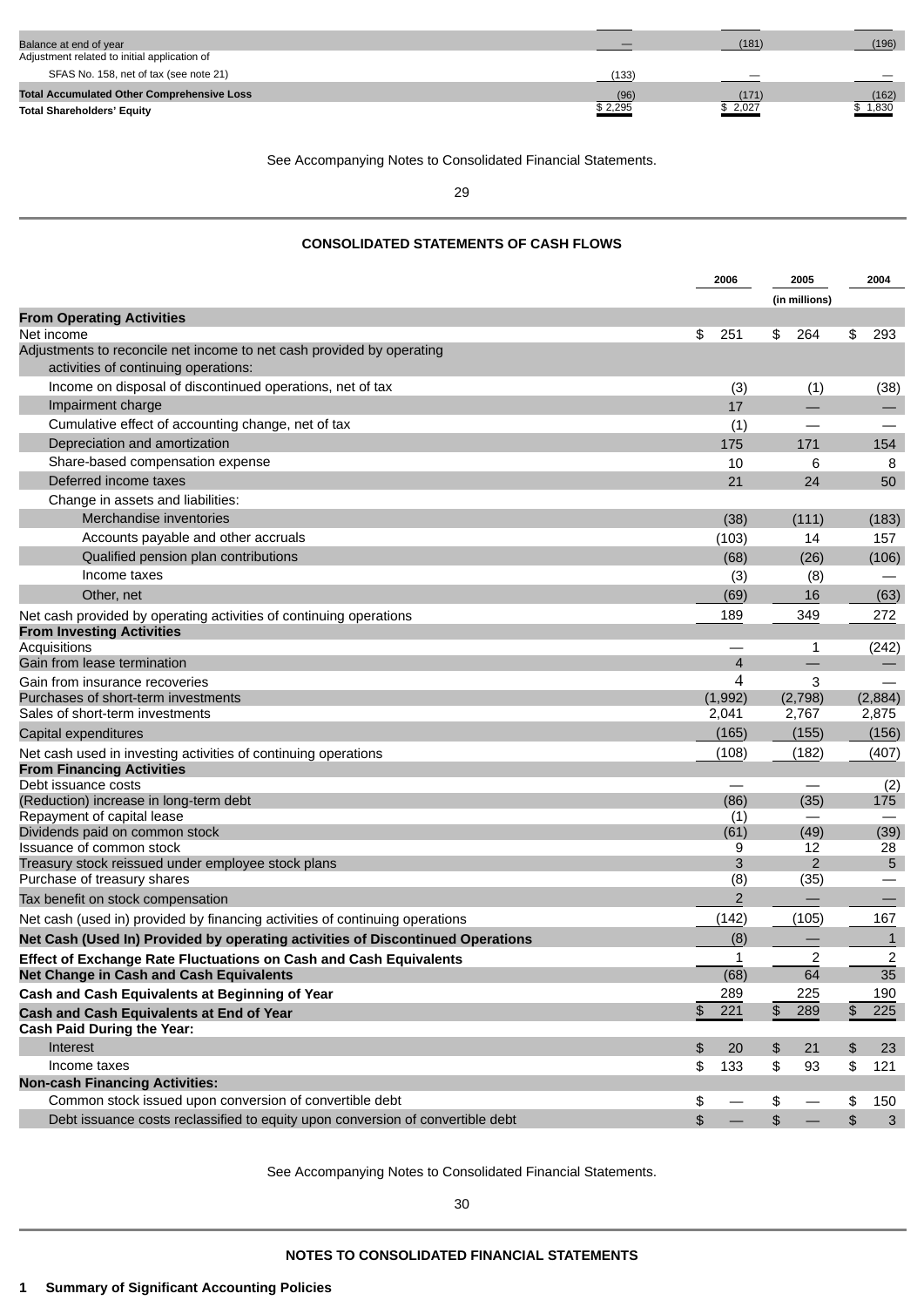#### *Basis of Presentation*

The consolidated financial statements include the accounts of Foot Locker, Inc. and its domestic and international subsidiaries (the "Company"), all of which are wholly owned. All significant intercompany amounts have been eliminated. The preparation of financial statements in conformity with U.S. generally accepted accounting principles requires management to make estimates and assumptions relating to the reporting of assets and liabilities and the disclosure of contingent liabilities at the date of the financial statements, and the reported amounts of revenues and expenses during the reporting period. Actual results may differ from those estimates.

#### *Reporting Year*

The 2006 fiscal year end for the Company is the Saturday closest to the last day in January. Fiscal year 2006 represents the 53 weeks ending February 3, 2007. Fiscal year 2005 and 2004 represented the 52 weeks ended January 28, 2006 and January 29, 2005, respectively. References to years in this annual report relate to fiscal years rather than calendar years.

#### *Revenue Recognition*

Revenue from retail stores is recognized at the point of sale when the product is delivered to customers. Internet and catalog sales revenue is recognized upon estimated receipt by the customer. Sales include shipping and handling fees for all periods presented. Sales include merchandise, net of returns and exclude all taxes. The Company provides for estimated returns based on return history and sales levels. The Company recognizes revenue, including gift card sales and layaway sales, in accordance with SEC Staff Accounting Bulletin No. 101, "Revenue Recognition in Financial Statements," as amended by SAB No. 104, "Revenue Recognition." Revenue from layaway sales is recognized when the customer receives the product, rather than when the initial deposit is paid.

#### *Gift Cards*

The Company sells gift cards to its customers; the cards do not have expiration dates. Revenue from gift card sales is recorded when the gift cards are redeemed or when the likelihood of the gift card being redeemed by the customer is remote and there is no legal obligation to remit the value of unredeemed gift cards to the relevant jurisdictions. The Company has determined its gift card breakage rate based upon historical redemption patterns. Historical experience indicates that after 12 months the likelihood of redemption is deemed to be remote. Gift card breakage income is included in selling, general and administrative expenses and totaled \$7 million in 2006 and \$2 million, for both 2005 and 2004. Unredeemed gift cards are recorded as a current liability.

#### *Statement of Cash Flows*

The Company has selected to present the operations of the discontinued business as one line in the Consolidated Statements of Cash Flows. For all the periods presented this caption includes only operating activities.

#### *Store Pre-Opening and Closing Costs*

Store pre-opening costs are charged to expense as incurred. In the event a store is closed before its lease has expired, the estimated postclosing lease exit costs, less the sublease rental income, is provided for once the store ceases to be used, in accordance with SFAS No. 146, "Accounting for Costs Associated with Exit or Disposal Activities."

#### *Advertising Costs and Sales Promotion*

Advertising and sales promotion costs are expensed at the time the advertising or promotion takes place, net of reimbursements for cooperative advertising. Cooperative advertising reimbursements earned for the launch and promotion of certain products is agreed upon with vendors and is recorded in the same period as the associated

31

expense is incurred. In accordance with EITF 02-16, "Accounting by a Reseller for Cash Consideration from a Vendor," the Company accounts for reimbursements received in excess of expenses incurred related to specific, incremental advertising, as a reduction to the cost of merchandise and is reflected in cost of sales as the merchandise is sold.

Advertising costs, which are included as a component of selling, general and administrative expenses, net of reimbursements for cooperative advertising, were as follows:

|                                        | 2006   | 2005          | 2004    |
|----------------------------------------|--------|---------------|---------|
|                                        |        | (in millions) |         |
| Advertising expenses                   | \$92.5 | \$99.0        | \$102.5 |
| Cooperative advertising reimbursements | (23.0) | (21.2)        | (24.8)  |
| Net advertising expense                | \$69.5 | \$77.8        |         |

## *Catalog Costs*

Catalog costs, which primarily comprise paper, printing, and postage, are capitalized and amortized over the expected customer response period to each catalog, generally 90 days. Cooperative reimbursements earned for the promotion of certain products is agreed upon with vendors and is recorded in the same period as the associated catalog expenses are amortized. Prepaid catalog costs totaled \$3.9 million and \$3.0 million at February 3, 2007 and January 28, 2006, respectively.

Catalog costs, which are included as a component of selling, general and administrative expenses, net of reimbursements for cooperative reimbursements, were as follows: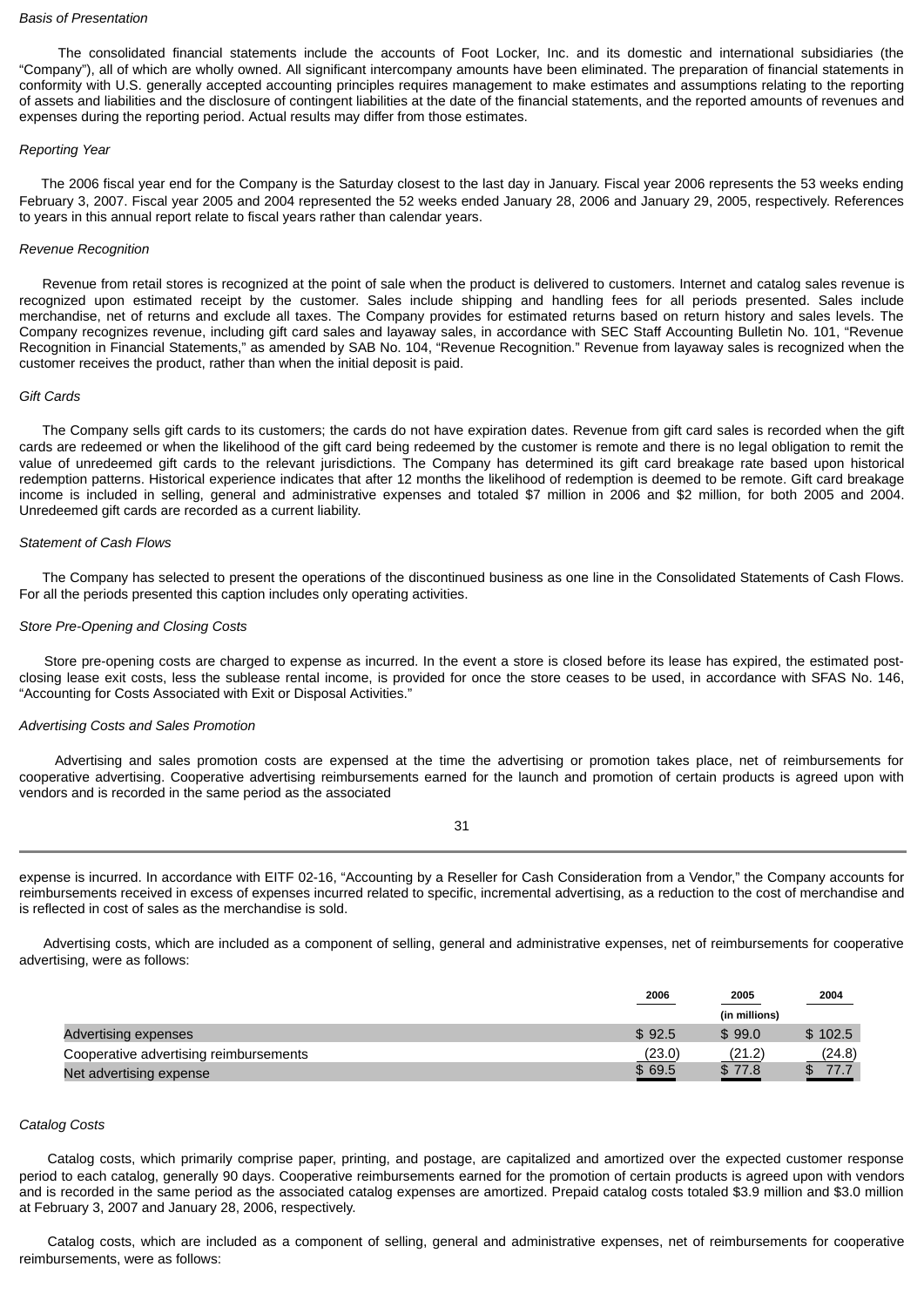|                            | 2006   | 2005          | 2004   |
|----------------------------|--------|---------------|--------|
|                            |        | (in millions) |        |
| Catalog costs              | \$47.0 | \$48.2        | \$50.3 |
| Cooperative reimbursements | (3.5)  | (3.0)         | (2.9)  |
| Net catalog expense        | \$43.5 | \$45.2        | \$47.4 |

#### *Earnings Per Share*

Basic earnings per share is computed as net income divided by the weighted-average number of common shares outstanding for the period. Diluted earnings per share reflects the potential dilution that could occur from common shares issuable through share-based compensation including stock options and the conversion of convertible long-term debt. The following table reconciles the numerator and denominator used to compute basic and diluted earnings per share for continuing operations.

|                                                     | 2006      | 2005          |                    |
|-----------------------------------------------------|-----------|---------------|--------------------|
|                                                     |           | (in millions) |                    |
| Income from continuing operations                   | 247<br>\$ | \$ 263        | 255<br>$$^{\circ}$ |
| <b>Effect of Dilution:</b>                          |           |               |                    |
| Convertible debt <sup>(1)</sup>                     |           |               |                    |
| Income from continuing operations assuming dilution | 247       | \$ 263        | \$ 257             |
| Weighted-average common shares outstanding          | 155.0     | 155.1         | 150.9              |
| <b>Effect of Dilution:</b>                          |           |               |                    |
| Stock options and awards                            | 1.8       | 2.5           | 3.0                |
| Convertible debt <sup>(1)</sup>                     |           |               | 3.2                |
| Weighted-average common shares outstanding          |           |               |                    |
| assuming dilution                                   | 156.8     | 157.6         | 157.1              |
|                                                     |           |               |                    |

 $(1)$ In 2001, the Company issued \$150 million of subordinated convertible notes due 2008. Effective June 4, 2004, all of the convertible subordinated notes were cancelled and approximately 9.5 million new shares of the Company's common stock were issued.

32

Options to purchase 2.8 million, 2.2 million and 1.5 million shares of common stock as of February 3, 2007, January 28, 2006, and January 29, 2005, respectively, were not included in the computations because the exercise price of the options was greater than the average market price of the common shares and, therefore, the effect of their inclusion would be antidilutive.

#### *Share-Based Compensation*

Effective January 29, 2006, the Company adopted the provisions of Statement of Financial Accounting Standards No. 123(R), "Share-Based Payment," and related interpretations, ("SFAS No. 123(R)") to account for stock-based compensation using the modified prospective transition method and, therefore, will not restate its prior period results. SFAS No. 123(R) supersedes Accounting Principles Board Opinion No. 25, "Accounting for Stock Issued to Employees," ("APB No. 25"), and revises guidance in SFAS No. 123, "Accounting for Stock-Based Compensation" ("SFAS No. 123"). Among other things, SFAS No. 123(R) requires that compensation expense be recognized in the financial statements for sharebased awards based on the grant date fair value of those awards. The modified prospective transition method applies to unvested stock options, restricted shares and stock appreciation rights and issuances under the employee stock purchase plan outstanding as of January 29, 2006 based on the grant-date fair value estimated in accordance with the pro forma provisions of SFAS No. 123, and any new share-based awards granted subsequent to January 29, 2006, based on the grant-date fair value estimated in accordance with the provisions of SFAS No. 123(R). Additionally, stock-based compensation expense includes an estimate for pre-vesting forfeitures and is recognized over the requisite service periods of the awards over the vesting term.

Prior to January 29, 2006, the Company accounted for these stock-based compensation plans in accordance with APB No. 25 and related interpretations. This method did not result in compensation cost for stock options and shares purchased under employee stock purchase plans. No compensation expense for employee stock options was recorded, as all stock options granted under the stock option plans had an exercise price that was not less than the quoted market price at the date of grant. Compensation expense was also not recorded for employee purchases of stock under the employee stock purchase plans as it was considered non-compensatory under APB No. 25. Prior to the Company's adoption of SFAS No. 123(R), as required under the disclosure provisions of SFAS No. 123, as amended, the Company provided pro forma net income and earnings per common share for each period as if it had applied the fair value method to measure stock-based compensation expense.

 The Company has recorded an additional \$6 million of stock-based compensation expense, net of estimated forfeitures, during 2006 as a result of its adoption of SFAS No. 123(R). During 2006, the Company recorded a cumulative effect of a change in accounting of \$1 million to reflect estimated forfeitures for prior periods related to the Company's nonvested restricted stock awards. Prior to the adoption of SFAS No. 123(R), the Company recognized compensation cost of restricted stock awards over the vesting term based upon the fair value of the Company's common stock at the date of grant. Forfeitures were recorded as they occurred, however under SFAS No. 123(R) an estimate of forfeitures is required to be included over the vesting term. Under SFAS No. 123(R), the Company will continue to recognize compensation expense over the vesting term, net of estimated forfeitures. See Note 22 for information on the assumptions the Company used to calculate the fair value of stock-based compensation.

 SFAS No. 123(R) requires the benefits associated with tax deductions in excess of recognized compensation cost to be reported as a financing cash flow rather than as an operating cash flow as previously required. For 2006, the Company recorded an excess tax benefit of \$2 million as a financing cash flow as required by the standard.

Upon exercise of stock options, issuance of restricted stock or issuance of shares under the employee stock purchase plan, the Company will issue authorized but unissued common stock or use common stock held in treasury. The Company may make repurchases of its common stock from time to time, subject to legal and contractual restrictions, market conditions and other factors.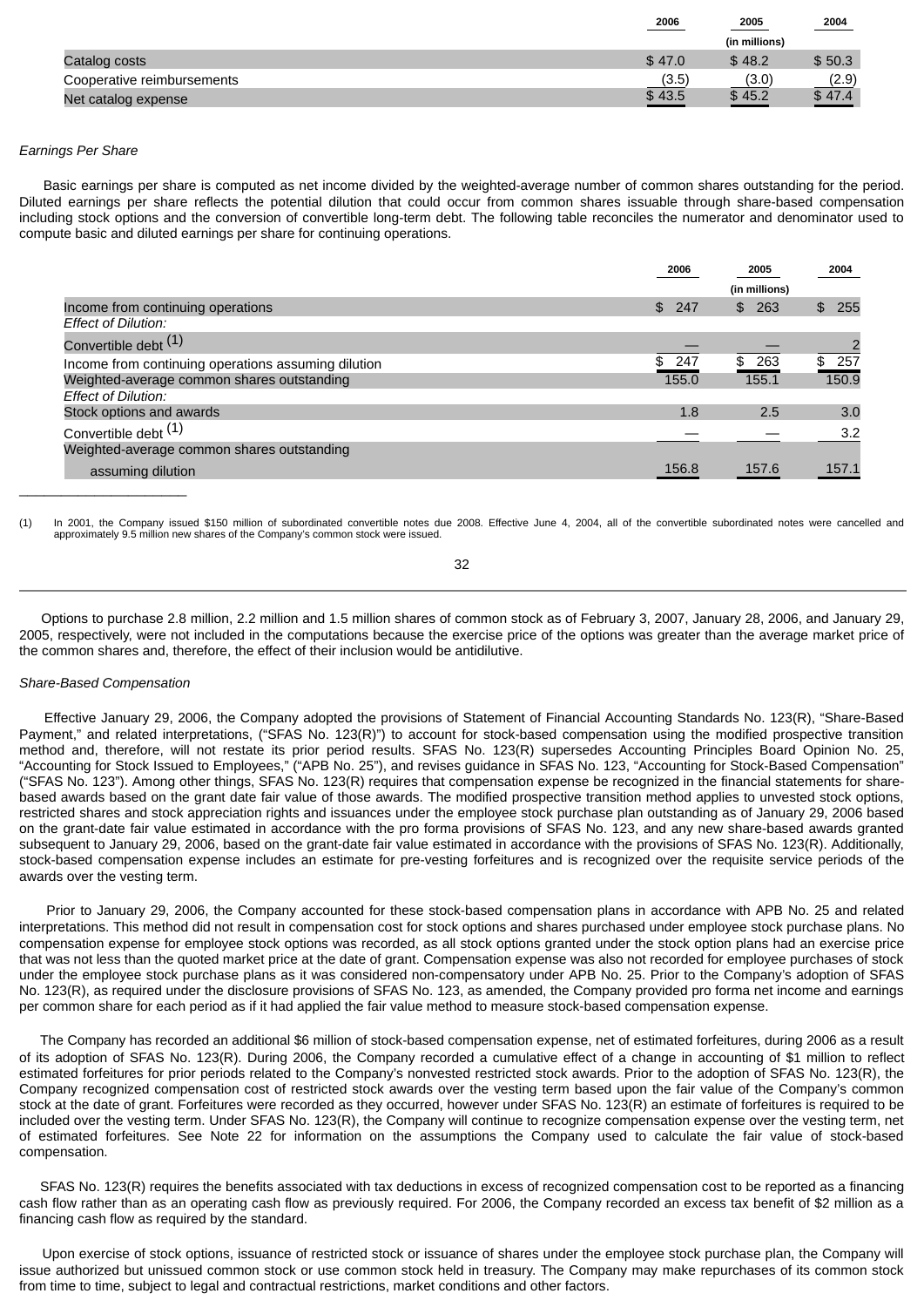The following table illustrates the effect on net income and earnings per common share as if the Company had applied the fair value method to measure stock-based compensation, as required under the disclosure provisions of SFAS No. 123:

|                                                        | 2005           | 2004   |
|--------------------------------------------------------|----------------|--------|
| Net income:                                            |                |        |
| As reported                                            | \$264          | \$293  |
| Compensation expense included in reported net income,  |                |        |
| net of income tax benefit                              | $\overline{4}$ | 5      |
| Total compensation expense under fair value method for |                |        |
| all awards, net of income tax benefit                  | (9)            | (13)   |
| Pro forma                                              | \$259          | \$285  |
| Basic earnings per share:                              |                |        |
| As reported                                            | \$1.71         | \$1.94 |
| Pro forma                                              | \$1.67         | \$1.89 |
| Diluted earnings per share:                            |                |        |
| As reported                                            | \$1.68         | \$1.88 |
| Pro forma                                              | \$1.64         | \$1.83 |
|                                                        |                |        |

#### *Cash and Cash Equivalents*

The Company considers all highly liquid investments with original maturities of three months or less, including commercial paper and money market funds, to be cash equivalents. Amounts due from third party credit card processors for the settlement of debit and credit cards transactions are included as cash equivalents as they are generally collected within three business days. Cash equivalents at February 3, 2007 and January 28, 2006 were \$208 million and \$237 million, respectively.

#### *Short-Term Investments*

The Company accounts for its short-term investments in accordance with SFAS No. 115, "Accounting for Certain Investments in Debt and Equity Securities." At February 3, 2007, all of the Company's investments were classified as available for sale, and accordingly are reported at fair value. Short-term investments comprise auction rate securities. Auction rate securities are perpetual preferred or long-dated securities whose dividend/coupon resets periodically through a Dutch auction process. A Dutch auction is a competitive bidding process designed to determine a rate for the next term, such that all sellers sell at par and all buyers buy at par. Accordingly, there were no realized or unrealized gains or losses for any of the periods presented.

#### *Merchandise Inventories and Cost of Sales*

Merchandise inventories for the Company's Athletic Stores are valued at the lower of cost or market using the retail inventory method. Cost for retail stores is determined on the last-in, first-out (LIFO) basis for domestic inventories and on the first-in, first-out (FIFO) basis for international inventories. Merchandise inventories of the Direct-to-Customers business are valued at the lower of cost or market using weighted-average cost, which approximates FIFO. Transportation, distribution center and sourcing costs are capitalized in merchandise inventories. In 2006, the Company adopted SFAS No. 151, "Inventory Costs- An Amendment of ARB 43, Chapter 4." This standard amends the guidance to clarify that abnormal amounts of idle facility expense, freight, handling costs, and wasted materials (spoilage) should be recognized as current-period charges. With the adoption of this standard the Company no longer capitalized the freight associated with transfers between its store locations.

Cost of sales is comprised of the cost of merchandise, occupancy, buyers' compensation and shipping and handling costs. The cost of merchandise is recorded net of amounts received from vendors for damaged product returns, markdown allowances and volume rebates, as well as cooperative advertising reimbursements received in excess of specific, incremental advertising expenses. Occupancy reflects the amortization of amounts received from landlords for tenant improvements.

#### 34

#### *Property and Equipment*

Property and equipment are recorded at cost, less accumulated depreciation and amortization. Significant additions and improvements to property and equipment are capitalized. Maintenance and repairs are charged to current operations as incurred. Major renewals or replacements that substantially extend the useful life of an asset are capitalized and depreciated. Owned property and equipment is depreciated on a straight-line basis over the estimated useful lives of the assets: maximum of 50 years for buildings and 3 to 10 years for furniture, fixtures and equipment. Property and equipment under capital leases and improvements to leased premises are generally amortized on a straight-line basis over the shorter of the estimated useful life of the asset or the remaining lease term. Capitalized software reflects certain costs related to software developed for internal use that are capitalized and amortized. After substantial completion of the project, the costs are amortized on a straight-line basis over a 2 to 7 year period. Capitalized software, net of accumulated amortization, is included in property and equipment and was \$29 million at February 3, 2007 and \$39 million at January 28, 2006.

#### *Recoverability of Long-Lived Assets*

In accordance with SFAS No. 144, "Accounting for the Impairment or Disposal of Long-Lived Assets" ("SFAS No. 144"), an impairment loss is recognized whenever events or changes in circumstances indicate that the carrying amounts of long-lived tangible and intangible assets with finite lives may not be recoverable. Assets are grouped and evaluated at the lowest level for which there are identifiable cash flows that are largely independent of the cash flows of other groups of assets. The Company has identified this lowest level to be individual stores. The Company considers historical performance and future estimated results in its evaluation of potential impairment and then compares the carrying amount of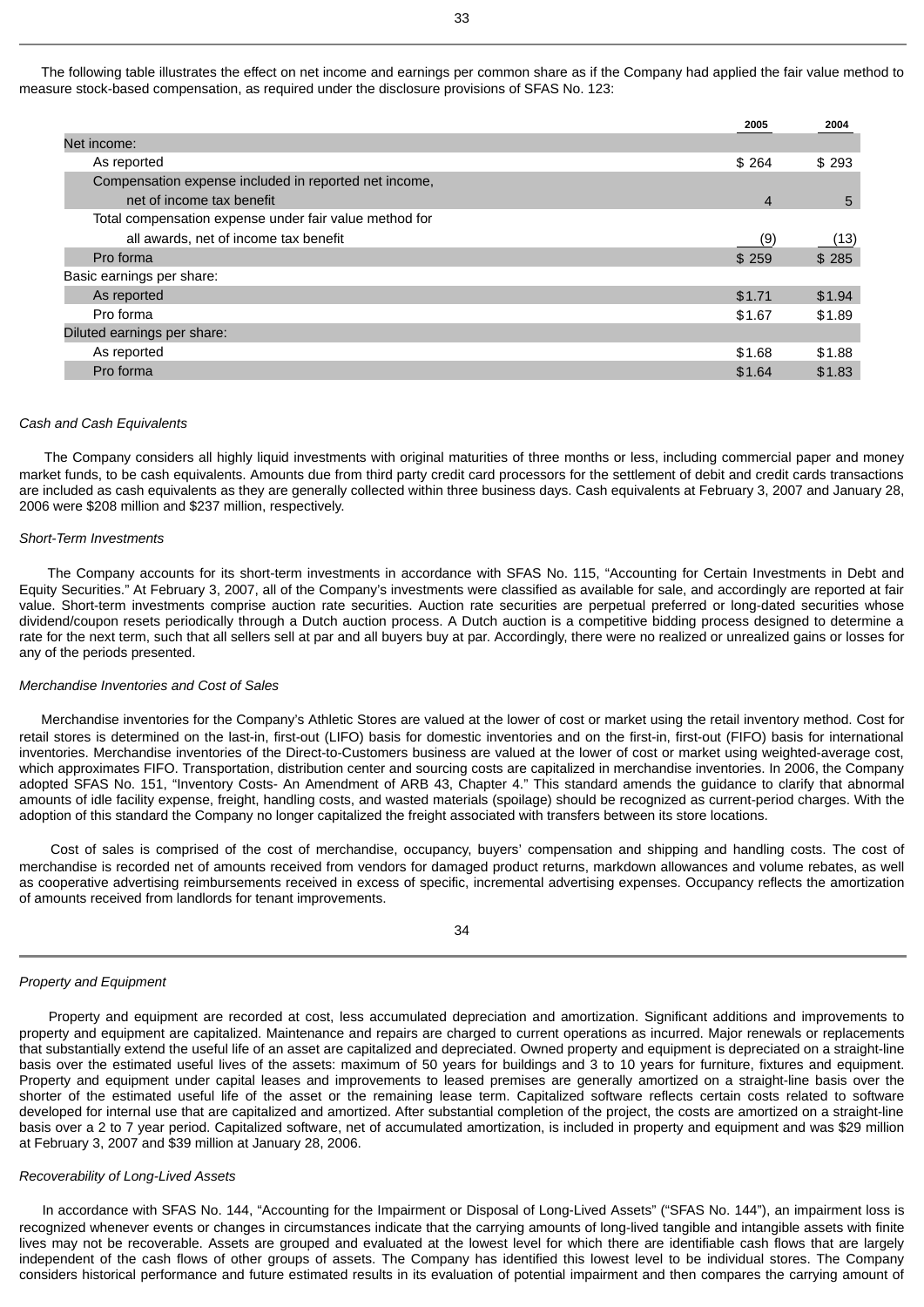the asset with the estimated future cash flows expected to result from the use of the asset. If the carrying amount of the asset exceeds estimated expected undiscounted future cash flows, the Company measures the amount of the impairment by comparing the carrying amount of the asset with its estimated fair value. The estimation of fair value is generally measured by discounting expected future cash flows at the Company's weighted-average cost of capital. The Company estimates fair value based on the best information available using estimates, judgments and projections as considered necessary.

During 2006, the Company recorded an impairment charge of \$17 million (\$12 million after-tax) to write-down long-lived assets such as store fixtures and leasehold improvements in 69 stores in the European operations to their estimated fair value.

#### *Goodwill and Intangible Assets*

The Company accounts for goodwill and other intangibles in accordance with SFAS No. 142, "Goodwill and Other Intangible Assets," which requires that goodwill and intangible assets with indefinite lives be reviewed for impairment if impairment indicators arise and, at a minimum, annually.

The Company performs its annual impairment review as of the beginning of each fiscal year. The fair value of each reporting unit is evaluated as of the beginning of each year, determined using a combination of market and discounted cash flow approaches, exceeded the carrying value of each respective reporting unit. Separable intangible assets that are deemed to have finite lives will continue to be amortized over their estimated useful lives. Intangible assets with finite lives primarily reflect lease acquisition costs and are amortized over the lease term.

#### *Derivative Financial Instruments*

All derivative financial instruments are recorded in the Consolidated Balance Sheets at their fair values. Changes in fair values of derivatives are recorded each period in earnings, other comprehensive gain or loss or as a basis adjustment to the underlying hedged item, depending on whether a derivative is designated and effective as part of a hedge transaction. The effective portion of the gain or loss on the hedging derivative instrument is reported as a component of other comprehensive income/loss or as a basis adjustment to the underlying hedged item and reclassified to earnings in the period in which the hedged item affects earnings.

35

The effective portion of the gain or loss on hedges of foreign net investments is generally not reclassified to earnings unless the net investment is disposed of. To the extent derivatives do not qualify as hedges, or are ineffective, their changes in fair value are recorded in earnings immediately, which may subject the Company to increased earnings volatility. The changes in the fair value of the Company's hedges of net investments in various foreign subsidiaries is computed using the spot method.

#### *Fair Value of Financial Instruments*

The fair value of financial instruments is determined by reference to various market data and other valuation techniques as appropriate. The carrying value of cash and cash equivalents, short-term investments, and other current receivables and payables approximates fair value due to the short-term nature of these assets and liabilities. Quoted market prices of the same or similar instruments are used to determine fair value of long-term debt and forward foreign exchange contracts. Discounted cash flows are used to determine the fair value of long-term investments and notes receivable if quoted market prices on these instruments are unavailable.

#### *Income Taxes*

 The Company determines its deferred tax provision under the liability method, whereby deferred tax assets and liabilities are recognized for the expected tax consequences of temporary differences between the tax bases of assets and liabilities and their reported amounts using presently enacted tax rates. Deferred tax assets are recognized for tax credits and net operating loss carryforwards, reduced by a valuation allowance, which is established when it is more likely than not that some portion or all of the deferred tax assets will not be realized. The effect on deferred tax assets and liabilities of a change in tax rates is recognized in income in the period that includes the enactment date.

A taxing authority may challenge positions that the Company adopted in its income tax filings. Accordingly, the Company may apply different tax treatments for transactions in filing its income tax returns than for income tax financial reporting. The Company regularly assesses its tax position for such transactions and records reserves for those differences when considered necessary.

Provision for U.S. income taxes on undistributed earnings of foreign subsidiaries is made only on those amounts in excess of the funds considered to be permanently reinvested.

#### *Pension and Postretirement Obligations*

 The discount rate selected to measure the present value of the Company's benefit obligations as of February 3, 2007 was derived using a cash flow matching method whereby the Company compares the plans' projected payment obligations by year with the corresponding yield on the Citibank Pension Discount Curve. The cash flows are then discounted to their present value and an overall discount rate is determined.

#### *Insurance Liabilities*

The Company is primarily self-insured for health care, workers' compensation and general liability costs. Accordingly, provisions are made for the Company's actuarially determined estimates of discounted future claim costs for such risks for the aggregate of claims reported and claims incurred but not yet reported. Self-insured liabilities totaled \$16 million at February 3, 2007 and January 28, 2006. The Company discounts its workers' compensation and general liability using a risk-free interest rate. Imputed interest expense related to these liabilities was \$1 million in each of 2006, 2005 and 2004.

#### *Accounting for Leases*

 The Company recognizes rent expense for operating leases as of the possession date for store leases or the commencement of the agreement for a non-store lease. Rental expense, inclusive of rent holidays, concessions and tenant allowances are recognized over the lease term on a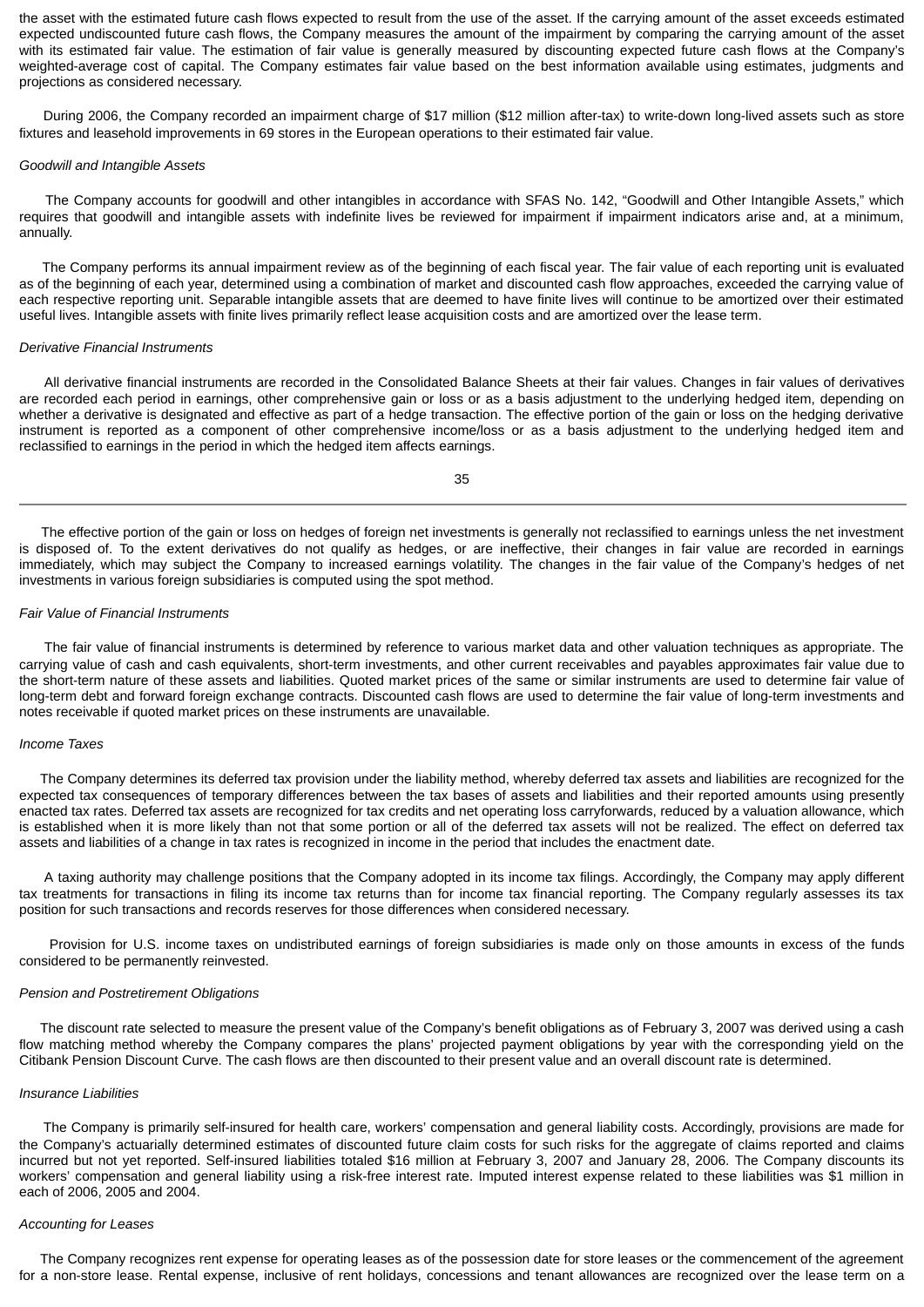straight-line basis. Contingent payments based upon sales and future increases determined by inflation related indices cannot be estimated at the inception of the lease and accordingly, are charged to operations as incurred.

#### *Foreign Currency Translation*

The functional currency of the Company's international operations is the applicable local currency. The translation of the applicable foreign currency into U.S. dollars is performed for balance sheet accounts using current exchange rates in effect at the balance sheet date and for revenue and expense accounts using the weighted-average rates of exchange prevailing during the year. The unearned gains and losses resulting from such translation are included as a separate component of accumulated other comprehensive loss within shareholders' equity.

#### *Reclassifications*

Certain balances in prior years have been reclassified to conform to the presentation adopted in the current year.

#### *Recent Accounting Pronouncements Not Previously Discussed Herein*

In March 2006, the EITF reached a consensus on EITF Issue No. 06-3, "How Taxes Collected from Customers and Remitted to Governmental Authorities Should Be Presented in the Income Statement (That is, Gross versus Net Presentation)" that entities may adopt a policy of presenting taxes in the income statement on either a gross or net basis. Gross or net presentation may be elected for each different type of tax, but similar taxes should be presented consistently. Taxes within the scope of this EITF would include taxes that are imposed on a revenue transaction between a seller and a customer, for example, sales taxes, use taxes, value-added taxes, and some types of excise taxes. EITF 06-3 will not impact the method for recording these sales taxes in the Company's consolidated financial statements as the Company has historically presented sales excluding all taxes.

In July 2006, the FASB issued Interpretation No. 48, "Accounting for Uncertainty in Income Taxes - An interpretation of FASB Statement No. 109" ("FIN 48"), which clarifies the accounting and disclosure requirements for uncertainty in tax positions. This Interpretation requires financial statement recognition of the impact of a tax position if that position is more likely than not of being sustained on audit based on the technical merits of the position. Additionally, FIN 48 provides guidance on measurement, derecognition, classification, accounting in interim periods, and disclosure requirements for uncertain tax positions. The provisions of FIN 48 will be effective as of the beginning of 2007, with the cumulative effect of the change in accounting principle, if any, recorded as an adjustment to opening retained earnings. The Company is currently evaluating the effect of FIN 48. However, the Company does not expect the adoption of this interpretation will significantly affect the Company's financial position or results of operations.

In September 2006, the FASB issued SFAS No. 157, "Fair Value Measurements," ("SFAS No. 157"). This statement provides a single definition of fair value, a framework for measuring fair value, and expanded disclosures concerning fair value. Previously, different definitions of fair value were contained in various accounting pronouncements creating inconsistencies in measurement and disclosures. SFAS No. 157 applies under those previously issued pronouncements that prescribe fair value as the relevant measure of value, except SFAS No. 123(R) and related interpretations and pronouncements that require or permit measurement similar to fair value but are not intended to measure fair value. This pronouncement is effective for fiscal years beginning after November 15, 2007. The Company does not believe that this standard will significantly affect the Company's financial position or results of operations.

In February 2007, the FASB issued SFAS No. 159, "The Fair Value Option for Financial Assets and Financial Liabilities—Including an Amendment of FASB Statement No. 115." This statement permits, but does not require, entities to measure many financial instruments at fair value. The objective is to provide entities with an opportunity to mitigate volatility in reported earnings caused by measuring related assets and liabilities differently without having to apply complex hedge accounting provisions. The Company does not believe that this standard will significantly affect the Company's financial position or results of operations.

#### **2 Staff Accounting Bulletin No. 108**

In September 2006, the SEC issued Staff Accounting Bulletin No. 108 ("SAB 108") "Considering the Effects of Prior Year Misstatements when Quantifying Misstatements in Current Year Financial Statements," that provides interpretive guidance on how the effects of the carryover or reversal of prior year misstatements should be considered in quantifying a current year misstatement. There are two widely recognized methods for quantifying the effects of financial statement misstatements: the "rollover" or income statement method and the "iron curtain" or balance sheet method. The SEC staff believes that registrants should quantify errors using both a balance sheet and an income

## 37

statement approach ("dual method") and evaluate whether either approach results in quantifying a misstatement that, when all relevant quantitative and qualitative factors are considered, is material. The Company had historically evaluated uncorrected misstatements using the "rollover" method. SAB 108 permits companies to apply its provisions initially by either (i) restating prior financial statements as if the provisions had always been applied or (ii) recording the cumulative effect of initially applying SAB 108 as adjustments to the carrying value of assets and liabilities as of the beginning of 2006 with an offsetting adjustment recorded to the opening balance of shareholders' equity.

The Company believes its prior period assessments of uncorrected misstatements and the conclusions reached regarding its quantitative and qualitative assessments of materiality of such items, both individually and in the aggregate, were appropriate. These items did not significantly affect 2005 or 2004 as these items originated in earlier periods. In accordance with SAB 108, the Company has adjusted its opening retained earnings for 2006 for the items described below.

|                         | Adjustment                                        |
|-------------------------|---------------------------------------------------|
|                         | at Jan. 29,                                       |
| (in millions)           | $\begin{array}{c}\n 2006 \\ \hline\n \end{array}$ |
| Accrued liabilities (1) | \$3.4                                             |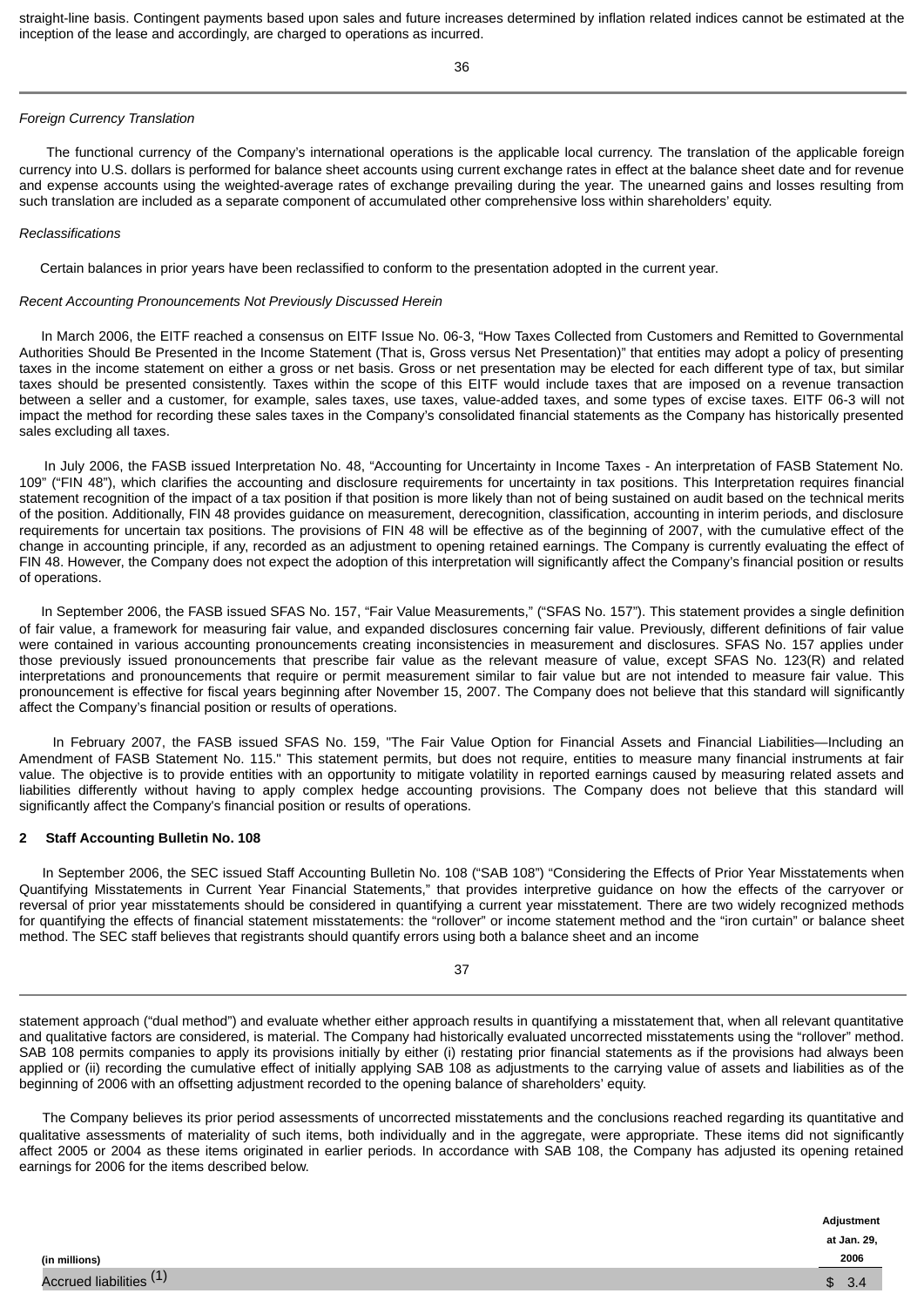| Inventory valuation (3)<br>10.4<br>Provision for income taxes<br>- 6.3<br>Decrease to shareholders' equity | Revenue recognition (2) | 2.8 |
|------------------------------------------------------------------------------------------------------------|-------------------------|-----|
|                                                                                                            |                         |     |
|                                                                                                            |                         |     |
|                                                                                                            |                         | 4.1 |
|                                                                                                            |                         |     |

(1) Accrued liabilities - The Company understated its accrued liabilities for certain items, such as telecommunications, utilities and property taxes in years prior to 2003. These items originated when the Company was accruing for these items on a calendar year rather than a fiscal year basis.

(2) Revenue recognition – The Company had historically recorded revenue from its catalog and Internet operations when the product was shipped to the customer, rather than upon the actual receipt of the product by the customer.

(3) Inventory valuation – The Company did not properly recognize the permanent reduction of the retail value of its inventory upon the transfer to clearance stores. The Company provided a reserve for the value of this inventory that had not been marked down to current selling prices.

In addition, the Company had historically included its lease acquisition costs of \$8 million in 2005 and \$17 million in 2004 within the investing section of the Statement of Cash Flows. In 2005, the Company classified the premiums paid and proceeds received (\$3 million, net) associated with its option currency contracts as an investing activity. The Company has determined that these activities would be more appropriately classified as an operating activity. Accordingly, the Company reclassified \$5 million and \$17 million for 2005 and 2004, respectively, to operating activities.

#### **3 Segment Information**

 The Company has determined that its reportable segments are those that are based on its method of internal reporting. As of February 3, 2007, the Company has two reportable segments, Athletic Stores, which sells athletic footwear and apparel through its various retail stores, and Directto-Customers, which includes the Company's catalogs and Internet business.

The accounting policies of both segments are the same as those described in the "Summary of Significant Accounting Policies." The Company evaluates performance based on several factors, of which the primary financial measure is division results. Division profit reflects income from continuing operations before income taxes, corporate expense, non-operating income, and net interest expense.

**Sales**

|                        | 2006    | 2005          | 2004    |
|------------------------|---------|---------------|---------|
|                        |         | (in millions) |         |
| <b>Athletic Stores</b> | \$5,370 | \$5,272       | \$4,989 |
| Direct-to-Customers    | 380     | 381           | 366     |
| <b>Total sales</b>     | \$5,750 | \$5,653       | \$5,355 |

38

#### **Operating Results**

|                                                       | 2006  | 2005          | 2004  |
|-------------------------------------------------------|-------|---------------|-------|
|                                                       |       | (in millions) |       |
| <b>Athletic Stores</b>                                | \$405 | \$419         | \$420 |
| Direct-to-Customers                                   | 45    | 48            | 45    |
|                                                       | 450   | 467           | 465   |
| Restructuring charges <sup>(1)</sup>                  | (1)   |               | (2)   |
| Division profit                                       | 449   | 467           | 463   |
| Corporate expense (2)                                 | (68)  | (58)          | (74)  |
| Operating profit                                      | 381   | 409           | 389   |
| Other income (3)                                      | 14    | 6             |       |
| Interest expense, net                                 |       | 10            | 15    |
| Income from continuing operations before income taxes | \$392 | \$405         | 374   |
|                                                       |       |               |       |

<sup>(1)</sup> The restructuring charge in 2006 represents a revision to the original estimate of the lease liability associated with the guarantee of The San Francisco Music Box distribution center. During 2004, the Company recorded a restructuring charge of \$2 million related to the dispositions of non-core businesses. These charges were classified within selling, general and administrative expenses in the Consolidated Statements of Operations.

(3) 2006 includes \$4 million gain on lease terminations; \$8 million of insurance proceeds related to the 2005 hurricane; and \$2 million gain on debt repurchase.

2005 includes a \$3 million gain from insurance recoveries associated with Hurricane Katrina. Additionally, \$3 million represents a net gain on foreign currency option contracts that were entered into by the Company to mitigate the effect of fluctuating foreign exchange rates on the reporting of euro dominated earnings.

|      | <b>Depreciation and</b> |      |      |                             |      |      |                     |      |
|------|-------------------------|------|------|-----------------------------|------|------|---------------------|------|
|      | Amortization            |      |      | <b>Capital Expenditures</b> |      |      | <b>Total Assets</b> |      |
| 2006 | 2005                    | 2004 | 2006 | 2005                        | 2004 | 2006 | 2005                | 2004 |
|      |                         |      |      | (in millions)               |      |      |                     |      |

<sup>(2)</sup> 2004 includes integration costs of \$5 million related to the acquisitions of Footaction and the 11 stores in the Republic of Ireland.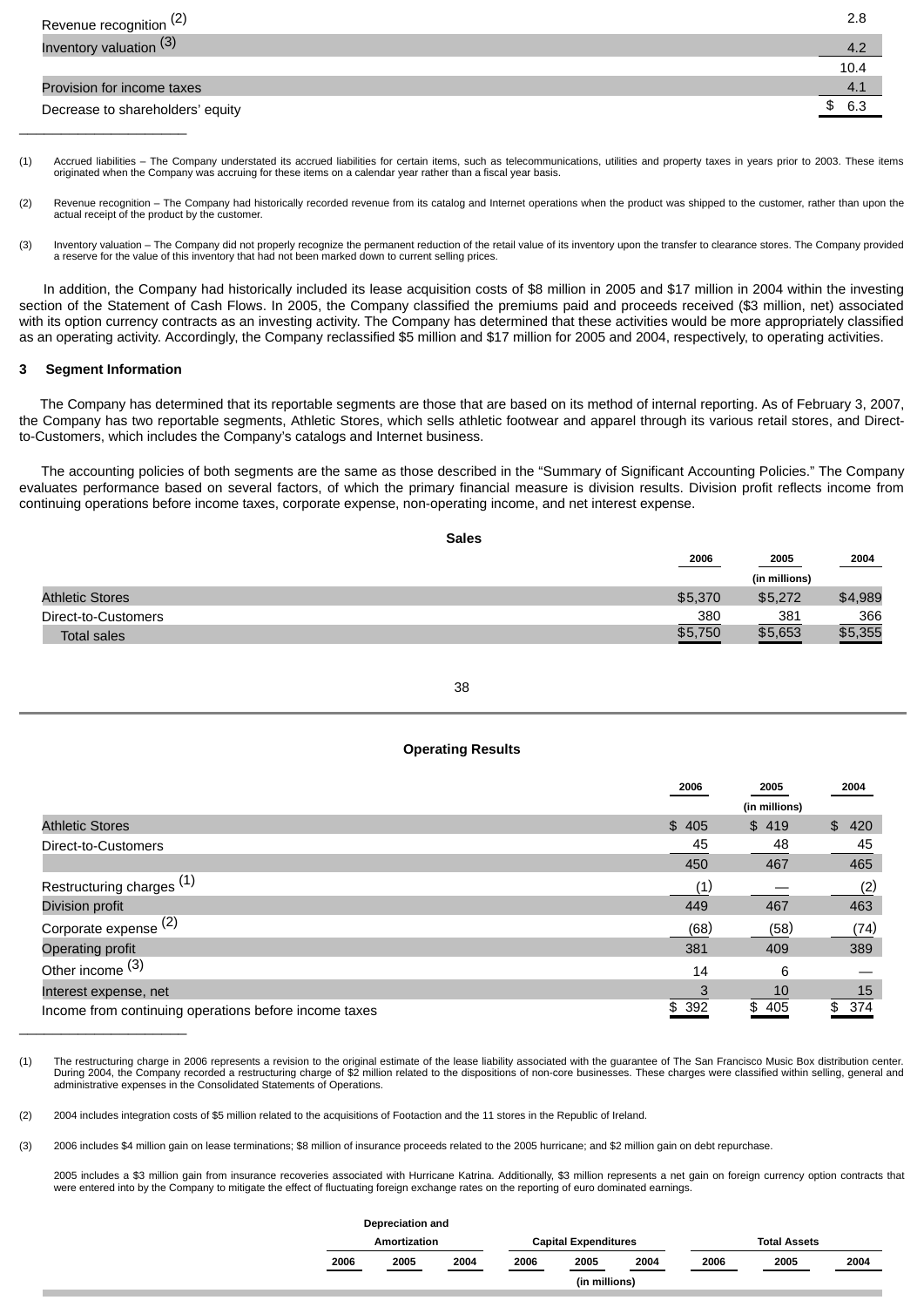| <b>Athletic Stores</b>  | \$147 | \$141 | \$126 | \$135 | \$137 | \$139 | \$2,374 | \$2,322 | \$2,335 |
|-------------------------|-------|-------|-------|-------|-------|-------|---------|---------|---------|
| Direct-to-Customers     |       |       |       |       |       |       | 195     | 196     | 190     |
|                         | 153   | 147   | 131   | 139   | 143   | 147   | 2,569   | 2,518   | 2,525   |
| Corporate               | 22    | 24    | 23    | 26    | 12    | a     | 680     | 794     | 711     |
| Discontinued operations |       |       |       |       |       |       |         |         |         |
| <b>Total Company</b>    | \$175 | \$171 | \$154 | \$165 | \$155 | \$156 | \$3.249 | \$3.312 | \$3.237 |

Sales and long-lived asset information by geographic area as of and for the fiscal years ended February 3, 2007, January 28, 2006 and January 29, 2005 are presented below. Sales are attributed to the country in which the sales originate, which is where the legal subsidiary is domiciled. Long-lived assets reflect property and equipment. The Company's sales in Italy and France represent approximately 36, 39 and 40 percent of the International category's sales for the three-year period ended February 3, 2007. No other individual country included in the International category is significant.

**Sales**

|                      | 2006    | 2005<br>(in millions) | 2004    |
|----------------------|---------|-----------------------|---------|
| <b>United States</b> | \$4,356 | \$4,257               | \$3,982 |
| International        | 1,394   | 396.ء                 | 1,373   |
| <b>Total sales</b>   | \$5,750 | \$5,653               | 5,355   |

39

#### **Long-Lived Assets**

|                         | 2006  | 2005                 | 2004  |
|-------------------------|-------|----------------------|-------|
|                         |       | (in millions)        |       |
| <b>United States</b>    | \$504 | \$523                | \$547 |
| International           | 150   | $\frac{152}{\$ 675}$ | 168   |
| Total long-lived assets | \$654 |                      | 715   |

#### **Other Income**

In 2006, other income includes a gain of \$8 million related to a final settlement with the Company's insurance carriers of claims related to Hurricane Katrina. In 2005, the Company recorded a gain of \$3 million of insurance recoveries in excess of losses associated with Hurricane Katrina.

During 2006, the Company purchased and retired \$38 million of the \$200 million 8.50 percent debentures payable in 2022, at a \$2 million discount from face value. Also during 2006, the Company terminated two of its leases and recorded a net gain of \$4 million.

In 2005, the Company recorded a net gain of \$3 million related to foreign currency option contracts that were entered into by the Company to mitigate the effect of fluctuating foreign exchange rates on the reporting of euro denominated earnings.

#### **5 Short-Term Investments**

The Company's auction rate security investments are accounted for as available-for-sale securities. The fair value of all investments approximate their carrying cost as the investments are generally not held for more than 49 days and they are traded at par value. The following represents the composition of the Company's auction rate securities by underlying investment.

|                            | 2006              | 2005          |
|----------------------------|-------------------|---------------|
|                            |                   | (in millions) |
| Tax exempt municipal bonds | 44                | 41            |
| Equity securities          | $\frac{205}{249}$ | 257           |
|                            |                   | 298           |

Contractual maturities of the bonds outstanding at February 3, 2007 range from 2026 to 2042.

## **6 Merchandise Inventories**

|                               |              | 2006  |               | <u>2005</u> |
|-------------------------------|--------------|-------|---------------|-------------|
|                               |              |       | (in millions) |             |
| <b>LIFO</b> inventories       | \$           | 967   |               | 939         |
| FIFO inventories              |              | 336   |               | 315         |
| Total merchandise inventories | $\mathbf{r}$ | 1.303 |               | 254         |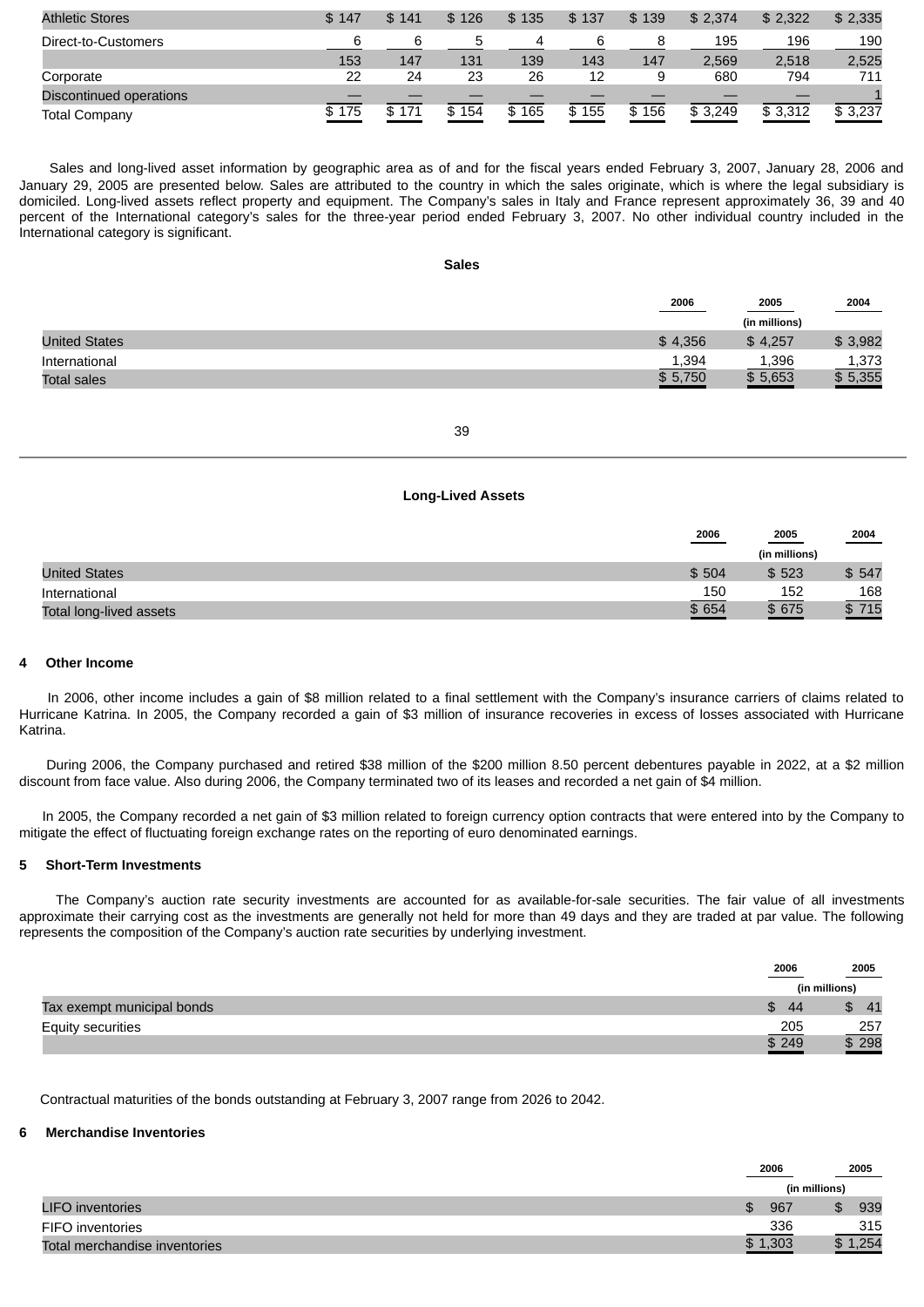## **7 Other Current Assets**

|                                                   | 2006 | 2005          |
|---------------------------------------------------|------|---------------|
|                                                   |      | (in millions) |
| Net receivables                                   | \$59 | \$49          |
| Prepaid expenses and other current assets         | 36   | 31            |
| Prepaid rent                                      | 62   | 15            |
| Prepaid income taxes                              | 67   | 49            |
| Deferred taxes                                    | 21   | 28            |
| Investments                                       | 14   |               |
| Current portion of Northern Group note receivable |      |               |
| Fair value of derivative contracts                |      |               |
|                                                   |      | \$173         |

## **8 Property and Equipment, net**

|                                            | 2006               | 2005               |
|--------------------------------------------|--------------------|--------------------|
|                                            |                    | (in millions)      |
| Land                                       | $\frac{1}{2}$<br>3 | $\frac{1}{2}$<br>3 |
| <b>Buildings:</b>                          |                    |                    |
| Owned                                      | 30                 | 31                 |
| Furniture, fixtures and equipment:         |                    |                    |
| Owned                                      | 1,139              | 1,087              |
| Leased                                     | 14                 | 15                 |
|                                            | 1,186              | 1,136              |
| Less: accumulated depreciation             | (870)              | (800)              |
|                                            | 316                | 336                |
| Alterations to leased and owned buildings, |                    |                    |
| net of accumulated amortization            | 338                | 339                |
|                                            | \$<br>654          | 675<br>\$.         |

## **9 Goodwill**

|                        | 2006  | 2005          |
|------------------------|-------|---------------|
|                        |       | (in millions) |
| <b>Athletic Stores</b> | \$184 | ററ            |
| Direct-to-Customers    | 80    | 80            |
|                        | \$264 |               |

The effect of foreign exchange fluctuations for the fiscal year ended February 3, 2007 increased goodwill by \$1 million, resulting from the strengthening of the euro in relation to the U.S. dollar.

41

## **10 Intangible Assets, net**

|                                      | February 3, 2007 |            |                |                    | <b>January 28, 2006</b> |         |            |
|--------------------------------------|------------------|------------|----------------|--------------------|-------------------------|---------|------------|
|                                      |                  |            | <b>Net</b>     | Wtd. Avg.          |                         |         | <b>Net</b> |
|                                      | Gross            | Accum.     | Value          | <b>Useful Life</b> | Gross                   | Accum.  | Value      |
| (in millions)                        | value            | amort.     | (1)            | in Years           | value                   | amort.  | (1)        |
| <b>Finite life intangible assets</b> |                  |            |                |                    |                         |         |            |
| Lease acquisition costs              | \$178            | (98)<br>\$ | \$<br>80       | 11.9               | \$165                   | \$ (77) | 88<br>\$   |
| Trademark                            | 21               | (3)        | 18             | 20.0               | 21                      | (2)     | 19         |
| Loyalty program                      |                  | (1)        |                | 2.0                |                         | (1)     |            |
| <b>Favorable leases</b>              | 9                | (5)        | $\overline{4}$ | 3.9                | 10                      | (4)     | 6          |
| Total finite life intangible assets  | 209              | (107)      | 102            | 12.3               | 197                     | (84)    | 113        |
| Intangible assets not subject to     |                  |            |                |                    |                         |         |            |
| amortization                         | 3                |            |                |                    | 4                       |         |            |
| Total intangible assets              | \$212            | \$(107)    | \$105          |                    | \$201                   | \$ (84) | \$117      |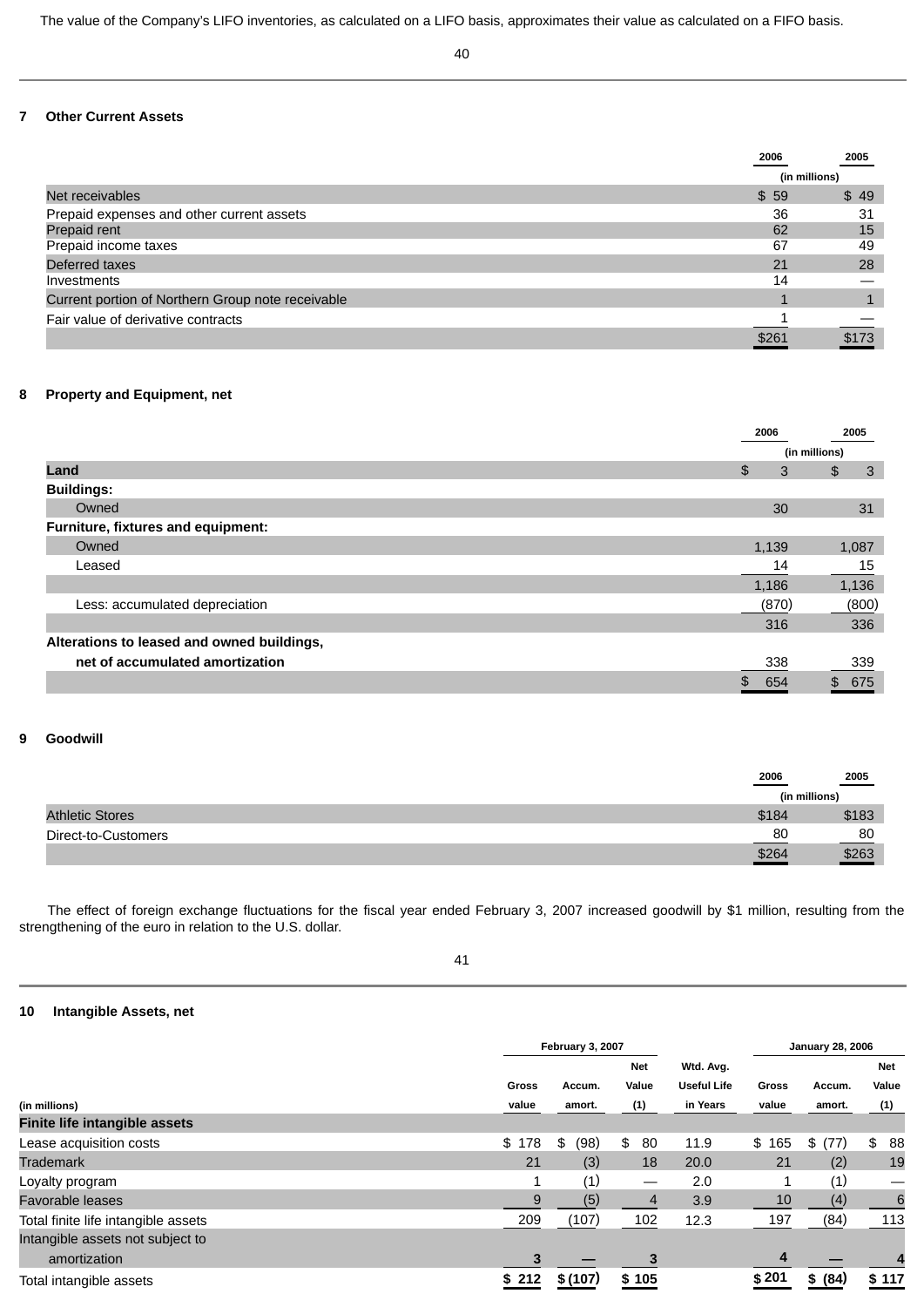Intangible assets not subject to amortization at February 3, 2007, includes \$3 million related to the trademark of the 11 stores acquired in the Republic of Ireland. The additional minimum liability at January 28, 2006, which represented the amount by which the accumulated benefit obligation exceeded the fair market value of U.S. defined benefit plan's assets, was offset by an intangible asset to the extent of previously unrecognized prior service costs of \$1 million. The adoption of SFAS No. 158 in 2006 has eliminated the intangible asset.

Lease acquisition costs represent amounts that are required to secure prime lease locations and other lease rights, primarily in Europe. Included in finite life intangibles, as a result of the Footaction and Republic of Ireland purchases, are the trademark for the Footaction name, amounts paid for leased locations with rents below their fair value for both acquisitions and amounts paid to obtain names of members of the Footaction loyalty program.

Amortization expense for the intangibles subject to amortization was approximately \$19 million, \$18 million and \$17 million for 2006, 2005 and 2004, respectively. Annual estimated amortization expense for finite life intangible assets is expected to approximate \$19 million for 2007, \$16 million for 2008, \$14 million for 2009, \$12 million for 2010 and \$10 million for 2011.

#### **11 Other Assets**

\_\_\_\_\_\_\_\_\_\_\_\_\_\_\_\_\_\_\_\_

|                                                        | 2006 | 2005          |
|--------------------------------------------------------|------|---------------|
|                                                        |      | (in millions) |
| Deferred tax costs                                     | \$21 |               |
| Investments and note receivable                        |      | 22            |
| Northern Group note receivable, net of current portion | 10   | 9             |
| Fair value of derivative contracts                     |      |               |
| <b>Pension benefits</b>                                |      |               |
| Other                                                  | 37   | 40            |
|                                                        | \$83 | \$96          |

## 42

## **12 Accrued and Other Liabilities**

|                                                             | 2006  | 2005          |
|-------------------------------------------------------------|-------|---------------|
|                                                             |       | (in millions) |
| Pension and postretirement benefits                         | \$    | \$72          |
| Incentive bonuses                                           |       | 20<br>12      |
| Other payroll and payroll related costs, excluding taxes    |       | 52<br>46      |
| Taxes other than income taxes                               |       | 43<br>46      |
| Property and equipment                                      |       | 16<br>24      |
| Customer deposits 1                                         |       | 33<br>31      |
| Income taxes payable                                        |       | 3<br>2        |
| Fair value of derivative contracts                          |       |               |
| Current deferred tax liabilities                            |       | 4             |
| Sales return reserve                                        |       | 4             |
| Liabilities of discontinued operations                      |       |               |
| Current portion of repositioning and restructuring reserves |       |               |
| Current portion of reserve for discontinued operations      |       | 8<br>3        |
| Other operating costs                                       |       | 65<br>49      |
|                                                             | \$246 | \$305         |

1 Customer deposits include unredeemed gift cards and certificates, merchandise credits and, deferred revenue related to undelivered merchandise, including layaway sales.

## **13 Revolving Credit Facility**

\_\_\_\_\_\_\_\_\_\_\_\_\_\_\_\_\_\_\_\_

At February 3, 2007, the Company had unused domestic lines of credit of \$186 million, pursuant to a \$200 million unsecured revolving credit agreement. \$14 million of the line of credit was committed to support standby letters of credit. These letters of credit are primarily used for insurance programs.

 In May 2004, shortly after the Footaction acquisition, the Company amended its revolving credit agreement, thereby extending the maturity date to May 2009 from July 2006. The agreement includes various restrictive financial covenants with which the Company was in compliance on February 3, 2007. Deferred financing fees are amortized over the life of the facility on a straight-line basis, which is comparable to the interest method. The unamortized balance at February 3, 2007 is approximately \$1.9 million. Interest is determined at the time of borrowing based on variable rates and the Company's fixed charge coverage ratio, as defined in the agreement. The rates range from LIBOR plus 0.875 percent to LIBOR plus 1.625 percent. The quarterly facility fees paid on the unused portion during 2006 and 2005, which are also based on the Company's fixed charge coverage ratio, ranged from 0.175 percent to 0.25 percent. There were no short-term borrowings during 2006 or 2005.

Interest expense, including facility fees, related to the revolving credit facility was \$2 million in 2006, 2005 and 2004.

## **14 Long-Term Debt and Obligations under Capital Leases**

<sup>(1)</sup> Includes effect of foreign currency translation of \$5 million in 2006 and \$8 million in 2005 primarily related to the strengthening of the euro in relation to the U.S. dollar.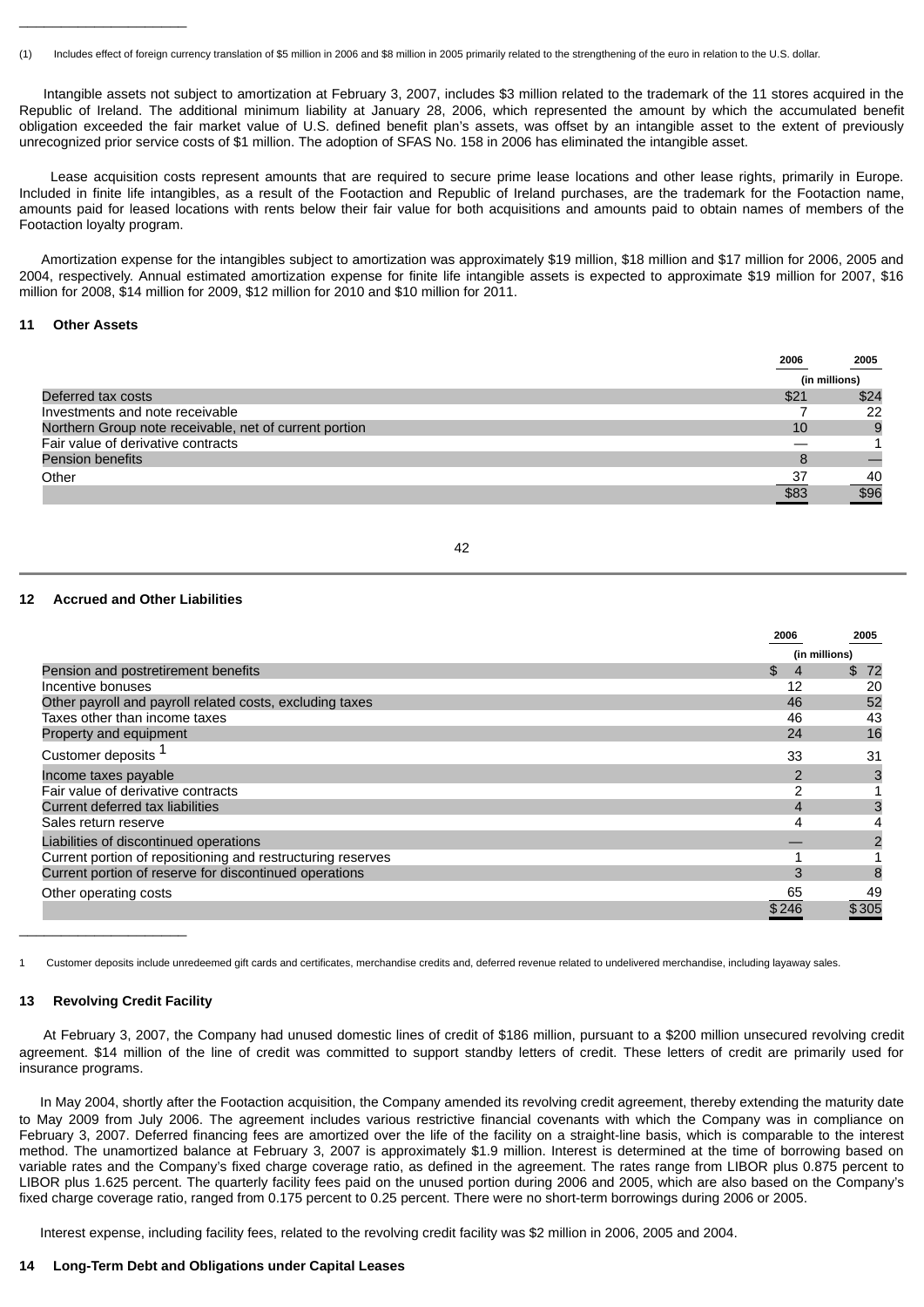In May 2004, the Company obtained a 5-year, \$175 million amortizing term loan from the bank group participating in its existing revolving credit facility to finance a portion of the purchase price of the Footaction stores. The interest rate on the LIBOR-based, floating-rate loan was 6.5 percent on February 3, 2007 and 5.568 percent on January 28, 2006. The loan requires minimum principal payments each May, equal to a percentage of the original principal amount of 10 percent in 2005 and 2006, 15 percent in years 2007 and 2008 and 50 percent in year 2009. Closing and upfront fees totaling approximately \$1 million were paid for the term loan and these fees are being amortized using the interest rate method as determined by the principal repayment schedule. During 2005, the Company repaid \$35 million of its 5-year term loan. This payment was in advance of the originally scheduled payment dates of May 19, 2005 and May 19, 2006 as permitted by the agreement. During 2006, the Company repaid an additional \$50 million of its 5-year term loan. This payment was in advance of the originally scheduled payment dates of May 19, 2007 and May 19, 2008.

During 2006, the Company purchased and retired \$38 million of the \$200 million 8.50 percent debentures payable in 2022 at a \$2 million discount from face value bringing the outstanding amount to \$134 million as of February 3, 2007. The Company has various interest rate swap agreements, which convert \$100 million of the 8.50 percent debentures from a fixed interest rate to a variable interest rate, which are collectively classified as a fair value hedge. The net fair value of the interest rate swaps at February 3, 2007 was a liability of \$4 million, which was included in other liabilities, the carrying value of the 8.50 percent debentures was decreased by the corresponding amount. The net fair value of the interest rate swaps at January 28, 2006 was a liability \$1 million, of which \$1 million was included in other assets and \$2 million was included in other liabilities. Accordingly, the fair value of the interest rate swaps decreased the carrying value of the 8.50 percent debentures at January 28, 2006 by \$1 million.

Following is a summary of long-term debt and obligations under capital leases:

|                                  | 2006            | 2005          |
|----------------------------------|-----------------|---------------|
|                                  |                 | (in millions) |
| 8.50% debentures payable 2022    | \$130           | \$171         |
| \$175 million term loan          | $-90$           | 140           |
| Total long-term debt             | 220             | 311           |
| Obligations under capital leases | 14              | 15            |
|                                  | 234             | 326           |
| Less: Current portion            | 14              | 51            |
|                                  | $\frac{1}{220}$ | \$275         |

Maturities of long-term debt and minimum rent payments under capital leases in future periods are:

|                       | Long-Term | Capital       |       |
|-----------------------|-----------|---------------|-------|
|                       | Debt      | Leases        | Total |
|                       |           | (in millions) |       |
| 2007                  | \$        | \$14          | \$14  |
| 2008                  | ົ         | _             | 2     |
| 2009                  | 88        |               | 88    |
| 2010                  |           |               |       |
| 2011                  |           |               |       |
| Thereafter            | 130       |               | 130   |
|                       | 220       | 14            | 234   |
| Less: Current portion |           | 14            | 14    |
|                       | \$220     |               | \$220 |

Interest expense related to long-term debt and capital lease obligations, including the effect of the interest rate swaps and the amortization of the associated debt issuance costs was \$20 million in both 2006 and 2005, and \$19 million in 2004. The effect of the interest rate swaps was not significant for the year ended February 3, 2007. The effect of the interest rate swaps resulted in a combined reduction in interest expense of \$1 million in 2005, and \$3 million in 2004.

## **15 Leases**

The Company is obligated under operating leases for almost all of its store properties. Some of the store leases contain renewal options with varying terms and conditions. Management expects that in the normal course of business, expiring leases will generally be renewed or, upon making a decision to relocate, replaced by leases on other premises. Operating lease periods generally range from 5 to 10 years. Certain leases provide for additional rent payments based on a percentage of store sales. Rent expense includes real estate taxes, insurance, maintenance, and other costs as required by some of the Company's leases. The present value of operating leases is discounted using various interest rates ranging from 4 percent to 13 percent.

Rent expense consists of the following:

|               | $\frac{2006}{ }$    | 2005         | 2004 |
|---------------|---------------------|--------------|------|
|               |                     | (in millions |      |
| Mınım<br>rent | <b>DAR</b><br>$+50$ | 100          | .    |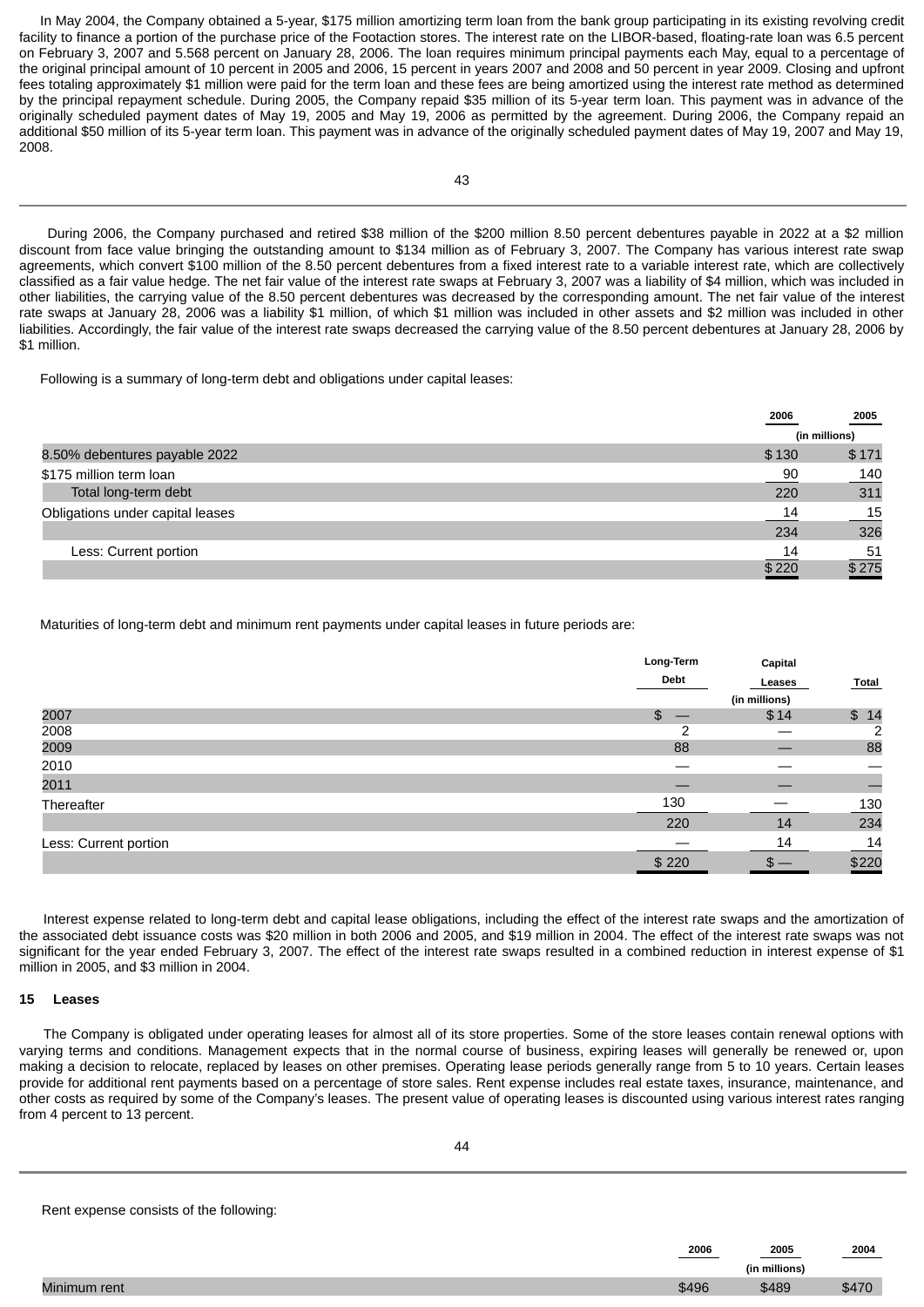| Other occupancy expenses       | 145   | 141   | 135   |
|--------------------------------|-------|-------|-------|
| Contingent rent based on sales |       |       |       |
| Sublease income                |       | (1    |       |
| Total rent expense             | \$661 | \$642 | \$615 |

Future minimum lease payments under non-cancelable operating leases are:

|                                              | (in millions) |
|----------------------------------------------|---------------|
| 2007                                         | \$ 486        |
| 2008                                         | 432           |
| 2009                                         | 371           |
| 2010                                         | 332           |
| 2011                                         | 289           |
| Thereafter                                   | 829           |
| Total operating lease commitments            | \$2,739       |
| Present value of operating lease commitments | \$2,069       |

## **16 Other Liabilities**

|                                                    | 2006 |               | 2005       |
|----------------------------------------------------|------|---------------|------------|
|                                                    |      | (in millions) |            |
| <b>Pension benefits</b>                            | \$21 |               | \$<br>- 42 |
| Postretirement benefits                            |      | 11            | 84         |
| Straight-line rent liability                       |      | 91            | 83         |
| Income taxes                                       |      | 45            | 35         |
| Workers' compensation / general liability reserves |      | 12            | 12         |
| Reserve for discontinued operations                |      | 12            | 14         |
| Repositioning and restructuring reserves           |      | 3             |            |
| Fair value of derivatives                          |      | 12            |            |
| Unfavorable leases                                 |      | ◠             |            |
| Other                                              |      | q             | 15         |
|                                                    |      |               | \$293      |

## **17 Discontinued Operations**

On January 23, 2001, the Company announced that it was exiting its 694-store Northern Group segment. During the second quarter of 2001, the Company completed the liquidation of the 324 stores in the United States. On September 28, 2001, the Company completed the stock transfer of the 370 Northern Group stores in Canada, through one of its wholly owned subsidiaries for approximately CAD\$59 million, which was paid in the form of a note. Over the last several years, the note has been amended and payments have been received, however the interest and payment terms remained unchanged. The note is required to be repaid upon the occurrence of "payment events," as defined in the purchase agreement, but no later than September 28, 2008. As of February 3, 2007, CAD\$15.5 million remains outstanding on the note. The fair value of the note at February 3, 2007 and January 28, 2006, is \$11 million and \$1 million is classified as a current receivable, with the remainder classified as long term within other assets in the accompanying Consolidated Balance Sheets. All scheduled principal and interest payments have been received in accordance with the terms of the note. During 2006, the Company revised its estimates related to the U.S. Northern store reserve resulting in a reduction of \$2 million.

45

Future adjustments, if any, to the carrying value of the note will be recorded pursuant to SEC Staff Accounting Bulletin Topic 5:Z:5, "Accounting and Disclosure Regarding Discontinued Operations," which requires changes in the carrying value of assets received as consideration from the disposal of a discontinued operation to be classified within continuing operations. Interest income will also be recorded within continuing operations. The Company will recognize an impairment loss when, and if, circumstances indicate that the carrying value of the note may not be recoverable. Such circumstances would include deterioration in the business, as evidenced by significant operating losses incurred by the purchaser or nonpayment of an amount due under the terms of the note. The purchaser has made all payments required under the terms of the note. The Company has evaluated the projected performance of the business and will continue to monitor its results during the coming year.

Another wholly owned subsidiary of the Company was the assignor of the store leases involved in the transaction and therefore retains potential liability for such leases. As the assignor of the Northern Canada leases, the Company remained secondarily liable under these leases. As of February 3, 2007, the Company estimates that its gross contingent lease liability is CAD\$11 million (approximately US\$9 million). The Company currently estimates the expected value of the lease liability to be approximately US\$1 million. The Company believes that, because it is secondarily liable on the leases, it is unlikely that it would be required to make such contingent payments.

In 1998, the Company exited both its International General Merchandise and Specialty Footwear segments. In 1997, the Company exited its Domestic General Merchandise segment. During 2006, the Company adjusted its International General Merchandise reserve by \$2 million, reflecting favorable lease terminations. During 2005, the Company recorded a charge of \$2 million to revise estimates on its lease liability for one store in the International General Merchandise segment. During 2004, the Company recorded income of \$1 million, after-tax, related to a refund of Canadian customs duties related to certain of the businesses that comprised the Specialty Footwear segment.

The major components of the pre-tax losses (gains) on disposal and disposition activity related to the reserves are presented below. The remaining reserve balances as of February 3, 2007 primarily represent lease obligations; \$3 million is expected to be utilized within twelve months and the remaining \$12 million thereafter.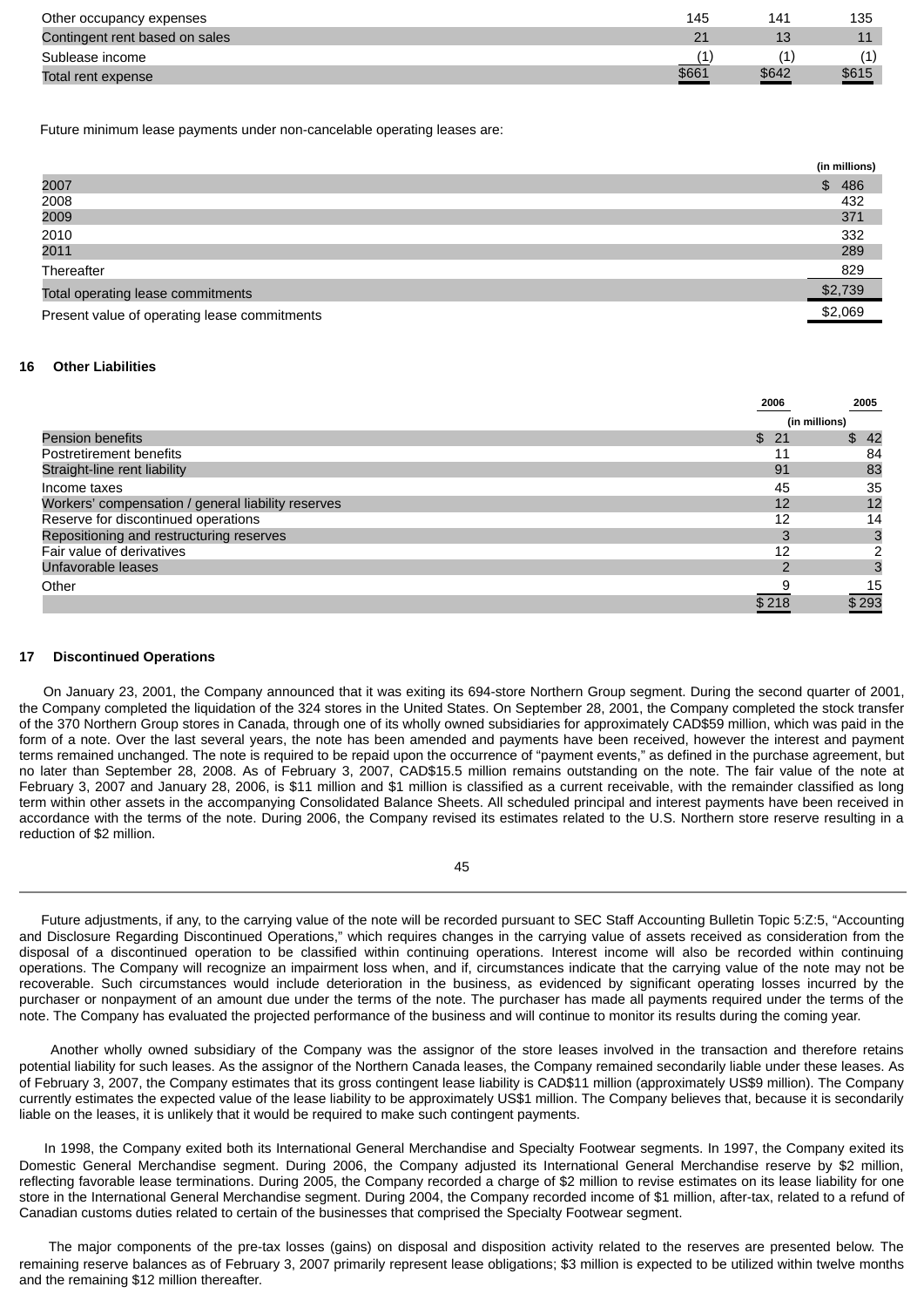|                                   | 2003           |                | 2004   |                |                | 2005          |                |                | 2006          |                |
|-----------------------------------|----------------|----------------|--------|----------------|----------------|---------------|----------------|----------------|---------------|----------------|
|                                   |                | <b>Charge/</b> | Net    |                | <b>Charge/</b> | Net           |                | <b>Charge/</b> | Net           |                |
|                                   | <b>Balance</b> | (Income)       | Usage* | <b>Balance</b> | (Income)       | Usage*        | <b>Balance</b> | (Income)       | Usage*        | <b>Balance</b> |
|                                   |                |                |        |                | (in millions)  |               |                |                |               |                |
| Northern Group                    | \$2            | $s-$           | \$1    | \$3            | $s-$           | $\frac{1}{2}$ | \$5            | \$(2)          | $\frac{1}{2}$ | \$2            |
| International General Merchandise | 5              | $-$            | $-$    | 5              | 2              |               | 8              | (2)            |               | b              |
| <b>Specialty Footwear</b>         | $\overline{2}$ | (1)            |        | 2              |                | (1)           |                | $-$            |               |                |
| Domestic General Merchandise      | 10             |                |        |                |                |               |                |                | (2)           |                |
| Total                             | \$19           | \$(1)          |        | \$18           | \$2            | \$<br>$\sim$  | \$22           | \$(4)          | \$(3)         | \$15           |
|                                   |                |                |        |                |                |               |                |                |               |                |

\* Net usage includes effect of foreign exchange translation adjustments.

#### **18 Repositioning and Restructuring Reserves**

#### *1999 Restructuring*

The Company recorded restructuring charges in 1999 for programs to sell or liquidate eight non-core businesses. The restructuring plan also included an accelerated store-closing program in North America and Asia, corporate headcount reduction and a distribution center shutdown. The dispositions of Randy River Canada, Foot Locker Outlets, Colorado, Going to the Game!, Weekend Edition and the store-closing program were essentially completed in 2000. In 2001, the Company completed the sales of The San Francisco Music Box Company ("SFMB") and the assets related to its Burger King and Popeye's franchises. The termination of the Maumelle distribution center lease was completed in 2002.

In connection with the sale of SFMB, the Company remained as guarantor of a distribution center lease. During 2006 and 2004, the Company recorded charges of \$1 million and \$2 million, respectively, primarily related to the distribution center lease. The lease for the distribution center expires January 31, 2010. As of February 3, 2007, the Company estimates its gross contingent lease liability for the distribution center lease to be approximately \$2 million, offset in part by the estimated sublease income of \$1 million. The Company entered into a sublease on November 15, 2004 for a significant portion of the distribution center that will expire concurrent with the Company's lease term. Accordingly, at February 3, 2007 the reserve balance is \$1 million.

46

#### *1993 Repositioning and 1991 Restructuring*

The Company recorded charges in 1993 and in 1991 to reflect the anticipated costs to sell or close under-performing specialty and general merchandise stores in the United States and Canada. As of February 3, 2007 the reserve balance is \$3 million.

#### **19 Income Taxes**

Following are the domestic and international components of pre-tax income from continuing operations:

|                      | 2006<br>$\frac{1}{2} \left( \frac{1}{2} \right) \left( \frac{1}{2} \right) \left( \frac{1}{2} \right) \left( \frac{1}{2} \right) \left( \frac{1}{2} \right) \left( \frac{1}{2} \right) \left( \frac{1}{2} \right) \left( \frac{1}{2} \right) \left( \frac{1}{2} \right) \left( \frac{1}{2} \right) \left( \frac{1}{2} \right) \left( \frac{1}{2} \right) \left( \frac{1}{2} \right) \left( \frac{1}{2} \right) \left( \frac{1}{2} \right) \left( \frac{1}{2} \right) \left( \frac$ | 2005          | 2004  |  |
|----------------------|------------------------------------------------------------------------------------------------------------------------------------------------------------------------------------------------------------------------------------------------------------------------------------------------------------------------------------------------------------------------------------------------------------------------------------------------------------------------------------|---------------|-------|--|
|                      |                                                                                                                                                                                                                                                                                                                                                                                                                                                                                    | (in millions) |       |  |
| Domestic             | \$320                                                                                                                                                                                                                                                                                                                                                                                                                                                                              | \$309         | \$222 |  |
| International        | 72                                                                                                                                                                                                                                                                                                                                                                                                                                                                                 | 96            | 152   |  |
| Total pre-tax income | \$392                                                                                                                                                                                                                                                                                                                                                                                                                                                                              | \$405         | \$374 |  |

The income tax provision consists of the following:

|                              | 2006  | 2005          | 2004  |
|------------------------------|-------|---------------|-------|
|                              |       | (in millions) |       |
| <b>Current:</b>              |       |               |       |
| Federal                      | \$93  | \$72          | \$11  |
| State and local              | 14    | 11            | 6     |
| International                | 17    | 35            | 52    |
| Total current tax provision  | 124   | 118           | 69    |
| Deferred:                    |       |               |       |
| Federal                      | 10    | 22            | 43    |
| State and local              | 6     |               | 8     |
| International                | 5     | (5)           | (1)   |
| Total deferred tax provision | 21    | 24            | 50    |
| Total income tax provision   | \$145 | \$142         | \$119 |

Provision has been made in the accompanying Consolidated Statements of Operations for additional income taxes applicable to dividends received or expected to be received from international subsidiaries. The amount of unremitted earnings of international subsidiaries for which no such tax is provided and which is considered to be permanently reinvested in the subsidiaries totaled \$426 million and \$388 million at February 3, 2007, and January 28, 2006, respectively.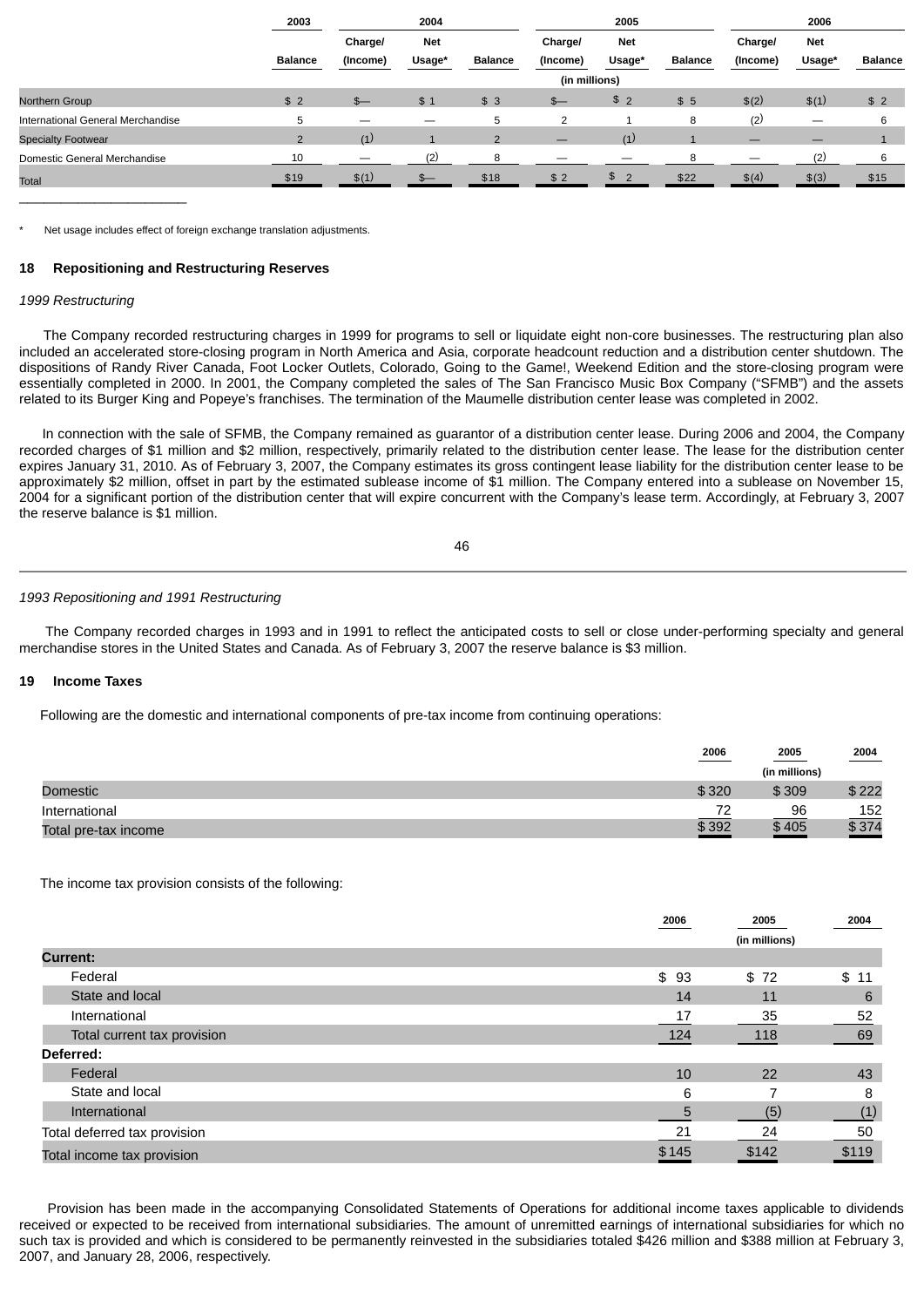A reconciliation of the significant differences between the federal statutory income tax rate and the effective income tax rate on pre-tax income from continuing operations is as follows:

|                                                          | 2006  | 2005  | 2004  |
|----------------------------------------------------------|-------|-------|-------|
|                                                          |       |       |       |
| Federal statutory income tax rate                        | 35.0% | 35.0% | 35.0% |
| State and local income taxes, net of federal tax benefit | 3.3   | 2.8   | 2.3   |
| International income taxed at varying rates              | (0.9) | 0.8   | (0.6) |
| Foreign tax credit utilization                           | (1.2) | (3.1) | (2.5) |
| Increase (decrease) in valuation allowance               | 0.1   | (1.5) | 0.1   |
| Federal/foreign tax settlements                          | (0.1) | 0.4   | (3.3) |
| Tax exempt obligations                                   | (0.5) | (0.4) | (0.2) |
| Federal tax credits                                      | (0.2) | (0.2) | (0.2) |
| Other, net                                               | 1.4   | 1.2   | 1.1   |
| Effective income tax rate                                | 36.9% | 35.0% | 31.7% |

47

Items that gave rise to significant portions of the deferred tax accounts are as follows:

|                                             | 2006           | 2005          |
|---------------------------------------------|----------------|---------------|
|                                             |                | (in millions) |
| Deferred tax assets:                        |                |               |
| Tax loss/credit carryforwards               | \$<br>56       | \$<br>71      |
| Employee benefits                           | 26             | 75            |
| Reserve for discontinued operations         | 6              | 8             |
| Repositioning and restructuring reserves    | 2              | 3             |
| Property and equipment                      | 116            | 108           |
| Allowance for returns and doubtful accounts | $\overline{4}$ | 4             |
| Straight-line rent                          | 24             | 22            |
| Other                                       | 21             | 19            |
| Total deferred tax assets                   | 255            | 310           |
| <b>Valuation allowance</b>                  | (105)          | (123)         |
| Total deferred tax assets, net              | \$<br>150      | \$<br>187     |
|                                             |                |               |
|                                             | 2006           | 2005          |
|                                             |                | (in millions) |
| <b>Deferred tax liabilities:</b>            |                |               |
| Inventories                                 | \$<br>24       | \$<br>18      |
| Goodwill                                    | 13             | 12            |
| Other                                       | 8              | 10            |
| Total deferred tax liabilities              | 45             | 40            |
| Net deferred tax asset                      | 105<br>\$      | \$147         |
| <b>Balance Sheet caption reported in:</b>   |                |               |
| Doforrod tavos                              | $A$ $A$        | A 117         |

| Deferred taxes            | 109<br>\$    | 147 |
|---------------------------|--------------|-----|
| Other current assets      | 21<br>$\sim$ | 28  |
| Other current liabilities | (4)          | (3) |
| Other liabilities         |              |     |
|                           | 105<br>æ     | 147 |

The Company operates in multiple taxing jurisdictions and is subject to audit. Audits can involve complex issues and may require an extended period of time to resolve. A taxing authority may challenge positions that the Company has adopted in its income tax filings. Accordingly, the Company may apply different tax treatments for transactions in filing its income tax returns than for income tax financial reporting. The Company regularly assesses its tax positions for such transactions and records reserves for those differences.

The Company's U.S. Federal income tax filings have been examined by the Internal Revenue Service (the "IRS") through 2005. The Company participated in the IRS' Compliance Assurance Process ("CAP") for 2006, which is expected to conclude during 2007. The Company has started the CAP for 2007.

As of February 3, 2007, the Company has a valuation allowance of \$105 million to reduce its deferred tax assets to an amount that is more likely than not to be realized. The valuation allowance primarily relates to the deferred tax assets arising from state tax loss carryforwards, tax loss carryforwards of certain foreign operations, and capital loss carryforwards and unclaimed tax depreciation of the Canadian operations. The valuation allowance for state tax loss carryforwards decreased, principally due to anticipated expirations of those losses. The valuation allowance for Canadian tax loss carryforwards and tax depreciation decreased as a result of currency fluctuations and other adjustments.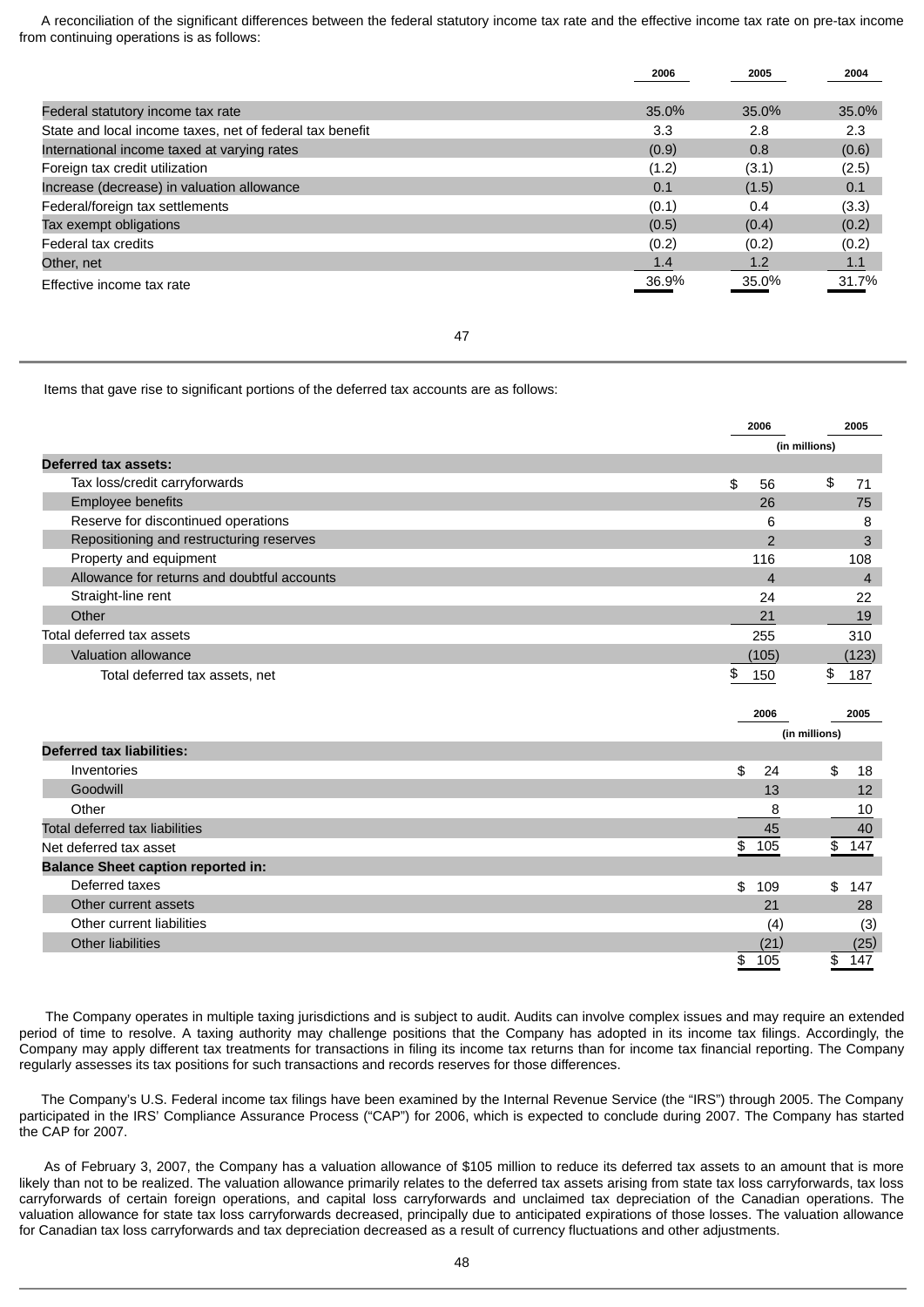Based upon the level of historical taxable income and projections for future taxable income over the periods in which the temporary differences are anticipated to reverse, management believes it is more likely than not that the Company will realize the benefits of these deductible differences, net of the valuation allowances at February 3, 2007. However, the amount of the deferred tax asset considered realizable could be adjusted in the future if estimates of taxable income are revised.

 At February 3, 2007, the Company's tax loss/credit carryforwards includes international operating loss carryforwards with a potential tax benefit of \$26 million. Those expiring between 2007 and 2013 total \$23 million and those that do not expire total \$3 million. The Company also has state net operating loss carryforwards with a potential tax benefit of \$18 million, which principally relate to the 16 states where the Company does not file combined or consolidated returns. These loss carryforwards expire between 2007 and 2025. The Company has state credits carryforwards of approximately \$1 million that expire between 2010 and 2013 and Canadian capital loss carryforwards of approximately \$11 million that do not expire.

#### **20 Financial Instruments and Risk Management**

#### *Foreign Exchange Risk Management — Derivative Holdings Designated as Hedges*

The Company operates internationally and utilizes certain derivative financial instruments to mitigate its foreign currency exposures, primarily related to third party and intercompany forecasted transactions.

For a derivative to qualify as a hedge at inception and throughout the hedged period, the Company formally documents the nature of the hedged items and the relationships between the hedging instruments and the hedged items, as well as its risk-management objectives, strategies for undertaking the various hedge transactions, and the methods of assessing hedge effectiveness and hedge ineffectiveness. Additionally, for hedges of forecasted transactions, the significant characteristics and expected terms of a forecasted transaction must be specifically identified, and it must be probable that each forecasted transaction would occur. If it were deemed probable that the forecasted transaction would not occur, the gain or loss would be recognized in earnings immediately. No such gains or losses were recognized in earnings during 2006 or 2005. Derivative financial instruments qualifying for hedge accounting must maintain a specified level of effectiveness between the hedging instrument and the item being hedged, both at inception and throughout the hedged period, which management evaluates periodically.

The primary currencies to which the Company is exposed are the euro, the British Pound, and the Canadian Dollar. For option and forward foreign exchange contracts designated as cash flow hedges of the purchase of inventory, the effective portion of gains and losses is deferred as a component of accumulated other comprehensive loss and is recognized as a component of cost of sales when the related inventory is sold. The amount classified to cost of sales related to such contracts was not significant in 2006 and was a gain of \$2 million in 2005. The ineffective portion of gains and losses related to cash flow hedges recorded to earnings in 2006 was not significant and was approximately \$1 million in 2005. When using a forward contract as a hedging instrument, the Company excludes the time value from the assessment of effectiveness. At each year-end, the Company had not hedged forecasted transactions for more than the next twelve months, and the Company expects all derivative-related amounts reported in accumulated other comprehensive loss to be reclassified to earnings within twelve months.

The Company has numerous investments in foreign subsidiaries, and the net assets of those subsidiaries are exposed to foreign exchangerate volatility. In 2005, the Company hedged a portion of its net investment in its European subsidiaries. The Company entered into a 10-year cross currency swap, effectively creating a €100 million long-term liability and a \$122 million long-term asset. During the term of this transaction, the Company will remit to and receive from its counterparty interest payments based on rates that are reset monthly equal to one-month EURIBOR and one-month U.S. LIBOR rates, respectively. In 2006, the Company hedged a portion of its net investment in its Canadian subsidiaries. The Company entered into a 10-year cross currency swap, creating a CAD \$40 million liability and a \$35 million long-term asset. During the term of this transaction, the Company will remit to and receive from its counterparty interest payments based on rates that are reset monthly equal to onemonth CAD B.A. and one-month U.S. LIBOR rates, respectively.

49

The Company has designated these hedging instruments as hedges of the net investments in foreign subsidiaries, and will use the spot rate method of accounting to value changes of the hedging instrument attributable to currency rate fluctuations. As such, adjustments in the fair market value of the hedging instrument due to changes in the spot rate will be recorded in other comprehensive income and are expected to offset changes in the euro-denominated net investment. Amounts recorded to foreign currency translation within accumulated other comprehensive loss will remain there until the net investment is disposed of. The amount recorded within the foreign currency translation adjustment included in accumulated other comprehensive loss on the Consolidated Balance Sheet at February 3, 2007 decreased shareholders' equity by \$5 million, net of tax. At January 28, 2006, the amount recorded to foreign currency translation was not significant. The effect on the Consolidated Statements of Operations related to the net investments hedges was income of \$3 million for 2006 and was not significant for 2005.

## *Foreign Exchange Risk Management — Derivative Holdings Designated as Non-Hedges*

The Company mitigates the effect of fluctuating foreign exchange rates on the reporting of foreign currency denominated earnings by entering into a variety of derivative instruments including option currency contracts. These contracts are not designated as hedges and as a result, the changes in the fair value of these financial instruments are charged to the statement of operations immediately. The changes in fair values recorded in the Consolidated Statement of Operations for the year ended February 3, 2007 was not significant and was a net gain of approximately \$3 million for contracts that settled in the second quarter of 2005.

The Company also enters into certain forward foreign exchange contracts to hedge intercompany foreign-currency denominated transactions. In 2005, the Company recorded gains of approximately \$3 million in selling, general and administrative expenses to reflect the fair value of these contracts. These gains were offset by the foreign exchange losses on the revaluation of the underlying assets or liabilities. The amount recorded during 2006 was not significant.

## *Foreign Currency Exchange Rates*

The table below presents the fair value, notional amounts, and weighted-average exchange rates of foreign exchange forward and option contracts outstanding at February 3, 2007.

| (US in millions)<br>(US in millions) | <b>Exchange Rate</b> |
|--------------------------------------|----------------------|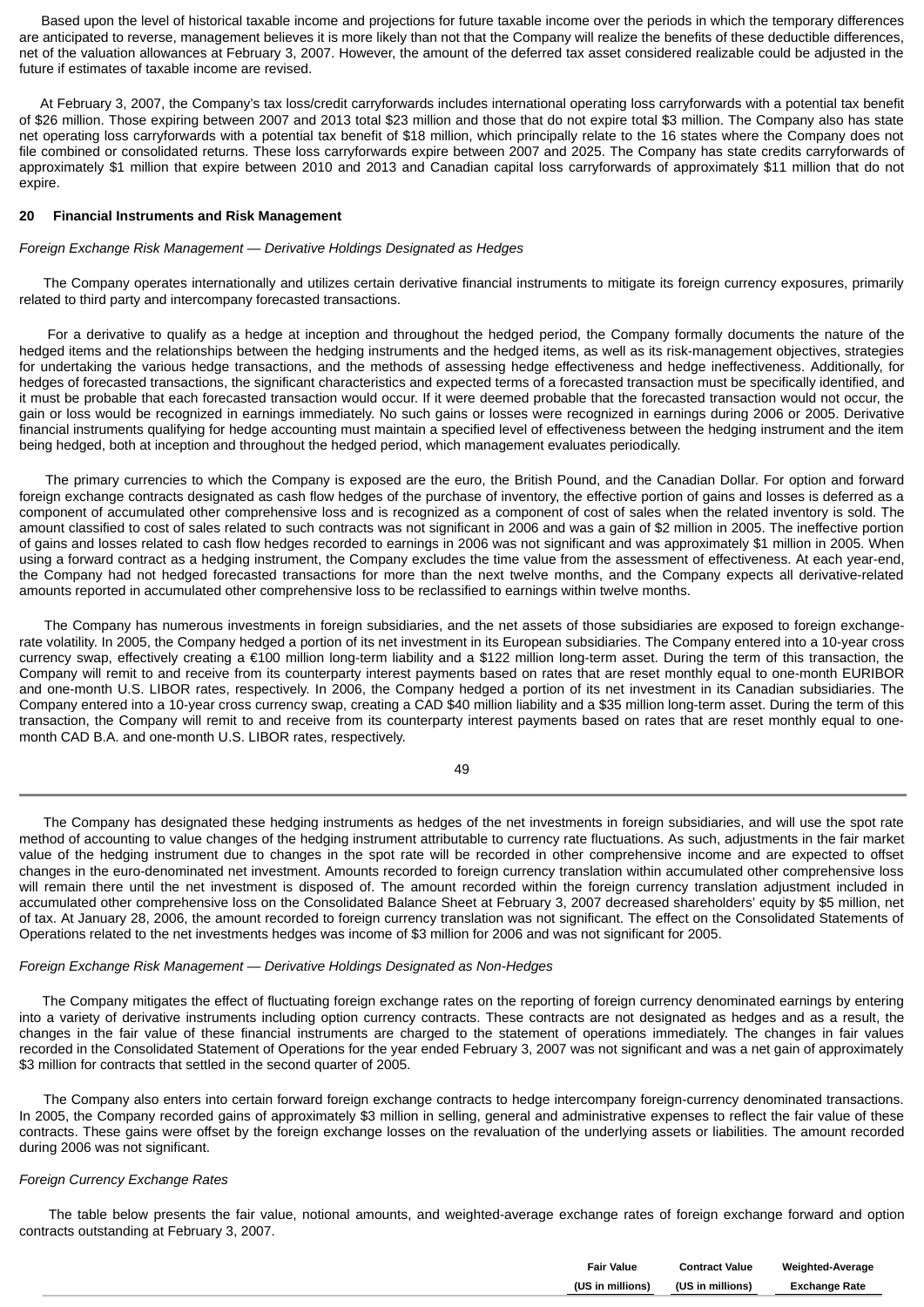| <b>Inventory</b>       |       |                |        |
|------------------------|-------|----------------|--------|
| Buy €/Sell British £   | \$(1) | \$63           | .6799  |
| Buy \$US/Sell €        |       | $\overline{4}$ | 1.3108 |
| Buy \$US/Sell CAD\$    |       | $\overline{2}$ | .9088  |
| <b>Earnings</b>        |       |                |        |
| Sell €/Buy \$US        | $$ -$ | \$29           | 1.2962 |
| Sell CAD\$/ Buy \$US   |       | $\overline{7}$ | .8739  |
| <b>Intercompany</b>    |       |                |        |
| Buy €/ Sell British £  | $$ -$ | \$25           | .6762  |
| Buy British £/Sell €   |       | 25             | .6668  |
| Buy SEK/Sell €         |       | $\mathbf{1}$   | .7456  |
| Buy €/Sell \$US        |       | $\mathbf{1}$   | 1.3078 |
| Buy US/Sell NZD        |       | 2              | .5985  |
| <b>Buy US/Sell AUD</b> |       | 2              | .7456  |
| Buy US/Sell CAD        |       | $\mathbf{1}$   | .8727  |
|                        |       |                |        |
|                        |       |                |        |

## *Interest Rate Risk Management*

The Company has employed various interest rate swaps to minimize its exposure to interest rate fluctuations. These swaps, which mature in 2022, have been designated as a fair value hedge of the changes in fair value of \$100 million of the Company's 8.50 percent debentures payable in 2022 attributable to changes in interest rates and effectively convert the interest rate on the debentures from 8.50 percent to a 1-month variable rate of LIBOR plus 3.45 percent.

The following table presents the Company's outstanding interest rate derivatives:

|                                               | 2006  | 2005<br>(in millions) | 2004  |
|-----------------------------------------------|-------|-----------------------|-------|
| <b>Interest Rate Swaps:</b>                   |       |                       |       |
| Fixed to Variable (\$US) — notional amount    | \$100 | \$100                 | \$100 |
| Average pay rate                              | 8.53% | 8.00%                 | 6.46% |
| Average receive rate                          | 8.50% | 8.50%                 | 8.50% |
| Variable to variable (\$US) - notional amount | \$100 | \$100                 | \$100 |
| Average pay rate                              | 5.57% | 4.82%                 | 2.73% |
| Average receive rate                          | 5.32% | 4.79%                 | 3.25% |

#### *Fair Value*

The following represents the fair value of foreign exchange derivative contracts and interest rate swaps:

|                            | 2006 | 2005<br>$\frac{1}{\ln \text{millions}}$ |
|----------------------------|------|-----------------------------------------|
| Current assets             | \$   |                                         |
| Non-current assets         |      |                                         |
| <b>Current liabilities</b> |      |                                         |
| Non-current liabilities    | 12   | ີ                                       |

#### *Interest Rates*

The Company's major exposure to market risk is to changes in interest rates, primarily in the United States.

The table below presents the fair value of principal cash flows and related weighted-average interest rates by maturity dates, including the effect of the interest rate swaps outstanding at February 3, 2007, of the Company's long-term debt obligations.

|                                |      |      |      |                          |                          |                   | Feb. 3,<br>2007 | Jan. 28,<br>2006 |
|--------------------------------|------|------|------|--------------------------|--------------------------|-------------------|-----------------|------------------|
|                                | 2007 | 2008 | 2009 | 2010<br>(\$ in millions) | 2011                     | <b>Thereafter</b> | <b>Total</b>    | Total            |
| Long-term debt                 | க—   |      | 88   | —                        | $\overline{\phantom{0}}$ | 132               | \$222           | \$330            |
| Weighted-average interest rate | 7.8% | 7.8% | 7.8% | 8.7%                     | 8.7%                     | 8.7%              |                 |                  |

## *Fair Value of Financial Instruments*

The carrying value and estimated fair value of long-term debt was \$220 million and \$222 million, respectively, at February 3, 2007 and \$311 million and \$330 million, respectively, at January 28, 2006. The carrying value and estimated fair value of long-term investments and notes receivable was \$18 million and \$19 million, respectively, at February 3, 2007 and \$33 million and \$33 million, respectively, at January 28, 2006.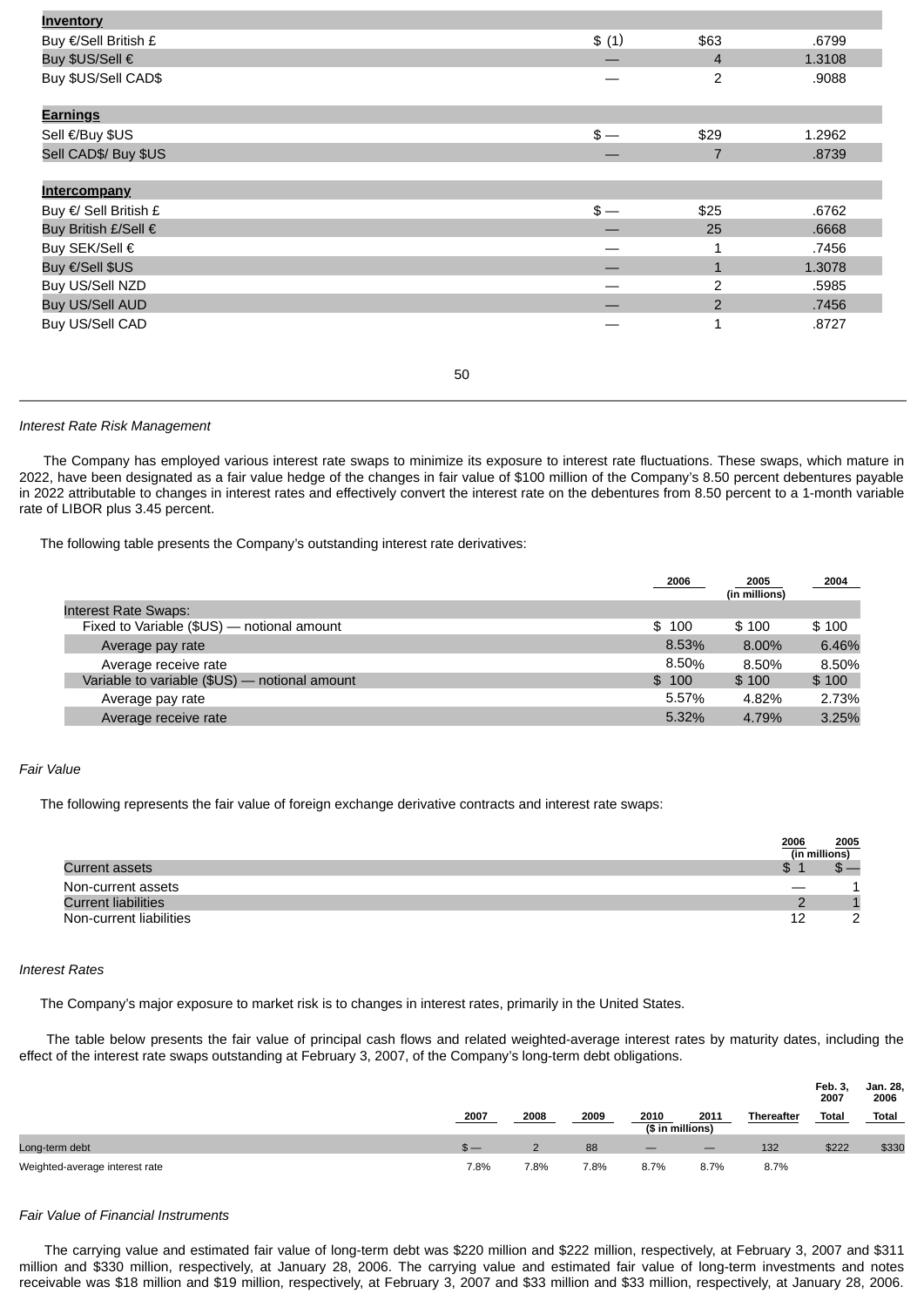The carrying value and estimated fair value of short-term investment was \$14 million and \$15 million, respectively, at February 3, 2007. The carrying values of cash and cash equivalents, other short-term investments and other current receivables and payables approximate their fair value.

#### *Business Risk*

The retailing business is highly competitive. Price, quality and selection of merchandise, reputation, store location, advertising and customer service are important competitive factors in the Company's business. The Company operates in 20 countries and purchased approximately 78 percent of its merchandise in 2006 from its top 5 vendors. In 2006, the Company purchased approximately 50 percent of its athletic merchandise from one major vendor and approximately 14 percent from another major vendor. Each of our operating divisions are highly dependent on Nike, they individually purchase 40 to 65 percent of their merchandise from Nike. The Company generally considers all vendor relations to be satisfactory.

Included in the Company's Consolidated Balance Sheet as of February 3, 2007, are the net assets of the Company's European operations totaling \$478 million, which are located in 16 countries, 11 of which have adopted the euro as their functional currency.

## **21 Retirement Plans and Other Benefits**

#### *Pension and Other Postretirement Plans*

The Company has defined benefit pension plans covering most of its North American employees, which are funded in accordance with the provisions of the laws where the plans are in effect. In addition to providing pension benefits, the Company sponsors postretirement medical and life insurance plans, which are available to most of its retired U.S. employees. These plans are contributory and are not funded. The measurement date of the assets and liabilities is the last day of the fiscal year.

In September 2006, the FASB issued SFAS No. 158, "Employers' Accounting for Defined Benefit Pension and Other Postretirement Plans- An Amendment of FASB Statements No. 87, 88, 106, and 132(R)," ("SFAS No. 158"). This new standard requires an employer to: recognize in its statement of financial position an asset for a plan's overfunded status or a liability for a plan's underfunded status; measure a plan's assets and its obligations that determine its funded status as of the end of the employer's fiscal year (with limited exceptions); and recognize changes in the funded status of a defined benefit postretirement plan in the year in which the changes occur. Those changes will be reported in comprehensive income/loss. The initial effect of the standard, due to unrecognized prior service cost and net actuarial gains or losses, as well as subsequent changes in the funded status, is recognized as a component of accumulated comprehensive income/loss within shareholders' equity. Additional minimum pension liabilities ("AML") and related intangible assets are derecognized upon the adoption of SFAS No. 158. The Company adopted this standard as of February 3, 2007.

The following tables set forth the plans' changes in benefit obligations and plan assets, funded status and amounts recognized in the Consolidated Balance Sheets, measured at February 3, 2007 and January 28, 2006:

|                                          |       | <b>Pension Benefits</b> |      | <b>Postretirement</b><br><b>Benefits</b> |  |
|------------------------------------------|-------|-------------------------|------|------------------------------------------|--|
|                                          | 2006  | 2005                    | 2006 | 2005                                     |  |
|                                          |       | (in millions)           |      |                                          |  |
| Change in benefit obligation             |       |                         |      |                                          |  |
| Benefit obligation at beginning of year  | \$689 | \$703                   | \$17 | \$24                                     |  |
| Service cost                             | 10    | 9                       |      |                                          |  |
| Interest cost                            | 36    | 36                      |      |                                          |  |
| Plan participants' contributions         |       |                         | 5    | 5                                        |  |
| Actuarial gain                           | (12)  |                         | (3)  | (5)                                      |  |
| Foreign currency translation adjustments | (2)   |                         |      |                                          |  |
| Plan amendment                           |       |                         |      |                                          |  |
| Benefits paid                            | (60)  | (66)                    |      | (8)                                      |  |
| Benefit obligation at end of year        | \$662 | \$689                   | \$13 | \$17                                     |  |

| ۰.     | I<br>۰,<br>. . |
|--------|----------------|
| I<br>٩ |                |

|                                                |        | <b>Pension Benefits</b> |        | <b>Postretirement</b><br><b>Benefits</b> |
|------------------------------------------------|--------|-------------------------|--------|------------------------------------------|
|                                                | 2006   | 2005                    | 2006   | 2005                                     |
| Change in plan assets                          |        | (in millions)           |        |                                          |
| Fair value of plan assets at beginning of year | \$579  | \$551                   |        |                                          |
| Actual return on plan assets                   | 60     | 60                      |        |                                          |
| Employer contribution                          | 70     | 29                      |        |                                          |
| Foreign currency translation adjustments       | (2)    | 5                       |        |                                          |
| Benefits paid                                  | (60)   | (66)                    |        |                                          |
| Fair value of plan assets at end of year       | \$647  | \$579                   |        |                                          |
| <b>Funded status</b>                           |        |                         |        |                                          |
| <b>Funded status</b>                           | \$(15) | \$(110)                 | \$(13) | \$(17)                                   |
| Unrecognized prior service cost (benefit)      |        |                         |        | (9)                                      |
| Unrecognized net (gain) loss                   |        | 303                     |        | (60)                                     |
| Prepaid asset (accrued liability)              |        | \$196                   |        | $$^{(86)}$                               |
| <b>Balance Sheet caption reported in:</b>      |        |                         |        |                                          |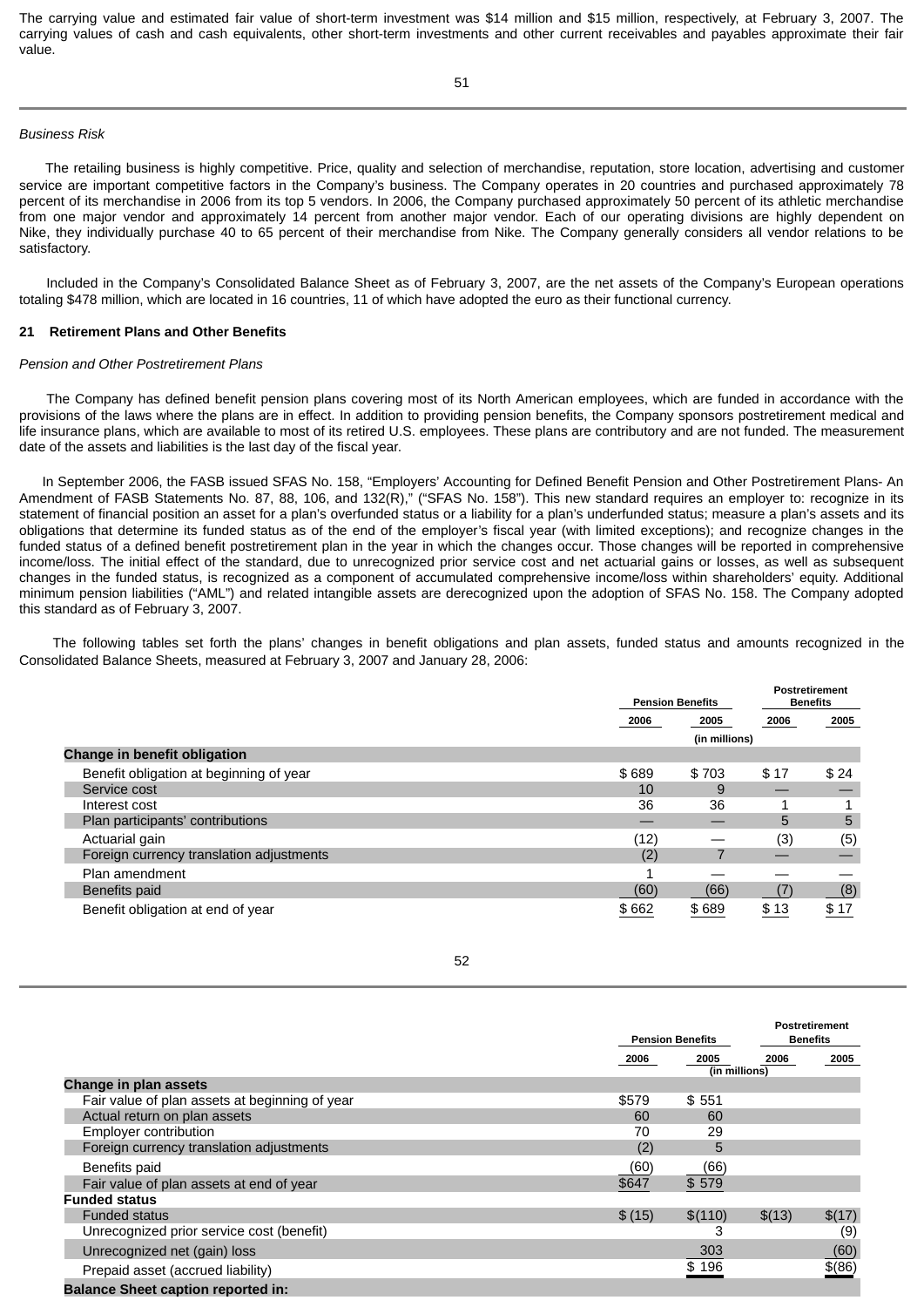| Intangible assets                             | \$.    | Œ     |        |        |
|-----------------------------------------------|--------|-------|--------|--------|
| Other assets                                  | 8      |       |        |        |
| Accrued and other liabilities                 | (2)    | (70)  | (2)    | (2)    |
| Other liabilities                             | (21)   | (42)  | (11)   | (84)   |
| Accumulated other comprehensive loss, pre-tax |        | 307   |        |        |
|                                               | \$(15) | \$196 | \$(13) | \$(86) |

At February 3, 2007, the aggregate amount of accumulated benefit obligations which exceed plan assets totaled \$23 million representing the Company's nonqualified pension plans. The Company's qualified pension plans were fully funded at February 3, 2007. At January 28, 2006, the accumulated benefit obligations of \$688 million exceeded plan assets of \$579 million for all pension plans.

Amounts recognized in accumulated other comprehensive loss (pre-tax) at February 3, 2007 consists of:

I

|                              | Pension         | Postretirement  |  |  |
|------------------------------|-----------------|-----------------|--|--|
|                              | <b>Benefits</b> | <b>Benefits</b> |  |  |
| Prior service cost (benefit) |                 |                 |  |  |
| Net actuarial (gain) loss    | 274             | (53)            |  |  |
| Total amount recognized      | 278             | \$<br>΄60       |  |  |

The following represents the change to the Consolidated Balance Sheet as of February 3, 2007 as a result of the adoption of SFAS No. 158:

|                     | <b>Prior to</b><br>AML and<br><b>Statement</b><br>No. 158 | <b>AML</b>                    | <b>Effect of</b><br>Adoption<br><b>Statement</b> | Post AML and<br><b>Statement</b><br>No. 158 |
|---------------------|-----------------------------------------------------------|-------------------------------|--------------------------------------------------|---------------------------------------------|
|                     | Adjustments                                               | Adjustment<br>(in millions)   | <b>No. 158</b>                                   | Adjustments                                 |
| Current assets      | 2,034                                                     |                               |                                                  | 2,034                                       |
| Deferred taxes      | 144                                                       | (120)                         | 85                                               | 109                                         |
| Intangible assets   | 106                                                       | (1)                           |                                                  | 105                                         |
| Other assets        | 75                                                        | $\overbrace{\phantom{12332}}$ | 8                                                | 83                                          |
| <b>Total assets</b> | \$3,277                                                   | (121)                         | 93                                               | \$3,249                                     |

|                                            | <b>Prior to</b><br>AML and<br><b>Statement</b><br>No. 158 | <b>AML</b>    | <b>Effect of</b><br>Adoption<br><b>Statement</b> | Post AML and<br><b>Statement</b><br>No. 158 |
|--------------------------------------------|-----------------------------------------------------------|---------------|--------------------------------------------------|---------------------------------------------|
|                                            | <b>Adjustments</b>                                        | Adjustment    | No. 158                                          | Adjustments                                 |
|                                            |                                                           | (in millions) |                                                  |                                             |
| Accrued and other liabilities              | 246                                                       |               |                                                  | 246                                         |
| Total current liabilities                  | 516                                                       |               |                                                  | 516                                         |
| Other liabilities                          | 300                                                       | (308)         | 226                                              | 218                                         |
| Other comprehensive loss                   | (150)                                                     | 187           | (133)                                            | (96)                                        |
| Total shareholders' equity                 | 2,323                                                     | (121)         | 93                                               | 2,295                                       |
| Total liabilities and shareholders' equity | \$3,277                                                   | (121)         | 93                                               | \$3.249                                     |

The following weighted-average assumptions were used to determine the benefit obligations under the plans:

|                               | <b>Pension Benefits</b> |       | <b>Postretirement Benefits</b> |       |
|-------------------------------|-------------------------|-------|--------------------------------|-------|
|                               | 2006                    | 2005  | 2006                           | 2005  |
| Discount rate                 | 5.68%                   | 5.43% | 5.80%                          | 5.50% |
| Rate of compensation increase | 3.76%                   | 3.77% |                                |       |

The components of net benefit expense (income) are:

|                                              |      | <b>Pension Benefits</b> |          |                       | <b>Postretirement Benefits</b> |        |  |
|----------------------------------------------|------|-------------------------|----------|-----------------------|--------------------------------|--------|--|
|                                              | 2006 | 2005                    | 2004     | 2006<br>(in millions) | 2005                           | 2004   |  |
| Service cost                                 | \$10 | $\mathfrak{L}$<br>9     | \$<br>-9 |                       |                                |        |  |
| Interest cost                                | 36   | 36                      | 39       |                       |                                |        |  |
| Expected return on plan assets               | (56) | (49)                    | (48)     |                       |                                |        |  |
| Amortization of prior service cost (benefit) |      |                         |          | $\left( 1\right)$     | (1)                            | (1)    |  |
| Amortization of net (gain) loss              | 12   | 13                      | 11       | (10)                  | (12)                           | (13)   |  |
| Net benefit expense (income)                 | \$3  | \$10                    | \$12     | \$(10)                | \$(12)                         | \$(13) |  |

The following weighted-average assumptions were used to determine net benefit cost: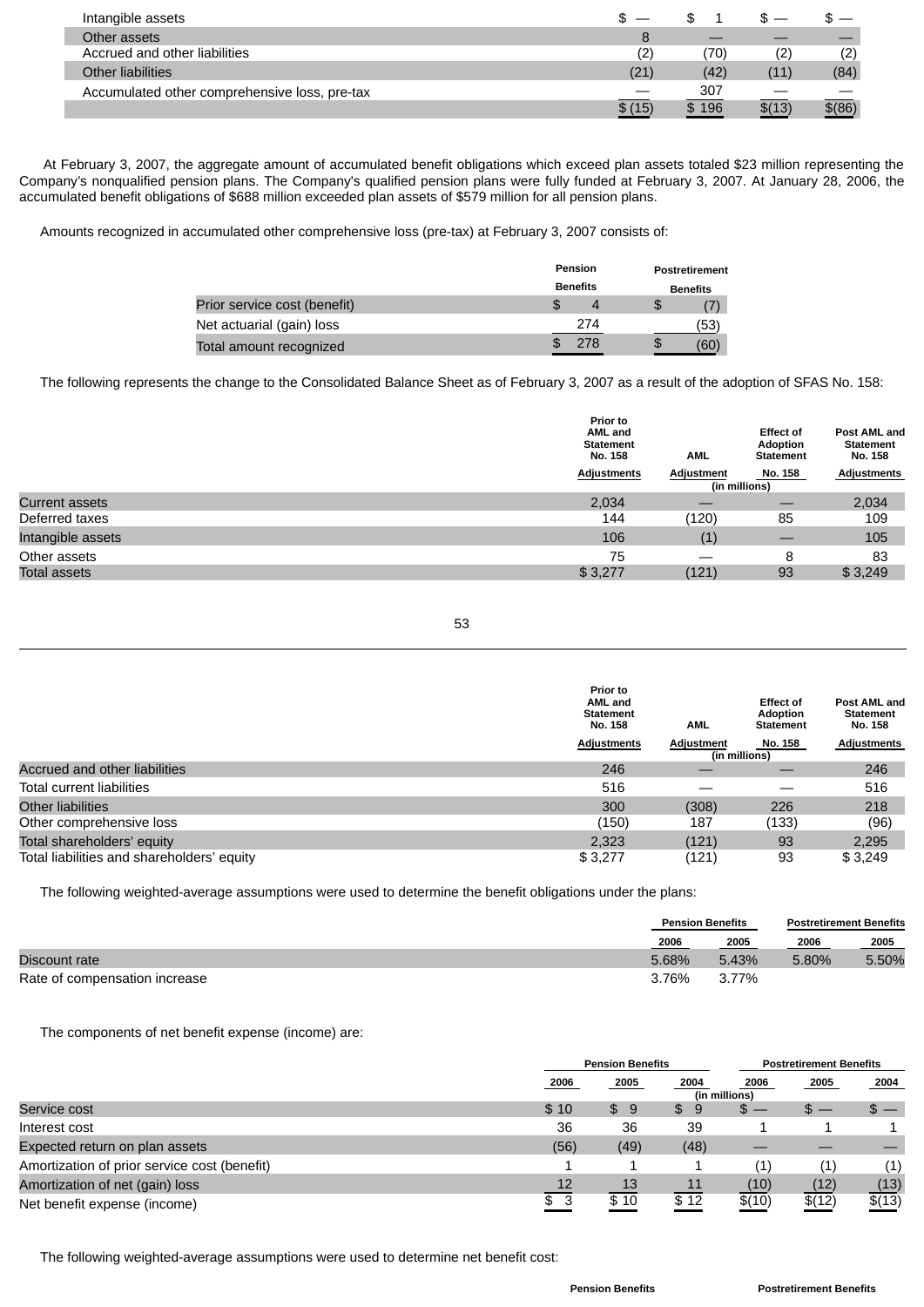|                                             | 2006  | 2005  | 2004  | 2006  | 2005  | 2004  |
|---------------------------------------------|-------|-------|-------|-------|-------|-------|
| Discount rate                               | 5.44% | 5.50% | 5.90% | 5.50% | 5.50% | 5.90% |
| Rate of compensation increase               | 3.76% | 3.77% | 3.79% |       |       |       |
| Expected long-term rate of return on assets | 8.87% | 8.88% | 8.89% |       |       |       |

 The amounts in accumulated other comprehensive loss that are expected to be recognized as components of net periodic benefit cost (income) during the next year are as follows:

|                                              | Pension | <b>Postretirement Benefits</b><br>(in millions) | Total |
|----------------------------------------------|---------|-------------------------------------------------|-------|
| Amortization of prior service cost (benefit) |         |                                                 |       |
| Amortization of net loss (gain)              |         | \$(8)                                           |       |

 The expected long-term rate of return on invested plan assets is based on historical long-term performance and future expected performance of those assets based upon current asset allocations.

54

Beginning with 2001, new retirees were charged the expected full cost of the medical plan and existing retirees will incur 100 percent of the expected future increase in medical plan costs. Any changes in the health care cost trend rates assumed would not affect the accumulated benefit obligation or net benefit income, since retirees will incur 100 percent of such expected future increases.

 In December 2003, the United States enacted into law the Medicare Prescription Drug, Improvement and Modernization Act of 2003 (the "Act"). The Act establishes a prescription drug benefit under Medicare, known as "Medicare Part D," and a Federal subsidy to sponsors of retiree health care benefit plans that provide a benefit that is at least actuarially equivalent to Medicare Part D. The Company has determined that it will qualify for the subsidy, however the effect of the subsidy was not significant to either the benefit obligation or net benefit income.

In August 2006, the Pension Protection Act of 2006 was signed into law. The major provisions of the statute will take effect January 1, 2008. Among other things, the statute is designed to ensure timely and adequate funding of pension plans by shortening the time period within which employers must fully fund pension benefits. The Company is currently evaluating the effect, if any, that the Pension Protection Act of 2006 will have on funding requirements. The effect on net periodic benefit cost is not expected to be significant.

The Company's pension plan weighted-average asset allocations at February 3, 2007 and January 28, 2006, by asset category are as follows:

|                                | 2006  | <u>2005</u>         |
|--------------------------------|-------|---------------------|
| <b>Asset Category</b>          |       |                     |
| Equity securities              | 64%   | 62%                 |
| Foot Locker, Inc. common stock | $1\%$ | 2%                  |
| Debt securities                | 33%   | 34%                 |
| Real estate                    | $1\%$ | 1%                  |
| Other                          | $1\%$ | $\frac{1\%}{100\%}$ |
| <b>Total</b>                   | 100%  |                     |

The U.S. defined benefit plan held 396,000 shares of Foot Locker, Inc. common stock as of February 3, 2007 and January 28, 2006. Currently, the target composition of the weighted-average plan assets is 64 percent equity and 36 percent fixed income securities, although the Company may alter the targets from time to time depending on market conditions and the funding requirements of the pension plans. The Company believes that plan assets are invested in a prudent manner with an objective of providing a total return that, over the long term, provides sufficient assets to fund benefit obligations, taking into account the Company's expected contributions and the level of risk deemed appropriate. The Company's investment strategy is to utilize asset classes with differing rates of return, volatility and correlation to reduce risk by providing diversification relative to equities. Diversification within asset classes is also utilized to reduce the effect that the return of any single investment may have on the entire portfolio.

Estimated future benefit payments for each of the next five years and the five years thereafter are as follows:

|           | Pension         | Postretirement  |
|-----------|-----------------|-----------------|
|           | <b>Benefits</b> | <b>Benefits</b> |
|           |                 | (in millions)   |
| 2007      | \$64            | \$2             |
| 2008      | 62              | σ               |
| 2009      | 61              | ົ               |
| 2010      | 58              | n               |
| 2011      | 56              |                 |
| 2012-2015 | 259             |                 |

In the fourth quarter of 2006, the Company and its U.S. pension plan, the Foot Locker Retirement Plan, were named as defendants in a class action in federal court in Illinois. The Complaint alleged that the Company's pension plan violated the Employee Retirement Income Security Act of 1974 as a result of the Company's conversion of its defined benefit plan to a defined benefit pension plan with a cash balance feature in 1996. In March 2007, the class action was dismissed without prejudice. In February 2007, the same plaintiff filed a class action in federal court in New York against the Company and its U.S. pension plan, the Foot Locker Retirement Plan. The Complaint alleged that the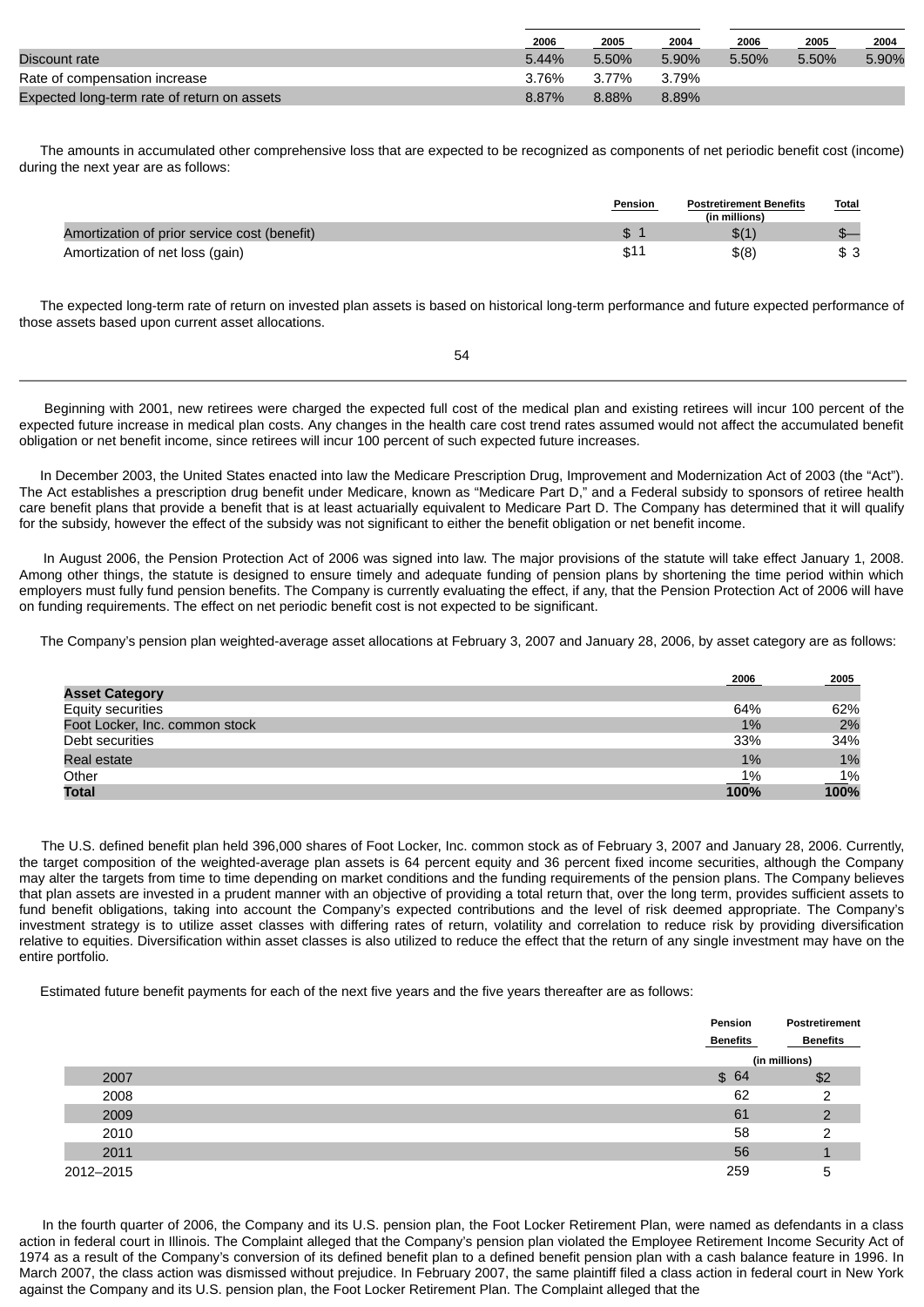Company's pension plan violated the Employee Retirement Income Security Act of 1974, including, without limitation, its age discrimination and notice provisions, as a result of the Company's conversion of its defined benefit plan to a defined benefit pension plan with a cash balance feature in 1996. The Company plans to defend the action vigorously.

#### *Savings Plans*

The Company has two qualified savings plans, a 401(k) Plan that is available to employees whose primary place of employment is the U.S., and an 1165 (e) Plan, which began during 2004 that is available to employees whose primary place of employment is in Puerto Rico. Both plans require that the employees have attained at least the age of twenty-one and have completed one year of service consisting of at least 1,000 hours. The savings plans allow eligible employees to contribute up to 25 percent and 10 percent, for the U.S. and Puerto Rico plans, respectively, of their compensation on a pre-tax basis. The Company matches 25 percent of the first 4 percent of the employees' contributions with Company stock and such matching Company contributions are vested incrementally over 5 years for both plans. The charge to operations for the Company's matching contribution for the U.S. plan was \$1.9 million, \$1.6 million, and \$1.3 million in 2006, 2005 and 2004, respectively.

#### **22 Share-Based Compensation**

#### *Stock Options*

Under the 2003 Stock Option and Award Plan (the "2003 Stock Option Plan"), options, restricted stock, stock appreciation rights (SARs), or other stock-based awards may be granted to officers and other employees, including those at the subsidiary levels, at not less than the market price on the date of the grant. Unless a longer or shorter period is established at the time of the option grant, generally, one-third of each stock option grant becomes exercisable on each of the first three anniversary dates of the date of grant. The maximum number of shares of stock reserved for issuance pursuant to the 2003 Stock Option Plan is 4,000,000 shares. The number of shares reserved for issuance as restricted stock and other stock-based awards cannot exceed 1,000,000 shares. The options terminate up to 10 years from the date of grant.

Under the Company's 1998 Stock Option and Award Plan (the "1998 Plan"), options to purchase shares of common stock may be granted to officers and other employees at not less than the market price on the date of grant. Under the plan, the Company may grant to officers and other employees, including those at the subsidiary level, stock options, SARs, restricted stock or other stock-based awards. Generally, one-third of each stock option grant becomes exercisable on each of the first three anniversary dates of the date of grant. The options terminate up to 10 years from the date of grant. In 2000, the Company amended the 1998 Plan to provide for awards of up to 12,000,000 shares of the Company's common stock. The number of shares reserved for issuance as restricted stock and other stock-based awards, as amended, cannot exceed 3,000,000 shares.

In addition, options to purchase shares of common stock remain outstanding under the Company's 1995 Stock Option and Award Plan (the "1995 Plan"). The 1995 Plan is substantially the same as the 1998 Plan. The number of shares authorized for awards under the 1995 Plan is 6,000,000 shares. The number of shares reserved for issuance as restricted stock under the 1995 Plan was 1,500,000 shares. As of March 8, 2005 no further awards may be made under the 1995 Plan. Options granted under the 1986 Stock Option Plan generally became exercisable in two equal installments on the first and the second anniversaries of the date of grant, no further options may be granted under this Plan.

The 2002 Foot Locker Directors' Stock Plan (the "2002 Directors Plan") replaced both the Directors' Stock Plan, which was adopted in 1996, and the Directors' Stock Option Plan, which was adopted in 2000. There are 500,000 shares authorized under the 2002 Directors Plan. No further grants or awards may be made under either of the prior plans. Options granted prior to 2003 have a three-year vesting schedule. Options granted beginning in 2003 become exercisable one year from the date of grant.

#### *Employee Stock Purchase Plan*

The Company's 2003 Employees Stock Purchase Plan (the "2003 Employee Stock Purchase Plan") terms are substantially the same as the 1994 Employees Stock Purchase Plan (the "1994 Employee Stock Purchase Plan"), which expired in June 2004. Under the Company's 2003 Employee Stock Purchase Plan participating employees are able to contribute up to 10 percent of their annual compensation through payroll deductions to acquire shares of the Company's

common stock at 85 percent of the lower market price on one of two specified dates in each plan year. Under the 2003 Employee Stock Purchase Plan, 3,000,000 shares of common stock are authorized for purchase beginning June 2005. Of the 3,000,000 shares of common stock authorized for purchase under this plan, 806 participating employees purchased 105,123 shares in 2006 and 1,191 participating employees purchased 237,353 shares in 2005.

#### *Valuation Model and Assumptions*

The Company uses a Black-Scholes option-pricing model to estimate the fair value of share-based awards under SFAS No. 123(R), which is the same valuation technique it previously used for pro forma disclosures under SFAS No. 123. The Black-Scholes option-pricing model incorporates various and highly subjective assumptions, including expected term and expected volatility.

The Company estimates the expected term of share-based awards granted using the Company's historical exercise and post-vesting employment termination patterns, which it believes are representative of future behavior. The expected term for the Company's employee stock purchase plan valuation is based on the length of each purchase period as measured at the beginning of the offering period, which is one year. The Company estimates the expected volatility of its common stock at the grant date using a weighted-average of the Company's historical volatility and implied volatility from traded options on the Company's common stock. The Company believes that the combination of historical volatility and implied volatility provides a better estimate of future stock price volatility. The risk-free interest rate assumption is determined using the Federal Reserve nominal rates for U.S. Treasury zero-coupon bonds with maturities similar to those of the expected term of the award being valued. The expected dividend yield is derived from the Company's historical experience.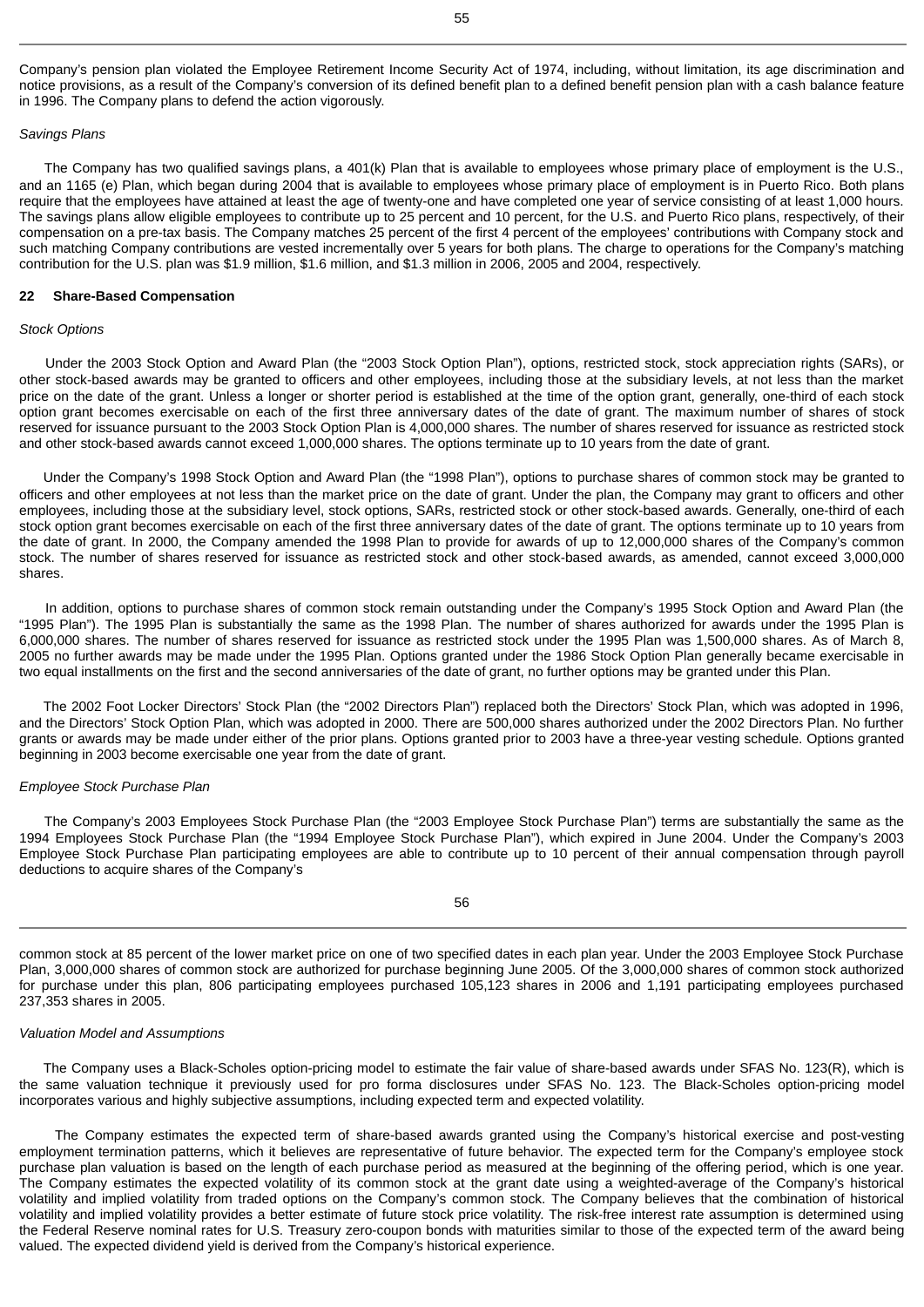Additionally, SFAS No. 123(R) requires the Company to estimate pre-vesting option forfeitures at the time of grant and periodically revise those estimates in subsequent periods if actual forfeitures differ from those estimates. The Company records stock-based compensation expense only for those awards expected to vest using an estimated forfeiture rate based on its historical pre-vesting forfeiture data. Previously, the Company accounted for forfeitures as they occurred under the pro forma disclosure provisions of SFAS No. 123 for periods prior to 2006.

The following table shows the Company's assumptions used to compute the stock-based compensation expense and pro forma information:

|                                 |           | <b>Stock Option Plans</b> |           |           | <b>Stock Purchase Plan</b> |          |  |
|---------------------------------|-----------|---------------------------|-----------|-----------|----------------------------|----------|--|
|                                 | 2006      | 2005                      | 2004      | 2006      | 2005                       | 2004     |  |
| Weighted-average risk free rate |           |                           |           |           |                            |          |  |
| of interest                     | 4.68%     | $3.99\%$                  | 2.57%     | 4.39%     | 4.19%                      | 1.33%    |  |
| Expected volatility             | 30%       | 28%                       | 33%       | 22%       | 25%                        | 32%      |  |
| Weighted-average expected       |           |                           |           |           |                            |          |  |
| award life                      | 4.0 years | 3.8 years                 | 3.7 years | 1.0 years | .7 years                   | .7 years |  |
| Dividend yield                  | 1.5%      | 1.1%                      | 1.1%      | 1.4%      |                            |          |  |
| Weighted-average fair value     | \$6.36    | \$6.69                    | \$6.51    | \$4.71    | \$5.54                     | \$11.44  |  |

The information set forth in the following table covers options granted under the Company's stock option plans:

|                                           |               | 2006                             |               | 2005                                    |               | 2004                             |
|-------------------------------------------|---------------|----------------------------------|---------------|-----------------------------------------|---------------|----------------------------------|
|                                           | Number<br>οf  | Weighted-<br>Average<br>Exercise | Number<br>οf  | Weighted-<br>Average<br>Exercise        | Number<br>οf  | Weighted-<br>Average<br>Exercise |
|                                           | <b>Shares</b> | Price                            | <b>Shares</b> | Price                                   | <b>Shares</b> | Price                            |
|                                           |               |                                  |               | (in thousands, except prices per share) |               |                                  |
| Options outstanding at beginning          |               |                                  |               |                                         |               |                                  |
| of year                                   | 5.962         | \$18.45                          | 5.909         | \$16.69                                 | 6,886         | \$14.73                          |
| Granted                                   | 858           | \$23.98                          | 1,014         | \$27.42                                 | 1,183         | \$25.20                          |
| Exercised                                 | (459)         | \$15.12                          | (682)         | \$15.03                                 | (1,853)       | \$14.43                          |
| Expired or cancelled                      | (313)         | \$24.83                          | (279)         | \$22.11                                 | (307)         | \$19.13                          |
| Options outstanding at end of year        | 6,048         | \$19.15                          | 5,962         | \$18.45                                 | 5,909         | \$16.69                          |
| Options exercisable at end of year        | 4,455         | \$16.94                          | 4,042         | \$16.00                                 | 3,441         | \$15.34                          |
| Options available for future grant at end |               |                                  |               |                                         |               |                                  |
| of year                                   | 4,931         |                                  | 5,768         |                                         | 7,464         |                                  |

 The total intrinsic value of options exercised for 2006 and 2005 was \$4.0 million and \$7.6 million, respectively. The aggregate intrinsic value for stock options outstanding and for stock options exercisable as of February 3, 2007 was \$30 million. The intrinsic value for stock options outstanding and exercisable is calculated as the difference between the fair market value as the end of the period and the exercise price of the shares. The Company received \$6.8 million and \$9.5 million in cash from option exercises for 2006 and 2005, respectively. The tax benefit realized by the Company on the stock option exercises for 2006 was approximately \$1 million.

The following table summarizes information about stock options outstanding and exercisable at February 3, 2007:

|                                 |               | <b>Options Outstanding</b>                       |                                         |               | <b>Options Exercisable</b>       |
|---------------------------------|---------------|--------------------------------------------------|-----------------------------------------|---------------|----------------------------------|
|                                 |               | Weighted-<br>Average<br>Remaining<br>Contractual | Weighted-<br>Average<br><b>Exercise</b> |               | Weighted-<br>Average<br>Exercise |
| <b>Range of Exercise Prices</b> | <b>Shares</b> | Life                                             | Price                                   | <b>Shares</b> | Price                            |
|                                 |               |                                                  | (in thousands, except prices per share) |               |                                  |
| \$4.53 to \$11.91               | 1,540         | 4.8                                              | \$10.64                                 | 1,540         | \$10.64                          |
| \$12.31 to \$16.02              | 1,306         | 4.6                                              | 14.90                                   | 1,306         | 14.90                            |
| \$16.19 to \$25.19              | 1,241         | 7.4                                              | 22.80                                   | 399           | 20.52                            |
| \$25,28 to \$26,66              | 1,211         | 5.3                                              | 25.42                                   | 920           | 25.39                            |
| \$26.87 to \$28.50              | 750           | 7.9                                              | 27.86                                   | 290           | 27.80                            |
| \$4.53 to \$28.50               | 6,048         | 5.8                                              | \$19.15                                 | 4,455         | \$16.94                          |

Changes in the Company's nonvested options at February 3, 2007 are summarized as follows:

|                               | Number of<br>shares | Weighted-<br>average grant<br>date fair value<br>per share |
|-------------------------------|---------------------|------------------------------------------------------------|
|                               | (in thousands)      |                                                            |
| Nonvested at January 29, 2006 | 1,920               | \$23.59                                                    |
| Granted                       | 858                 | 23.98                                                      |
| <b>Vested</b>                 | (872)               | 20.35                                                      |
| Cancelled                     | (313)               | 24.83                                                      |
| Nonvested at February 3, 2007 | 1,593               | 25.33                                                      |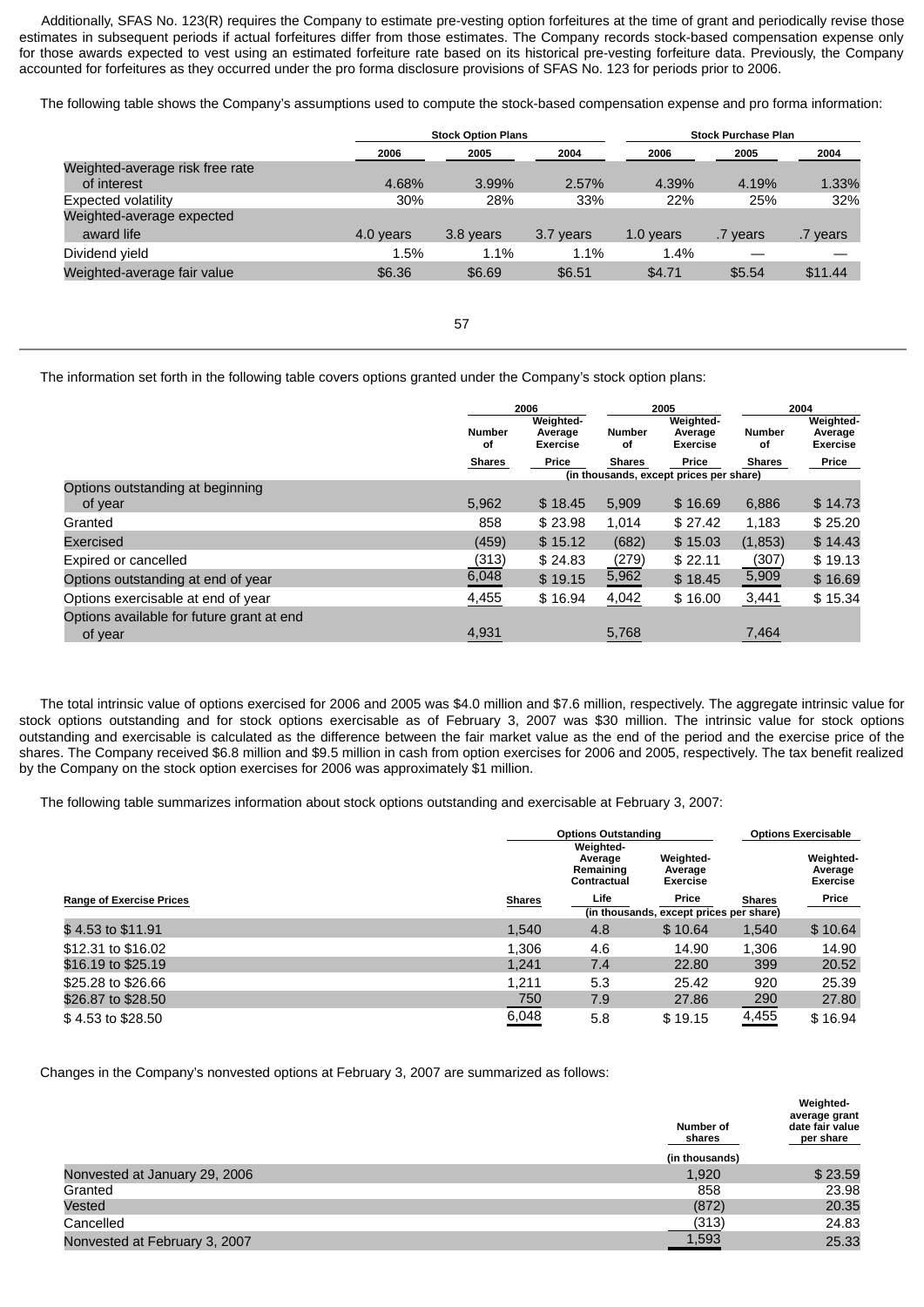#### *Restricted Stock*

Restricted shares of the Company's common stock may be awarded to certain officers and key employees of the Company. For executives outside of the United States the Company issues restricted stock units. Each restricted stock unit represents the right to receive one share of the Company's common stock provided that the vesting conditions are satisfied. In 2005 and 2004, 20,000 and 72,005 restricted stock units were awarded, respectively. Compensation expense is recognized using the fair market value at the date of grant and is amortized over the vesting period. These awards fully vest after the passage of time, generally three years. Restricted stock is considered outstanding at the time of grant, as the holders of restricted stock are entitled to receive dividends and have voting rights.

Restricted shares and units activity for the year-ended February 3, 2007, January 28, 2006 and January 29, 2005 is summarized as follows:

|                                             | 2006   | 2005           | 2004   |
|---------------------------------------------|--------|----------------|--------|
|                                             |        | (in thousands) |        |
| Outstanding at beginning of the year        | 1.041  | 1,177          | 1,150  |
| Granted                                     | 157    | 245            | 402    |
| Vested                                      | (600)  | (205)          | (345)  |
| Cancelled or forfeited                      | (61)   | (176)          | (30)   |
| Outstanding at end of year                  | 537    | 1,041          | 1,177  |
| Aggregate value (in millions)               | \$13.6 | \$18.0         | \$18.8 |
| Weighted average remaining contractual life | 0.93   | 0.69           | 1.25   |

The weighted average grant-date fair value per share was \$24.08, \$26.55 and \$25.34 for 2006, 2005 and 2004, respectively. The total value of awards for which restrictions lapsed during the year-ended February 3, 2007, January 28, 2006 and January 29, 2005 was \$6.7 million, \$4.0 million and \$3.0 million, respectively. As of February 3, 2007, there was \$4.0 million of total unrecognized compensation cost, related to nonvested restricted stock awards. The Company recorded compensation expense related to restricted shares, net of forfeitures, of \$4.0 million in 2006, \$6.1 million in 2005 and \$8.0 million in 2004.

### **23 Legal Proceedings**

Legal proceedings pending against the Company or its consolidated subsidiaries consist of ordinary, routine litigation, including administrative proceedings, incidental to the business of the Company, as well as litigation incidental to the sale and disposition of businesses that have occurred in past years. Management does not believe that the outcome of such proceedings would have a material adverse effect on the Company's consolidated financial position, liquidity, or results of operations, taken as a whole.

These legal proceedings include commercial, intellectual property, customer, and labor-and-employment-related claims. Certain of the Company's subsidiaries are defendants in a number of lawsuits filed in state and federal courts containing various class action allegations under state wage and hour laws, including allegations concerning classification of employees as exempt or nonexempt, unpaid overtime, meal and rest breaks, and uniforms.

#### **24 Commitments**

 In connection with the sale of various businesses and assets, the Company may be obligated for certain lease commitments transferred to third parties and pursuant to certain normal representations, warranties, or indemnifications entered into with the purchasers of such businesses or assets. Although the maximum potential amounts for such obligations cannot be readily determined, management believes that the resolution of such contingencies will not have a material effect on the Company's consolidated financial position, liquidity, or results of operations. The Company

59

is also operating certain stores and making rental payments for which lease agreements are in the process of being negotiated with landlords. Although there is no contractual commitment to make these payments, it is likely that a lease will be executed.

The Company does not have any off-balance sheet financing, other than operating leases entered into in the normal course of business and disclosed above, or unconsolidated special purpose entities. The Company does not participate in transactions that generate relationships with unconsolidated entities or financial partnerships, including variable interest entities.

## **25 Shareholder Information and Market Prices (Unaudited)**

Foot Locker, Inc. common stock is listed on The New York Stock Exchange as well as on the böerse-stuttgart stock exchange in Germany and the Elektronische Börse Schweiz (EBS) stock exchange in Switzerland. In addition, the stock is traded on the Cincinnati stock exchange.

As of February 3, 2007, the Company had 23,709 shareholders of record owning 155,702,670 common shares.

Market prices for the Company's common stock were as follows:

|                                       |         | 2006    |         | 2005       |
|---------------------------------------|---------|---------|---------|------------|
|                                       | High    | Low     | High    | <b>Low</b> |
| <b>Common Stock</b><br><b>Quarter</b> |         |         |         |            |
|                                       | \$24.39 | \$22.26 | \$29.95 | \$25.88    |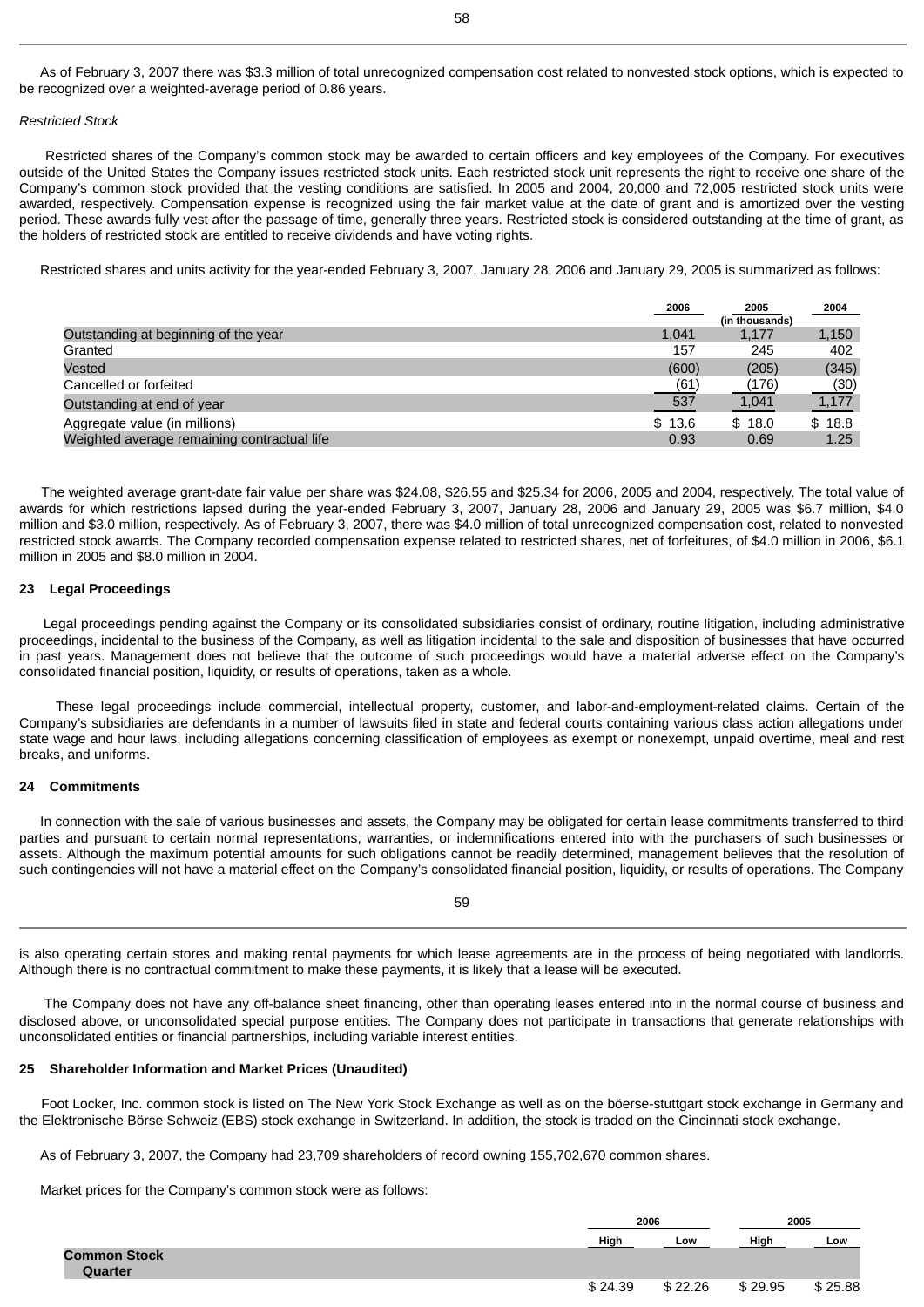| 1 <sup>st</sup>   |       |       |       |       |
|-------------------|-------|-------|-------|-------|
| 2 <sup>nd</sup> o | 28.00 | 21.50 | 27.65 | 24.31 |
| 3 <sup>rd</sup>   | 27.80 | 22.34 | 25.37 | 18.75 |
| $4^{\text{th}}$ ( | 24.92 | 21.10 | 24.07 | 18.74 |

During 2006, the Company declared quarterly dividends of \$0.09 per share during the first, second and third quarters. On November 15, 2006, the Company increased the quarterly dividend per share by 39 percent to \$0.125, beginning in the fourth quarter of 2006.

 During 2005, the Company declared quarterly dividends of \$0.075 per share during the first, second and third quarters. On November 16, 2005, the Company increased the quarterly dividend per share by 20 percent to \$0.09, beginning in the fourth quarter of 2005.

60

### **26 Quarterly Results (Unaudited)**

|                                        |                | 1 <sup>st</sup> Q        | 2 <sup>nd</sup> Q        | $3^{\text{rd}}$ Q        | $4th$ O<br>(in millions, except per share amounts) | Year  |
|----------------------------------------|----------------|--------------------------|--------------------------|--------------------------|----------------------------------------------------|-------|
| <b>Sales</b>                           |                |                          |                          |                          |                                                    |       |
| 2006 $(a)$                             |                | \$1,365                  | 1,303                    | 1,430                    | 1,652                                              | 5,750 |
| 2005                                   |                | 1,377                    | 1,304                    | 1,408                    | 1,564                                              | 5,653 |
| Gross margin (b)                       |                |                          |                          |                          |                                                    |       |
| $2006$ (a)                             | \$             | 419                      | 361                      | 422                      | 534                                                | 1,736 |
| 2005                                   |                | 418                      | 377                      | 430                      | 484(d)                                             | 1,709 |
| Operating profit <sup>(C)</sup>        |                |                          |                          |                          |                                                    |       |
| $2006$ (a)                             | \$             | 93                       | 27                       | 94                       | 167                                                | 381   |
| 2005                                   |                | 94                       | 71                       | 104                      | 140                                                | 409   |
| Income from continuing operations      |                |                          |                          |                          |                                                    |       |
| $2006$ (a)                             | $\mathfrak{P}$ | 58                       | 14                       | 65                       | 110                                                | 247   |
| 2005                                   |                | 58                       | 44                       | 65                       | 96                                                 | 263   |
| Net income                             |                |                          |                          |                          |                                                    |       |
| $2006$ (a)                             | \$             | 59                       | 14                       | 65                       | 113                                                | 251   |
| 2005                                   |                | 58                       | 44                       | 66                       | 96                                                 | 264   |
| Basic earnings per share:              |                |                          |                          |                          |                                                    |       |
| $2006$ (a)                             |                |                          |                          |                          |                                                    |       |
| Income from continuing operations      | \$             | 0.37                     | 0.09                     | 0.42                     | 0.71                                               | 1.59  |
| Income from discontinued operations    |                |                          | $\overline{\phantom{0}}$ | $\qquad \qquad$          | 0.02                                               | 0.02  |
| Cumulative effect of accounting change |                | 0.01                     | $\overline{\phantom{0}}$ | $\overline{\phantom{0}}$ | $\overline{\phantom{0}}$                           | 0.01  |
| Net income                             |                | 0.38                     | 0.09                     | 0.42                     | 0.73                                               | 1.62  |
| 2005                                   |                |                          |                          |                          |                                                    |       |
| Income from continuing operations      | \$             | 0.37                     | 0.29                     | 0.42                     | 0.62                                               | 1.70  |
| Income from discontinued operations    |                |                          |                          | 0.01                     |                                                    | 0.01  |
| Net income                             |                | 0.37                     | 0.29                     | 0.43                     | 0.62                                               | 1.71  |
| Diluted earnings per share:            |                |                          |                          |                          |                                                    |       |
| $2006$ <sup>(a)</sup>                  |                |                          |                          |                          |                                                    |       |
| Income from continuing operations      |                | \$0.37                   | 0.09                     | 0.42                     | 0.70                                               | 1.58  |
| Income from discontinued operations    |                | $\overline{\phantom{a}}$ | $\overline{\phantom{0}}$ | $\equiv$                 | 0.02                                               | 0.02  |
| Cumulative effect of accounting change |                | 0.01                     | $\qquad \qquad$          |                          |                                                    |       |
| Net income                             |                | 0.38                     | 0.09                     | 0.42                     | 0.72                                               | 1.60  |
| 2005                                   |                |                          |                          |                          |                                                    |       |
| Income from continuing operations      | \$             | 0.37                     | 0.28                     | 0.41                     | 0.61                                               | 1.67  |
| Income from discontinued operations    |                |                          |                          | 0.01                     |                                                    | 0.01  |
| Net income                             |                | 0.37                     | 0.28                     | 0.42                     | 0.61                                               | 1.68  |
|                                        |                |                          |                          |                          |                                                    |       |

(a) The fourth quarter of 2006 represents the 14 weeks ended February 3, 2007.

(b) Gross margin represents sales less cost of sales.

\_\_\_\_\_\_\_\_\_\_\_\_\_\_\_\_\_\_\_\_

(c) Operating profit represents income from continuing operations before income taxes, interest expense, net and non-operating income.

(d) The fourth quarter of 2005 includes permanent markdowns of \$7 million.

61

## **FIVE-YEAR SUMMARY OF SELECTED FINANCIAL DATA**

The selected financial data below should be read in conjunction with the Consolidated Financial Statements and the notes thereto and other information contained elsewhere in this report.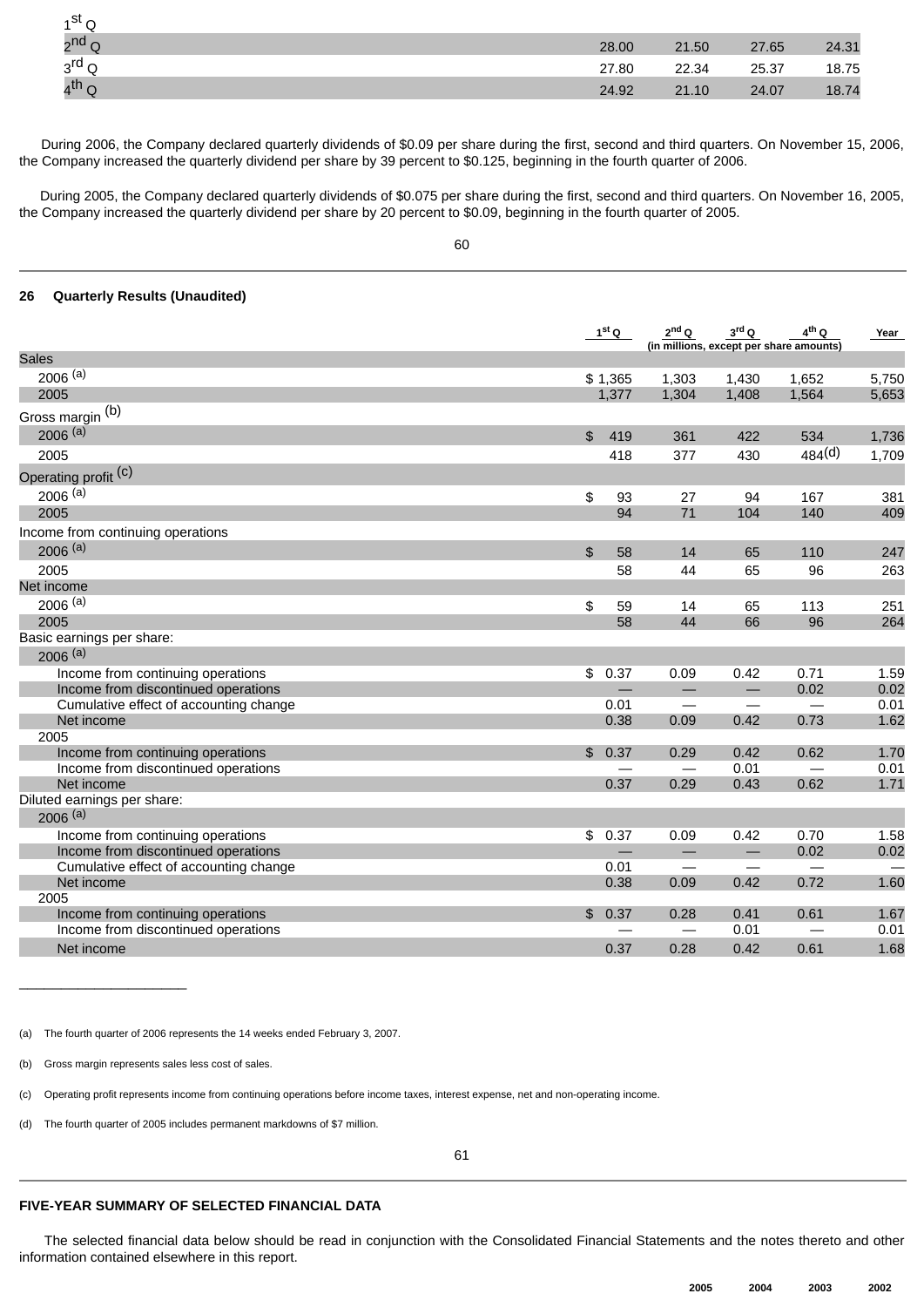|                                                                                            | $2006$ $'$   |                          |                                 |                          |                                 |
|--------------------------------------------------------------------------------------------|--------------|--------------------------|---------------------------------|--------------------------|---------------------------------|
| (\$ in millions, except per share amounts)                                                 |              |                          |                                 |                          |                                 |
| <b>Summary of Continuing Operations</b>                                                    |              |                          |                                 |                          |                                 |
| <b>Sales</b>                                                                               | \$5,750      | 5,653                    | 5,355                           | 4,779                    | 4,509                           |
| Gross margin <sup>(2)</sup>                                                                | 1,736        | 1,709                    | 1,633                           | 1,482                    | 1,348                           |
| Selling, general and administrative expenses                                               | 1,163        | 1,129                    | 1,090                           | 988                      | 926                             |
| Impairment charge                                                                          | 17           |                          |                                 | $\overline{\phantom{0}}$ | $\qquad \qquad -$               |
| Depreciation and amortization (2)                                                          | 175          | 171                      | 154                             | 152                      | 153                             |
| Interest expense, net                                                                      | 3            | 10                       | 15                              | 18                       | 26                              |
| Other income                                                                               | (14)         | (6)                      | $\overbrace{\qquad \qquad }^{}$ | $\overline{\phantom{m}}$ | (3)                             |
| Income from continuing operations                                                          | 247          | 263                      | 255                             | 209                      | 162                             |
| Cumulative effect of accounting change (3)                                                 | $\mathbf{1}$ | $\overline{\phantom{m}}$ | $\hspace{0.1mm}-\hspace{0.1mm}$ | (1)                      | $\hspace{0.1mm}-\hspace{0.1mm}$ |
| Basic earnings per share from continuing operations                                        | 1.59         | 1.70                     | 1.69                            | 1.47                     | 1.15                            |
| Basic earnings per share from cumulative effect of accounting change                       | 0.01         | $\overline{\phantom{0}}$ |                                 |                          |                                 |
| Diluted earnings per share from continuing operations                                      | 1.58         | 1.67                     | 1.64                            | 1.40                     | 1.10                            |
| Diluted earnings per share from cumulative effect of accounting change                     |              |                          |                                 |                          |                                 |
| Common stock dividends declared                                                            | 0.40         | 0.32                     | 0.26                            | 0.15                     | 0.03                            |
| Weighted-average common shares outstanding (in millions)                                   | 155.0        | 155.1                    | 150.9                           | 141.6                    | 140.7                           |
| Weighted-average common shares outstanding assuming dilution (in millions)                 | 156.8        | 157.6                    | 157.1                           | 152.9                    | 150.8                           |
| <b>Financial Condition</b>                                                                 |              |                          |                                 |                          |                                 |
| Cash, cash equivalents and short-term investments                                          | \$470        | 587                      | 492                             | 448                      | 357                             |
| Merchandise inventories                                                                    | 1,303        | 1,254                    | 1,151                           | 920                      | 835                             |
| Property and equipment, net <sup>(4)</sup>                                                 | 654          | 675                      | 715                             | 668                      | 664                             |
| Total assets (4)                                                                           | 3,249        | 3,312                    | 3,237                           | 2,713                    | 2,514                           |
| Short-term debt                                                                            |              |                          |                                 |                          |                                 |
| Long-term debt and obligations under capital leases                                        | 234          | 326                      | 365                             | 335                      | 357                             |
| Total shareholders' equity                                                                 | 2.295        | 2,027                    | 1,830                           | 1,375                    | 1,110                           |
| <b>Financial Ratios</b>                                                                    |              |                          |                                 |                          |                                 |
| Return on equity (ROE)                                                                     | 11.5%        | 13.6                     | 15.9                            | 16.8                     | 15.4                            |
| Operating profit margin                                                                    | 6.8%         | 7.2                      | 7.3                             | 7.2                      | 6.0                             |
| Income from continuing operations as a percentage of sales                                 | 4.3%         | 4.7                      | 4.8                             | 4.4                      | 3.6                             |
| Net debt capitalization percent (5)                                                        | 44.4%        | 45.2                     | 50.4                            | 53.3                     | 58.6                            |
| Net debt capitalization percent (without present value of operating leases) <sup>(5)</sup> |              |                          |                                 |                          |                                 |
| Current ratio                                                                              | 3.9          | 2.8                      | 2.7                             | 2.8                      | 2.2                             |
| <b>Other Data</b>                                                                          |              |                          |                                 |                          |                                 |
| Capital expenditures                                                                       | \$<br>165    | 155                      | 156                             | 144                      | 150                             |
| Number of stores at year end                                                               | 3,942        | 3,921                    | 3,967                           | 3,610                    | 3,625                           |
| Total selling square footage at year end (in millions)                                     | 8.74         | 8.71                     | 8.89                            | 7.92                     | 8.04                            |
| Total gross square footage at year end (in millions)                                       | 14.55        | 14.48                    | 14.78                           | 13.14                    | 13.22                           |

**<sup>2006</sup> (1)**

(1) 2006 represents the 53 weeks ended February 3, 2007.

\_\_\_\_\_\_\_\_\_\_\_\_\_\_\_\_\_\_\_\_

(2) Gross margin and depreciation expense include the effects of the reclassification of tenant allowances as deferred credits, which are amortized as a reduction of rent expense as a component of costs of sales. Gross margin was reduced by \$5 million in 2004 and 2003 and \$4 million in 2002 and accordingly, depreciation expense was increased by the corresponding amount.

(3) 2006 relates to the adoption of SFAS No. 123(R), "Share-Based Payment." 2003 relates to adoption of SFAS No. 143, "Accounting for Asset Retirement Obligations."

- (4) Property and equipment, net and total assets include the reclassification of tenant allowances as deferred credits, which were previously recorded as a reduction to the cost of property and equipment, and are now classified as part of the deferred rent liability. Property and equipment, net and total assets were increased by \$22 million in 2004, \$24 million in 2003 and \$28 million in 2002.
- (5) Represents total debt, net of cash, cash equivalents and short-term investments and includes the effect of interest rate swaps of \$4 million and \$1 million that decreased long-term debt at February 3, 2007 and January 28, 2006, respectively, \$4 million that increased long-term debt at January 29, 2005 and \$1 million that reduced long-term debt at January 31, 2004.

### *Item 9. Changes In and Disagreements with Accountants on Accounting and Financial Disclosure*

There were no disagreements between the Company and its independent registered public accounting firm on matters of accounting principles or practices.

#### *Item 9A. Controls and Procedures*

(a) Evaluation of Disclosure Controls and Procedures.

The Company's management performed an evaluation under the supervision and with the participation of the Company's Chief Executive Officer ("CEO") and Chief Financial Officer ("CFO"), and completed an evaluation of the effectiveness of the design and operation of the Company's disclosure controls and procedures (as that term is defined in Rules 13a-15(e) and 15d-15(e) under the Securities Exchange Act of 1934, as amended (the "Exchange Act")) as of February 3, 2007. Based on that evaluation, the Company's CEO and CFO concluded that the Company's disclosure controls and procedures were effective as of February 3, 2007 in alerting them in a timely manner to all material information required to be disclosed in this report.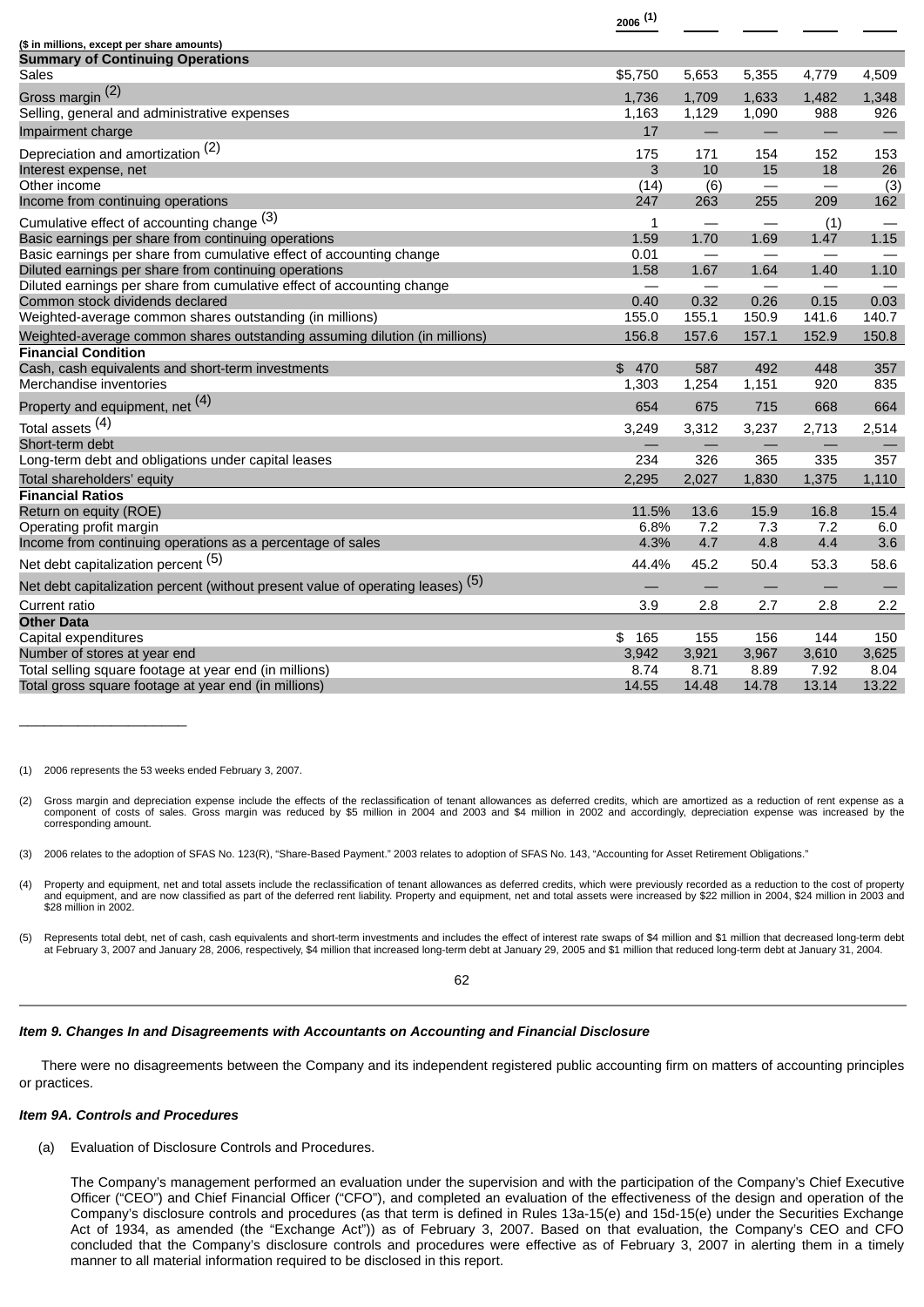(b) Management's Annual Report on Internal Control over Financial Reporting.

The Company's management is responsible for establishing and maintaining adequate internal control over financial reporting (as that term is defined in Exchange Act Rules 13a-15(f) and 15d-15(f)). To evaluate the effectiveness of the Company's internal control over financial reporting, the Company uses the framework in Internal Control-Integrated Framework issued by the Committee of Sponsoring Organizations of the Treadway Commission (the "COSO Framework"). Using the COSO Framework, the Company's management, including the CEO and CFO, evaluated the Company's internal control over financial reporting and concluded that the Company's internal control over financial reporting was effective as of February 3, 2007. KPMG LLP, the independent registered public accounting firm that audits the Company's consolidated financial statements included in this annual report, has issued an attestation report on the Company's assessment of and effectiveness of internal control over financial reporting, which is included herein under the caption "Management's Report on Internal Control over Financial Reporting" in "Item 8. Consolidated Financial Statements and Supplementary Data."

(c) Attestation Report of the Independent Registered Public Accounting Firm.

KPMG's attestation report on management's assessment and the effectiveness of our internal control over financial reporting is included in "Item 8. Consolidated Financial Statements and Supplementary Data."

(d) Changes in Internal Control over Financial Reporting.

During the Company's last fiscal quarter there were no changes in internal control over financial reporting that materially affected, or is reasonably likely to materially affect, the Company's internal control over financial reporting.

#### *Item 9B. Other Information*

None.

63

#### **PART III**

## *Item 10 Directors, Executive Officers and Corporate Governance*

(a) Directors of the Company

Information relative to directors of the Company is set forth under the section captioned "Election of Directors" in the Proxy Statement and is incorporated herein by reference.

(b) Executive Officers of the Company

Information with respect to executive officers of the Company is set forth immediately following Item 4 in Part I.

- (c) Information with respect to compliance with Section 16(a) of the Securities Exchange Act of 1934 is set forth under the section captioned "Section 16(a) Beneficial Ownership Reporting Compliance" in the Proxy Statement and is incorporated herein by reference.
- (d) Information on our audit committee and the audit committee financial expert is contained in the Proxy Statement under the section captioned "Committees of the Board of Directors" and is incorporated herein by reference.
- (e) Information about the Code of Business Conduct governing our employees, including our Chief Executive Officer, Chief Financial Officer, Chief Accounting Officer, and the Board of Directors, is set forth under the heading "Code of Business Conduct" under the Corporate Governance Information section of the Proxy Statement and is incorporated herein by reference.

## *Item 11. Executive Compensation*

Information set forth in the Proxy Statement beginning with the section captioned "Directors Compensation and Benefits" through and including the section captioned "Pension Benefits" is incorporated herein by reference, and information set forth in the Proxy Statement under the heading "Compensation Comittee Interlocks and Insider Participation" is incorporated herein by reference.

#### *Item 12. Security Ownership of Certain Beneficial Owners and Management and Related Stockholder Matters*

 Information set forth in the Proxy Statement under the sections captioned "Equity Compensation Plan Information" and "Beneficial Ownership of the Company's Stock" is incorporated herein by reference.

#### *Item 13. Certain Relationships and Related Transactions, and Director Independence*

Information set forth in the Proxy Statement under the section captioned "Related Person Transactions" and under the section captioned "Independence" is incorporated herein by reference.

#### *Item 14. Principal Accountant Fees and Services*

Information about the principal accountant fees and services is set forth under the section captioned "Audit and Non-Audit Fees" in the Proxy Statement and is incorporated herein by reference. Information about the Audit Committee's pre-approval policies and procedures is set forth in the section captioned "Audit Committee Pre-Approval Policies and Procedures" in the Proxy Statement and is incorporated herein by reference.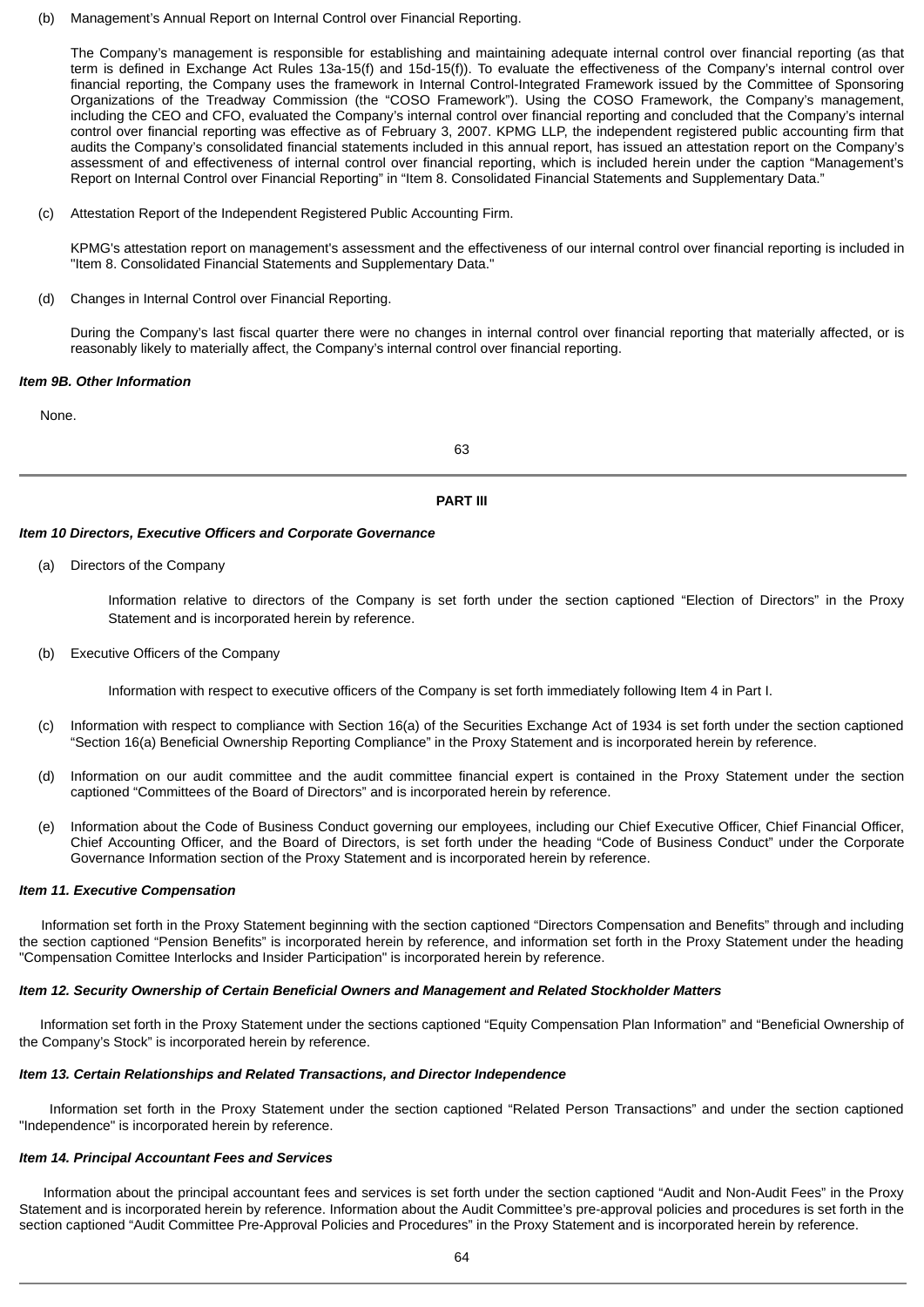#### **PART IV**

#### *Item 15. Exhibits and Financial Statement Schedules*

#### (a)(1)(a)(2) Financial Statements

The list of financial statements required by this item is set forth in Item 8. "Consolidated Financial Statements and Supplementary Data."

(a)(3) and (c) Exhibits

An index of the exhibits which are required by this item and which are included or incorporated herein by reference in this report appears on pages 67 through 70. The exhibits filed with this report immediately follow the index.

65

#### **SIGNATURES**

Pursuant to the requirements of Section 13 or 15(d) of the Securities Exchange Act of 1934, the Company has duly caused this report to be signed on its behalf by the undersigned, thereunto duly authorized.

FOOT LOCKER, INC.

matter 1. feno By:

Matthew D. Serra *Chairman of the Board, President and Chief Executive Officer*

Date: April 2, 2007

Pursuant to the requirements of the Securities Exchange Act of 1934, this report has been signed below on April 2, 2007, by the following persons on behalf of the Company and in the capacities indicated.

matthew

Matthew D. Serra Chairman of the Board, President and Chief Executive Officer

Giovanna Cipriano Vice President and Chief Accounting Officer

Purdy Crawford Director

Nicholas DiPaolo Director

Alan D. Feldman Director

Philip H. Geier Jr. Director

/s/ JAROBIN GILBERT JR. /s/ DONA D. YOUNG

Jarobin Gilbert Jr. **Dona D. Young** 

Atv. MY

Robert W. McHugh Senior Vice President and Chief Financial Officer

Matthew M. McKenna

Director

/s/ PURDY CRAWFORD /s/ JAMES E. PRESTON

James E. Preston Director

 /s/ NICHOLAS DIPAOLO /s/ DAVID Y. SCHWARTZ David Y. Schwartz

Director

/s/ ALAN D. FELDMAN /s/ CHRISTOPHER A. SINCLAIR

Christopher A. Sinclair Director

/s/ PHILIP H. GEIER JR. /s/ CHERYL NIDO TURPIN

Cheryl Nido Turpin Director

/s/ GIOVANNA CIPRIANO /s/ MATTHEW M. MCKENNA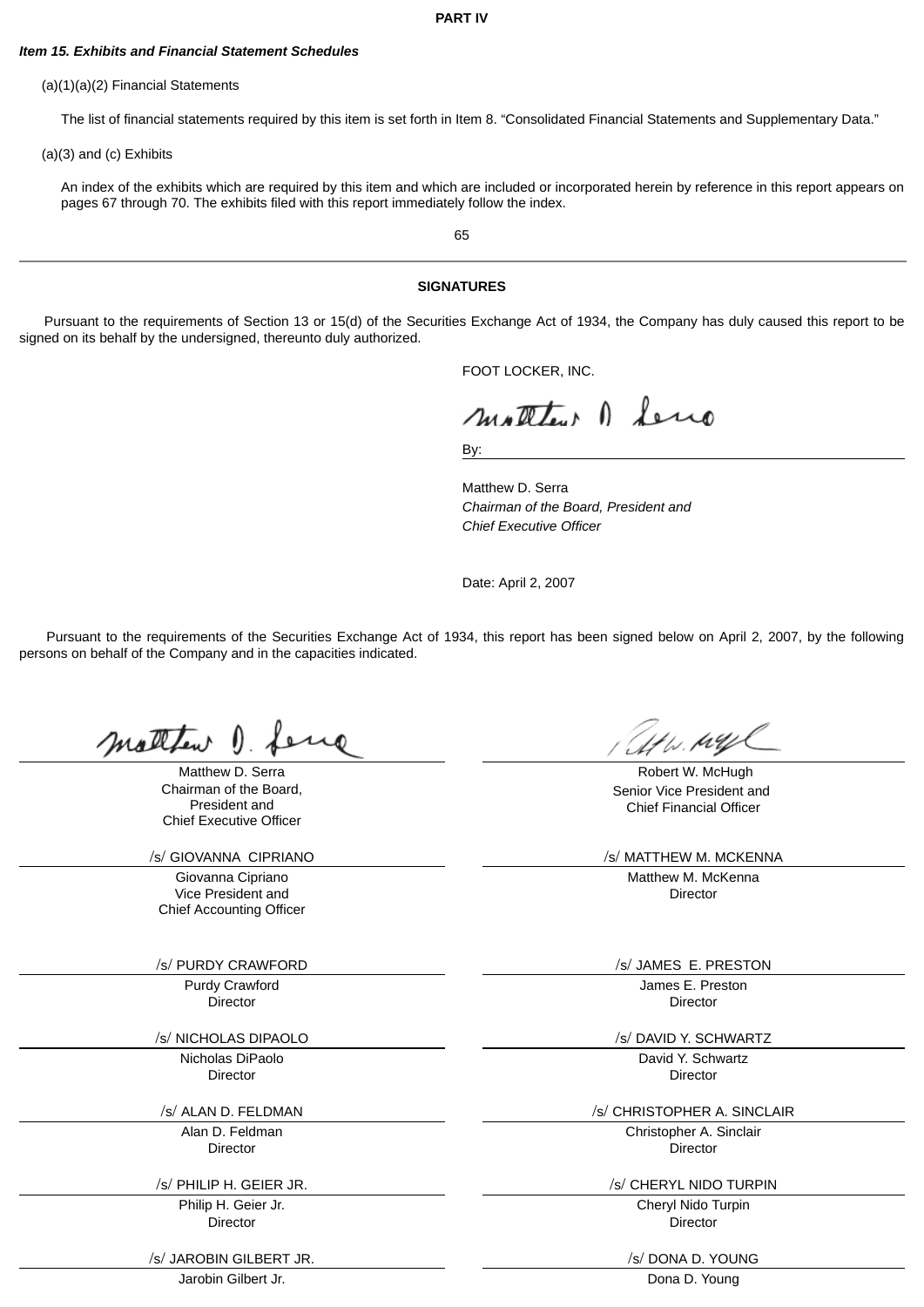66

#### **FOOT LOCKER, INC. INDEX OF EXHIBITS REQUIRED BY ITEM 15 OF FORM 10-K AND FURNISHED IN ACCORDANCE WITH ITEM 601 OF REGULATION S-K**

| <b>Exhibit No.</b><br>in Item 601 of<br><b>Regulation S-K</b> | <b>Description</b>                                                                                                                                                                                                                                                                                                                                                                                                                                                                                                                                                                                                                                         |
|---------------------------------------------------------------|------------------------------------------------------------------------------------------------------------------------------------------------------------------------------------------------------------------------------------------------------------------------------------------------------------------------------------------------------------------------------------------------------------------------------------------------------------------------------------------------------------------------------------------------------------------------------------------------------------------------------------------------------------|
| 3(i)(a)                                                       | Certificate of Incorporation of the Registrant, as filed by the Department of State of the State of New York on April 7, 1989<br>(incorporated herein by reference to Exhibit 3(i)(a) to the Quarterly Report on Form 10-Q for the quarterly period ended July 26,<br>1997, filed by the Registrant with the SEC on September 4, 1997 (the "July 26, 1997 Form 10-O")).                                                                                                                                                                                                                                                                                    |
| 3(i)(b)                                                       | Certificates of Amendment of the Certificate of Incorporation of the Registrant, as filed by the Department of State of the State<br>of New York on (a) July 20, 1989, (b) July 24, 1990, (c) July 9, 1997 (incorporated herein by reference to Exhibit 3(i)(b) to the<br>July 26, 1997 Form 10-Q), (d) June 11, 1998 (incorporated herein by reference to Exhibit 4.2(a) of the Registration Statement<br>on Form S-8 (Registration No. 333-62425), and (e) November 1, 2001 (incorporated herein by reference to Exhibit 4.2 to the<br>Registration Statement on Form S-8 (Registration No. 333-74688) previously filed by the Registrant with the SEC). |
| 3(ii)                                                         | By-laws of the Registrant, as amended (incorporated herein by reference to Exhibit 10.1 to the Quarterly Report on Form 10-Q<br>for the quarterly period ended May 5, 2001 (the "May 5, 2001 Form 10-O"), filed by the Registrant with the SEC on June 13,<br>2001).                                                                                                                                                                                                                                                                                                                                                                                       |
| 4.1                                                           | The rights of holders of the Registrant's equity securities are defined in the Registrant's Certificate of Incorporation, as<br>amended (incorporated herein by reference to (a) Exhibits 3(i)(a) and 3(i)(b) to the July 26, 1997 Form 10-Q, Exhibit 4.2(a) to<br>the Registration Statement on Form S-8 (Registration No. 333-62425) previously filed by the Registrant with the SEC, and<br>Exhibit 4.2 to the Registration Statement on Form S-8 (Registration No. 333-74688) previously filed by the Registrant with the<br>SEC).                                                                                                                     |
| 4.2                                                           | Indenture dated as of October 10, 1991 (incorporated herein by reference to Exhibit 4.1 to the Registration Statement on Form<br>S-3 (Registration No. 33-43334) previously filed by the Registrant with the SEC).                                                                                                                                                                                                                                                                                                                                                                                                                                         |
| 4.3                                                           | Form of 8-1/2% Debentures due 2022 (incorporated herein by reference to Exhibit 4 to the Registrant's Form 8-K dated January<br>16, 1992).                                                                                                                                                                                                                                                                                                                                                                                                                                                                                                                 |
| 10.1                                                          | 1986 Foot Locker Stock Option Plan (incorporated herein by reference to Exhibit 10(b) to the Registrant's Annual Report on<br>Form 10-K for the year ended January 28, 1995, filed by the Registrant with the SEC on April 24, 1995 (the "1994 Form 10-K")).                                                                                                                                                                                                                                                                                                                                                                                               |
| 10.2                                                          | Amendment to the 1986 Foot Locker Stock Option Plan (incorporated herein by reference to Exhibit 10(a) to the Registrant's<br>Annual Report on Form 10-K for the year ended January 27, 1996, filed by the Registrant with the SEC on April 26, 1996 (the<br>"1995 Form 10-K")).                                                                                                                                                                                                                                                                                                                                                                           |
| 10.3                                                          | Foot Locker 1995 Stock Option and Award Plan (incorporated herein by reference to Exhibit 10(p) to the 1994 Form 10-K).                                                                                                                                                                                                                                                                                                                                                                                                                                                                                                                                    |
| 10.4                                                          | Foot Locker 1998 Stock Option and Award Plan (incorporated herein by reference to Exhibit 10.4 to the Registrant's Annual<br>Report on Form 10-K for the year ended January 31, 1998, filed by the Registrant with the SEC on April 21, 1998).                                                                                                                                                                                                                                                                                                                                                                                                             |
| 10.5                                                          | Amendment to the Foot Locker 1998 Stock Option and Award Plan (incorporated herein by reference to Exhibit 10.2 to the<br>Registrant's Quarterly Report on Form 10-Q for the period ended July 29, 2000, filed by the Registrant with the SEC on<br>September 7, 2000 (the "July 29, 2000 Form 10-Q")).                                                                                                                                                                                                                                                                                                                                                    |
| 10.6                                                          | Executive Supplemental Retirement Plan (incorporated herein by reference to Exhibit 10(d) to the Registration Statement on<br>Form 8-B filed by the Registrant with the SEC on August 7, 1989 (Registration No. 1-10299) (the "8-B Registration<br>Statement")).                                                                                                                                                                                                                                                                                                                                                                                           |

67

| Exhibit No.<br>in Item 601 of<br><b>Regulation S-K</b> | <b>Description</b>                                                                                                                                                                                                        |
|--------------------------------------------------------|---------------------------------------------------------------------------------------------------------------------------------------------------------------------------------------------------------------------------|
| 10.7                                                   | Amendment to the Executive Supplemental Retirement Plan (incorporated herein by reference to Exhibit 10(c)(i) to the 1994<br>Form $10-K$ ).                                                                               |
|                                                        |                                                                                                                                                                                                                           |
| 10.8                                                   | Amendment to the Executive Supplemental Retirement Plan (incorporated herein by reference to Exhibit 10(d)(ii) to the 1995<br>Form 10-K).                                                                                 |
|                                                        |                                                                                                                                                                                                                           |
| 10.9                                                   | Supplemental Executive Retirement Plan, as amended (incorporated herein by reference to Exhibit 10.1 to the Current Report<br>on Form 8-K dated August 21, 2006 filed by the Registrant with the SEC on August 25, 2006). |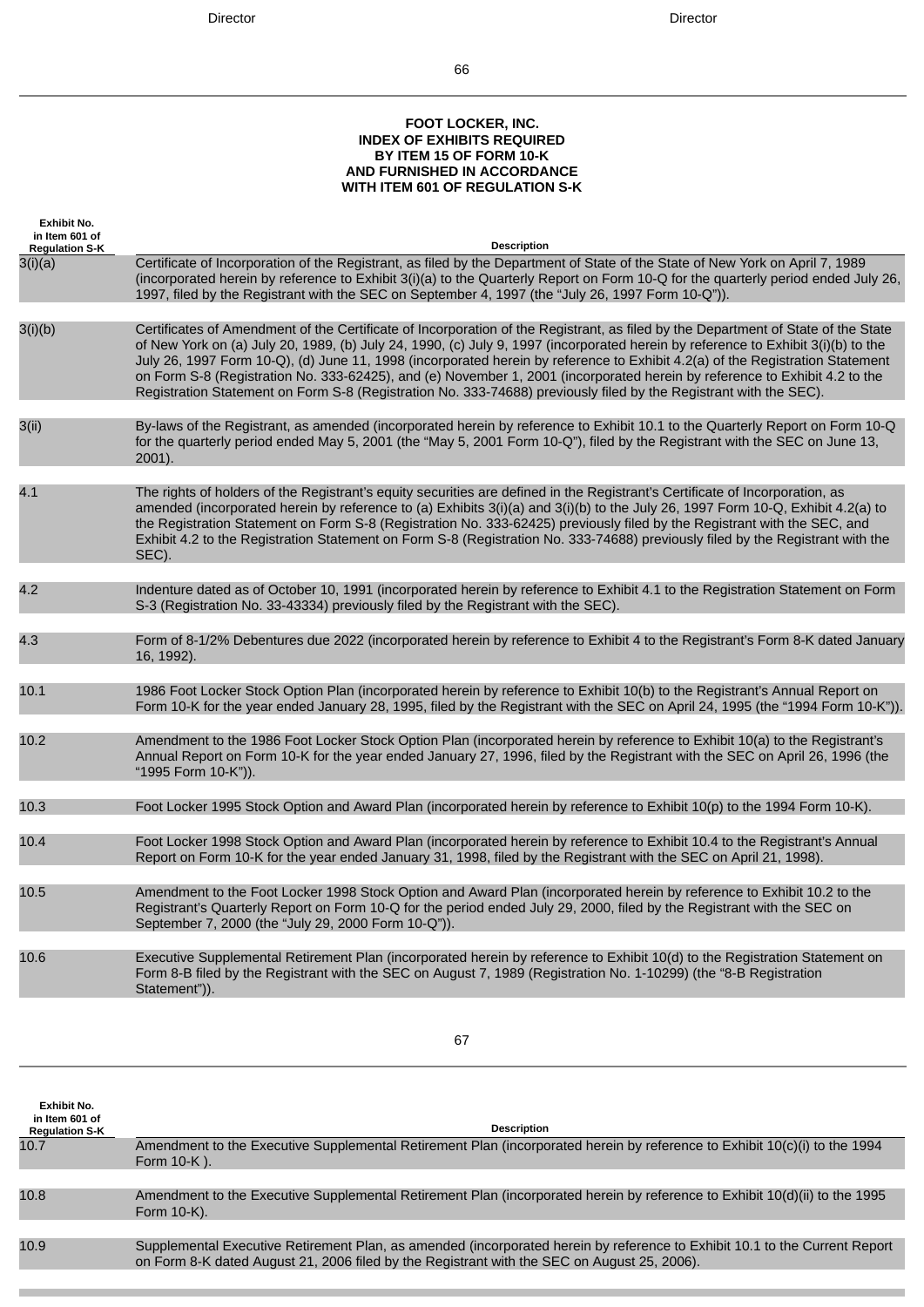| 10.10 | Long-Term Incentive Compensation Plan, as amended and restated (incorporated herein by reference to Exhibit 10(f) to the<br>1995 Form 10-K).                                                                                                                                                          |
|-------|-------------------------------------------------------------------------------------------------------------------------------------------------------------------------------------------------------------------------------------------------------------------------------------------------------|
| 10.11 | Annual Incentive Compensation Plan, as amended (incorporated herein by reference to Exhibit 10.3 to the Quarterly Report on<br>Form 10-Q for the quarterly period ended August 2, 2003 filed by the Registrant with the SEC on September 15, 2003 (the<br>"August 2, 2003 Form 10-Q")).               |
| 10.12 | Form of indemnification agreement, as amended (incorporated herein by reference to Exhibit 10(g) to the 8-B Registration<br>Statement).                                                                                                                                                               |
| 10.13 | Amendment to form of indemnification agreement (incorporated herein by reference to Exhibit 10.5 to the Quarterly Report on<br>Form 10-Q for the quarterly period ended May 5, 2001 filed by the Registrant with the SEC on June 13, 2001 (the "May 5, 2001<br>Form 10-Q")).                          |
| 10.14 | Foot Locker Voluntary Deferred Compensation Plan (incorporated herein by reference to Exhibit 10(i) to the 1995 Form 10-K).                                                                                                                                                                           |
| 10.15 | Foot Locker Directors Stock Option Plan (incorporated herein by reference to Exhibit 10.1 to the July 29, 2000 Form 10-Q).                                                                                                                                                                            |
| 10.16 | Trust Agreement dated as of November 12, 1987 ("Trust Agreement"), between F.W. Woolworth Co. and The Bank of New<br>York, as amended and assumed by the Registrant (incorporated herein by reference to Exhibit 10(j) to the 8-B Registration<br>Statement).                                         |
| 10.17 | Amendment to Trust Agreement made as of April 11, 2001 (incorporated herein by reference to Exhibit 10.4 to May 5, 2001<br>Form 10-Q).                                                                                                                                                                |
| 10.18 | Foot Locker Directors' Retirement Plan, as amended (incorporated herein by reference to Exhibit 10(k) to the 8-B Registration<br>Statement).                                                                                                                                                          |
| 10.19 | Amendments to the Foot Locker Directors' Retirement Plan (incorporated herein by reference to Exhibit 10(c) to the<br>Registrant's Quarterly Report on Form 10-Q for the period ended October 28, 1995, filed by the Registrant with the SEC on<br>December 11, 1995).                                |
| 10.20 | Employment Agreement with Matthew D. Serra dated as of October 5, 2006 (incorporated herein by reference to Exhibit 10.1 to<br>the Current Report on Form 8-K dated October 5, 2006 filed by the Registrant with the SEC on October 10, 2006 (the "October<br>10, 2006 Form 8-K")).                   |
| 10.21 | Amendment of Restricted Stock Agreement for Matthew D. Serra dated October 6, 2006 (incorporated herein by reference to<br>Exhibit 10.2 to the October 10, 2006 Form 8-K).                                                                                                                            |
| 10.22 | Amendments to the Credit Agreement (incorporated herein by reference to Exhibits 10.1 to the Current Reports on Form 8-K<br>dated (i) November 13, 2006 filed by the Registrant with the SEC on November 17, 2006, and (ii) March 7, 2007 filed by the<br>Registrant with the SEC on March 12, 2007). |

| ۰.<br>v<br>۰.<br>۰,<br>×<br>.,<br>M.<br>۰,<br>v |
|-------------------------------------------------|
|-------------------------------------------------|

| <b>Description</b>                                                                                                                                                                                                                                                                                                               |
|----------------------------------------------------------------------------------------------------------------------------------------------------------------------------------------------------------------------------------------------------------------------------------------------------------------------------------|
| Restricted Stock Agreement with Matthew D. Serra dated as of February 9, 2005 (incorporated herein by reference to Exhibit<br>10.2 to the February 9, 2005 Form 8-K).                                                                                                                                                            |
|                                                                                                                                                                                                                                                                                                                                  |
| Foot Locker Executive Severance Pay Plan (incorporated herein by reference to Exhibit 10.1 to the Registrant's Quarterly<br>Report on Form 10-Q for the period ended October 31, 1998 (the "October 31, 1998).                                                                                                                   |
|                                                                                                                                                                                                                                                                                                                                  |
| Form of Senior Executive Employment Agreement (incorporated herein by reference to Exhibit 10.23 to the Registrant's Annual<br>Report on Form 10-K for the year ended January 29, 2000 filed by the Registrant with the SEC on April 21, 2000 (the "1999<br>Form 10-K")).                                                        |
|                                                                                                                                                                                                                                                                                                                                  |
| Form of Executive Employment Agreement (incorporated herein by reference to Exhibit 10.24 to the 1999 Form 10-K).                                                                                                                                                                                                                |
| Foot Locker, Inc. Excess Cash Balance Plan (incorporated herein by reference to Exhibit 10(c) to the 1995 Form 10-K).                                                                                                                                                                                                            |
| Form of Restricted Stock Agreement (incorporated herein by reference to Exhibit 10.30 to the Registrant's Annual Report on<br>Form 10-K for the year ended January 30, 1999 filed by the Registrant on April 30, 1999 (the "1998 Form 10-K")).                                                                                   |
|                                                                                                                                                                                                                                                                                                                                  |
| Fifth Amended and Restated Credit Agreement dated as of April 9, 1997, amended and restated as of May 19, 2004 ("Credit<br>Agreement") (incorporated herein by reference to Exhibit 10.1 to the Quarterly Report on Form 10-Q for the period ended July<br>31, 2004, filed by the Registrant with the SEC on September 8, 2004). |
|                                                                                                                                                                                                                                                                                                                                  |
| Amendment No. 1 to the Credit Agreement (incorporated herein by reference to Exhibit 10.1 to the Form 8-K filed by the<br>Registrant on May 18, 2005).                                                                                                                                                                           |
|                                                                                                                                                                                                                                                                                                                                  |
| Letter of Credit Agreement dated as of March 19, 1999 (incorporated herein by reference to Exhibit 10.35 to the 1998 Form 10-<br>K).                                                                                                                                                                                             |
|                                                                                                                                                                                                                                                                                                                                  |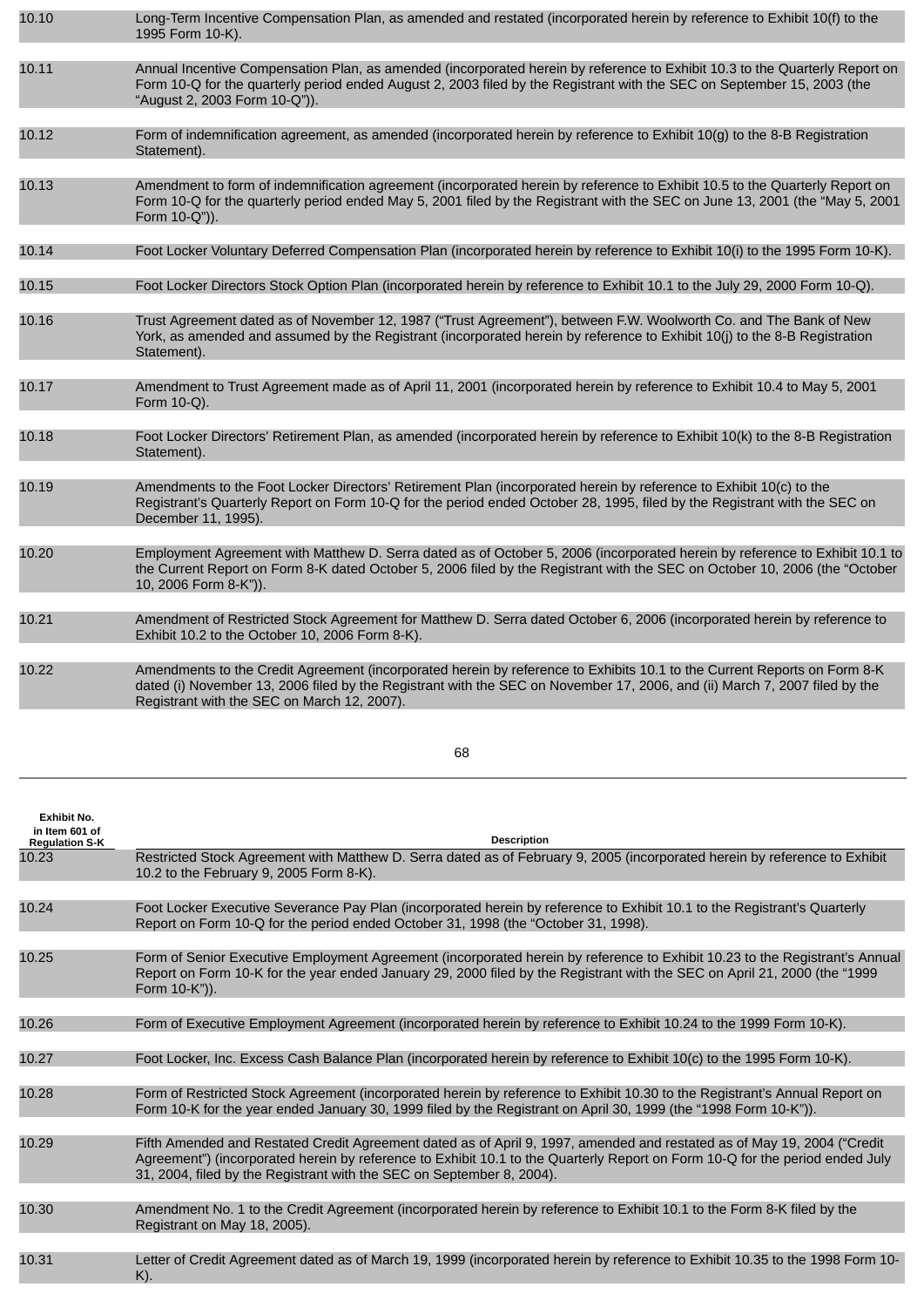| 10.32 | Foot Locker 2002 Directors Stock Plan, as amended (incorporated herein by reference to Exhibit 10.1 to the Current Report on<br>Form 8-K dated February 16, 2005, filed by the Registrant with the SEC on February 18, 2005).                                                           |
|-------|-----------------------------------------------------------------------------------------------------------------------------------------------------------------------------------------------------------------------------------------------------------------------------------------|
| 10.33 | Foot Locker 2003 Stock Option and Award Plan (incorporated herein by reference to Exhibit 10.2 to the August 2, 2003 Form<br>$10-O$ ).                                                                                                                                                  |
|       |                                                                                                                                                                                                                                                                                         |
| 10.34 | Automobile Expense Reimbursement Program for Senior Executives (incorporated herein by reference to Exhibit 10.36 to the<br>Annual Report on Form 10-K for the year ended January 29, 2005 filed by the Registrant on March 29, 2005 (the "2004 Form<br>$10-K$ ").                      |
|       |                                                                                                                                                                                                                                                                                         |
| 10.35 | Executive Medical Expense Allowance Program for Senior Executives (incorporated herein by reference to Exhibit 10.37 to the<br>2004 Form 10-K).                                                                                                                                         |
|       |                                                                                                                                                                                                                                                                                         |
| 10.36 | Financial Planning Allowance Program for Senior Executives (incorporated herein by reference to Exhibit 10.38 to the 2004<br>Form 10-K).                                                                                                                                                |
|       |                                                                                                                                                                                                                                                                                         |
| 10.37 | Form of Nonstatutory Stock Option Award Agreement for Executive Officers (incorporated herein by reference to Exhibit 10.40<br>to the Annual Report on Form 10-K for the year ended January 28, 2006 filed by the Registrant with the SEC on March 27,<br>2006 (the "2005 Form 10-K")). |
|       |                                                                                                                                                                                                                                                                                         |
| 10.38 | Form of Incentive Stock Option Award Agreement for Executive Officers (incorporated herein by reference to Exhibit 10.41 to<br>the 2005 Form 10-K).                                                                                                                                     |
|       |                                                                                                                                                                                                                                                                                         |
| 10.39 | Form of Nonstatutory Stock Option Award Agreement for Non-employee Directors (incorporated herein by reference to Exhibit<br>10.2 to the July 31, 2004 Form 10-Q).                                                                                                                      |
|       |                                                                                                                                                                                                                                                                                         |
| 10.40 | Long-term Disability Program for Senior Executives (incorporated herein by reference to Exhibit 10.42 to the 2004 Form 10-K).                                                                                                                                                           |

69

| Exhibit No.<br>in Item 601 of<br><b>Regulation S-K</b> | <b>Description</b>                                                                                                                                                                |
|--------------------------------------------------------|-----------------------------------------------------------------------------------------------------------------------------------------------------------------------------------|
| 12                                                     | Computation of Ratio of Earnings to Fixed Charges.                                                                                                                                |
|                                                        |                                                                                                                                                                                   |
| 18                                                     | Letter on Change in Accounting Principle (incorporated herein by reference to Exhibit 18 to the 1999 Form 10-K).                                                                  |
|                                                        |                                                                                                                                                                                   |
| 21                                                     | Subsidiaries of the Registrant.                                                                                                                                                   |
|                                                        |                                                                                                                                                                                   |
| 23                                                     | Consent of Independent Registered Public Accounting Firm.                                                                                                                         |
|                                                        |                                                                                                                                                                                   |
| 31.1                                                   | Certification of Chief Executive Officer Pursuant to Section 302 of the Sarbanes-Oxley Act of 2002.                                                                               |
|                                                        |                                                                                                                                                                                   |
| 31.2                                                   | Certification of Chief Financial Officer Pursuant to Section 302 of the Sarbanes-Oxley Act of 2002.                                                                               |
|                                                        |                                                                                                                                                                                   |
| 32                                                     | Certification of Chief Executive Officer and Chief Financial Officer Pursuant to 18 U.S.C. Section 1350, as adopted pursuant to<br>Section 906 of the Sarbanes-Oxley Act of 2002. |

70

## **Exhibits filed with this Form 10-K:**

| Exhibit No.                             |                                                                                                                                 |
|-----------------------------------------|---------------------------------------------------------------------------------------------------------------------------------|
| in Item 601 of<br><b>Regulation S-K</b> | <b>Description</b>                                                                                                              |
| 12                                      | Computation of Ratio of Earnings to Fixed Charges.                                                                              |
|                                         |                                                                                                                                 |
| 21                                      | Subsidiaries of the Registrant.                                                                                                 |
|                                         |                                                                                                                                 |
| 23                                      | Consent of Independent Registered Public Accounting Firm.                                                                       |
|                                         |                                                                                                                                 |
| 31.1                                    | Certification of Chief Executive Officer Pursuant to Section 302 of the Sarbanes-Oxley Act of 2002.                             |
|                                         |                                                                                                                                 |
| 31.2                                    | Certification of Chief Financial Officer Pursuant to Section 302 of the Sarbanes-Oxley Act of 2002.                             |
|                                         |                                                                                                                                 |
| 32                                      | Certification of Chief Executive Officer and Chief Financial Officer Pursuant to 18 U.S.C. Section 1350, as adopted pursuant to |
|                                         | Section 906 of the Sarbanes-Oxley Act of 2002.                                                                                  |
|                                         |                                                                                                                                 |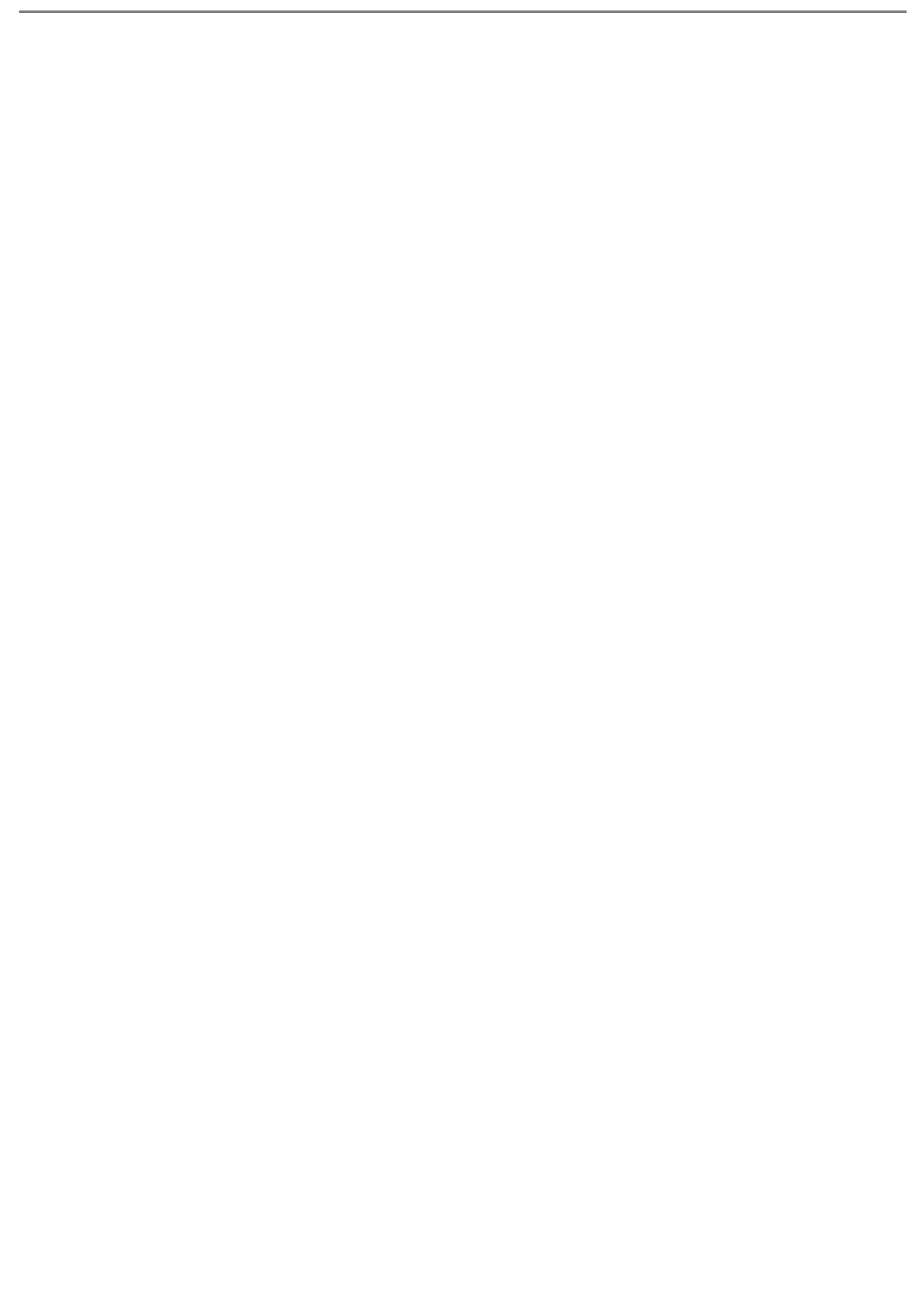## **FOOT LOCKER, INC.**

## **COMPUTATION OF RATIO OF EARNINGS TO FIXED CHARGES (Unaudited) (\$ in millions)**

|                                                  |          | <b>Fiscal Year Ended</b> |       |          |           |
|--------------------------------------------------|----------|--------------------------|-------|----------|-----------|
|                                                  | Feb 3,   | Jan. 28,                 |       | Jan. 31, | Feb. 1,   |
|                                                  | 2007     | 2006                     | 2005  | 2004     | 2003      |
| <b>NET EARNINGS</b>                              |          |                          |       |          |           |
| Income from continuing operations                | \$247    | \$263                    | \$255 | \$209    | \$162     |
| Income tax expense                               | 145      | 142                      | 119   | 115      | 84        |
| Interest expense, excluding capitalized interest | 23       | 23                       | 22    | 26       | 33        |
| Portion of rents deemed representative of the    |          |                          |       |          |           |
| interest factor (1/3)                            | 214      | 210                      | 202   | 177      | 164       |
|                                                  | \$629    | \$638                    | \$598 | \$527    | \$443     |
| <b>FIXED CHARGES</b>                             |          |                          |       |          |           |
| Gross interest expense                           | \$<br>23 | \$23                     | \$22  | \$26     | \$<br>-33 |
| Portion of rents deemed representative of the    |          |                          |       |          |           |
| interest factor (1/3)                            | 214      | 210                      | 202   | 177      | 164       |
|                                                  | \$237    | \$233                    | \$224 | \$203    | \$197     |
| RATIO OF EARNINGS TO FIXED CHARGES               | 2.7      | 2.7                      | 2.7   | 2.6      | 2.2       |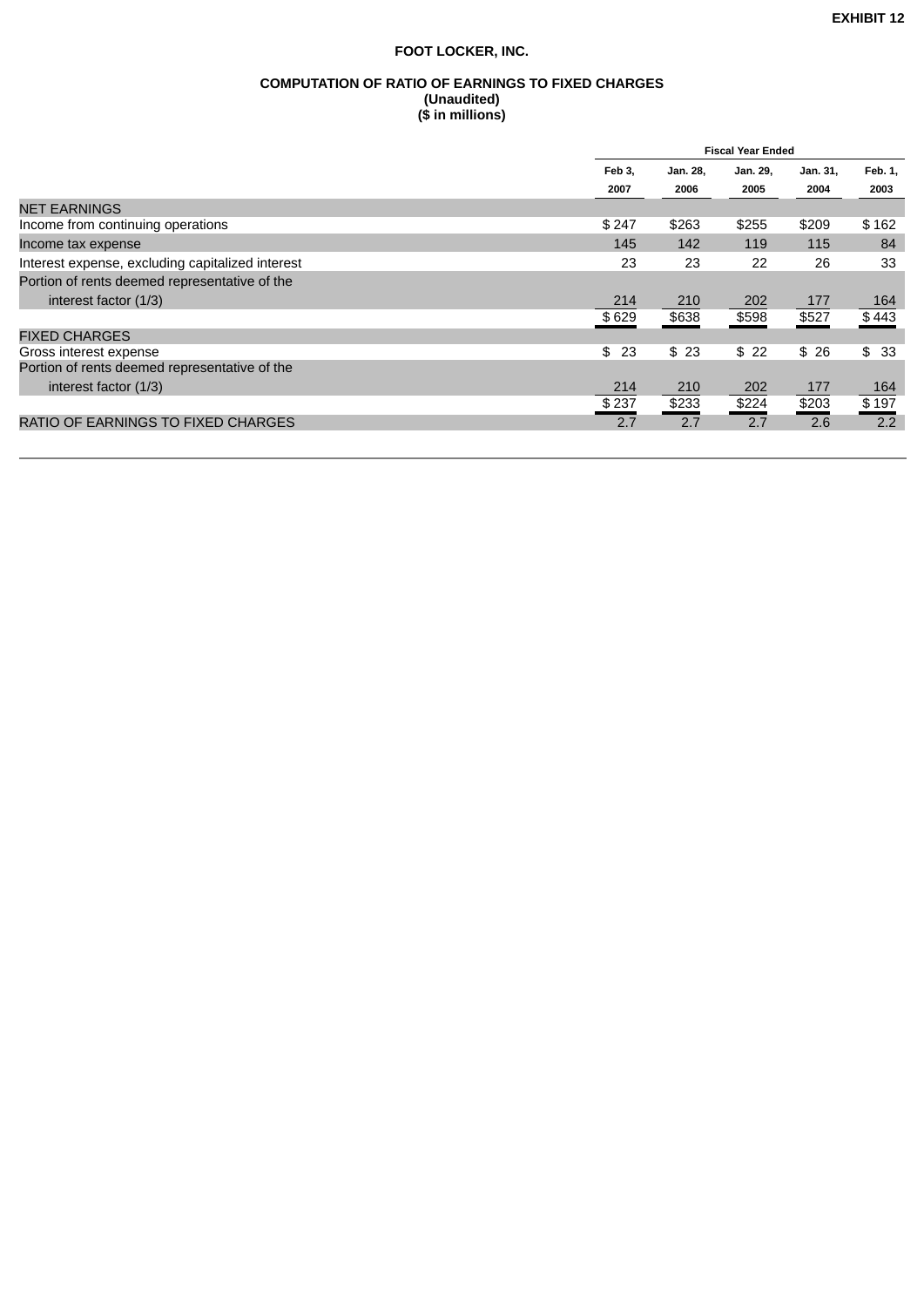## **FOOT LOCKER, INC. SUBSIDIARIES(1)**

The following is a list of subsidiaries of Foot Locker, Inc. as of February 3, 2007, omitting some subsidiaries, which, considered in the aggregate, would not constitute a significant subsidiary.

|                                   | <b>State or Other</b>         |  |
|-----------------------------------|-------------------------------|--|
| <b>Name</b>                       | Jurisdiction of Incorporation |  |
| Footlocker.com, Inc.              | Delaware                      |  |
| Eastbay, Inc.                     | Wisconsin                     |  |
| FLE CV Management, Inc.           | Delaware                      |  |
| FLE C.V.                          | <b>Netherlands</b>            |  |
| FLE Holdings, BV                  | <b>Netherlands</b>            |  |
| FL Europe Holdings, Inc.          | Delaware                      |  |
| Foot Locker Austria GmbH          | Austria                       |  |
| Foot Locker Belgium B.V.B.A.      | <b>Belgium</b>                |  |
| Foot Locker Denmark ApS           | Denmark                       |  |
| Foot Locker Europe B.V.           | <b>Netherlands</b>            |  |
| Foot Locker France S.A.S.         | France                        |  |
| Foot Locker Italy S.r.l.          | Italy                         |  |
| Foot Locker Netherlands B.V.      | <b>Netherlands</b>            |  |
| Foot Locker Sweden Aktiebolag     | Sweden                        |  |
| Foot Locker Germany GmbH & Co. KG | Germany                       |  |
| Foot Locker Spain S.L.            | Spain                         |  |
| Foot Locker Australia, Inc.       | Delaware                      |  |
| Foot Locker New Zealand, Inc.     | Delaware                      |  |
| Freedom Sportsline Limited        | United Kingdom                |  |
| Foot Locker Atlantic City, LLC    | Delaware                      |  |
| Team Edition Apparel, Inc.        | Florida                       |  |
| Foot Locker Specialty, Inc.       | New York                      |  |
| Foot Locker Retail, Inc.          | <b>New York</b>               |  |
| <b>Foot Locker Operations LLC</b> | Delaware                      |  |
|                                   |                               |  |

(1) Each subsidiary company is 100% owned, directly or indirectly, by Foot Locker, Inc. All subsidiaries are consolidated with Foot Locker, Inc. for accounting and financial reporting purposes.

# **FOOT LOCKER, INC. SUBSIDIARIES(1)**

|                                                          | <b>State or Other</b>         |
|----------------------------------------------------------|-------------------------------|
| <b>Name</b>                                              | Jurisdiction of Incorporation |
| Foot Locker Stores, Inc.                                 | Delaware                      |
| Foot Locker Corporate Services, Inc.                     | Delaware                      |
| Robby's Sporting Goods, Inc.                             | <b>Florida</b>                |
| Foot Locker Holdings, Inc.                               | New York                      |
| Foot Locker Canada Corporation                           | Canada                        |
| FL Canada Holdings, Inc.                                 | Delaware                      |
| Foot Locker Sourcing, Inc.                               | <b>Delaware</b>               |
| Foot Locker Artigos desportivos e de tempos livres, Lda. | Portugal                      |
| Foot Locker Greece Athletic Goods Ltd.                   | Greece                        |
| Foot Locker Suisse S.A.                                  | Switzerland                   |
| Foot Locker Scandinavia B.V.                             | <b>Netherlands</b>            |
| Foot Locker Hungary Kft                                  | Hungary                       |
| FL Corporate NY, LLC                                     | <b>Delaware</b>               |
| FL Retail NY, LLC                                        | Delaware                      |
| FL Specialty NY, LLC                                     | <b>Delaware</b>               |
| Foot Locker Canada Holdings ULC                          | Canada                        |
| Foot Locker Retail Ireland Limited                       | Ireland                       |
| FL Finance (Europe) Limited                              | Ireland                       |
| <b>FL Retail Operations LLC</b>                          | <b>New York</b>               |
| FL Specialty Operations LLC                              | New York                      |
|                                                          |                               |

<sup>(1)</sup> Each subsidiary company is 100% owned, directly or indirectly, by Foot Locker, Inc. All subsidiaries are consolidated with Foot Locker, Inc. for accounting and financial reporting purposes.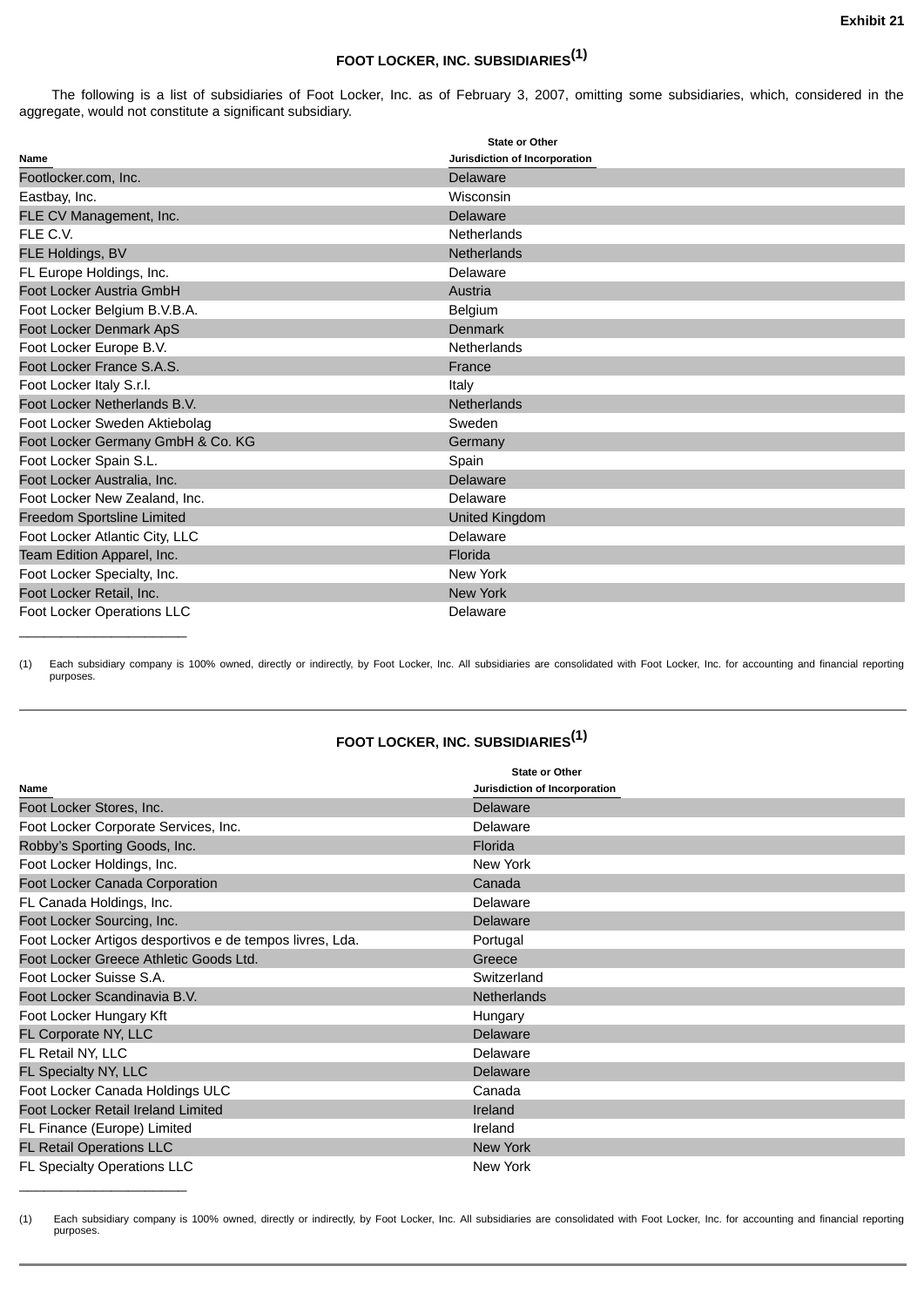To the Board of Directors of Foot Locker, Inc.

We consent to the incorporation by reference in the following registration statements of Foot Locker, Inc. and subsidiaries of our reports dated April 2, 2007, with respect to the consolidated balance sheets of Foot Locker, Inc. and subsidiaries as of February 3, 2007 and January 28, 2006, and the related consolidated statements of operations, comprehensive income, shareholders' equity, and cash flows for each of the years in the threeyear period ended February 3, 2007, and management's assessment of the effectiveness of internal control over financial reporting as of February 3, 2007 and the effectiveness of internal control over financial reporting as of February 3, 2007, which reports appears in the February 3, 2007 Form 10-K of Foot Locker, Inc. and subsidiaries.

- Form S-8 No. 33-10783
- Form S-8 No. 33-91888
- Form S-8 No. 33-91886
- Form S-8 No. 33-97832
- Form S-8 No. 333-07215
- Form S-8 No. 333-21131
- Form S-8 No. 333-62425
- Form S-8 No. 333-33120
- Form S-8 No. 333-41056
- Form S-8 No. 333-41058
- Form S-8 No. 333-74688
- Form S-8 No. 333-99829
- Form S-8 No. 333-111222
- Form S-8 No. 333-121515
- Form S-3 No. 33-43334
- Form S-3 No. 33-86300
- Form S-3 No. 333-64930

Our report refers to the adoption in 2006 of Statement of Financial Accounting Standards ("SFAS") No. 123(R), "Shared-Based Payment," SFAS No. 151, "Inventory Costs - An Amendment of ARB No. 43, Chapter 4," and SFAS No. 158, "Employers' Accounting for Defined Benefit Pension and Other Post Retirement Plans – An Amendment of FASB Statements No. 87, 88, 106, and 132(R)," as well as a change in Foot Locker, Inc.'s method for quantifying errors based on SEC Staff Accounting Bulletin No. 108, "Considering the Effects of Prior Year Misstatements when Quantifying Misstatements in Current Year Financial Statements."

PMG LLP

New York, New York April 2, 2007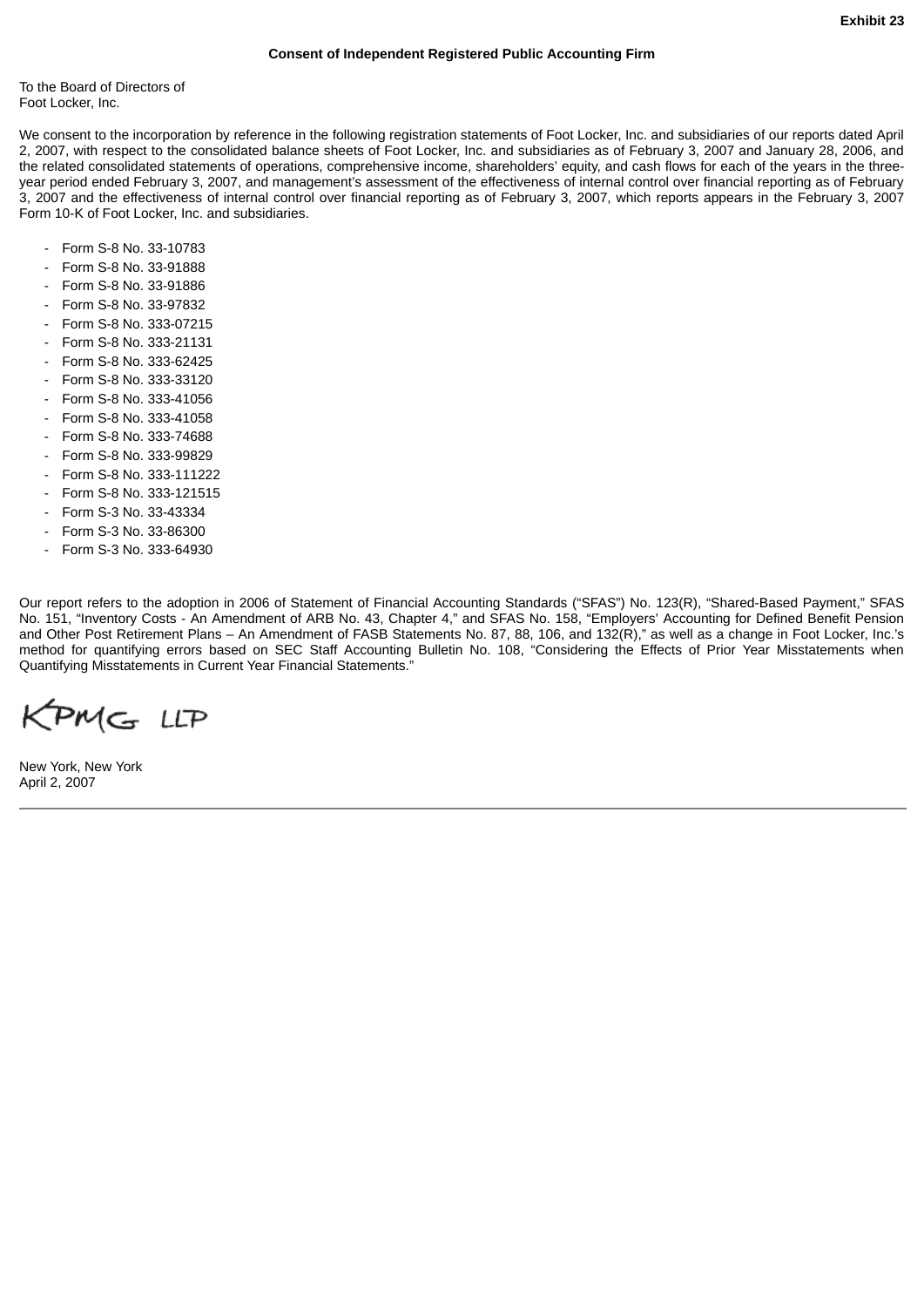#### **CERTIFICATIONS**

I, Matthew D. Serra, certify that:

- 1. I have reviewed this annual report on Form 10-K of Foot Locker, Inc. (the "Registrant");
- 2. Based on my knowledge, this report does not contain any untrue statement of a material fact or omit to state a material fact necessary to make the statements made, in light of the circumstances under which such statements were made, not misleading with respect to the period covered by this report;
- 3. Based on my knowledge, the financial statements, and other financial information included in this report, fairly present in all material respects the financial condition, results of operations and cash flows of the Registrant as of, and for, the periods presented in this report;
- 4. The Registrant's other certifying officer(s) and I are responsible for establishing and maintaining disclosure controls and procedures (as defined in Exchange Act Rules 13a-15(e) and 15d-15(e)) and internal control over financial reporting (as defined in Exchange Act Rules 13a-15(f) and 15d-15(f)) for the Registrant and have:
	- a) Designed such disclosure controls and procedures, or caused such disclosure controls and procedures to be designed under our supervision, to ensure that material information relating to the Registrant, including its consolidated subsidiaries, is made known to us by others within those entities, particularly during the period in which this report is being prepared;
	- b) Designed such internal control over financial reporting, or caused such internal control over financial reporting to be designed under our supervision, to provide reasonable assurance regarding the reliability of financial reporting and the preparation of financial statements for external purposes in accordance with generally accepted accounting principles;
	- c) Evaluated the effectiveness of the Registrant's disclosure controls and procedures and presented in this report our conclusions about the effectiveness of the disclosure controls and procedures, as of the end of the period covered by this report based on such evaluation; and
	- d) Disclosed in this report any change in the Registrant's internal control over financial reporting that occurred during the Registrant's most recent fiscal quarter (the Registrant's fourth fiscal quarter in the case of an annual report) that has materially affected, or is reasonably likely to materially affect, the Registrant's internal control over financial reporting; and
- 5. The Registrant's other certifying officer(s) and I have disclosed, based on our most recent evaluation of internal control over financial reporting, to the Registrant's auditors and the Audit Committee of the Registrant's Board of Directors (or persons performing the equivalent functions):
	- a) All significant deficiencies and material weaknesses in the design or operation of internal control over financial reporting which are reasonably likely to adversely affect the Registrant's ability to record, process, summarize and report financial information; and
	- b) Any fraud, whether or not material, that involves management or other employees who have a significant role in the Registrant's internal control over financial reporting.

April 2, 2007

*Principal Executive Officer*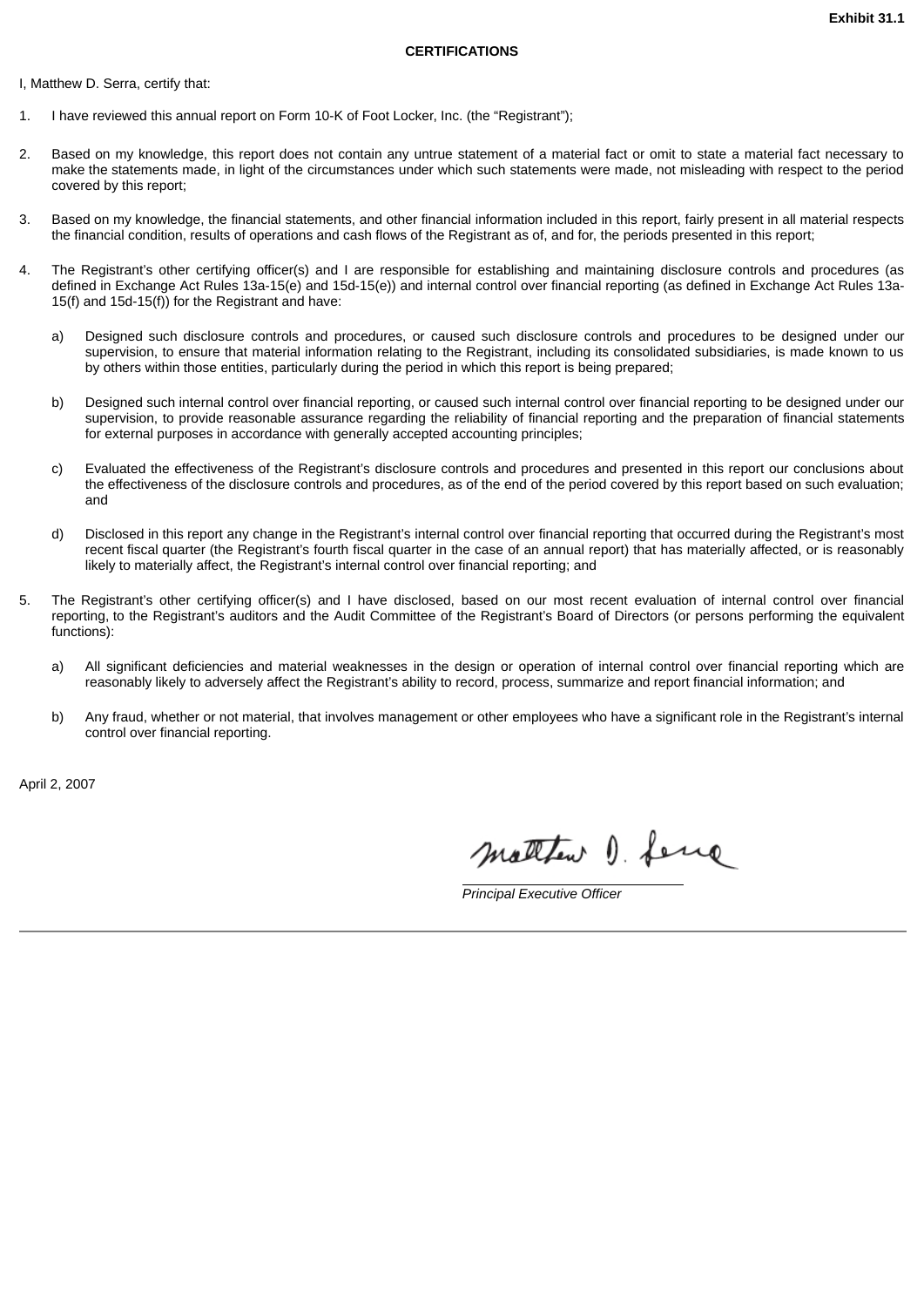#### **CERTIFICATIONS**

I, Robert W. McHugh, certify that:

- 1. I have reviewed this annual report on Form 10-K of Foot Locker, Inc. (the "Registrant");
- 2. Based on my knowledge, this report does not contain any untrue statement of a material fact or omit to state a material fact necessary to make the statements made, in light of the circumstances under which such statements were made, not misleading with respect to the period covered by this report;
- 3. Based on my knowledge, the financial statements, and other financial information included in this report, fairly present in all material respects the financial condition, results of operations and cash flows of the Registrant as of, and for, the periods presented in this report;
- 4. The Registrant's other certifying officer(s) and I are responsible for establishing and maintaining disclosure controls and procedures (as defined in Exchange Act Rules 13a-15(e) and 15d-15(e)) and internal control over financial reporting (as defined in Exchange Act Rules 13a-15(f) and 15d-15(f)) for the Registrant and have:
	- a) Designed such disclosure controls and procedures, or caused such disclosure controls and procedures to be designed under our supervision, to ensure that material information relating to the Registrant, including its consolidated subsidiaries, is made known to us by others within those entities, particularly during the period in which this report is being prepared;
	- b) Designed such internal control over financial reporting, or caused such internal control over financial reporting to be designed under our supervision, to provide reasonable assurance regarding the reliability of financial reporting and the preparation of financial statements for external purposes in accordance with generally accepted accounting principles;
	- c) Evaluated the effectiveness of the Registrant's disclosure controls and procedures and presented in this report our conclusions about the effectiveness of the disclosure controls and procedures, as of the end of the period covered by this report based on such evaluation; and
	- d) Disclosed in this report any change in the Registrant's internal control over financial reporting that occurred during the Registrant's most recent fiscal quarter (the Registrant's fourth fiscal quarter in the case of an annual report) that has materially affected, or is reasonably likely to materially affect, the Registrant's internal control over financial reporting; and
- 5. The Registrant's other certifying officer(s) and I have disclosed, based on our most recent evaluation of internal control over financial reporting, to the Registrant's auditors and the Audit Committee of the Registrant's Board of Directors (or persons performing the equivalent functions):
	- a) All significant deficiencies and material weaknesses in the design or operation of internal control over financial reporting which are reasonably likely to adversely affect the Registrant's ability to record, process, summarize and report financial information; and
	- b) Any fraud, whether or not material, that involves management or other employees who have a significant role in the Registrant's internal control over financial reporting.

April 2, 2007

ars well

*Principal Financial Officer*